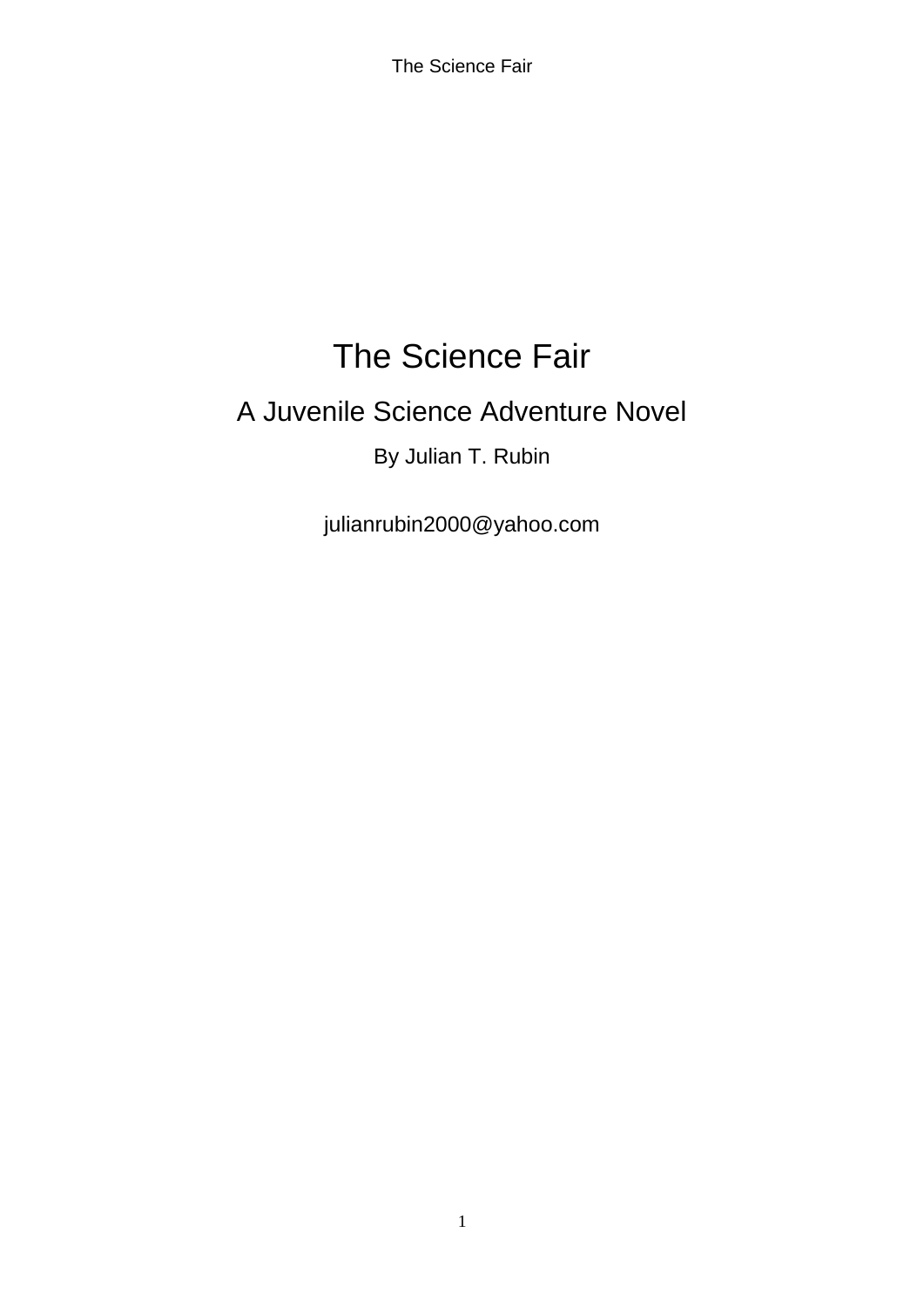Joab and Dina - thirteen and twelve years old - live in a little town in Israel. In the holidays, they solve scientific detective mysteries with the help of their German Shepherd dog - a hobby that their mother dislikes.

This time they are engaged in a mystery that involves a few interrelated scientific hot topics like ethanol fuel, solar energy, genetic engineering and photosynthesis.

The mystery is about the race between two renewable energy companies to be the first to invent a new promising technology.

On their way, they find a lost dog, compete in a chess tournament, investigate a deserted farm on a dark night, participate in a treasure hunt game and are stuck on the top of a Ferris wheel at the Luna Park.

A science fair event is running in the background and at the end, when Joab and Dina present their project, everything falls into place and the mystery is unfolded**.**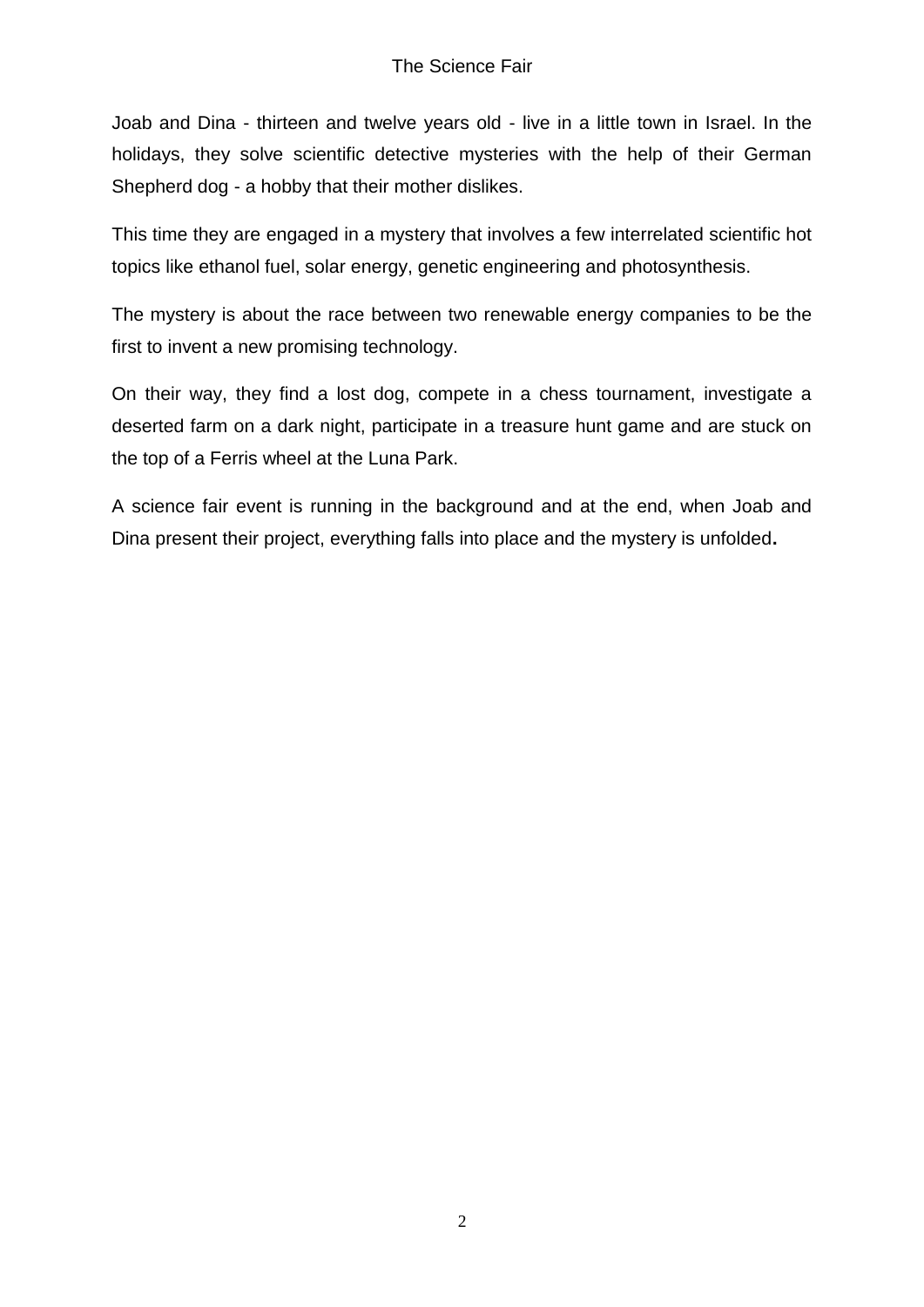# **Contents**

- 1. The Science Gumshoes Detective Agency
- 2. The First Job
- 3. Where Is Jojo?
- 4. Another Job
- 5. The Chess Competition
- 6. What is a Chess Opening
- 7. What is Photosynthesis
- 8. Sniffy
- 9. What is Switchgrass
- 10.At the Farm at Night
- 11.Energy Castles
- 12.The Chess Simultaneous Exhibition
- 13.First Week Observations
- 14.The Treasure Hunt
- 15.The Second Riddle
- 16.Second Week Observations
- 17.Joab and Dina Have Fun at the Luna Park
- 18.Three Religions
- 19.The Fourth Riddle
- 20.Auntie Bertha's Birthday Party
- 21.The Science Fair Event
- 22.Joab's and Dina's Project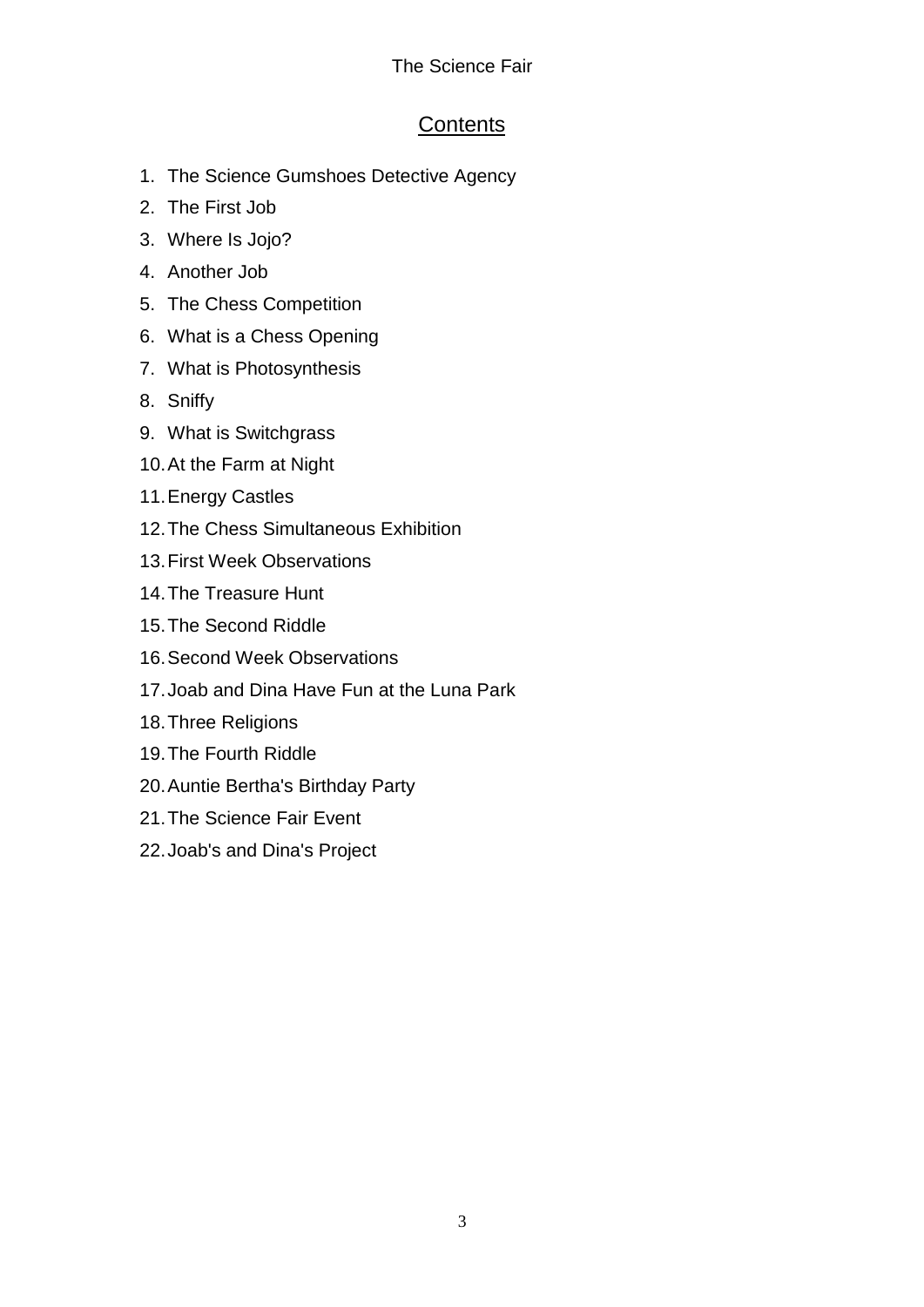1

# The Science Gumshoes Detective Agency

Joab was sure that even school could not be worse than a long boring summer vacation that he was facing now, especially if he lived in Dimona - a little desert town in Israel.

He was a dark, curly-haired boy with glowing black eyes, about thirteen years old. He had on shorts, a T-shirt, white sneakers and brown socks -or, more precisely, one sock was brown. The other was beige, proof of a late start that morning.

Joab resettled his book bag on his shoulders with one quick movement, on his way home, leaving behind the last school day before summer vacation begins, looking forward to fun.

He stopped by a grocery and bought a big chocolate bar. Munching the chocolate hungrily, he felt a delightful tingle down his back as his thoughts turned to the last summer adventures.

He remembered how they had found Hannah's jewelry box on her tree; the dangerous letters they had discovered on the leaves of bee orchids; and the fun when Ruthy, the mysterious old scientist, had trapped them in her wonderful orchid garden after they had been disguising themselves as sales persons. He remembered the excitement they had when they sent Blacky, their German Shepherd, on a successful electronic surveillance mission. What a biggie vacation this one was.

Joab turned into his street, a short narrow road lined with little stone houses with slanting red roofs and tall palm trees. He walked blissfully down the street, munching further the chocolate. Better finish it before I get home, he thought. Otherwise, the little ones will want some.

At the same time Dina, Joab's sister, a tall, slim girl of twelve with black plaits, glittering metal braces on her teeth and a few freckles on her nose was sitting on the floor in the shed, they shared during the summer, that was placed at the bottom of their garden. She was stroking lovingly Blacky, their big black German Shepherd who was licking passionately her left leg.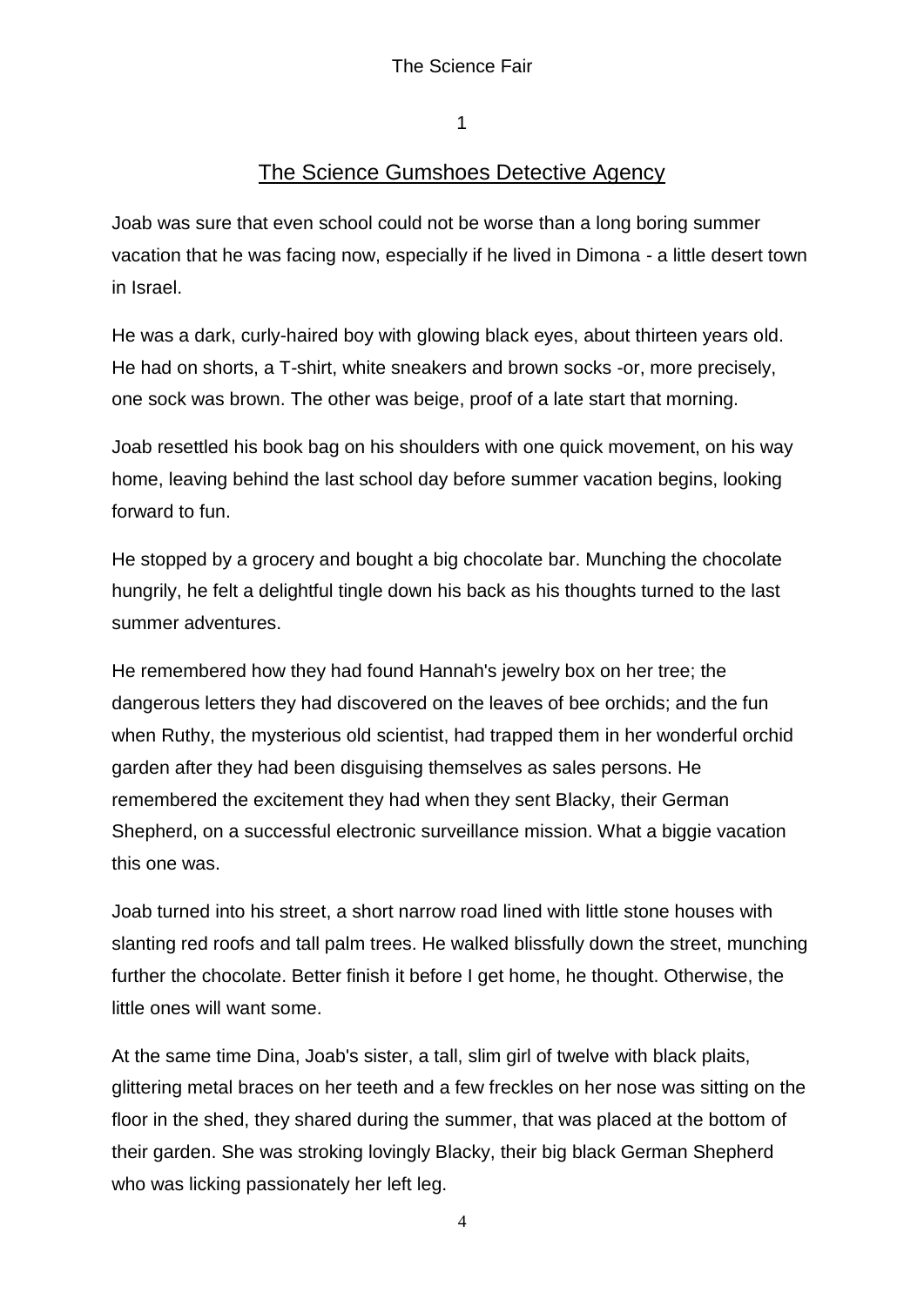#### The Science Fair

She remembered, biting her nails nervously, the last vacation troublesome mishaps that Joab had trapped her unwillingly into. Especially, how they were scared to death by the old Ruthy after she trapped them in her garden and how both of them shed plenty of tears; the private math lesson that Joab had tricked her into and how much she suffered then…only God knows…; She remembered that they had been almost arrested by the police for destroying vital evidence; and the worse of all - the hard time she had got from their mother because of all these stupid police games of his. She's not going to let him spoil her another vacation, never…and…

Her thoughts were interrupted when Joab stormed through the shed's door, lowered the book bag from his shoulders with a sigh of relief and flung it across the room.

"Summer vacation…uh? I hope it's not going to be a boring one." Said Joab.

"For me it won't be a boring one" said Dina, "I'll teach Blacky some new tricks and weed the garden and..."

"I mean more than that."

"I'm fed up with your childish games, Jobby, what happened the last summer was enough, wasn't it?"

Joab burst out laughing.

"We'll see who gets the last laugh! I think Mom is absolutely right. They ought to shut down that silly police club of yours. In any case, Jobby, I'm going to be very busy this vacation. I have to weed the garden, hang the bee orchid pictures and teach Blacky some new tricks. I'm sure you understand that I don't have time for childish games. Right, Blacky?"

Blacky barked with excitement, hearing his name mentioned.

"Good boy, good boy," said Dina, stroking with affection his big black head as he licked her bare knee.

"I'll help you weed, hang the pictures and train Blacky. I promise," pleaded Joab.

Dina unwrapped a chocolate bar, bit into it and said hardly concealing a self-satisfied smile, "I'm fed up with your promises."

5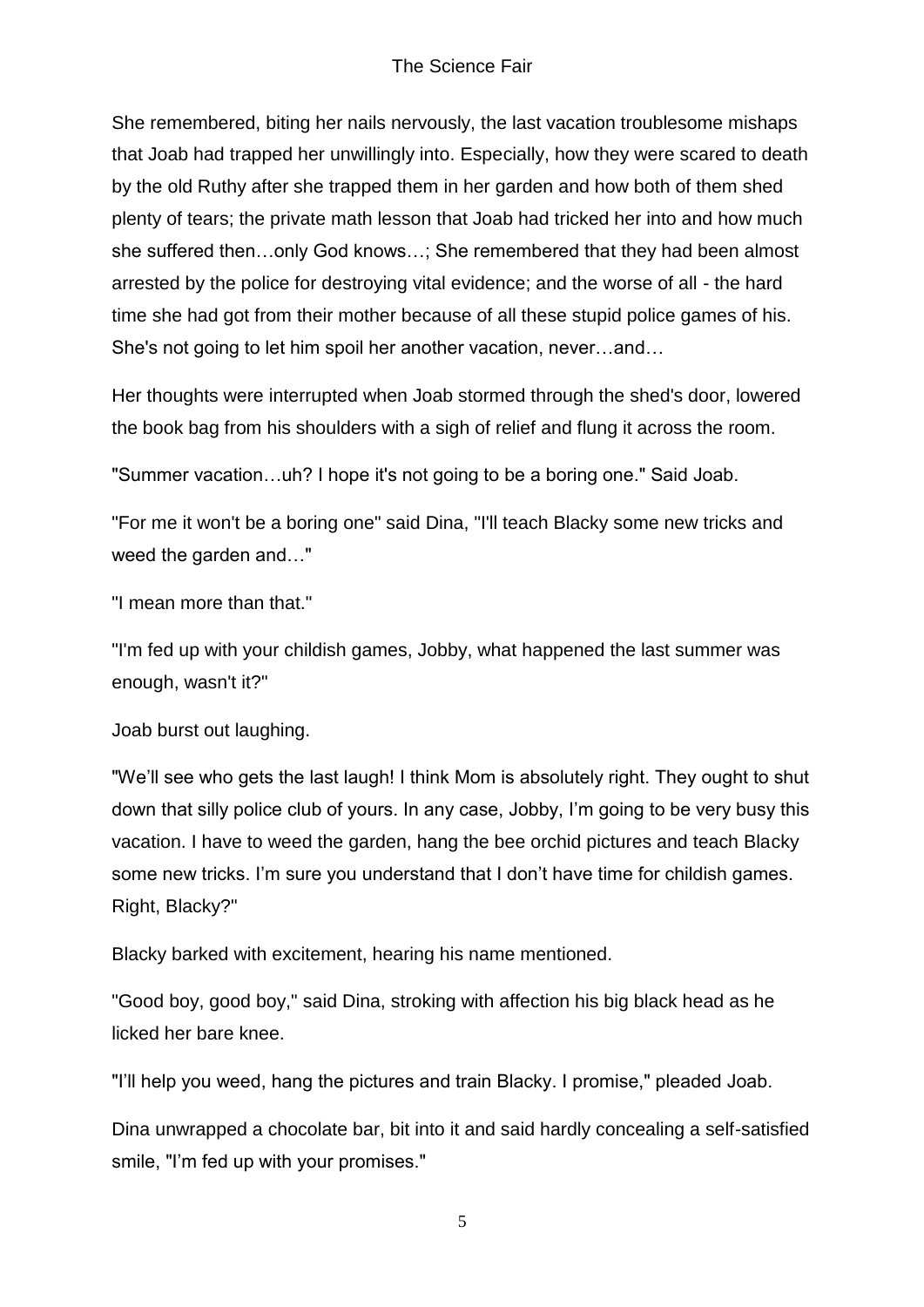"But this time will be different, you'll see."

"No way."

"I'll clean the shed every day. I'll let Blacky sleep in my bed if he wishes. I promise."

"No way."

"Come on, better to stay bored to death at home?"

"Then what you suggest for example?"

"To make money, and a lot of it!"

Dina, tuck again into her chocolate bar and said, "How do you suggest doing this?"

"It's time to set up our private detective agency," said Joab full of his own importance.

"You and your childish ideas again," said Dina Laughing.

"Why not Dinny?"

"Because Mom and Dad are not going to allow this again - late night activities, complaints from all over the globe, you know…"

"Well," said Joab, "We can hire for some sensitive late night missions Hallelujah Bat Israel."

"You mean the Black Hebrew girl, the hacker?"

Dimona is home to Israel's 3000 Black Hebrew community. The Black Hebrews are groups of people mostly of Black African ancestry situated mainly in the United States who believe they are descendants of the ancient Israelites. Their dietary laws prohibit the eating of meat, dairy products, eggs and sugar and they wear colorful clothing. They have created their own music genre and their musicians perform across Israel and around the world. Nevertheless they maintain some Jewish rituals and bear Hebrew, Biblical names, they are generally not accepted as Jews by the Jewish community.

"Exactly, the hacker," said Joab satisfied, "something wrong about it?"

6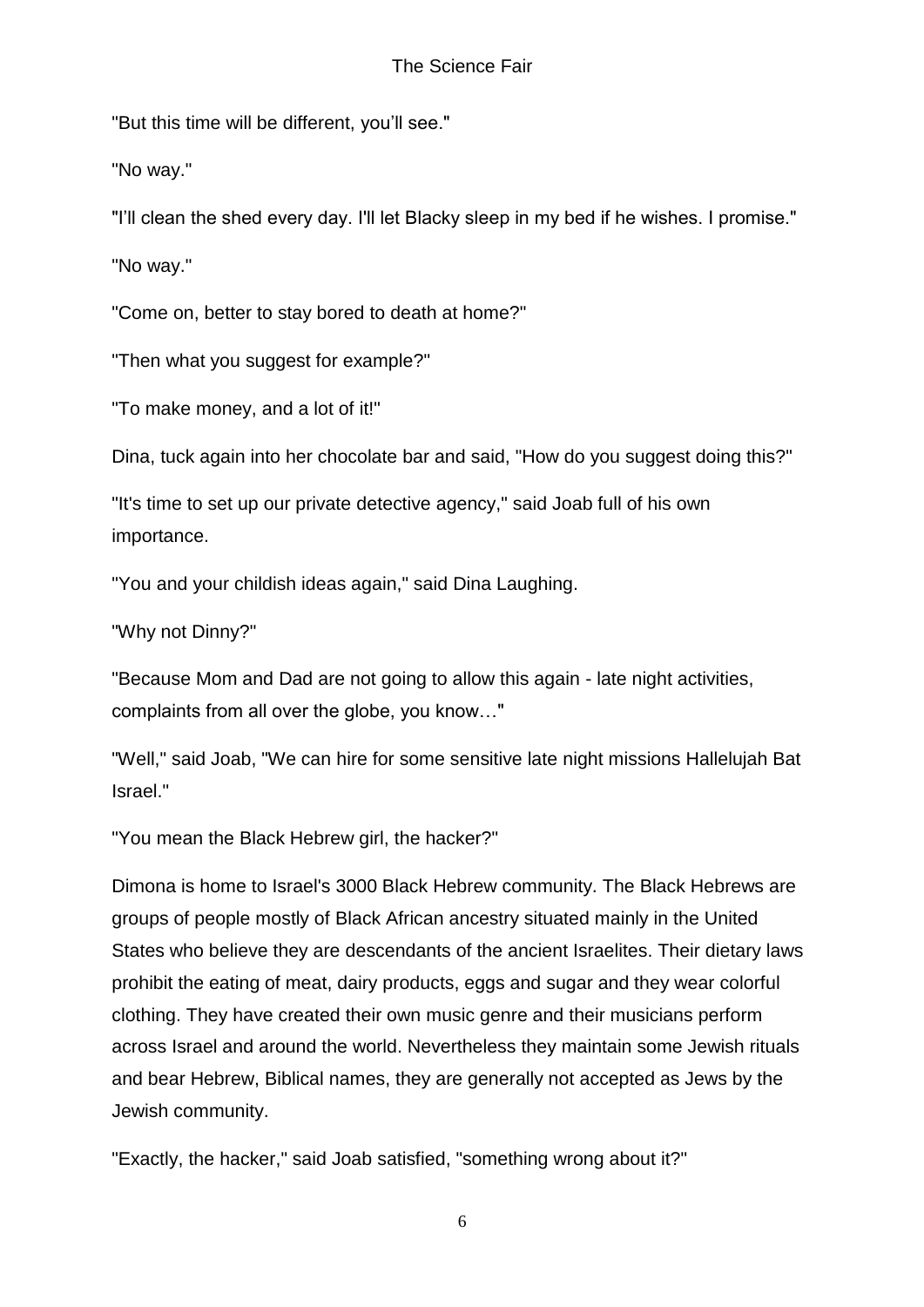"Maybe it's a good idea to get some help from her but how, on earth, are we going to pay her?"

"Well…well…we can ask her to be a partner of our detective agency or pay her from our profits."

"Profits?"

"Well…we…"

"But how are you going to make this detective agency of yours, clever Albert…ah?" said Dina.

"Easy as ABC, first we'll have to choose a name for our new detective agency and I suggest The Science Gumshoes Detective Agency."

"What a horrible name for a detective agency, I have never heard such a strange word" Dina said laughing, "What on earth is 'gumshoes?'"

"What, you don't know?"

"Then tell us clever Albert."

"Well, a gumshoe is slang for a detective or private investigator, maybe because detectives need to go unheard in order to do a good Job."

"But what an ugly name," said Dina wincing, "I think Blacky's Friends is a better choice."

"Who is going to offer a job to Blacky's Friends," burst Joab into a high pitched laugh pointing amused at Blacky, "Ha-ha-ha!"

"You disrespect him again," said Dina patting his fur with affection, "How dare you forget what Blacky did for us last summer."

"I'm really sorry," said Joab hardly muffling his laugh, "you are totally right about Blacky's talents but one may think that Blacky's Friends is a music band rather than a serious detective agency."

"Oh my dear, a serious detective agency…ah!" said Dina, "You have totally forgotten our last summer mishaps, ha-ha-ha!"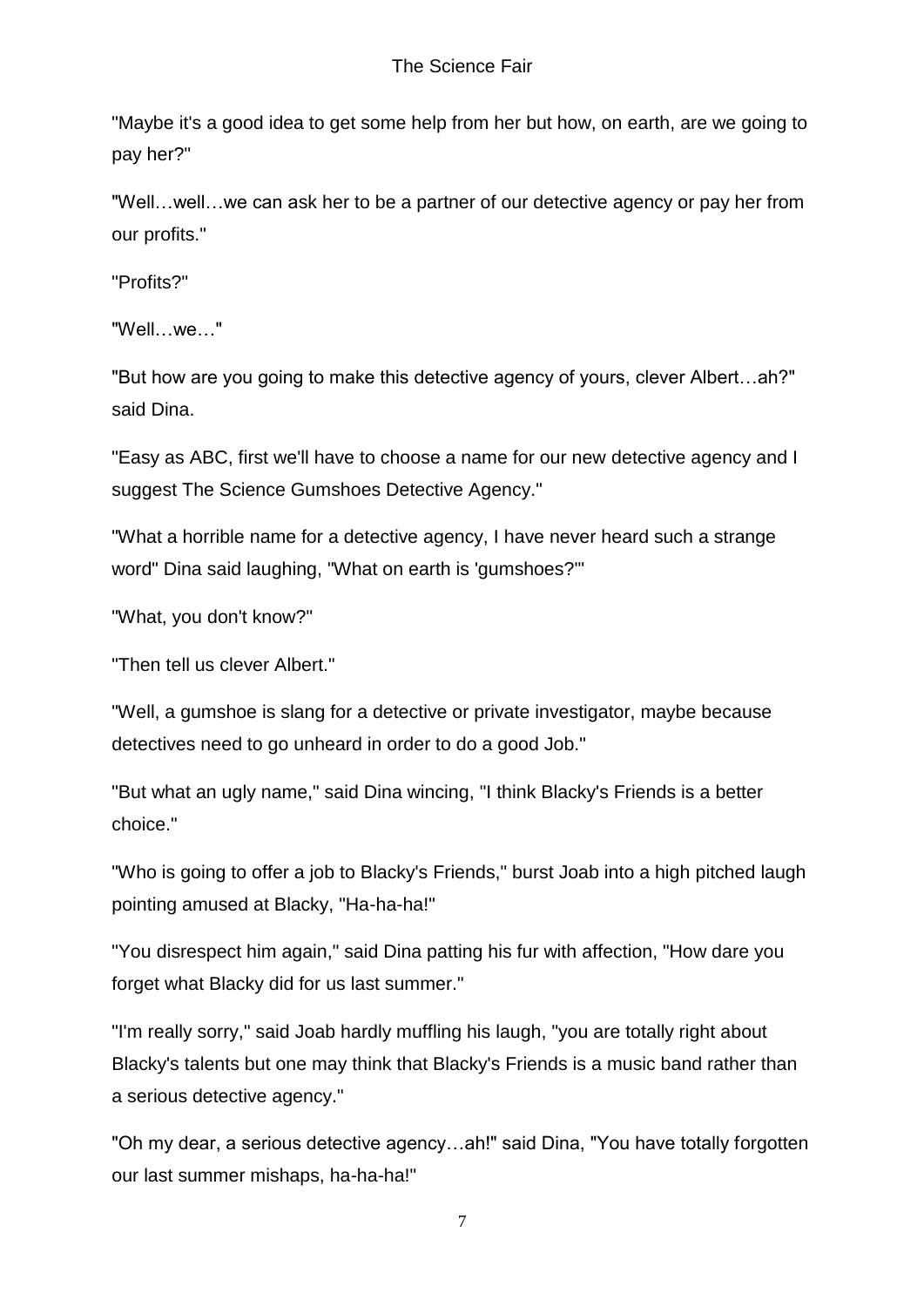"Well…but in the end we did it and solved the mystery, didn't we?"

"But with the help of dear Blacky," said Dina looking proudly at the big German Shepherd gnawing on a bone in a corner. "And besides, I don't understand what 'science' has to do with this foolish detective agency of yours?"

"Don't you remember that we employed some sophisticated scientific methods to solve the mystery?"

"You destroyed every possible scientific evidence, especially the orchids, and Inspector Amos almost arrested us for this and…"

"Well…but in the end we did a good job, didn't we?" said Joab, embarrassed, "it's time to stop this trash speaking and go on with our detective agency. I think that 'science gumshoes' has a serious appeal and everybody will be willing to hire our services."

"Okay, okay," said Dina, "let it be your way…'The Science Gumshoes Detective Agency' but at least Blacky will be our logo."

"A wonderful idea," agreed Joab excited, "A black German Shepherd will do a great Job as a detective agency's logo. German shepherds are associated with police work, don't they?"

"You see, you see," said Dina satisfied looking proudly at Black, which now moved to another corner of the room, leaking his paws.

They had been always amazed by Blacky's high intelligence and skills and wondered about it.

In 1899, a German cavalry captain, was attending a dog show when he was shown a dog named Hektor. Hektor who was allegedly one-quarter wolf was the product of a few generations of selective breeding, and completely fulfilled what he believed a herding dog should be. He was pleased with the strength of the dog and was so taken by the animal's intelligence, loyalty, and beauty that he purchased him immediately. Hektor was declared the first German Shepherd dog and was added to the breed register.

8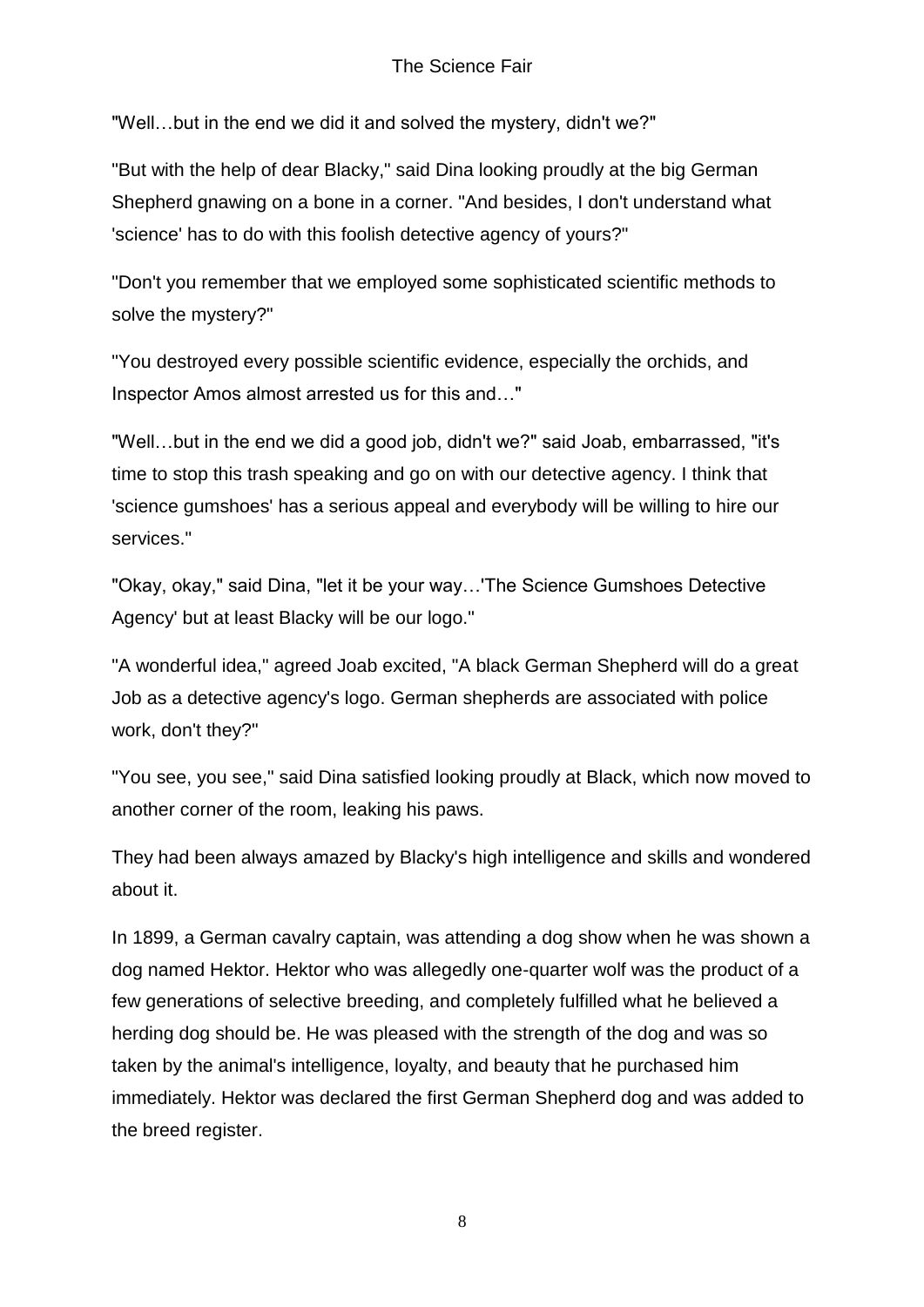Hektor was bred with other registered dogs that displayed desirable traits and after that his most successful offsprings were interbred in order to establish the German Shepherd breed.

Joab found the puppy Blacky abandoned in a cottage at two months of age and from then he was with them three years now.

Dina loved Blacky mostly because of his kind nature and loyalty but Joab liked him because German Shepherds were employed by the police around the world to do police work like tracking criminals, patrolling and locating drugs and explosives.

"Din, we need to hurry!"

"What…what…" said Dina waking out of a nice dream about German Shepherds.

"We need to hurry!"

"What the great emergency?"

"Well…rumor says Nir the inspector Amos' son is also going to open his own detective agency soon, so we need to open ours as soon as possible in order to be the first to get the big clients…you know…money…fame…"

Nir was Joab's chief competition when it came to trying to solve mysteries and a member of the police club as well.

"Jobby, Jobby," said Dina smiling, "you are not going to stop dreaming, are you?"

"But you can't deny," said Joab victorious, "that we were mentioned in the papers last summer, weren't we?"

"Only trouble we got from Mom and Dad because of this."

"This time it's going to be different, trust me! You'll see!"

"Then what now?"

"First of all we'll need a decent visit card", said Joab poring over his laptop while Dina was bending looking behind him.

After a few minutes Joab straightened up, "that's it!"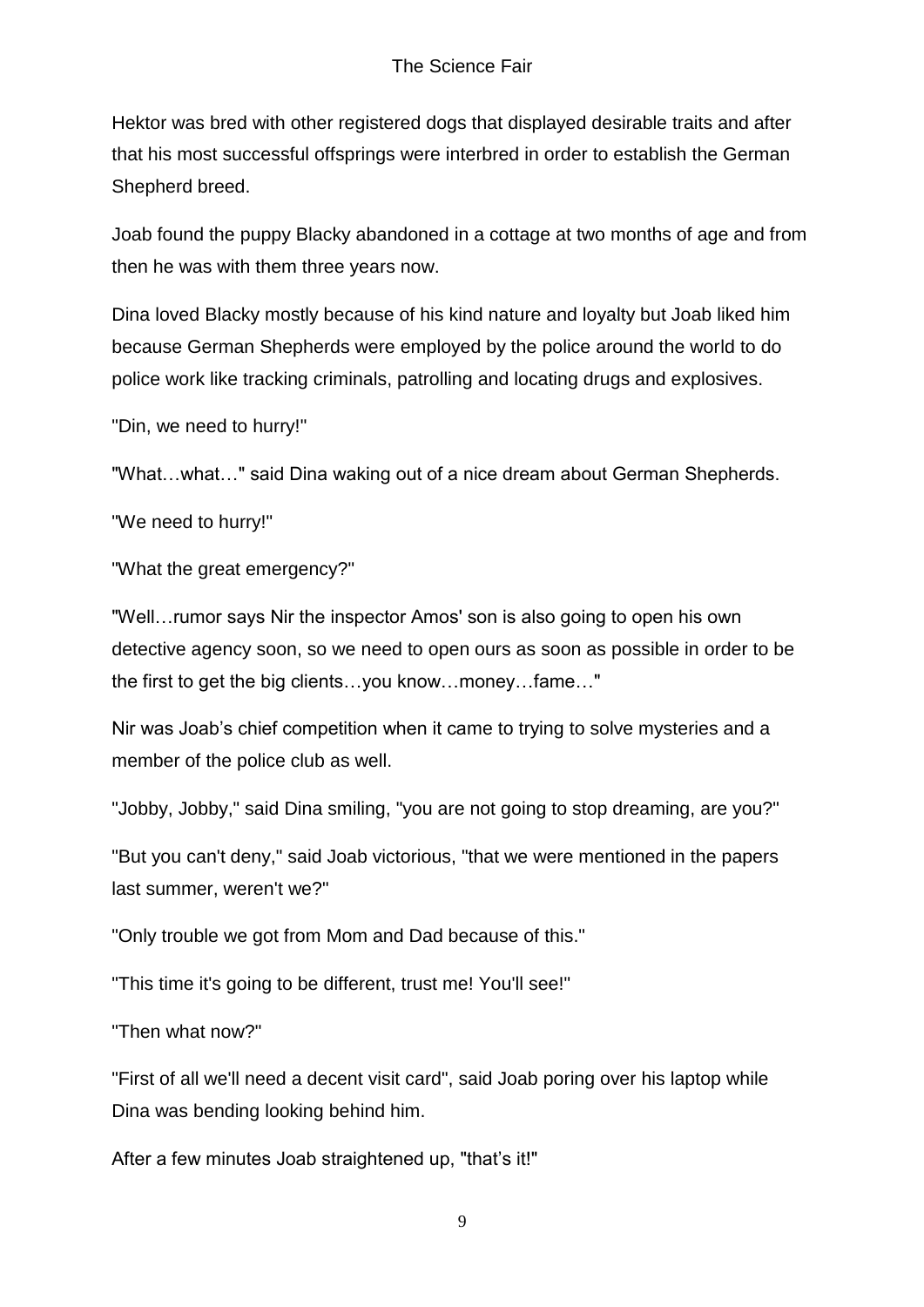#### The Science Fair

=================================================



The Science Gumshoes Detective Agency

Lost your pet? Your bicycle vanished in thin air?

We are the right people to bring them back!

detective.agency@sciencegumshoes.com

For more information: sciencegumshoes.com

===================================================

"But you don't think," said Dina, "That we must leave some contact information besides email like our names and a phone number?"

"The best thing for us is to stay in the shadows for now," said Joab, "leaving only our email hints to secrecy, don't you think so?"

"Don't fool me around," said Dina, smiling, "you are afraid that Mom is going to see this and she is not going to allow us to play cops and robbers again, well Jobby?"

"I think that you are right," admitted Joab unwillingly, "but honestly Din, secrecy appeal is also an important consideration in this matter, isn't it?"

"I see that we have a web site, this sciencegumshoes.com, what about matching Facebook, Twitter or Google Plus pages for our business?"

"Absolutely not, don't you know that social networks pose some security and privacy concerns and as a matter of fact real detectives don't have such accounts, trust me, I read about this."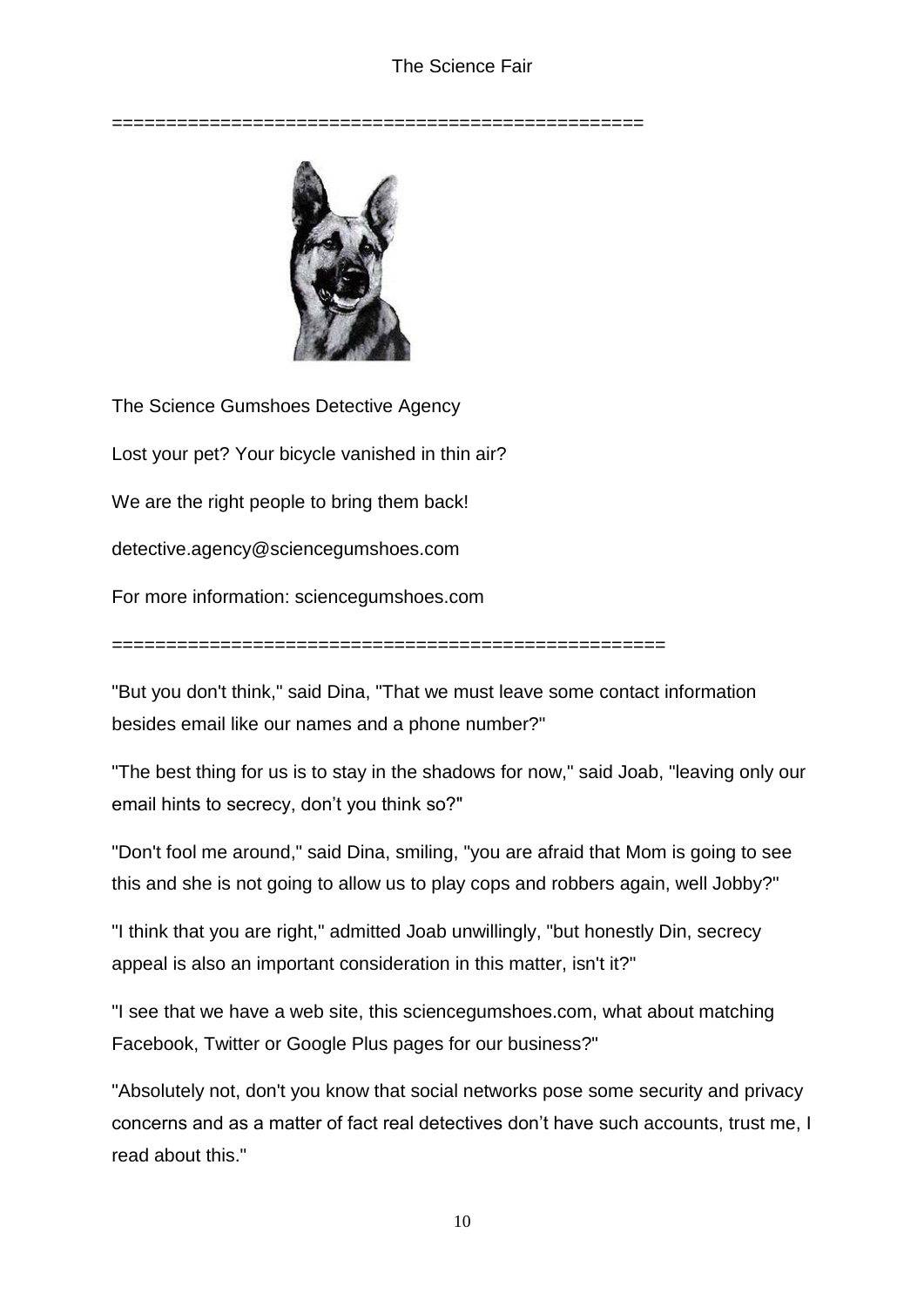"I don't understand."

"Say," said Joab, "that you post on Facebook or Twitter that dear Blacky learned a new trick."

"I did it many times, so what?"

"So what," said Joab alarmed, "don't you know that people use their pet name, many times, as a password?"

"I don't need to worry" said Dina relived, "my password is 'blacky2010' and not 'blacky', what lucky I'm."

"Then change your password immediately!"

"I don't understand, but 'blacky' isn't 'blacky2010', is it?"

"For God's sake Din, 2010 is Blacky's year of birth, isn't it?"

"But nobody knows it."

"Really?"

"I don't understand."

"Everybody knows it since you celebrate dear Blacky's birthday every year on the web…'my dear Blacky is three years old'" said Joab mimicking his sister. "This combination of pet names and their year of birth is a very common combination for passwords and all of your Facebook friends, friends of their friends and strangers can try this."

"Wow! I'm going to change all my passwords right away Jobby."

"And besides," said Joab, "one can break into your account with 'blacky' alone, without even knowing his year of birth."

"How comes?"

"When you sign up an online account, after choosing a user ID and a PW, you are asked some security questions that you have to answer just in case you need to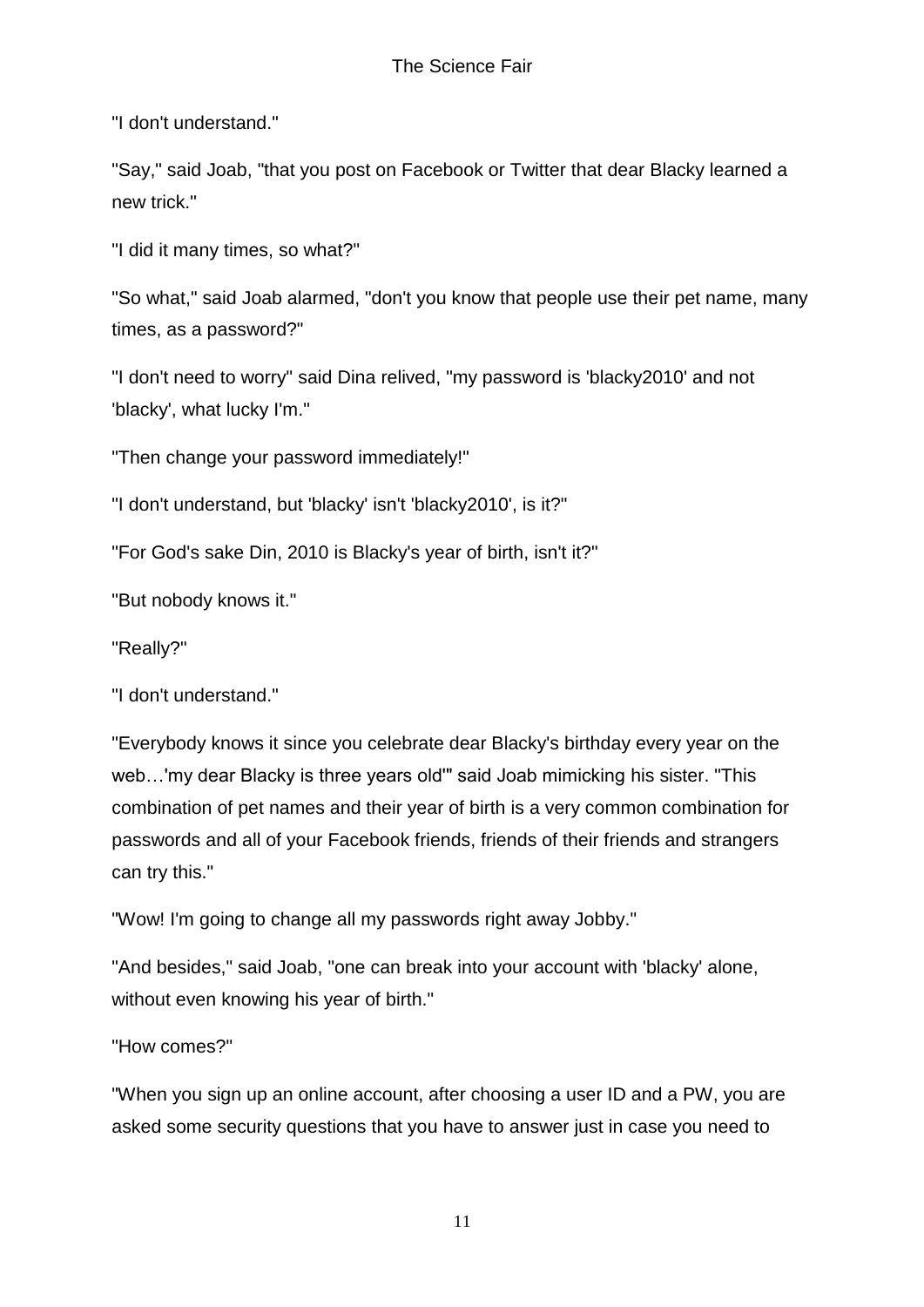recover your password if you forget it, and I bet Blacky stars on your list of security questions and…"

"I understand, I understand, Nir can try to sign in my email or Twitter accounts and when denied because he doesn't know the password then in order to recover it he is asked to answer security questions like pet's name or school, and presto… he knows all my secrets. What a stupid mistake."

"But passwords are not the only matter of concern," Said Joab, "how many times you posted that you are going to visit a friend for the day, didn't you?"

"So what?"

"Do you think that is good for a detective to disclose his whereabouts? Nir can use this information to his advantage, and besides, if one knows that we aren't at home he can break into our shed and install some eavesdropping equipment or photo secret documents of ours, and there are also pictures on Facebook that can reveal sensitive information …what, you don't read the papers?"

"You have seen too many movies, Jobby."

"Can you, please, be serious just for a moment?"

"Okay…okay…then what should we do?"

"We must use strong passwords and security questions consisting arbitrary letters and numbers and not simple detectable words like ''blacky' and think carefully about what we are telling on the web. As a rule of thumb – less blah blah is better than more."

"So it's crystal clear that Facebook and Twitter are not good for us," said Dina knowingly.

"Not necessarily, sometimes a detective can use them to his advantage, following and making friends at his choice, waiting for mistakes of others to uncover vital information, but certainly better not to have personal accounts at all…yes…"

"Science Gumshoes, Jobby."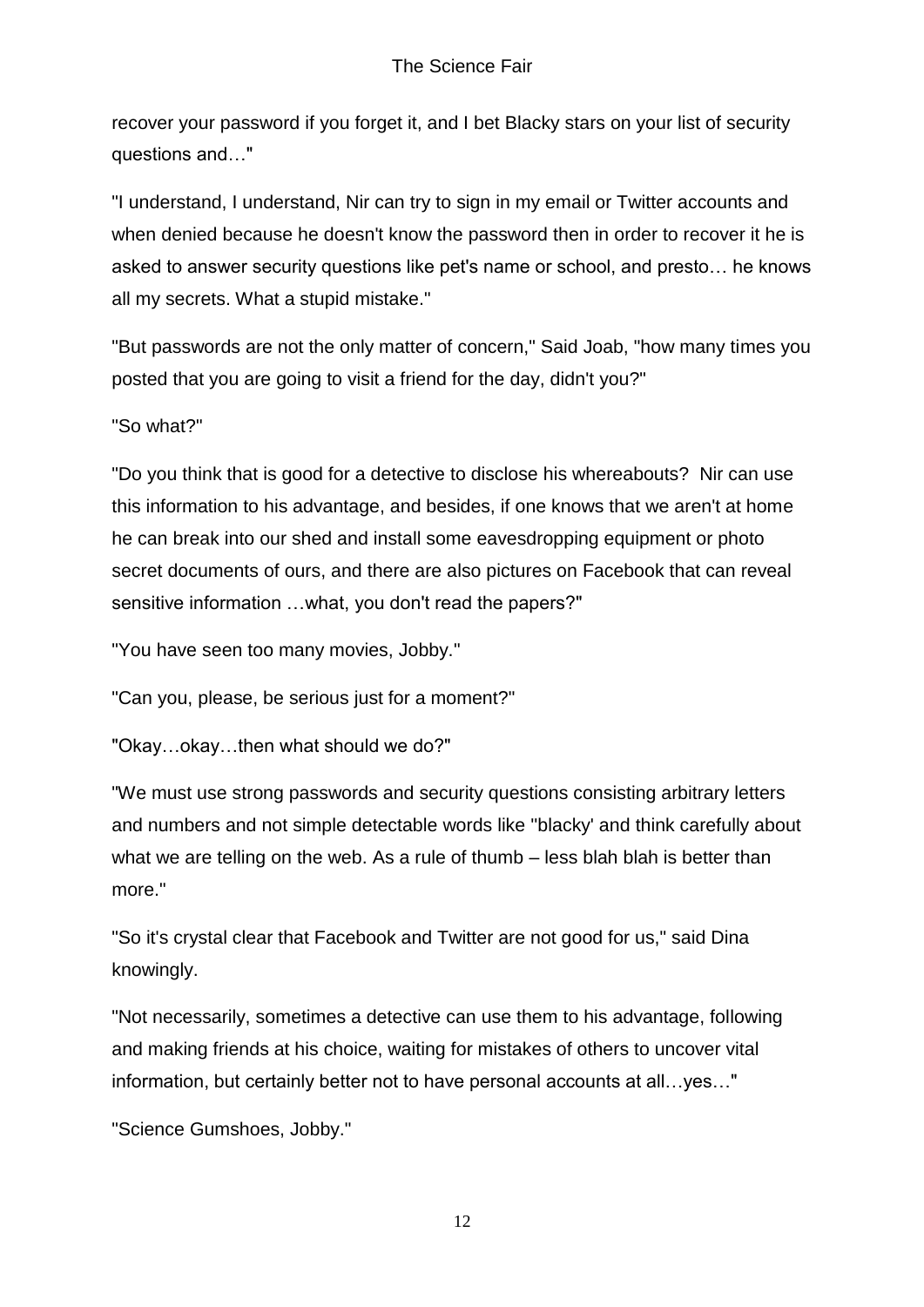"Oh yes…we don't need Facebook or Twitter, all we need is the reliable sciencegumshoes dot com website that is totally under our control in which we are going to tell the world about our services, fares and of course about our success."

"Our success?"

Joab ignored his sister's offending remark, "I'm going to post our visit card and website on a few free web billboards and a cheap ad on the Dimona Gazette. I'm going to print a few visit cards to give them to prospective clients. For now, better not to tell our friends about our detective agency, let's keep it secret for the time being."

"And don't give Mom a visit card by mistake, ha-ha-ha."

"Of course not thickhead."

"But only one condition," said Dina, "all the profits fifty fifty, without tricks."

"Agreed, but also the expenses, Din."

"What expenses Jobby?" said Dina worried.

"It's only a Joke."

"To tell you the truth," said Dina, "I have a better idea for making money."

"Then tell us meathead."

Dina opened a shrieking drawer, snatched out a piece of paper, and laid it unfolded on their big homework table, which was located in the middle of the shed.

It was an ad from the Dimona Gazette:

=============================================

Your are invited to take part in the Solar Deserts Science Fair scheduled for Tuesday, August 6th, 2013.

The theme is renewable energy.

The event is open to all ages.

The contest will be divided into the following categories: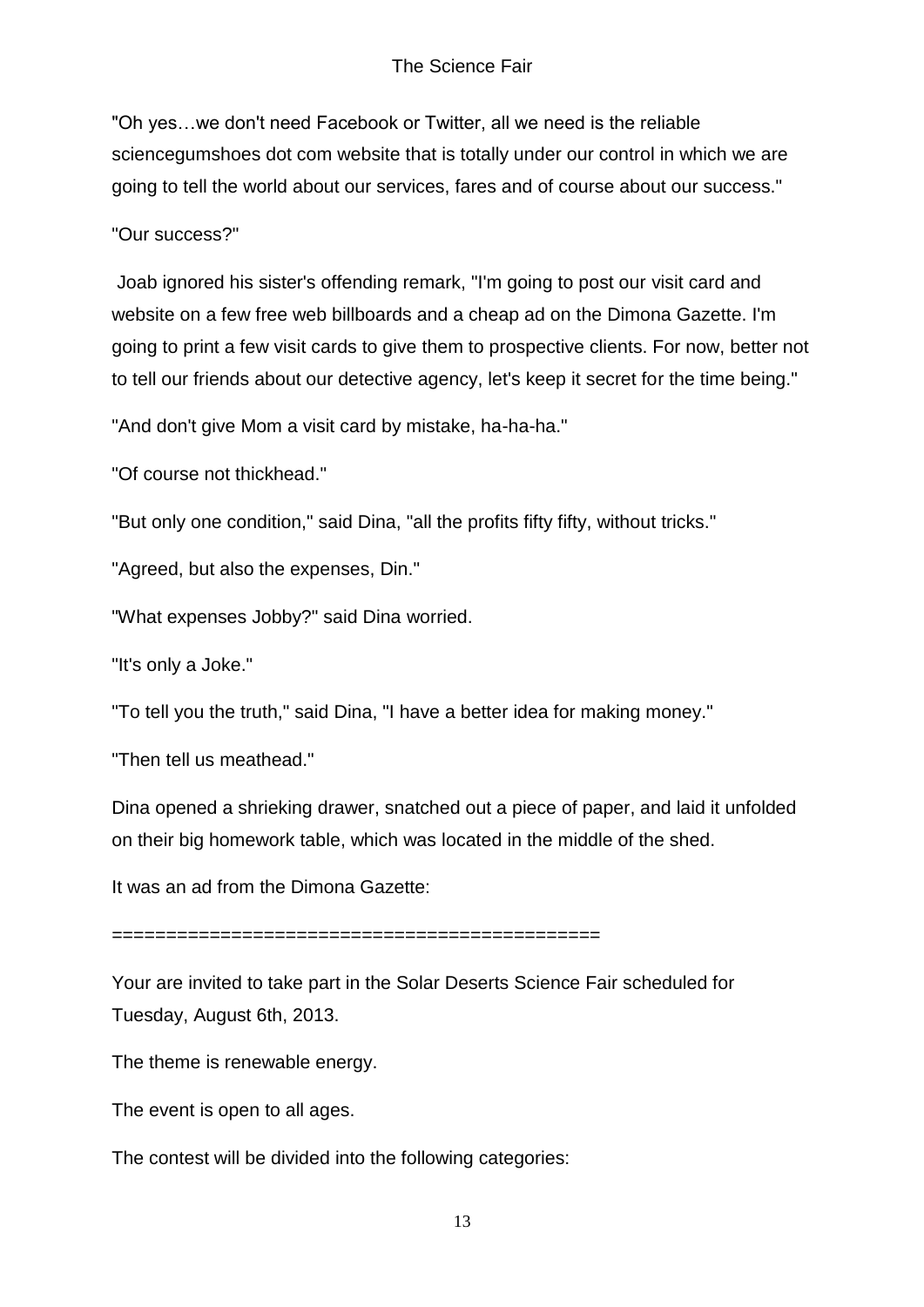Elementary school, middle school, high school, college and adults.

The first prize in any category will be 1000 shekels, the second 500 shekels and the third 250 shekels.

Registration is now open: contact sciencefair@solardeserts.com

The science fair is sponsored by Solar Deserts, a leading renewable energy start-up located in Dimona, Israel.

================================================

"What do you say, Jobby?"

"For 1000 shekels, if we win at all, to work all the summer, it's crazy Din."

"A bird in the hand is worth two in the bush."

"Birds?" said Joab confused.

"It's only a saying, thickhead," laughed Dina, "what I mean is that if we put our heads together maybe we can win a prize at the science fair, but with your detective agency…laugh out loud!"

"We shall see!"

\*\*\*\*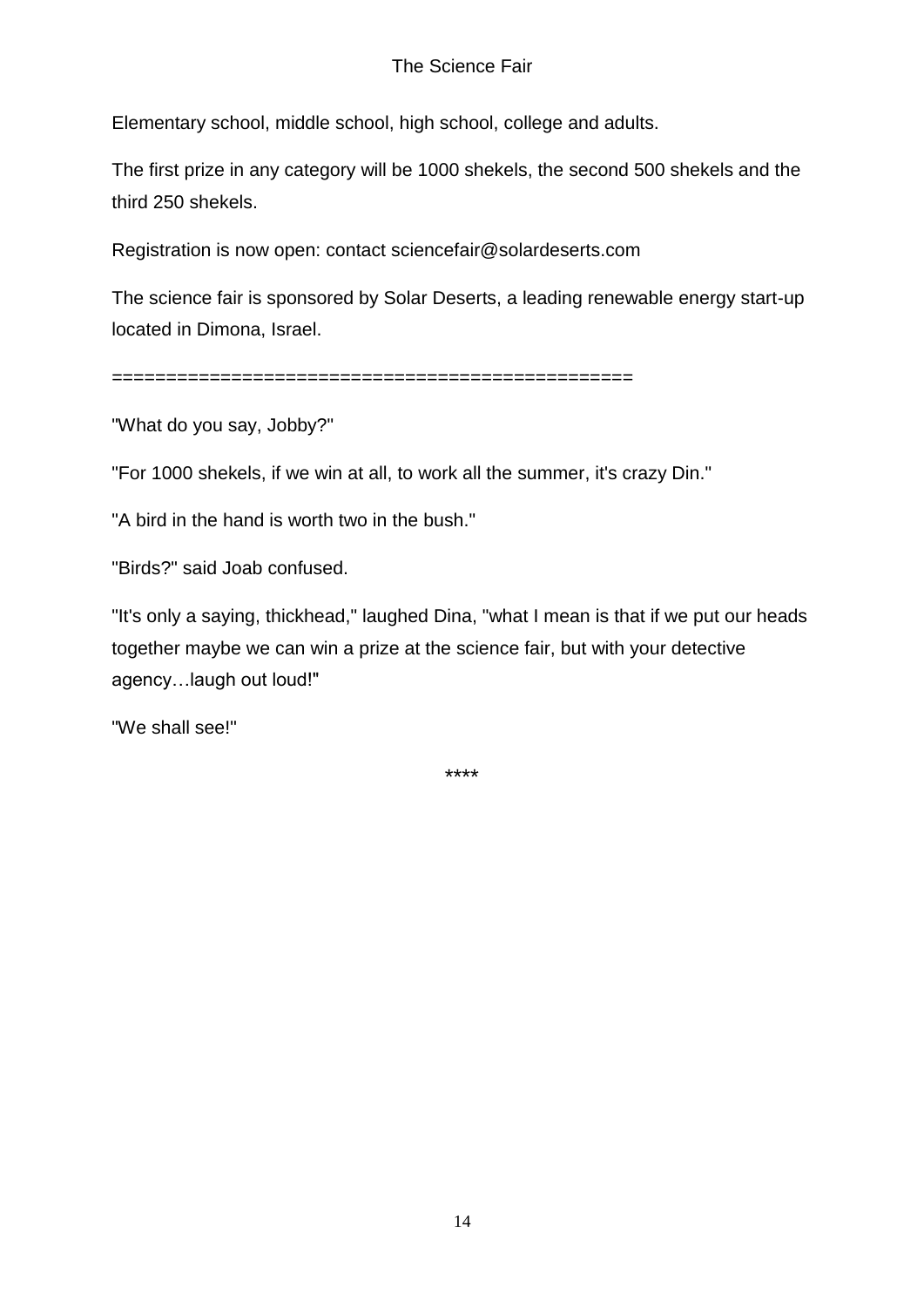#### 2

# The First Job

Dina welcomed Joab with a broad smile, "I think we got our first Job."

"Biggie!" Joab danced around the room while Blacky joined scampering.

"It's a guy called Daniel Cohen, lost a small beige Miniature Pinscher. Asked us to come to his place at three PM today, left address and his mobile."

Joab signed in their detective agency email account from his mobile and read it loudly to Dina's satisfaction.

"You see, Blacky's logo did the trick." Said Dina caressing Blacky's nose.

"Okay…okay," agreed Joab satisfied and patted Blacky's back energetically, raising clouds of dust. Blacky moved away, annoyed, and lay down by Dina's left leg as always.

"And to think that you suggested that stupid science fair project of yours, Din."

"Well…"

Joab pored over his mobile again and acknowledged the appointment at three o'clock PM and then he said worried, "how on earth can one find a missing dog Din?"

"Trust me!" said Dina satisfied, "don't you remember that I volunteered many times to find lost dogs?"

"Then tell us clever Albert, how do you find a lost dog?"

"As easy as ABC," said Dina glad of the opportunity to demonstrate her knowledge, "don't worry, be happy Jobby."

\*\*\*\*

Daniel Cohen's house was a large one with a well-tended garden embedded with fragrant and colorful flowerbeds, fruit and ornamental trees.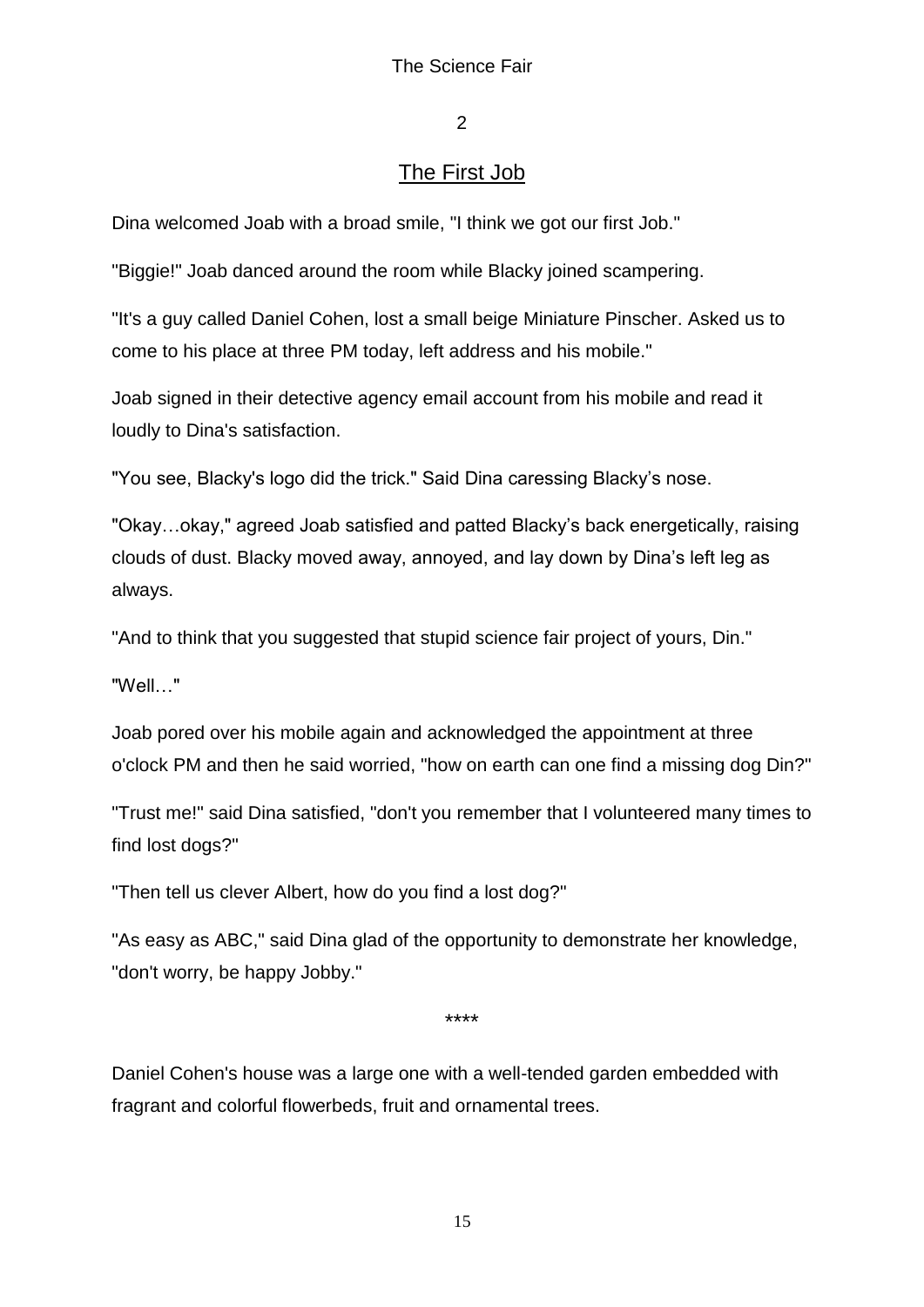At three PM sharp Joab and Dina stood in the front of Daniel Cohen's large and heavy entrance door. Joab pressed the bell button with some hesitation and a pleasant melody answered from behind the door.

After a few seconds, the door was opened ajar and a young good-looking man about forty welcomed them beamingly.

"Hi guys, I'm Daniel Cohen, I'm waiting for you, I suppose that you are the famous Joab and Dina," he said smiling, shaking hands with them warmly.

"Oh!"

"Don't be too much surprised, I have seen your anonymous ad somewhere and I guessed that you are the detectives in question…this fantastic German Shepherd…lost dogs and bicycles…well…Dimona is a small place, you know, and rumor is everywhere. You did an admirable job with the orchid mystery last summer."

"Thanks, Mr. Cohen." smiled Joab politely.

He invited them inside with his open palm pointing to the middle of a large wellfurnished living room.

They sat on a comfortable sofa and he sat across a small square table on a large couch. Then Daniel called for his wife and she served them with a plate full of cookies and a big bottle of lemonade accompanied by tall water glasses.

"Sorry, I must go to get Tom back from his music class," she said politely and left the house.

"Thanks Mrs. Cohen," Joab and Dina said in chorus.

"Help yourself," Daniel said, and they found the cookies and lemonade really inviting.

"Let's begin," said Daniel with a grim look on his face.

"Could we please use our tape recorder, just in case…"

"Of course…of course, please," said Daniel and Joab snatched a small tape recorder from his pocket, placed it on the table before him and switched it on.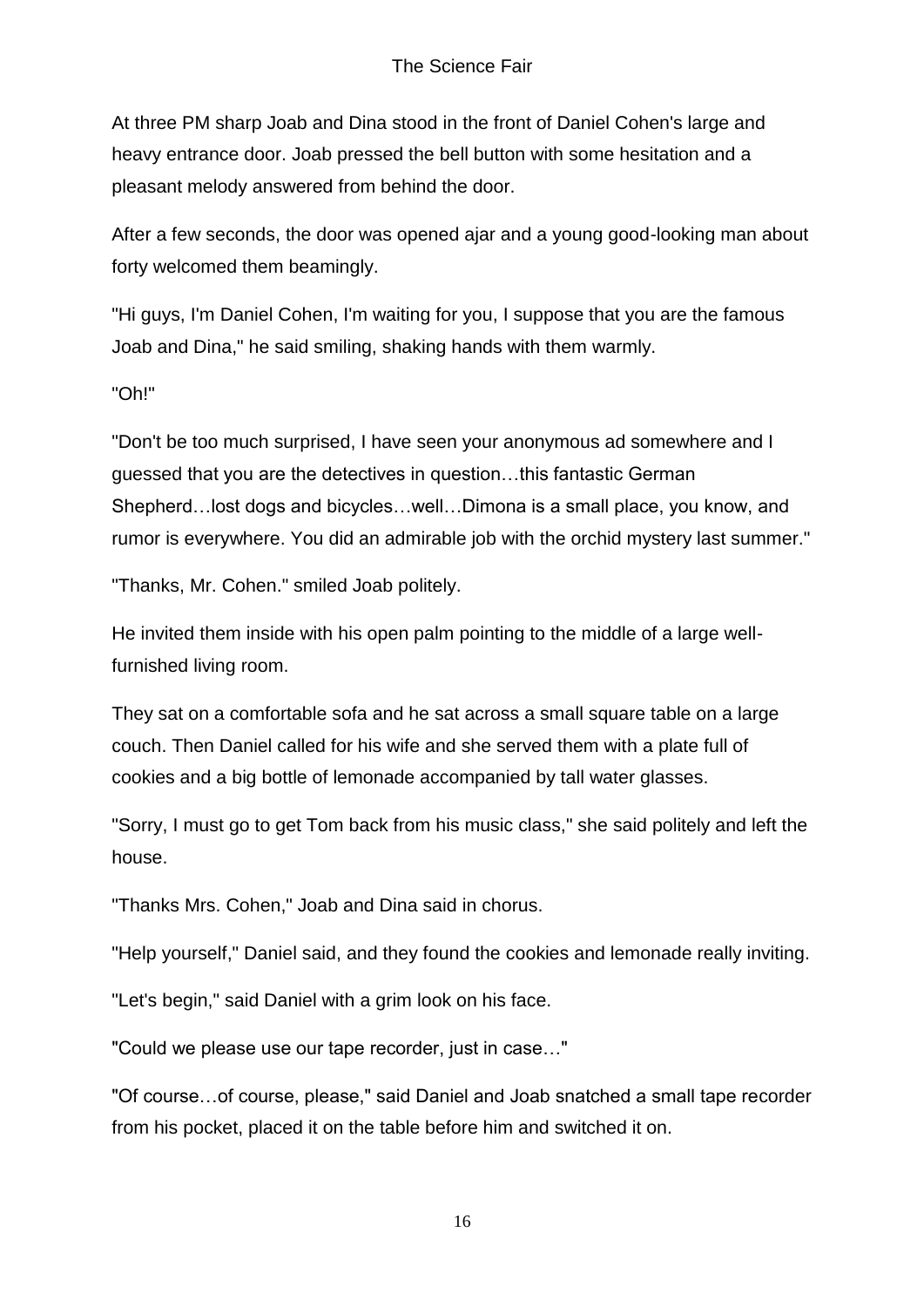"Well," began Daniel sadly, "our Jojo was lost, I only hope he wasn't knocked out by a car or ran into dangerous hands. We speak about a beige mixed male Miniature Pinscher, three years old, escaped two days ago through a hole in our garden fence. Our son, Tom, nine years old, is very upset about that."

"Was Jojo subjected to fireworks, panicked or maybe shocked by somebody, something?" asked Dina, "A terrified dog will sometimes run far away and lose his smell sense and orientation. Many dogs will be so terrified from loud fireworks that they will hide from people in strange places and even not recognize their owners and this of course can complicate recovery."

"I don't remember any such catastrophic event for now," said Daniel thoughtfully, "but I'll ask Tom and my wife and if something comes up I'll notify you."

"I noticed that you have some security cameras installed," said Joab with interest, "have you checked maybe Jojo had strayed outside at night, who knows."

"That's the first thing we did," said Daniel disappointed.

"Is it possible that somebody has stolen your dog?" inquired Dina.

"Everything is possible of course," said Daniel, "Jojo is not a prodigy and Pincers are not valued like German Shepherds for example; they are noisy, bark a lot and they are a small not impressive breed, there are lots of them around and not many are enthusiastic to adopt them, so I don't think so."

"But maybe out of revenge?"

"A very farfetched Idea."

"I guess you have made some efforts to find him," said Dina.

"Of course… of course, we looked after Jojo in the neighborhood, yards, parks, etc. but to no avail. We are aware, of course, that we should do more, but regretfully we are very busy these days and that's the reason we think that the best course to take in this matter is to hire you kids...I mean The Science Gumshoes Detective Agency."

"Before we forget," said Dina politely, "we hope you have mended the gap in your garden fence. So this will not happen again."

17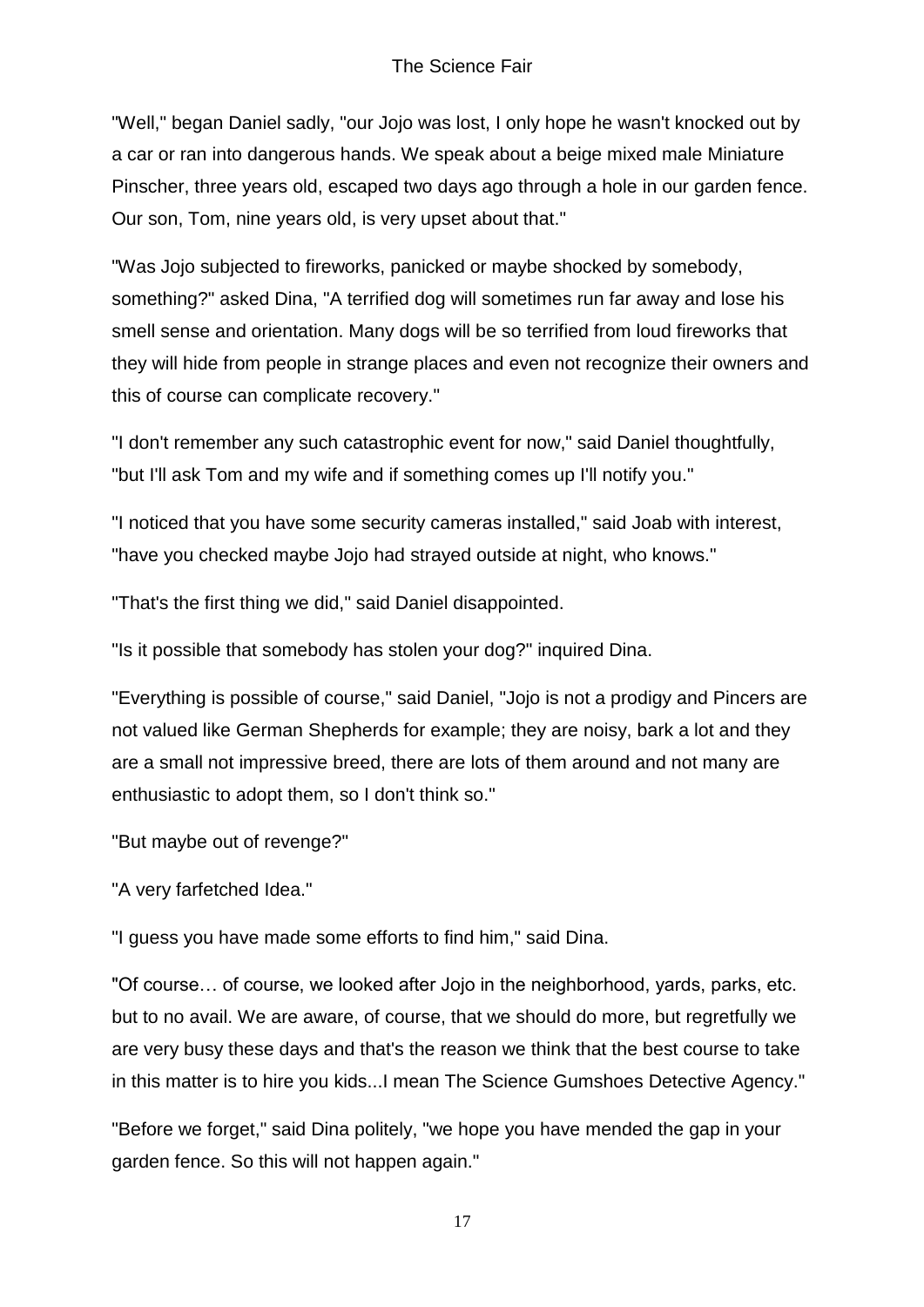"Yes, we did it, of course."

"First of all," said Joab, "we need a digital photograph for flyers, posters, ads, etc."

Daniel produced from a drawer the last issue of the Dimona Gazette, flipped it quickly and a small colorful pinscher emerged from between the pages.

"A small reward is also included."

"Can we have the Gazette," asked Joab politely.

"Of course, I've another copy."

"And calls?"

"Only one," replied Daniel disappointed, "I'll send you a few more photos to your email you provided ASAP."

"Is Jojo friendly?" went Dina on with her inquiry.

"Yes, yes, very friendly indeed."

"Then we have good news," said Dina satisfied, "it's much more easy to recover an outgoing dog than a shy one since it befriends humans and other dogs and generally wanders in the open, while a shy dog hides under cars, bushes or in garages, much more difficult to locate. But on the other hand small dogs, like Jojo, can get into some strange places. But we have Blacky that can help us find your Jojo."

"I'm sure," said Daniel hopefully.

"Is he neutered?" asked Dina.

"No! We are totally against it."

"Then we have some bad news," said Dina, "Unneutered dogs may tend to wander longer distances than neutered ones."

"I know," said Daniel concerned.

"We see," said Joab looking at the open Gazette again, "that Jojo has a rabies tag attached to his collar, "I hope you mentioned there also your address and phone number and that the tag isn't worn away."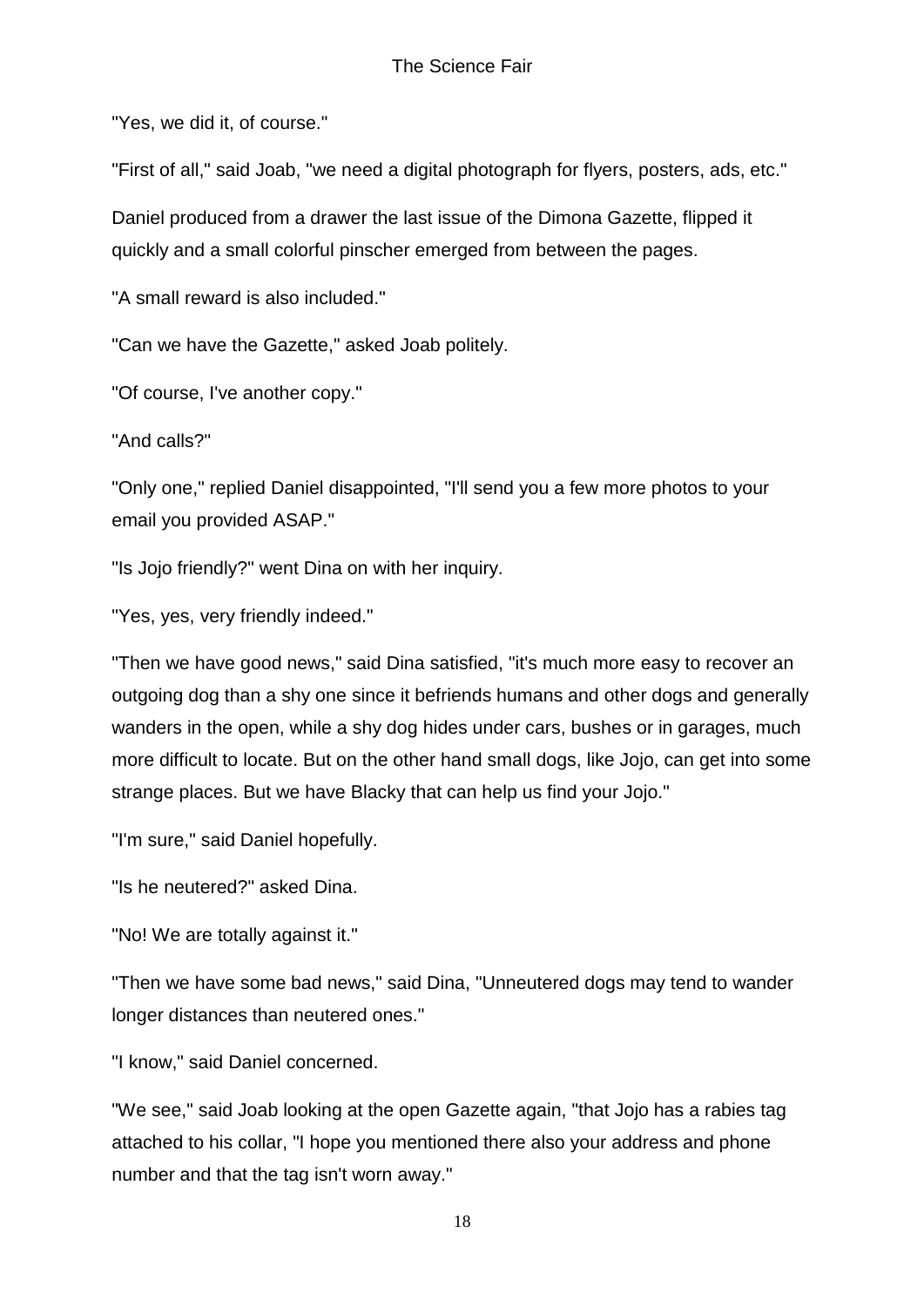"The rabies tag is perfect, but regretfully still no calls."

"And his collar is the same as in the picture?"

"Yes, I think so."

"Has Jojo a microchip?" asked Joab.

"Yes, of course" answered Daniel, "I'll send you the chip number to your email ASAP."

"Thanks Mr. Cohen. But maybe there are houses in the neighborhood where Jojo sometimes spends his time or has a buddy he plays with during walks?"

"I don't think so," said Daniel, "Jojo is constantly under our control. We meet on walks other dogs, of course, with or without their owners but not somebody specific that I can remember."

"Have you notified your gardener and postmen, for example, about the lost Jojo and gave them a picture of him."

"We notified them and also our home maid and paperboy, garbage pick-up crews and others, of course, but most of them know him so they don't need a photo of him. We also asked municipal workers that clean the street and we even posted a picture on the grocery wall and also went to the local animal shelter, but as I said, regretfully, our efforts were limited and not too much sophisticated and that's the reason that we hired you."

"Does Jojo have some noisy toys he likes? Maybe a tin box for his biscuits, or something similar that makes a familiar noise? Dogs have a highly developed sense of hearing, you know…"

"Uhm, uhm, not noisy, though, but he has a toy bone he likes to gnaw at. Wait a minute kids," said Daniel.

He went upstairs and quickly returned with a blue rubber toy bone with remarkable gnawing marks on it.

"Please," he handed it to Joab who placed it in his pocket.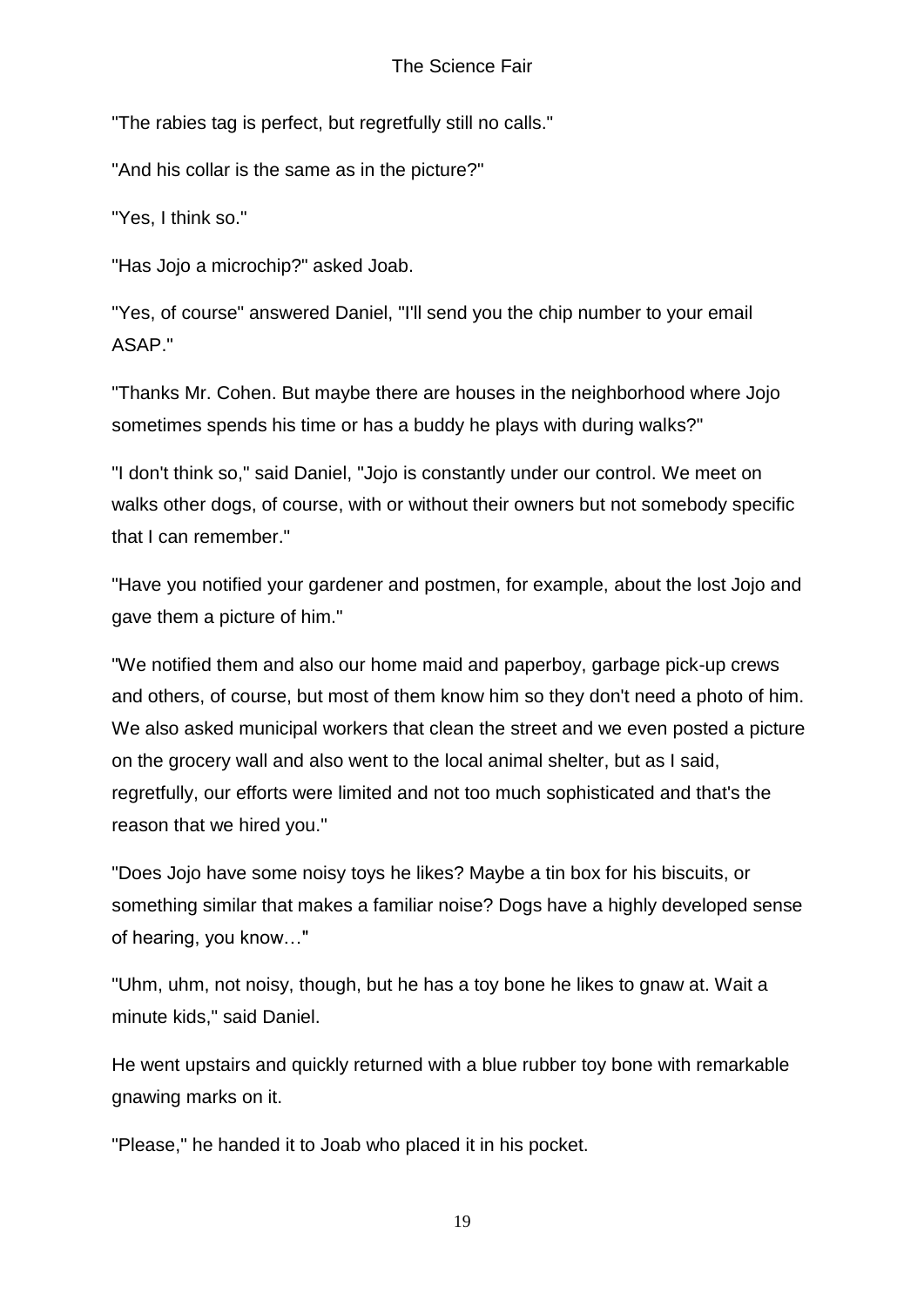"Maybe I miss something for now but I'm going to ask my wife and of course Tom, maybe he'll come up with something related to noises."

"Does Jojo have some unique identifying marks, like scars, color spots, etc.?"

"Let's see…uhm…he has a small white spot on his belly and a long scar inside one of his ears from a fight with a cat, you know, I don't remember which one, I'll ask Tom about it and notify you."

"Our advice," said Dina, "put your clothes, especially Tom's, out around your house. Not clean clothes of course. And if by chance Jojo is wandering outside near your home the familiar scent will drive him home. Besides, it'll be really helpful to have some of Tom's clothes with us."

"I'll do it," said Daniel hopefully and went to Tom's room and quickly returned with striped pajamas, jacket-and-trousers, and handed them to Dina.

"By the way," asked Dina with interest, "why you didn't hire a professional pet detective…I mean if Jojo is so dear to you."

"As a matter of fact we did! We hired the Science Gumshoes Detective Agency, didn't we?" said Daniel smiling.

"Thanks Mr. Cohen."

"When are you going to begin," asked Daniel.

"We are going to begin our search right away, this evening," said Joab looking at his watch.

"And where are you going to search?"

"First, in your vicinity, before we enlarge the search cycle."

"Good idea indeed," said Daniel "I understand that we have finished for now, "help yourself with the cookies and juice before you go.

Joab and Dina eat a few more tasty cookies and drank the sweat orange juice with enthusiasm and Daniel walked them to the heavy entrance door and opened it ajar.

"How much do you charge?"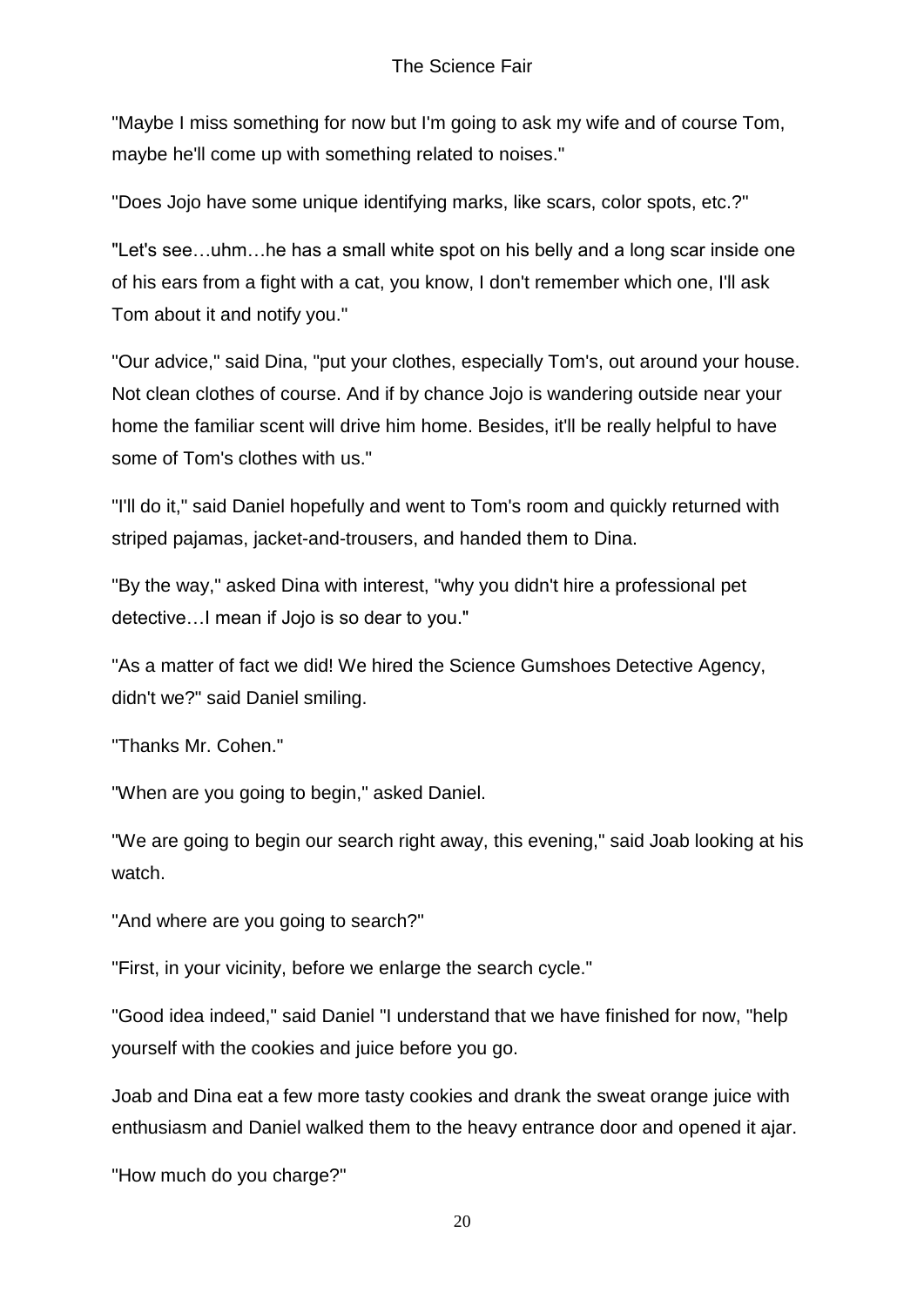"Well…well…" stammered Joab, "we…we charge...we,"

"Then what do you say about 200 shekels-a-day plus expenses, this day is included, of course."

"You are…are…really kind Mr. Cohen," said Joab hesitantly while Dina was speechless.

Daniel took out from his pocket a brown elegant leather wallet and handed the surprised Joab and Dina one bill of 200 shekels and another of 100.

"That's you fee for today."

"Thanks a lot Mr. Cohen," they said in chorus.

Daniel took out from his pocket two visit cards and handed them one card each, "call me day or night if you have good or bad news."

"Sure."

"Good luck Science Gumshoes."

They shook hands again with Daniel and were soon on their way home.

Dina was silent whereas Joab was holding the pajamas hanged on his shoulder, whistling confused.

\*\*\*\*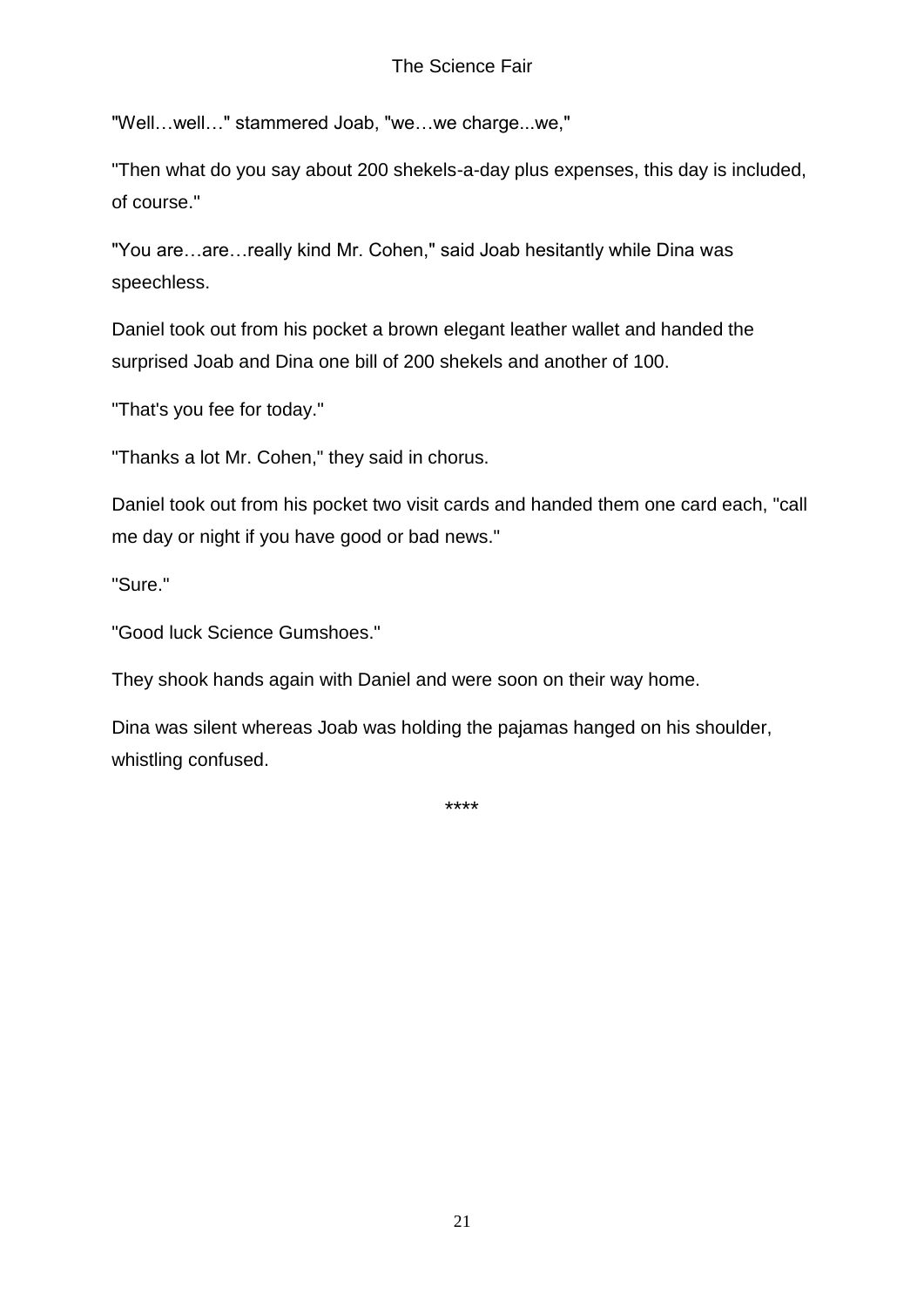#### The Science Fair

3

#### Where Is Jojo?

Joab and Dina live in Dimona - a little desert town in Israel.

Its population is 35,000 and is located 100 kilometers to the south of Jerusalem.

Dimona was founded in 1955 by the Israeli government in order to populate Jewish immigrants from all over the world.

The Dimona Nuclear Research Center is located not far from the town due to its relative isolation in the desert.

Most of the town's population makes a living by working in nearby chemical plants, Dead Sea tourist resorts and the nuclear research center.

When Joab and Dina arrived home, a dry, hot and dusty wind was blowing in the empty streets of Dimona. To their relief, they heard their Mom chatting with Danny's mother, which Joab and Dina disliked, in the living room because the terrace was out of the question for such weather conditions. So, they rushed undisturbed to the bottom of the garden and quickly shut the shed's door behind them.

"Biggie!" said Joab, "we have already made 300 shekels today and without doing much."

"It's a real miracle," said Dina revealing glittering metal braces on her teeth.

''And you suggested this stupid science fair of yours, ah…"

"You can't argue with success, can you?" said Dina joyfully.

"Then how on earth are we going to find this dog Jojo?" said Joab concerned.

"We have to prepare ourselves carefully for the mission," said Dina.

"Then tell us about it clever Albert."

"First of all, we'll need a powerful flashlight even if we have day light, sometimes pets hide in dark places."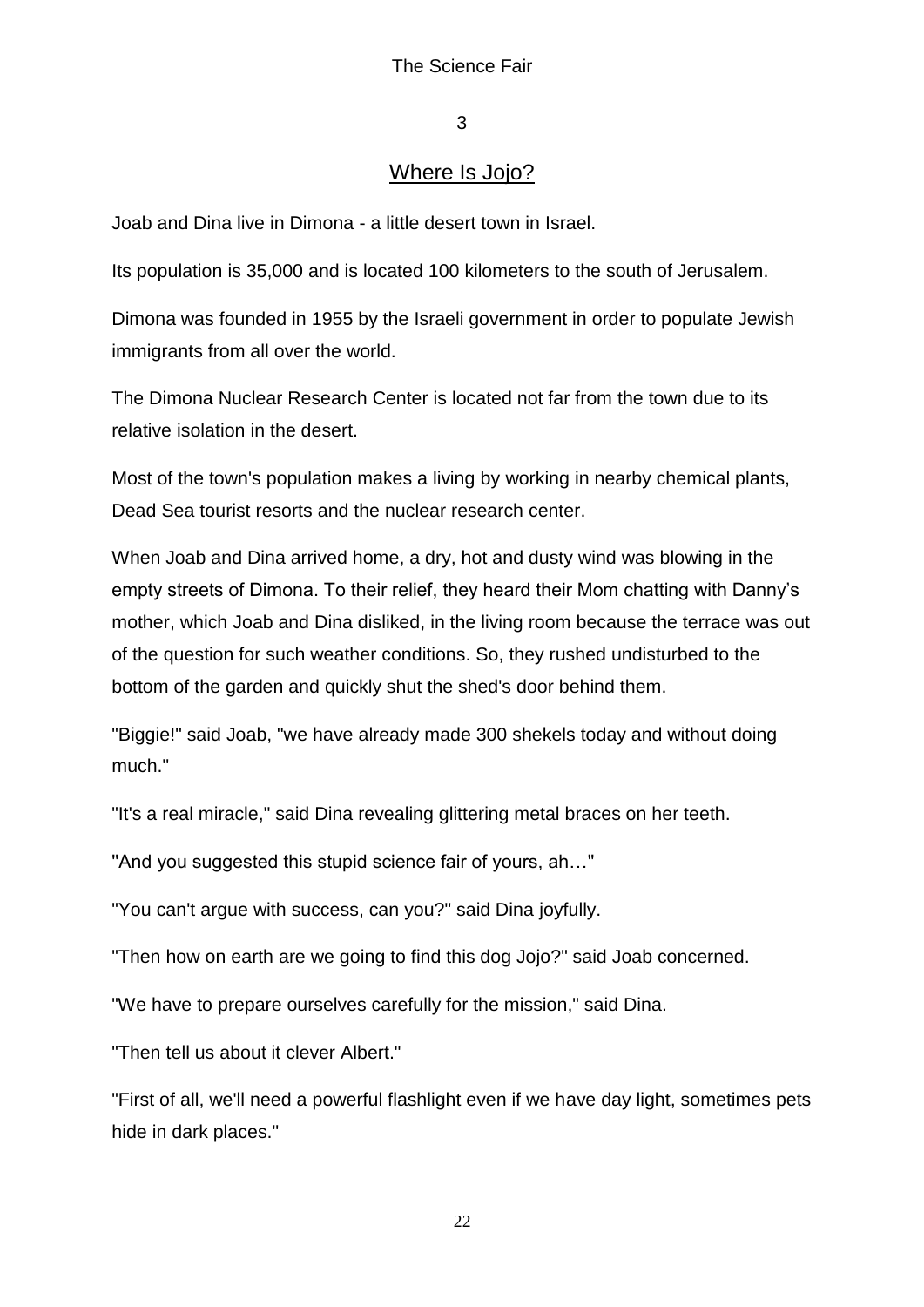"I have one," said Joab. He got a long black flashlight from his toolbox, and placed it on the table with a thud.

"We'll need also a dog whistle," said Dina pointing to an almost ordinary looking plastic whistle, hanged by a thread on her neck.

"What's on earth a dog whistle?" said Joab feeling the whistle between his finger tips.

"Blow it."

Joab puffed up his cheeks and strongly blew the whistle. An almost unheard highpitched sound reached his ears.

"Basically a dog whistle produces high-pitched sounds that are heard much better by cats and dogs than by humans. The faint high-pitched sound that you hardly heard is too faint for humans but for dogs it's very strong and therefore it's possible to attract the attention of a dog, in our case a lost one, from far away. And if we are lucky enough he may come to us wiggling his tail. Dog whistles are used for dog training, especially if one wants to control his dog from further distances than human yelling can reach and in a silent way without disturbing the neighbors."

"Wow!"

"Don't forget the pajamas."

"And the bone."

"Okay."

"I think it could be a good idea to take the little ones with us; they can help finding Jojo," said Dina.

"A good idea," agreed Joab, "That way Mom will not ask disturbing questions. I think I have seen Ami and Tammy playing in the playground and Hagary is watching TV."

"What about putting a few ads on the web before we start?" said Joab.

Dina nodded her head in disagreement, "a very bad idea Jobby, as more we postpone the search the slimmer are the chances to find Jojo alive. You must

23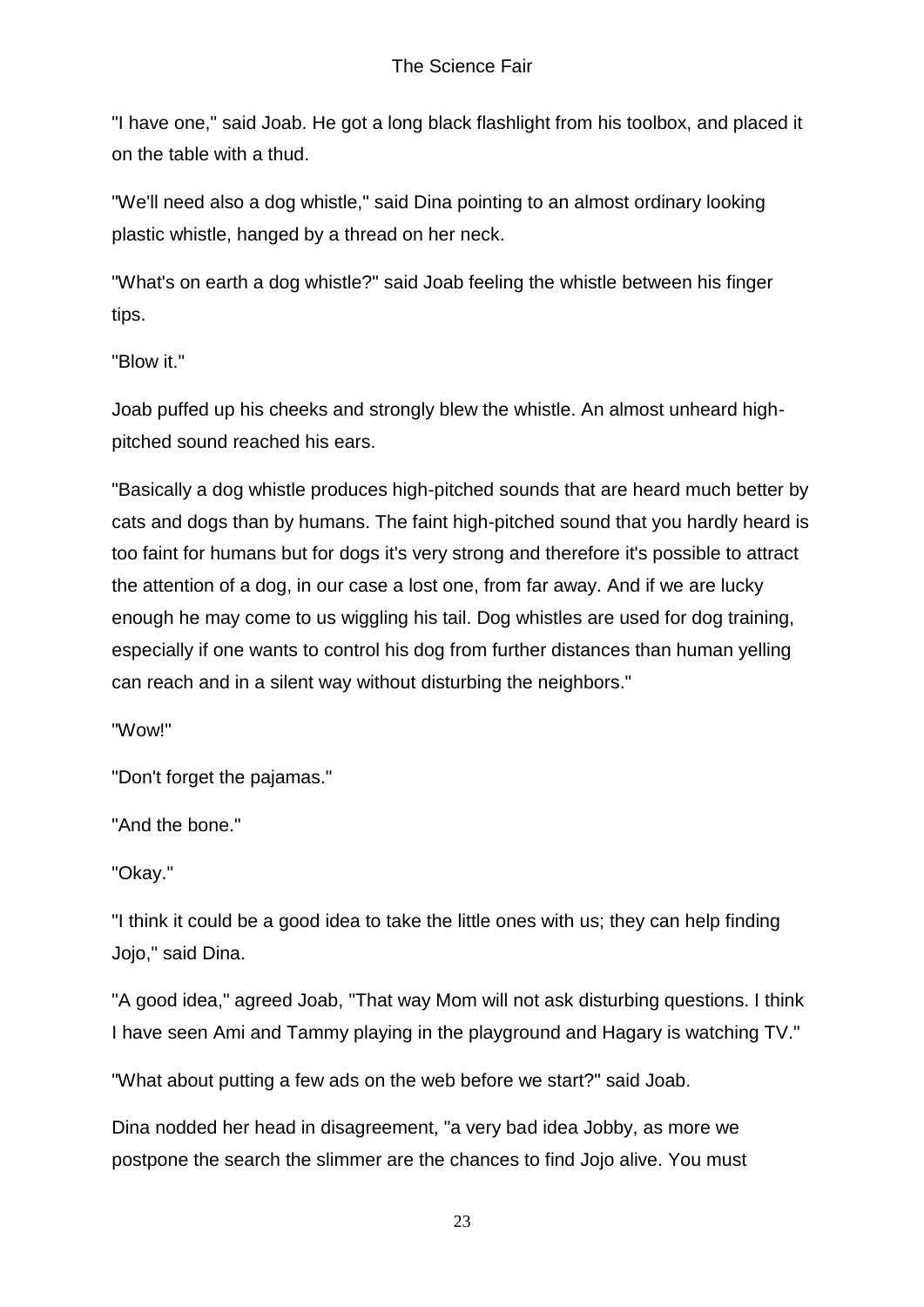understand that he can go further or find himself in danger, so it's not the time to play with Facebook, let's go."

"Ok," said Joab, "I'm in charge of Ami and Tammy, the flashlight, the bone and the pajamas. The whistle is already on your neck and bring Hagary and Blacky with you and all of us are meeting ASAP on the pavement."

In a few minutes, the small troop passed by the large terrace where their mother was engaged in a laughing conversation with Danny's mother since the dusty wind went away.

"Where are all of you going?" said their mother suspiciously.

"We are going to the playground," answered Joab hiding the pajamas behind his back.

"Better than your stupid police games, enjoy yourself darlings."

"Thanks Mom."

"And come back soon."

"Yes Mom."

They heaved a sigh of relief and began their walk in the direction of Daniel's house not before hearing the annoying voice of Danny's mother behind their backs, "what need they the pajamas for and why is Joab hiding it behind his back in a stealth manner?"

"What pajamas?" said their mother.

"What, you are blind?" Danny's mother smirked at her pushing her nose forward laughing with pleasure. "I think your kids will never stop these foolish cops and robbers games of theirs. My Danny, for instance, is earnestly preparing for his science fair."

"Joab! Dina!" called their mother, but they have already vanished around the corner.

"Ufff…this awful woman is going to ruin our lives one day," said Joab worried, "we'll have to explain about this pajamas...and it was your idea to ask Daniel for it."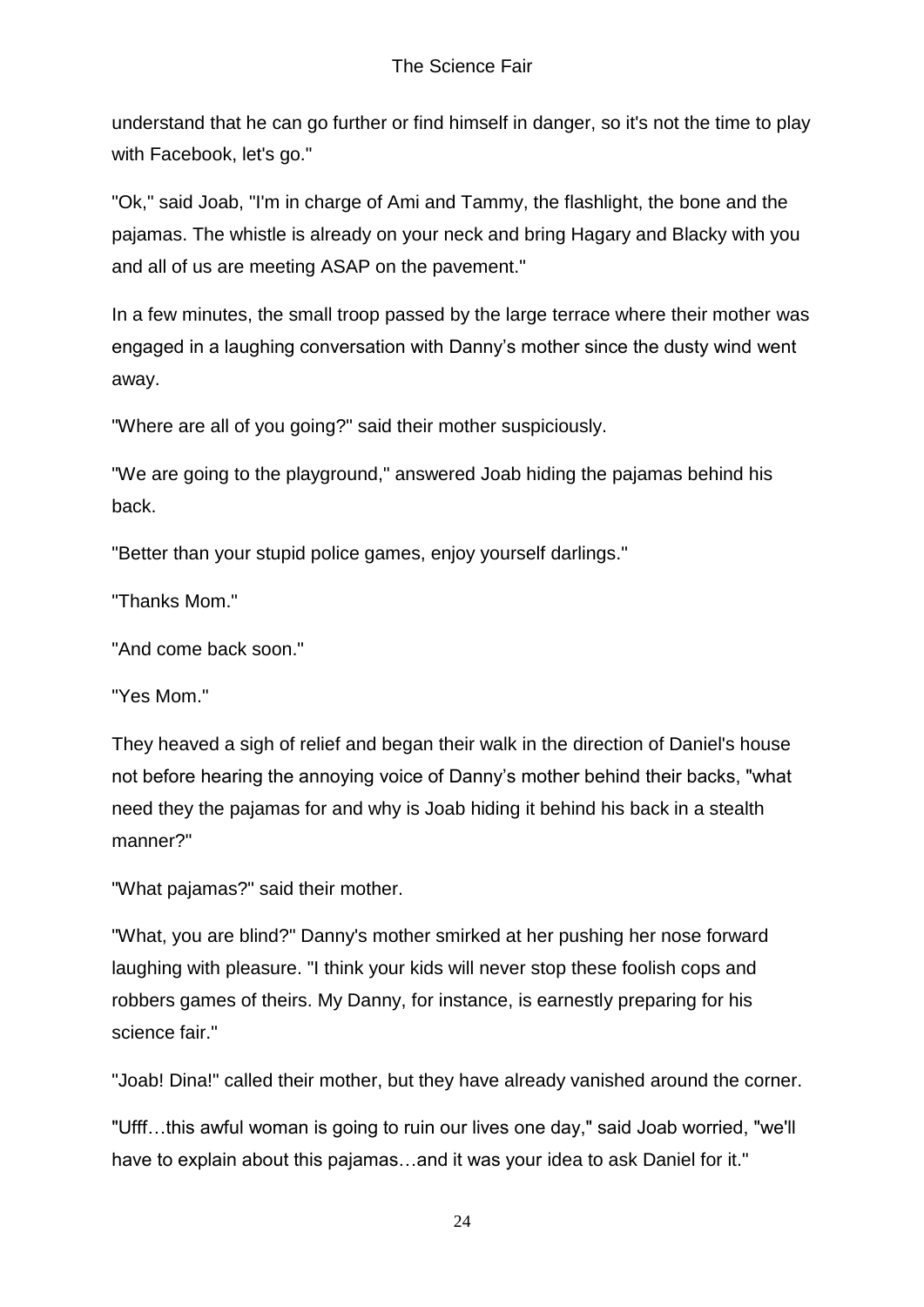"I bet you'll find a good excuse as ever," said Dina laughing.

"We have another twenty minutes before we arrive at Daniel's," said Joab looking backwards relieved to realize that the little were still walking peacefully behind them and Blacky was still heeling by Dina's left leg.

"If we find Jojo now, good for us," said Dina, "but if not, we'll have to prepare flyers and put them in mailboxes and post ads in… "

"Look," said Joab, "there are a few thousands of mailboxes in Dimona, and it's impossible to do it by ourselves in a reasonable frame of time, we'll have to hire somebody that's his job, we'll have to look in the Yellow Pages."

"But we'll have to pay, thickhead," said Dina.

"Don't forget that Daniel is willing to pay expenses, Din, Jojo means a lot to his son Tom."

"How could I forget this?"

"There are also two thousand PO Boxes at the post office building and as far as I know they can put our flyers in all of them immediately for a small fee."

"Good idea indeed," agreed Dina, "we'll have also to order big posters and post them on public billboards and on the web."

"And don't forget to remind us" said Joab, "to ask for a receipt whenever we pay for a service in order to show Daniel if you want us to be paid back for our expenses."

"Yes Sir!"

"And if Daniel pays expenses," went on Joab enthusiastically, "We can offer a really big reward for Jojo."

"I don't think that's a good idea, meathead."

"Why not clever Albert?"

"Well," said Dina, "a big reward can motivate people to scam us or ask for more and more or even worse - not willing to return such a valuable dog at all. I think one hundred shekels is a decent reward – the same as Daniel offered."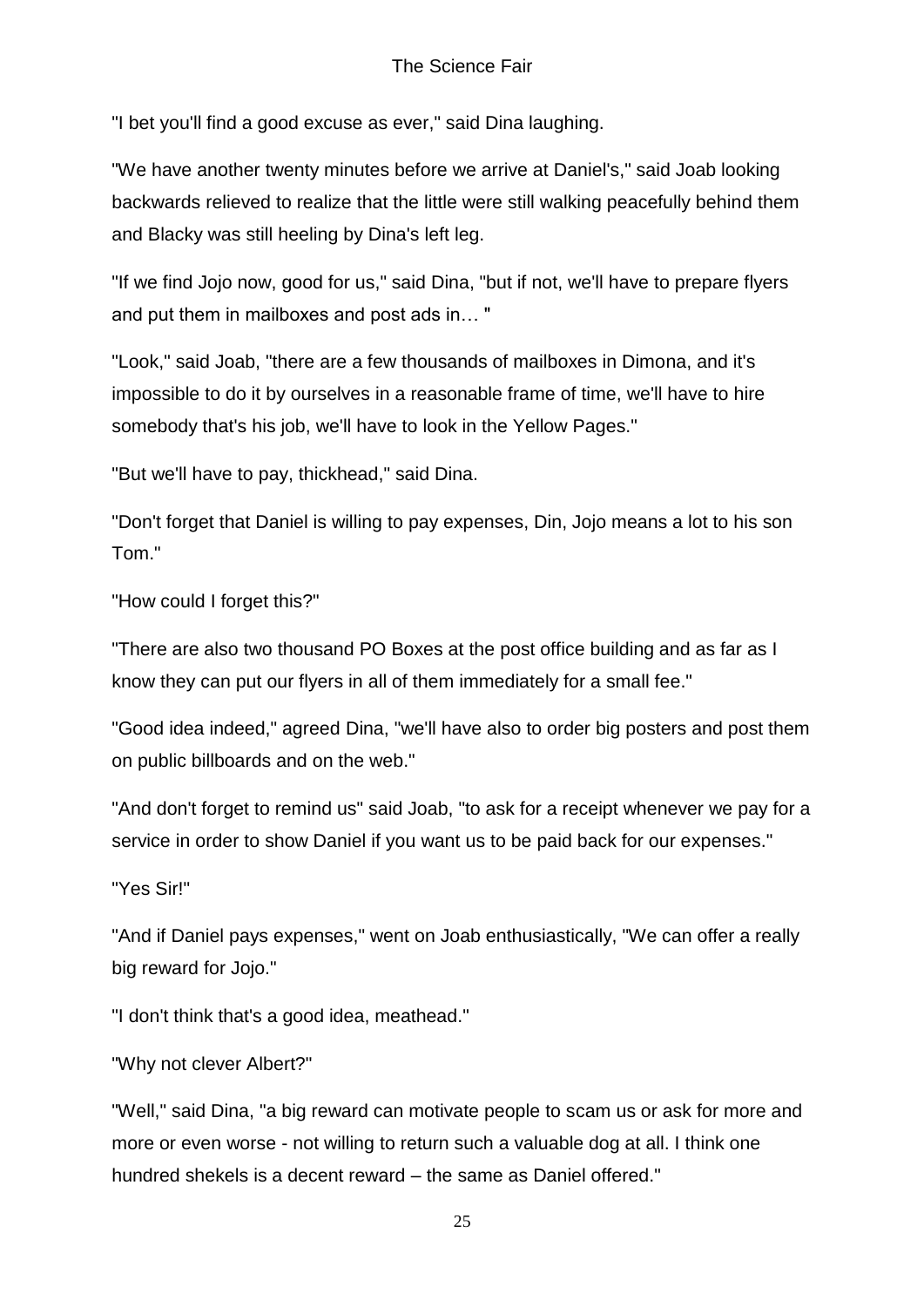"You are right again, Albert."

"If speaking about scams," said Dina, "then in our ads and flyers we should not disclose all Jojo's identifying marks since they are essential in order to verify that the caller has actually found the real Jojo and is not trying to scam us or playing tricks."

"You mean the white spot and the scar?"

"Exactly," said Dina, "nobody should know this beside us."

"But there is also the tag," added Joab, "we can also ask what address and phone numbers are engraved on it, can't we?"

"We can, of course, and we'll do it," said Dina, "but sometimes tags and collars are removed or got lost."

"And we shouldn't leave our names and address on the ads," said Joab, " for contact, phone number and email are enough. We don't need strangers in our or Daniel's garden bringing strange dogs for the reward."

"We'll have also," said Dina, "to go to pet shops, maybe somebody sold Jojo to them and we can buy him back."

"And also to the vet since people tend to bring lost or injured animals to him, don't they?"

"And to the shelters, and animal hospitals."

"And regretfully we'll have to approach road crews to see if they have, hopefully haven't, found Jojo's body," said Dina dabbing with one hand at her wet eyes with a tissue and with the other patting tenderly Blacky's back.

"Come on Din, don't be so blue, we are going to find Jojo alive, you'll see, I promise."

At this Dina smiled faintly.

"And don't forget to leave the chip number in all this places and check with them again and again daily or even twice a day if possible."

"We can also try," said Joab enthusiastically, "to place some announcements with Radio Dimona, I know they provide such services, for a fee of course."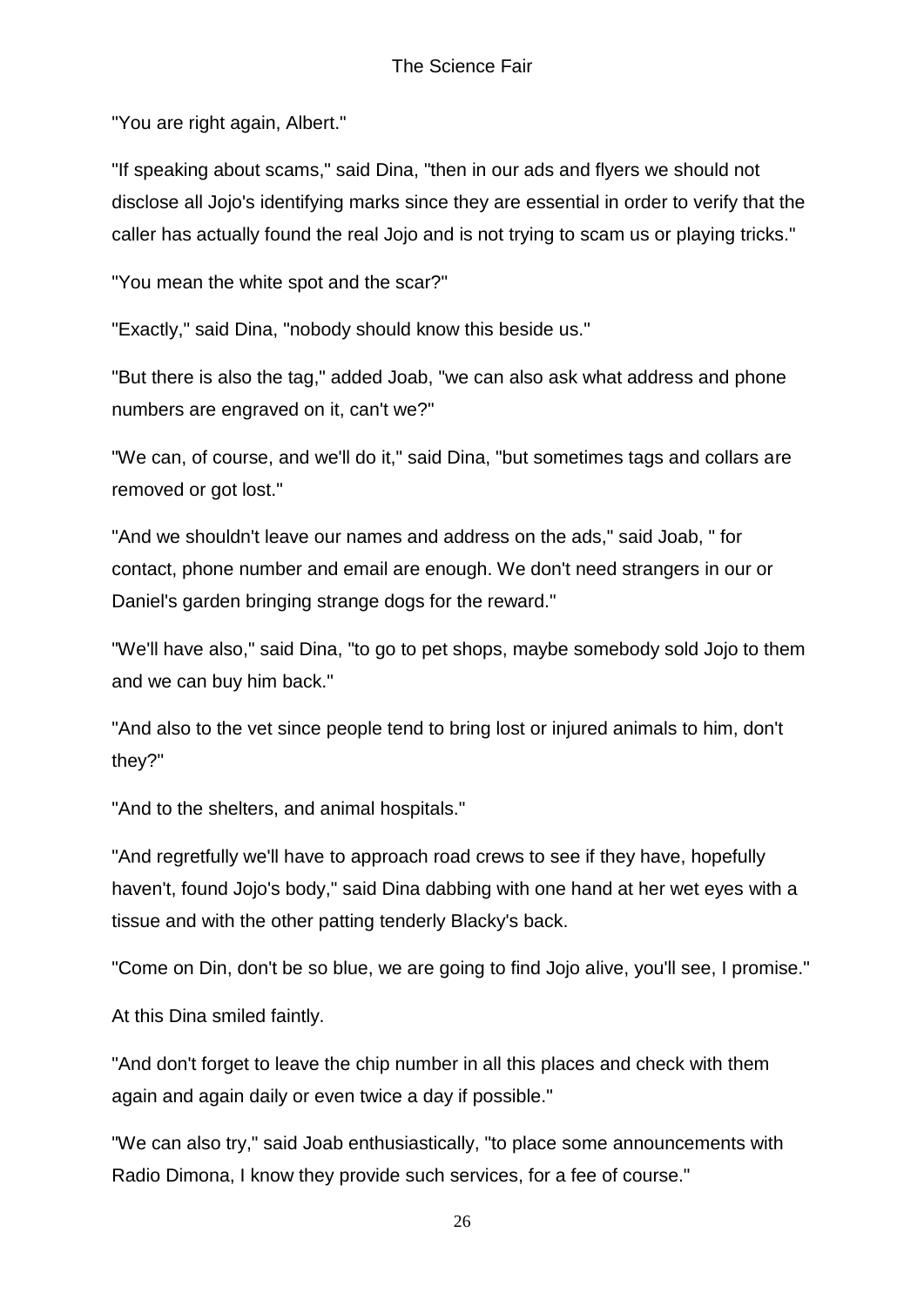"And what about Facebook, Jobby?"

"If we share this on Facebook, sooner or later, all our friends and their friends are going to know that we are behind it, and we don't want to disclose this information, scams, remember? And besides, Mom and Dad you know…and also security concerns, remember."

"But you know that Facebook and Twitter are very popular and reach a very wide audience, maybe the widest possible, and Jojo might fall in real danger and we must hurry."

"Maybe," said Joab thoughtfully, "we'll need the help of auntie Bertha."

"You mean to ask her, for a favor, to use her accounts on our behalf since she has tons of friends and followers?"

"Why not Din?"

"But can we trust her?"

"Of course," said Joab, "she helped us many times in the past, and never told a word. So when she is contacted about Jojo I'm sure she is going to tell us ASAP."

"Maybe you are right."

"Here we are," said Joab pointing to a large house not far from where they were located, "It's Daniel's, let's start our search."

"Yes Sir!" said Dina laughing.

Joab and Dina gathered their little sisters and brother, gave each a large picture of Jojo and instructed them to look carefully around and to notify them for every small dog that resembles the picture.

```
"You too, Blacky."
```
Dina, kneeling, flung her arms around his neck and brought Jojo's rubber toy bone to his nose. She whispered in his ear, which always seemed very silly to Joab. Blacky sniffed the bone with interest for a while with quivering sensitive nostrils. Then he stretched his neck, sniffed at the earth and set off at a run.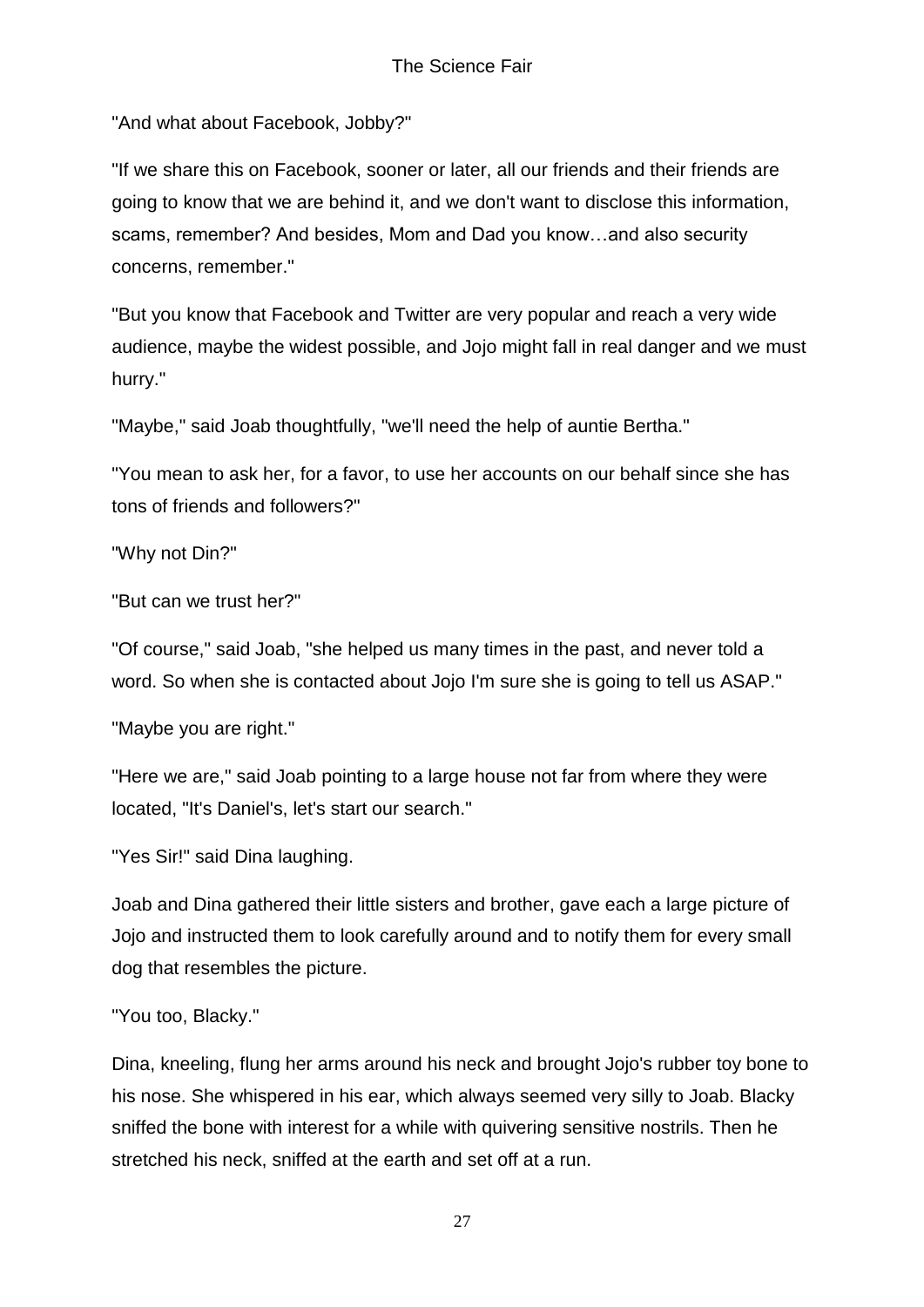#### The Science Fair

They searched the small streets, lanes and parks and peeped into yards. Dina was blowing the dog whistle from time to time, Joab was flinging Tom's pajamas over his head and all of them where calling for Jojo occasionally. Blacky disappeared for a few minutes and then returned sniffing the earth. After a while, the twins Ami and Tammy forgot their mission and enjoyed themselves in a small playground. Hagar was following Joab and Dina in her buzzing wheelchair showing Jojo's picture to Ruthy the doll.

A few dogs and puppies were attracted by the dog whistle and Blacky made friends with others and among them were also a few pinchers. A few of them were black others were brown and one was even beige but a closer look revealed that it was not Jojo.

After three hours of intense search, they began despondently their way home and decided to enlarge the search circle to other neighborhoods the next day.

They almost arrived home.

"What on earth is this?"

Joab pointed with a trembling finger at Hagar sitting in her wheelchair, with a beige small pinscher toying with Ruthy the doll on her lap.

\*\*\*\*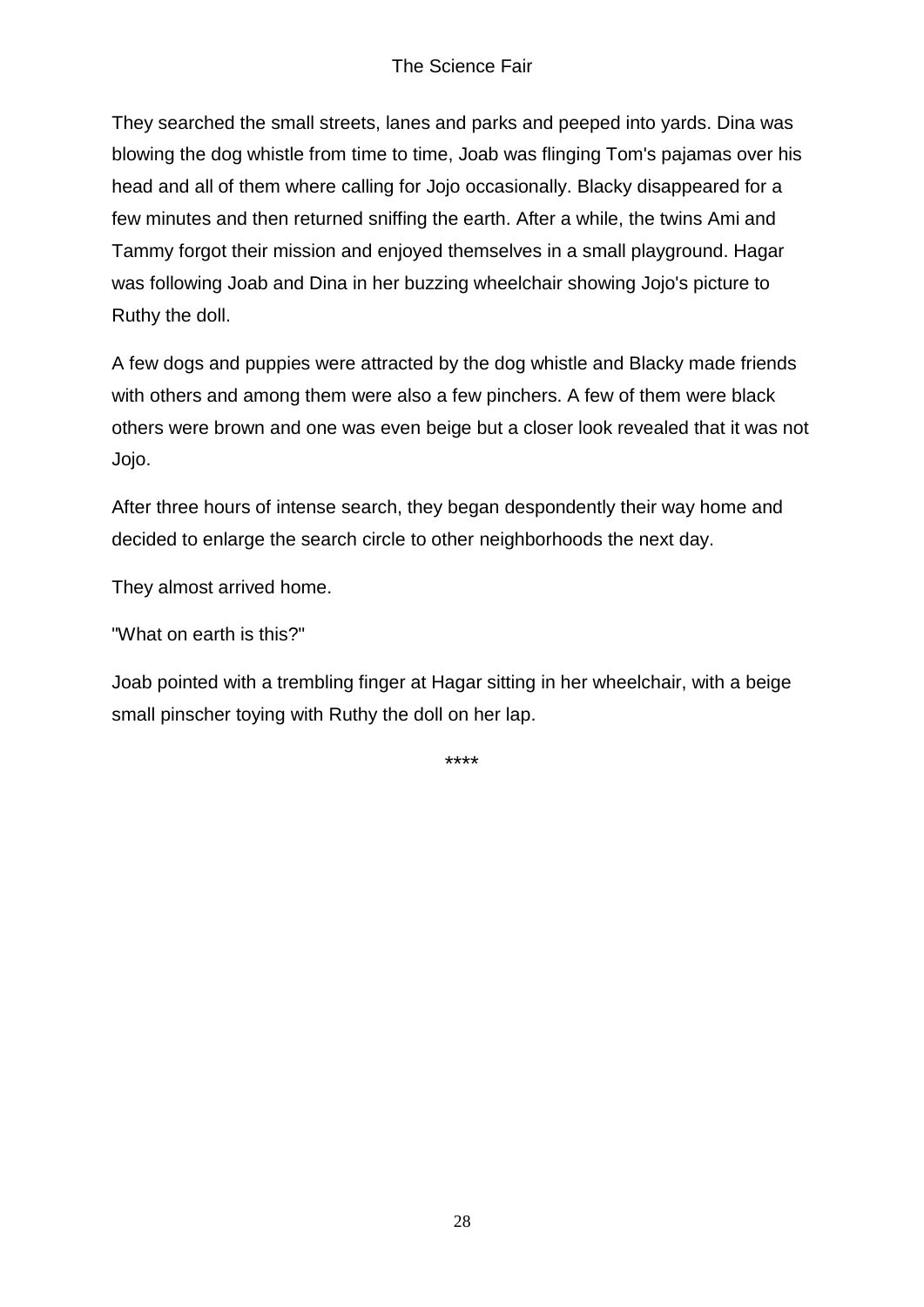#### 4

#### Another Job

"We did it," said Joab poring over his laptop.

"Five hundred shekels each, wow!" Added Dina sipping her cup of tea, munching biscuits.

"Not bad for an one day Job," said Joab happily waving a fat bunch of bills in front of her face.

"Daniel is very kind," said Dina, "according to our agreement he had to pay us only two hundred shekels per day plus expenses which we haven't. Instead of two hundred he paid us in total one thousand."

"Good for him."

"But you have to admit that we were lucky," said Dina smiling, "without the help of Hagary who knows if we would be able to find Jojo."

"You are totally right," said Joab, "and it isn't for the first time. The same happened last year when she found the doll with the jewels for us."

"And that's the reason we'll have to buy her a present, she deserves it, doesn't she?"

"And what about Ami and Tammy?" Said Joab concerned.

"We'll have to buy them something too."

"well…well…"

"You stingy fellow."

Suddenly a message popped up at the right bottom corner of Joab's laptop screen.

"An email," said Joab browsing with anticipation.

Dina rushed to his side and bent over his laptop. "It looks like another Job."

"Somebody left his phone number and required to call him ASAP." Said Joab joyfully.

29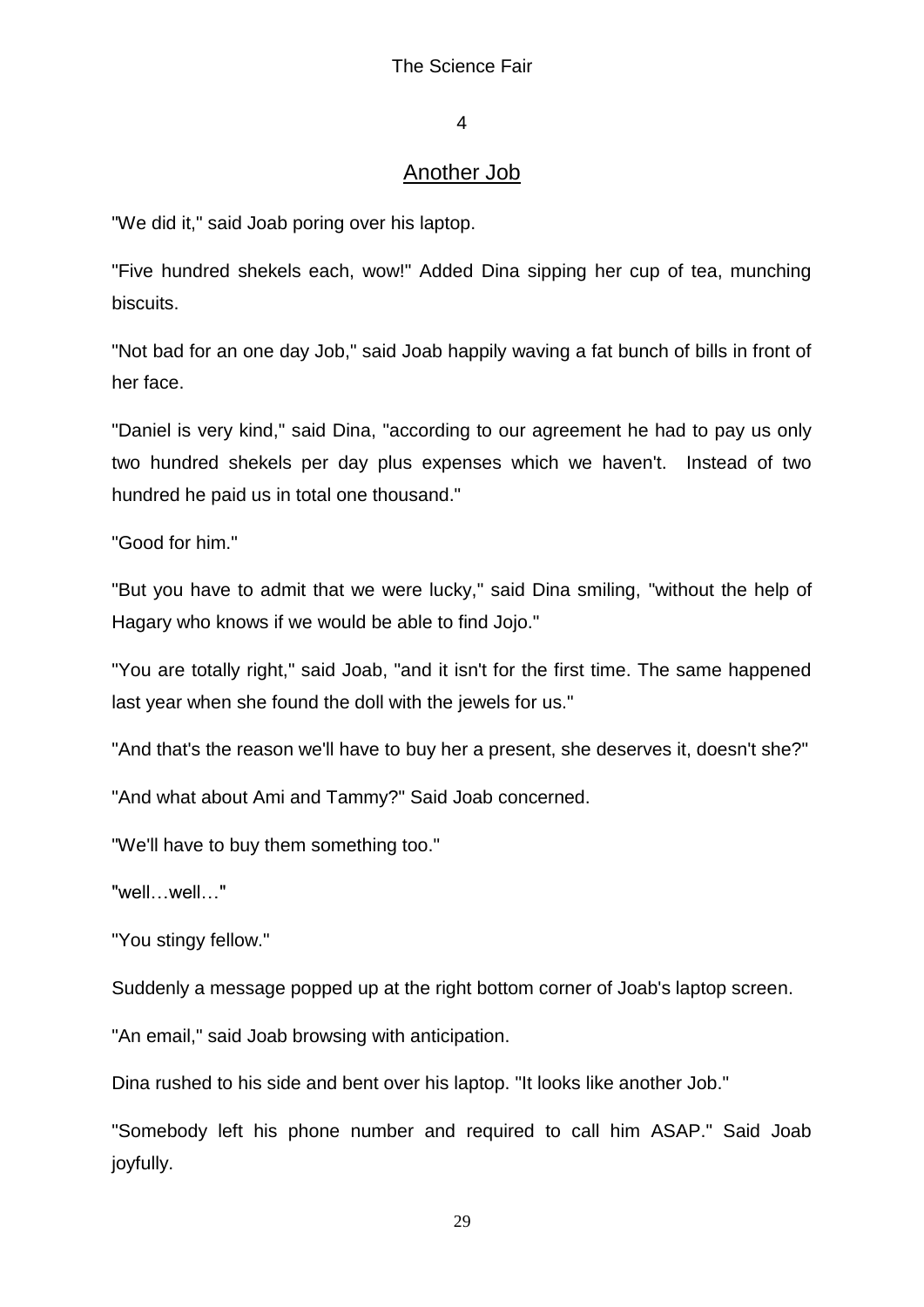"Then what are we waiting for?"

\*\*\*\*

The elegant offices of Solar Deserts were located on the Center Mall's eighth store.

Joab and Dina were allowed inside by a polite uniformed guard who recorded their names and told them to present themselves at the reception desk that was placed in the middle of a wide hall furnished with good taste - high-tech style with clean lines and a lot of room.

"Yes, kids, what can I do for you?" A young elegantly dressed woman welcomed them.

"We have an appointment with Mr. Isaac Levi," said Joab hesitantly looking at Dina who was biting her nails nervously.

I guess you are Joab and Dina she said smiling and directed them to sit on a bench by the office of Mr. Levi and wait to be called in.

After a few minutes they were ushered inside by a good-looking secretary who asked them politely to sit down by a wide mahogany table facing a man about sixty, dressed in a gray business suite with a brown matching tie.

"Hi Dina, Hi Joab." he said beaming extending his right hand.

"Hello Mr. Levi," they said timidly in unison, shaking hands with him.

"I heard only good things about you."

They looked at him inquiringly.

"Let me explain." He said, "Daniel is my best friend and he told me about how you have excellently found Jojo, and as a matter of fact he has recommended you to do a little job for me."

Mr. Levi ordered cookies and juice and in a few minutes his secretary placed a big tray in front of them.

"Help yourself kids."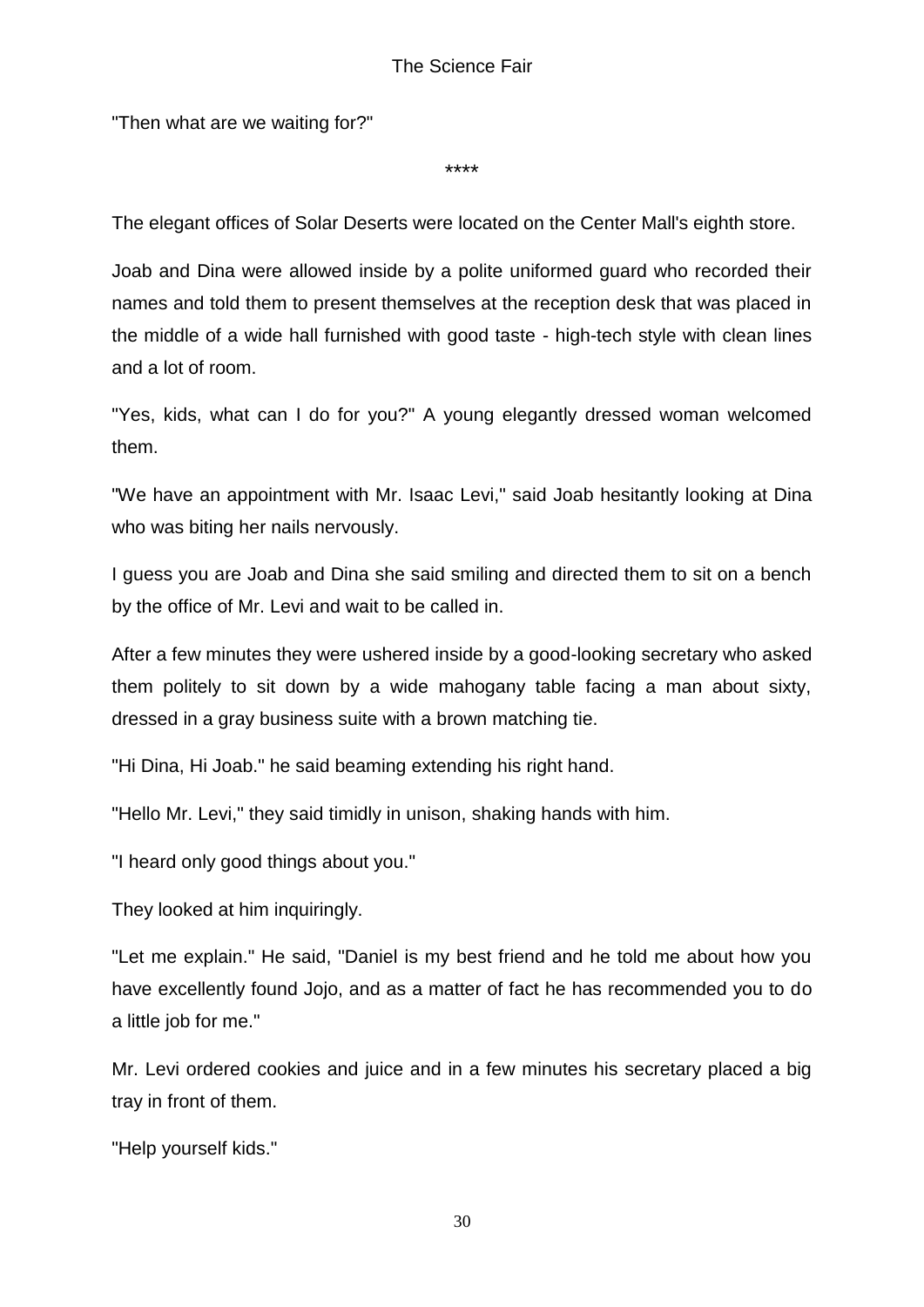Joab and Dina ate, sipped and looked hesitantly at Mr. Levi.

"Well, I need you to do a little job for me. But first, I would like to introduce ourselves. My name is Isaac Levi and I'm the CEO of Solar Deserts."

"What's a CEO?" Said Dina with interest.

"Well," said Mr. Levi, "CEO stands for Chief Executive Officer, in other words I'm running Solar Deserts."

"Thanks Mr. Levi."

"Solar Deserts is a renewable energy company," went Mr. Levi on, "I guess you have learned about renewable energy at school, haven't you?"

"Of course."

"In short, we develop energy crops to produce cheap ethanol fuel in order to replace polluting fossil fuel and by that to reduce greenhouse gas emissions that trigger global warming. I guess you heard the term energy crops."

"Like switchgrass," said Dina full of her own importance.

"Exactly," said Mr. Levi satisfied while Joab looked at his sister with admiration.

"And more to it," said Dina, "ethanol fuel can also substitute our dwindling fossil fuel reserves."

"You are really smart kids."

"Thanks, Mr. Levi."

"I guess you heard about photosynthesis at school."

"Yeeesss…"

"Then you know that by photosynthesis plants get their energy from the sun to build up their tissues."

"Yeeesss…"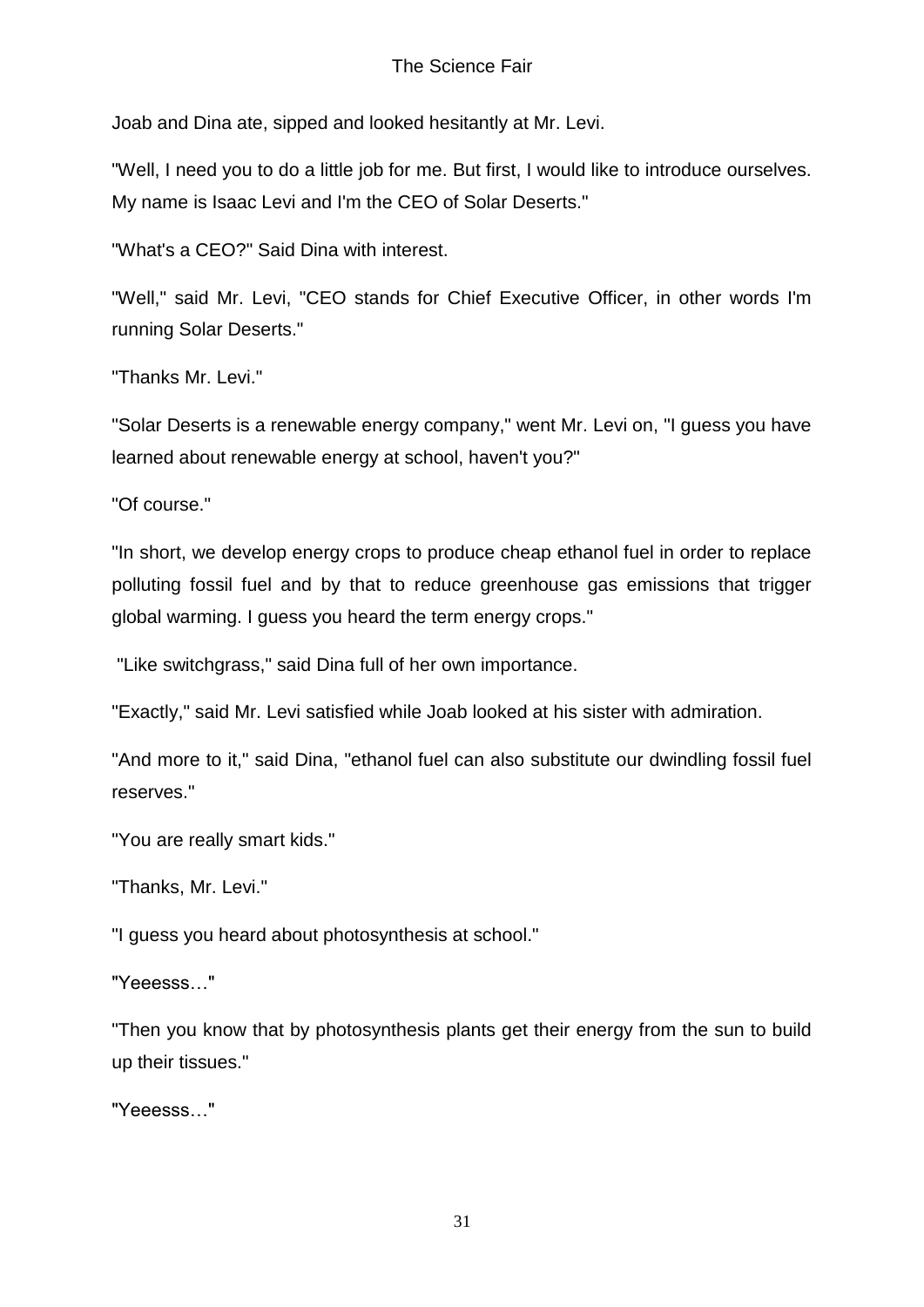But regretfully only a small part of this solar energy that plants collect from the sun is converted into useful energy that plants can use, okay?"

"Okay."

"Well, basically what our company, Solar Deserts, has done is to improve significantly the ability of plants to receive and use energy from the sun, and by that with the same amount of water we get bigger plants and..."

"Much more ethanol," said Dina excited.

"I don't understand a word," complained Joab.

"Look Jobby," explained Dina facing him full of her own importance, "bigger plants have more biomass or material and from more biomass you can make more useful ethanol, got it?"

"Okayyy…"

"I couldn't say it better myself," said Mr. Levi satisfied.

"But how have you done this?" Said Joab with curiosity.

"Genetic engineering of course, thickhead," laughed Dina loudly.

"Ow!"

"Exactly smart children, genetic engineering is the answer. And more to it," went Mr. Levi on, "You must understand that the methods we developed to increase photosynthesis efficiency can be also used in agriculture to increase food crop yields as well. To sum it up, our science at Solar Deserts is a very important one with immense environmental, social and economic benefits."

"Then, you can be very rich," said Dina excited.

Joab gave his sister a cold scolding stare.

"You are right again Dina," said Mr. Levi with a serious expression on his face, "yes, our inventions can make many people very rich indeed and that's the reason we have lots of enemies. And here we come to the point, to your job, your attention please."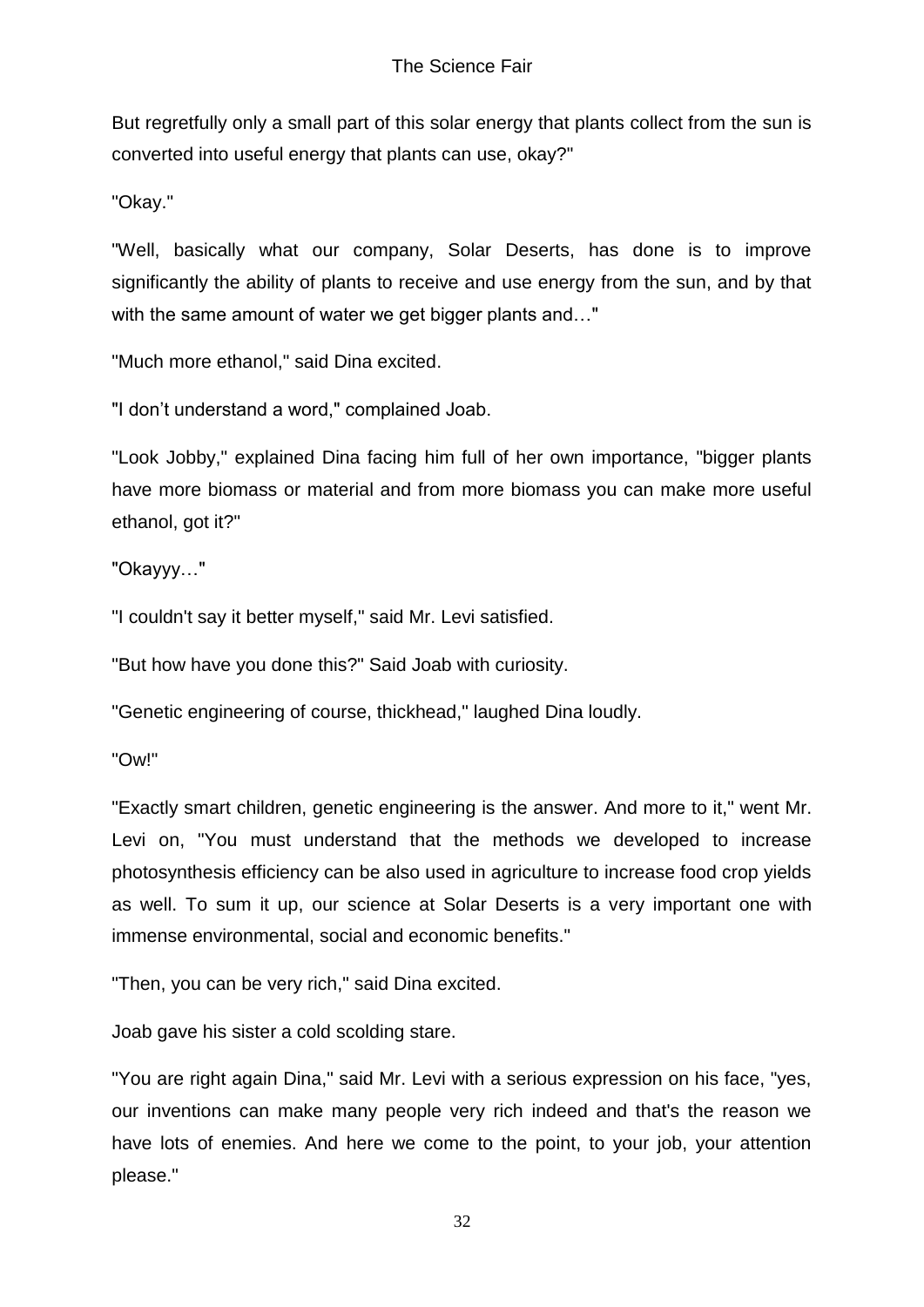"Okay."

"As I said," said Mr. Levi slowly emphasizing every word, "we have many enemies, and lately many unfavorable articles have been published against us in the Dimona Gazette and other papers across the globe as well and on the web of course, okay kids?"

"Okay Mr. Levi."

"Your job is to try to find out who those guys, that try to harm us, are and why they are doing it."

"Yeesss…"

"And since you are big experts on the web, use Facebook to befriend, Twitter to follow relevant people, browse the web, join forums and read papers."

"But excuse us Mr. Levi, why didn't you hire some real detectives or…"

Another scolding gaze.

"A very good question indeed," said Mr. Levi thoughtfully, "as a matter of fact we did, but they failed. We, at Solar Deserts, believe that in this case, young people can do better and they deserve a try, don't they?"

"Do you suspect somebody?" Asked Joab politely.

"As a matter of fact we do," said Mr. Levi resolutely, "We suspect Energy Castles whose offices are also located in this mall, a floor above us. We are going to sue them for this."

"Energy Castles?"

"Energy Castles develops solar energy technologies, especially solar power towers, let me explain: A solar power tower is a tower that has on his top a sunlight collector that collects the focused sunlight of large mirrors, then the heat created is used to heat water resulting in steam in order to power a turbine for electricity generation. Simple, no?"

"Very simple indeed, like using a magnifying glass to burn things." Said Joab.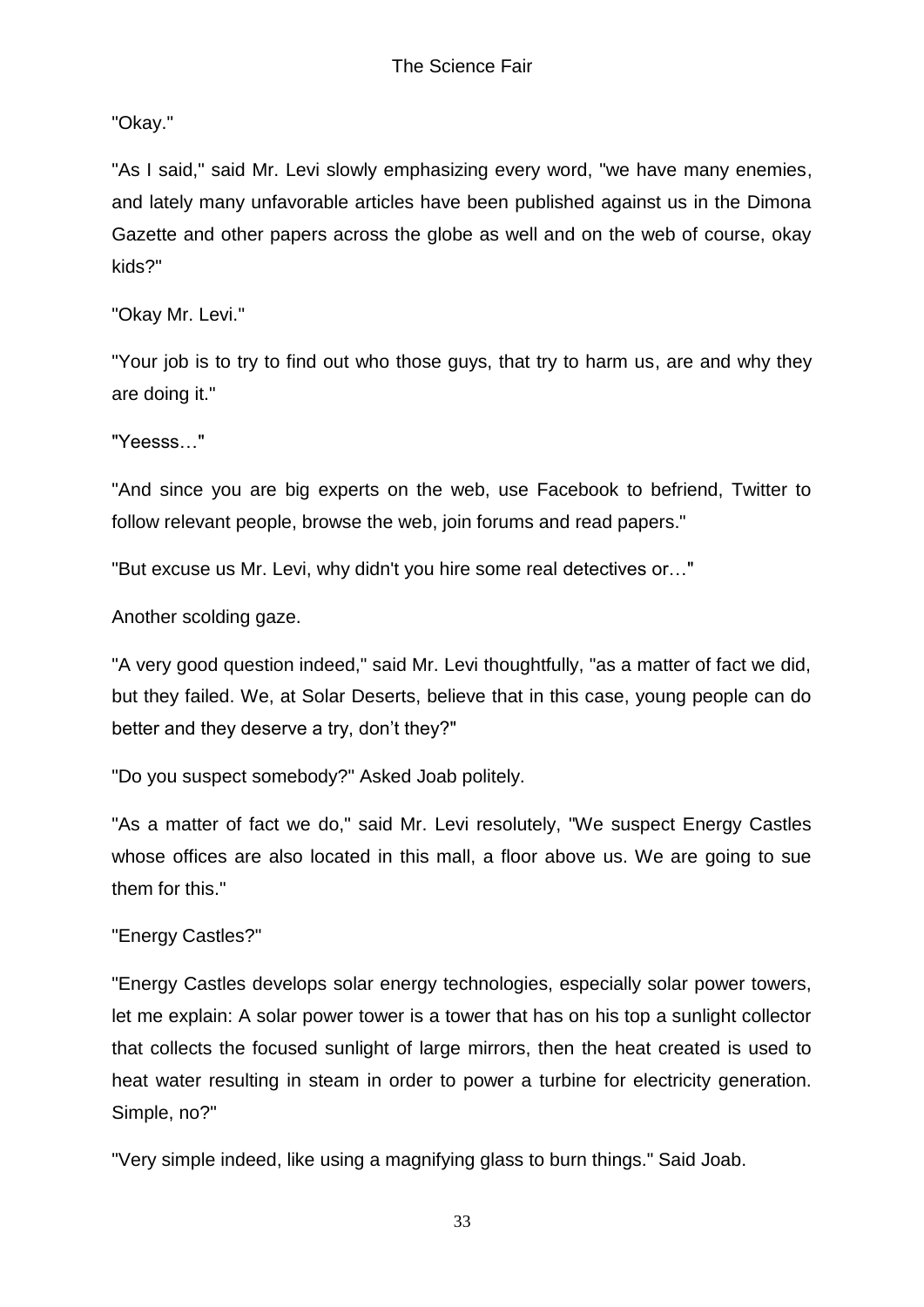"Exactly Joab, quite simple," said Mr. Levi, "but can they compare this primitive technology of theirs to ours which involves genetic engineering and photosynthesis manipulation, can't they?"

"But why do you suspect those…those energy…energy…uhm…"

"Energy Castles Jobby."

"It's almost obvious," said Mr. Levi, "that the material published against us hints clearly to it. It's almost always against us and favors them. Have a look."

Mr. Levi opened a smoothly moving, almost unheard, drawer, and placed on the table a copy of the Dimona Gazette with a few bookmarks stuck between its pages. He opened it, then he reversed the gazette and pushed it towards them across the table. "Read please."

===================================================

By John Black, science correspondent

At the renewable energy conference held in Jerusalem Mr. Isaac Levi, CEO of Solar Deserts, a renewable energy enterprise located in the high-tech park near Dimona, announced an important scientific breakthrough in ethanol fuel production.

According to Mr. Levi, Solar Deserts has improved photosynthesis efficiency ten times more by using genetic engineering techniques - an unbelievable scientific achievement. The meaning is the possibility to produce high quantities of ethanol using different energy crops at lower cost than any other known renewable energy technique.

Researchers at the Desert Research Center maintain that to their opinion, improving photosynthesis efficiency by such high rates is impossible and they suspect that the research at Solar Deserts is heavily biased.

Moreover, they advise investors better to invest in solar energy serious enterprises like Energy Castles and others that look more practical and promising.

================================================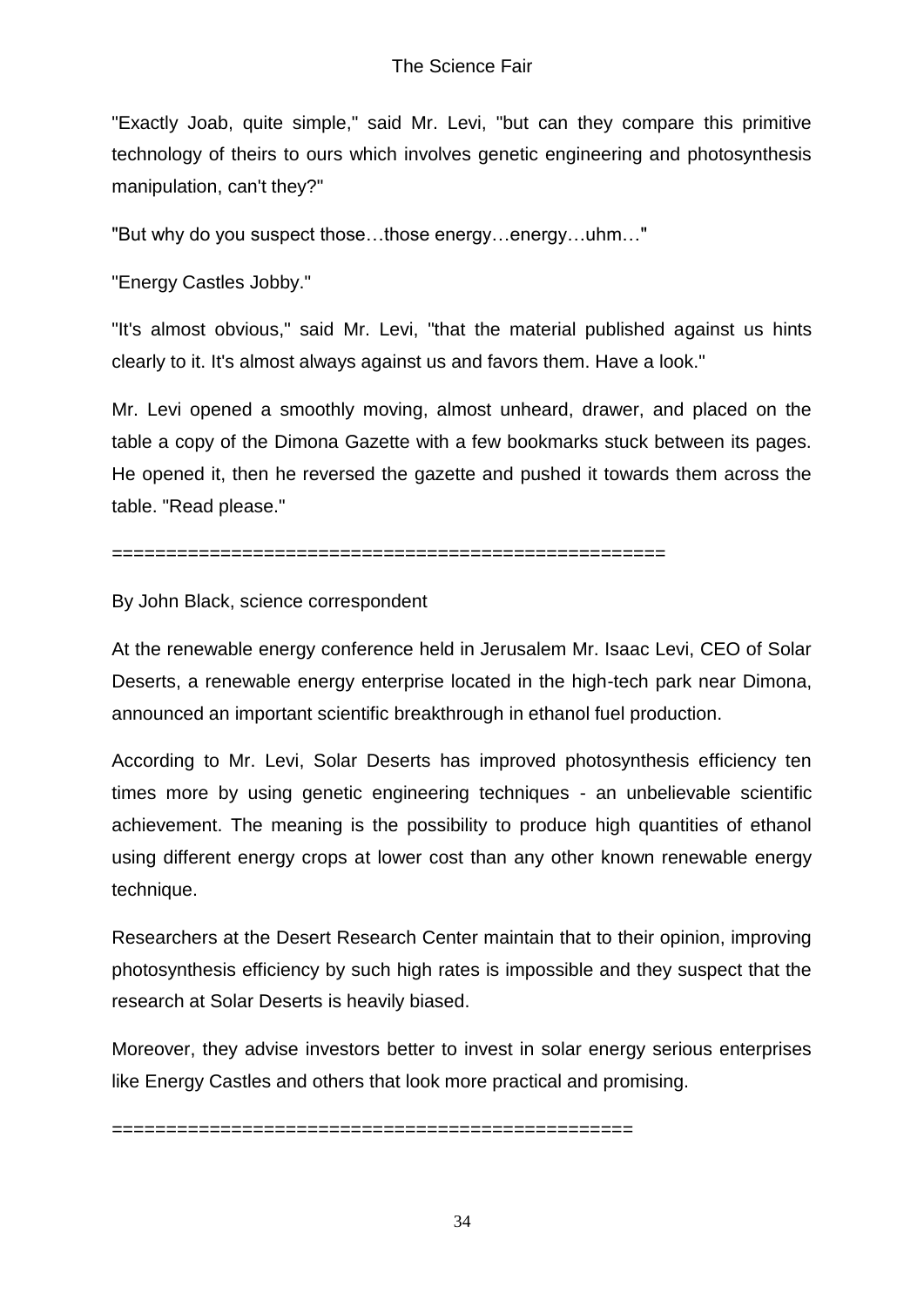After a few minutes, Joab and Dina raised their heads and looked inquiringly at Mr. Levi.

"Well Kids, what do you think?"

"You made your point," said Joab, "it really looks like you have some enemies."

"We plan, in the near future, to open our gates to the public and skeptical scientists to visit our facilities and test our genetic engineered plants for ethanol production and refute all the claims against us."

"Good idea," said Joab.

"I'll send you a few links with similar materials to your email, and I'm sure you can google yourselves to find more information, can't you?"

"Can we see some of your plants and visit your place?" said Dina hopefully.

"For now, regretfully not," said Mr. Levi, "you must understand that our inventions involve big scientific achievements and we can't compromise them or our investments till when we are granted a patent, then everybody will be invited to witness our achievements, especially you."

"What a pity," said Dina disappointed.

"Daniel told me that you charge two hundred shekels per day plus expenses, don't you?"

"Well… yes…no…that's right Mr. Levi," said Joab.

"Well," said Mr. Levi, "the present job is much more complicated than finding cute Jojo, isn't it?"

"We believe so," said Joab.

"Then," said Mr. Levi, "We are going to pay you four hundred shekels per day plus expenses, what do you say, guys?"

"You really don't need to, it's too…mu…"

"Ouch! You stepped on my toe!"

35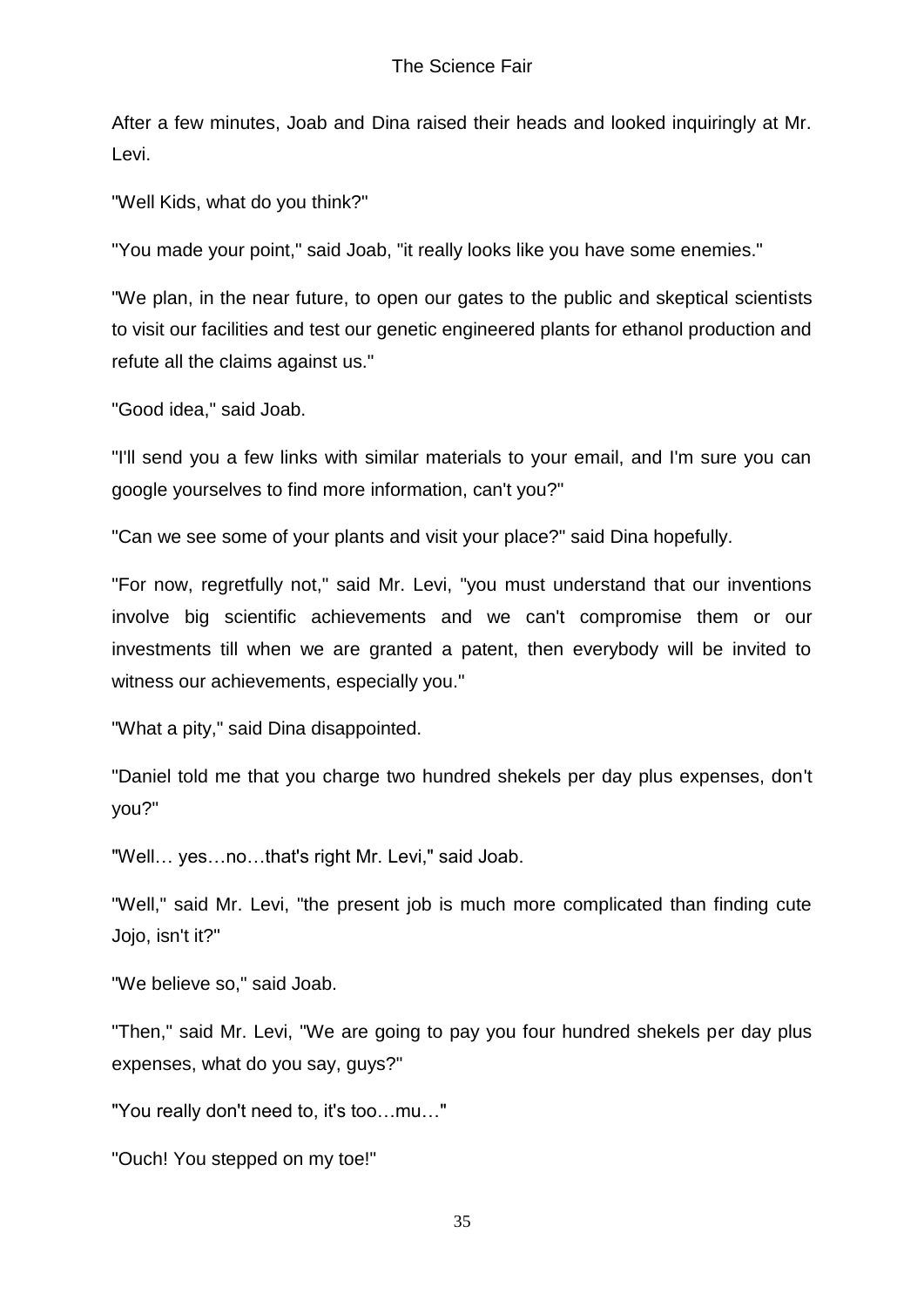"We are going to meet every Friday, at my offices here, till you finish your job, to get your weekly report and to pay your fee, of course, agreed?"

"Agreed."

Mr. Levi escorted them to the door, "I would like to see your famous Blacky one day kids, I heard a lot about him."

"With pleasure Mr. Levi," said Dina, proud, "we'll bring him along next week."

"I'm looking forward to it."

"By the way," something suddenly crossed his mind before saying goodbye, "have you registered to our science fair, have you seen the ads?"

"Yes…no…well…we'll register ASAP," promised Joab.

"Ah…" said Dina gaping, "And I was wondering from where 'Solar Desert' is so familiar to me."

"Cheers."

"Goodbye Mr. Levi."

\*\*\*\*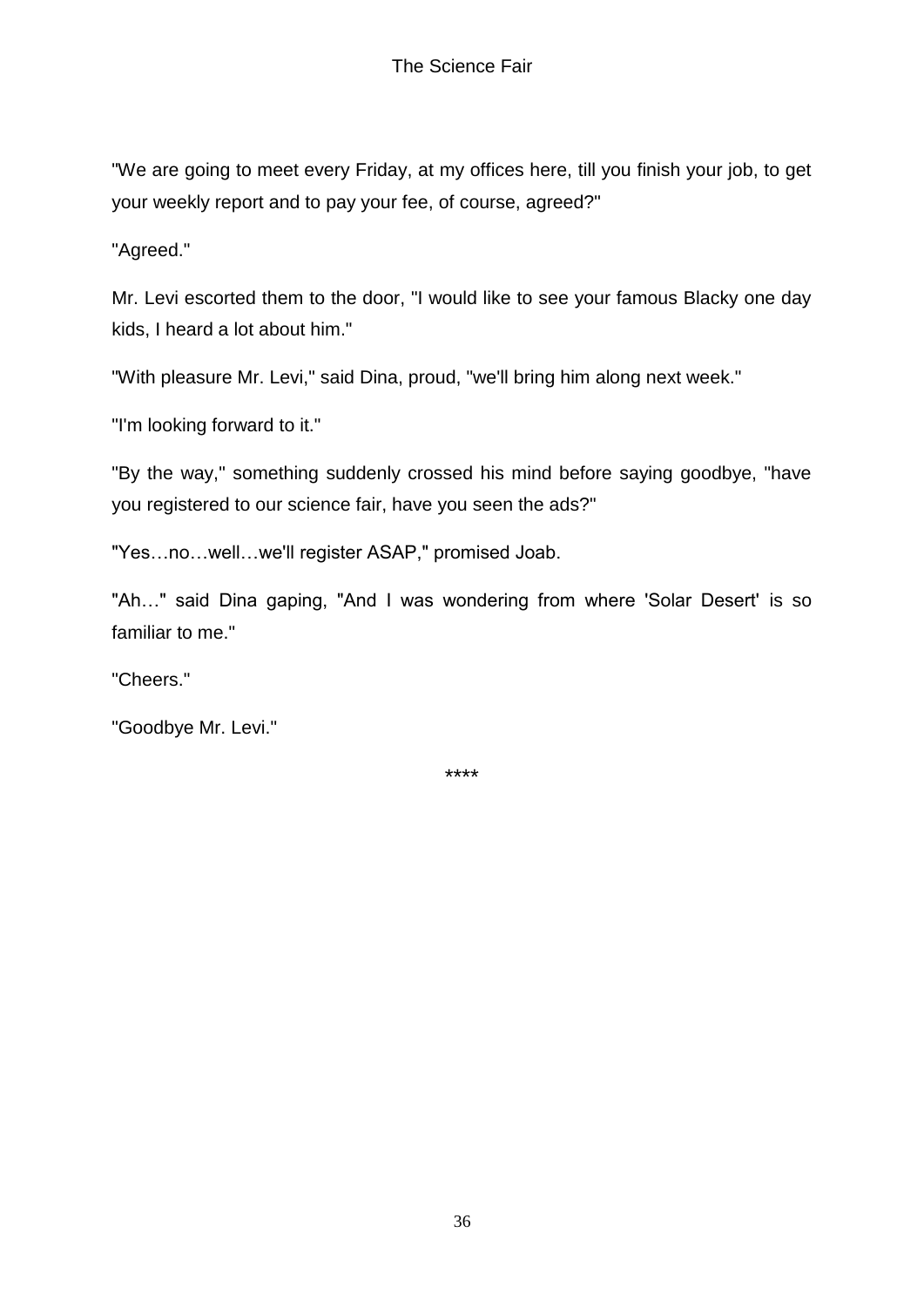## 5

# The Chess Competition

"We are on the right track," said Joab, "four hundred shekels per day plus expenses, if only Nir and the guys from the club will know."

"Don't forget," said Dina, "that in order to get the big money we'll have to report to Mr. Levi every week and show him what progress we have made and after our first report he's going to fire us for sure. Frankly, Jobby, I don't have any idea how we are supposed to discover who wrote those malicious articles against Solar Deserts."

"Easy as ABC," said Joab.

He opened the Dimona Gazette copy, that Mr. Levi gave them, at the bookmarked article, and hold it with his two hands open in front of his eyes.

"We can google 'solar deserts' together with some negative words from this article like…like…'impossible', 'suspect'", 'biased', and add more like 'fraud', 'scam', etc. and a lot of relevant articles will soon come up."

"No doubt that articles will come up that way but how we are supposed to know who wrote them. They use aliases and hide their identity, you know."

"You have a point here," admitted Joab unwillingly.

"And don't forget that our job is to find not only who wrote those articles but also why he did it, and the 'why' could be much more tougher."

"Then what are we supposed to do?" said Joab concerned.

But to their rescue came Joab's mobile that was suddenly alive.

"Vow!"

"What's the matter?" said Dina bored, knowing that her brother's "vows" not always were a great deal.

"We can make another great buck, Din."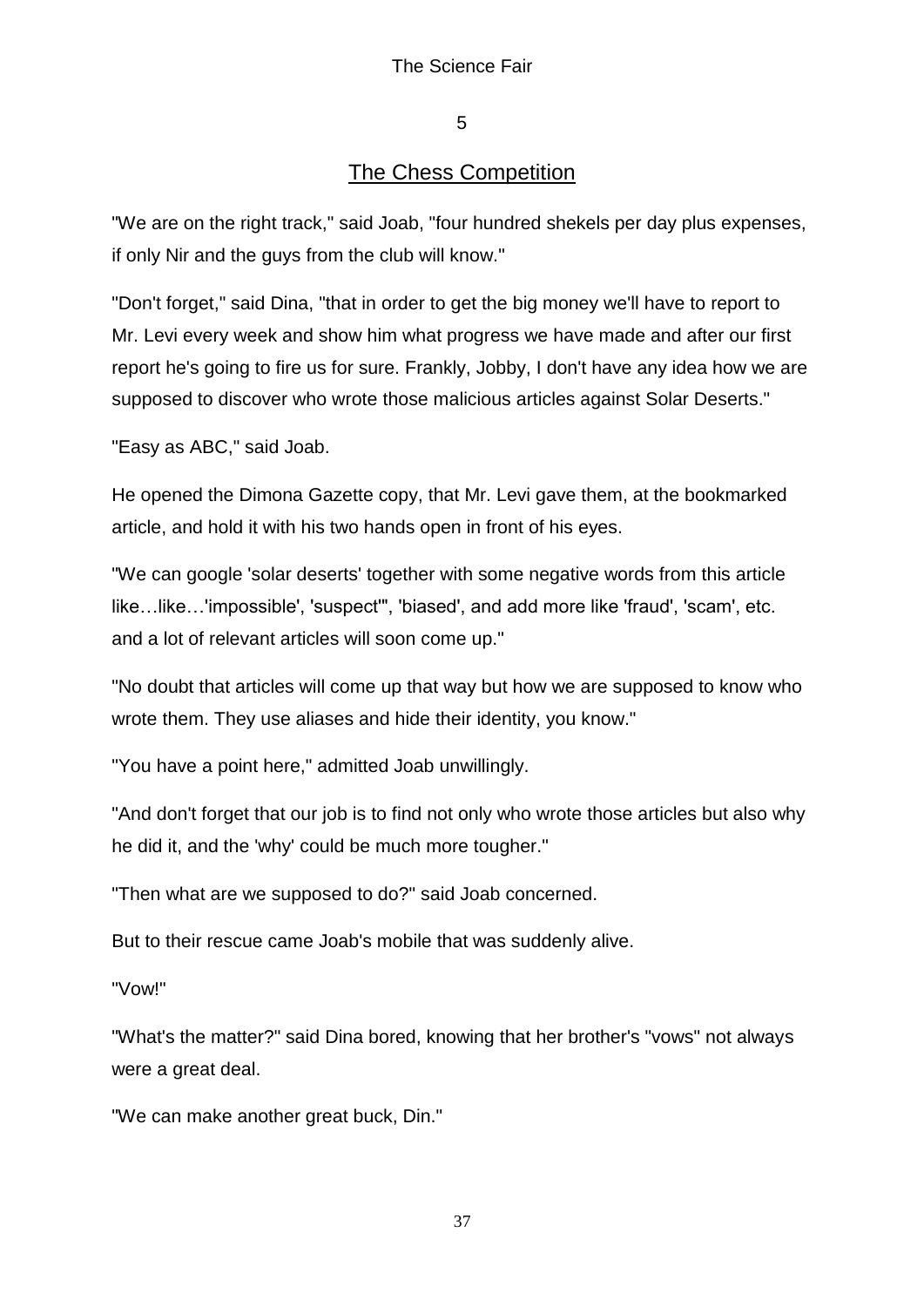Dina became worried knowing, from her experience, that this could pose more trouble for her.

"Have a look," said Joab pushing his mobile into her face.

==========================================

Enter the great chess simultaneous exhibition.

Famous Grandmaster David Shmilovich will play against fifty contesters simultaneously.

Awards: still alive after 25 moves, 500 shekels; a draw 1000 shekels; a win 3000 shekels.

In order to be accepted, more than chess basics are required.

For registration contact chess@solardeserts.com and leave your details.

The competition is sponsored by Solar Deserts, a leading renewable energy start-up located in Dimona, Israel.

===========================================

"Oh…Solar Deserts again," said Dina annoyed.

"What's wrong with this?"

"They are throwing around money like mad people, Jobby, it's a little bit suspicious, isn't it?"

"So what," said Joab, "they want some good public relations like every big company, don't they?"

"I've a bad feeling," said Dina worried, "that we are too lucky with easy money recently - yesterday for finding Jojo with no effort at all and today Mr. Levi and Solar Deserts throw hundreds of shekels in order to hire two children playing cops and robbers stupid games, isn't it strange enough?"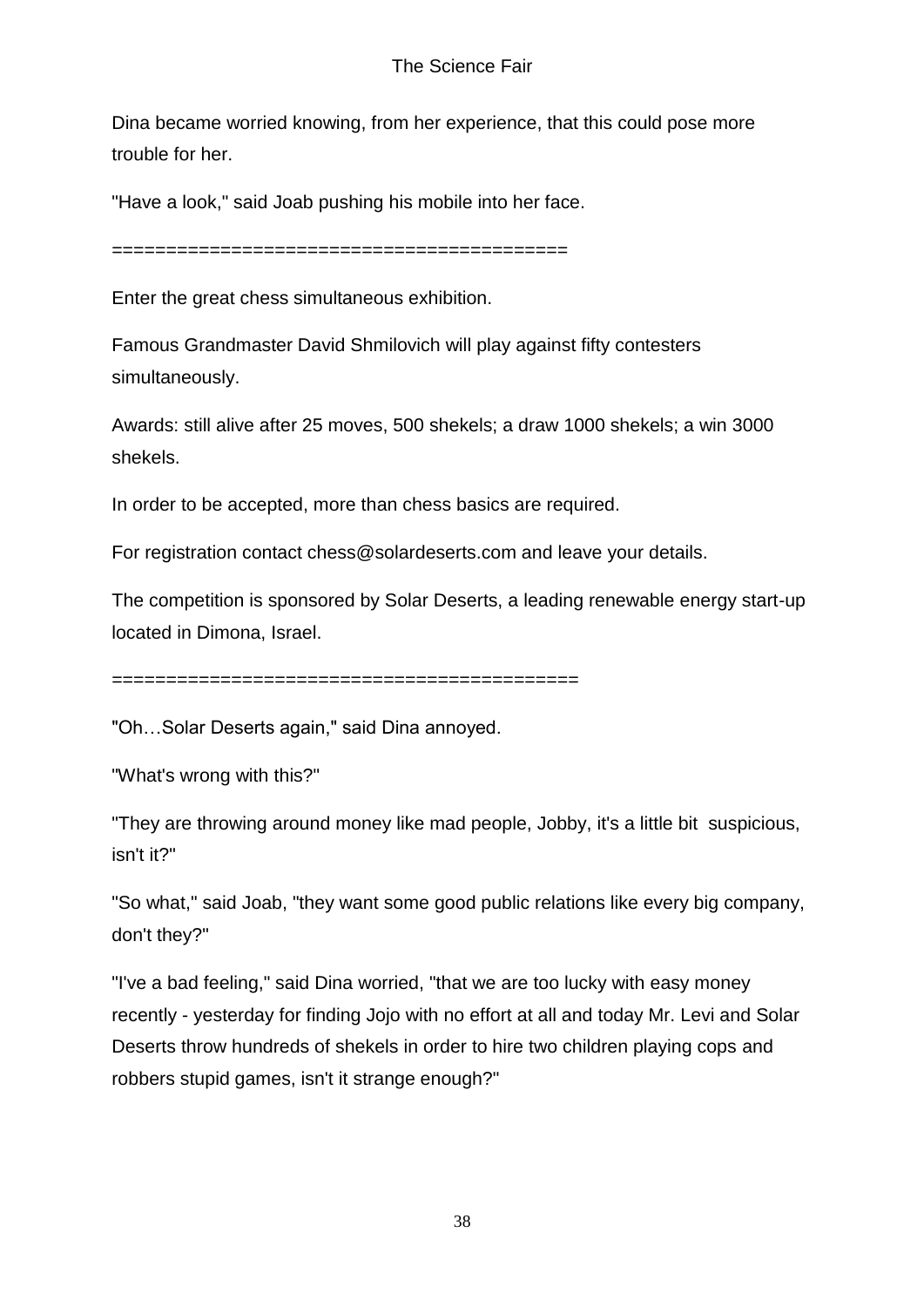"But maybe we are talented detectives with some reputation and fame, and we deserve every shekel we are paid to think and solve problems, think about it this way."

"Laugh Out Loud."

"In any case, one thousand shekels more won't hurt," said Joab excited.

"Only in case you beat that chess Grandmaster…ha-ha-ha…"

"Why not, Din, if not the first prize then maybe the third - 500 shekels are also a decent buck, aren't they?"

"Okayyy…" said Dina relieved knowing for sure that she was not a chess player of even of little merit, so she needed not to bother too much about this since they are not going to accept her to the competition anyway.

"But you yourself said that Mr. Levi's job is a tough one and probably he is going to fire us after our first report, so we need some other source of income, and this chess…"

"You are totally out of your mind if you think that you can beat Grandmaster Shmi…Shmi…whatever…"

"But, it doesn't matter at all if we beat him or not." said Joab.

"I don't understand, Jobby."

"Look," Joab explained, "we were assigned a mission by Mr. Levi to find out who is behind those negative articles, yes?"

"Yes."

"And we reached a deadlock, didn't we?"

"We reached."

"When a detective is reaching a deadlock, he can sniff around days without any results. In this case, a good detective shoots in all directions possible in order to accomplish his mission, even if sometimes, at first glance, it looks silly but suddenly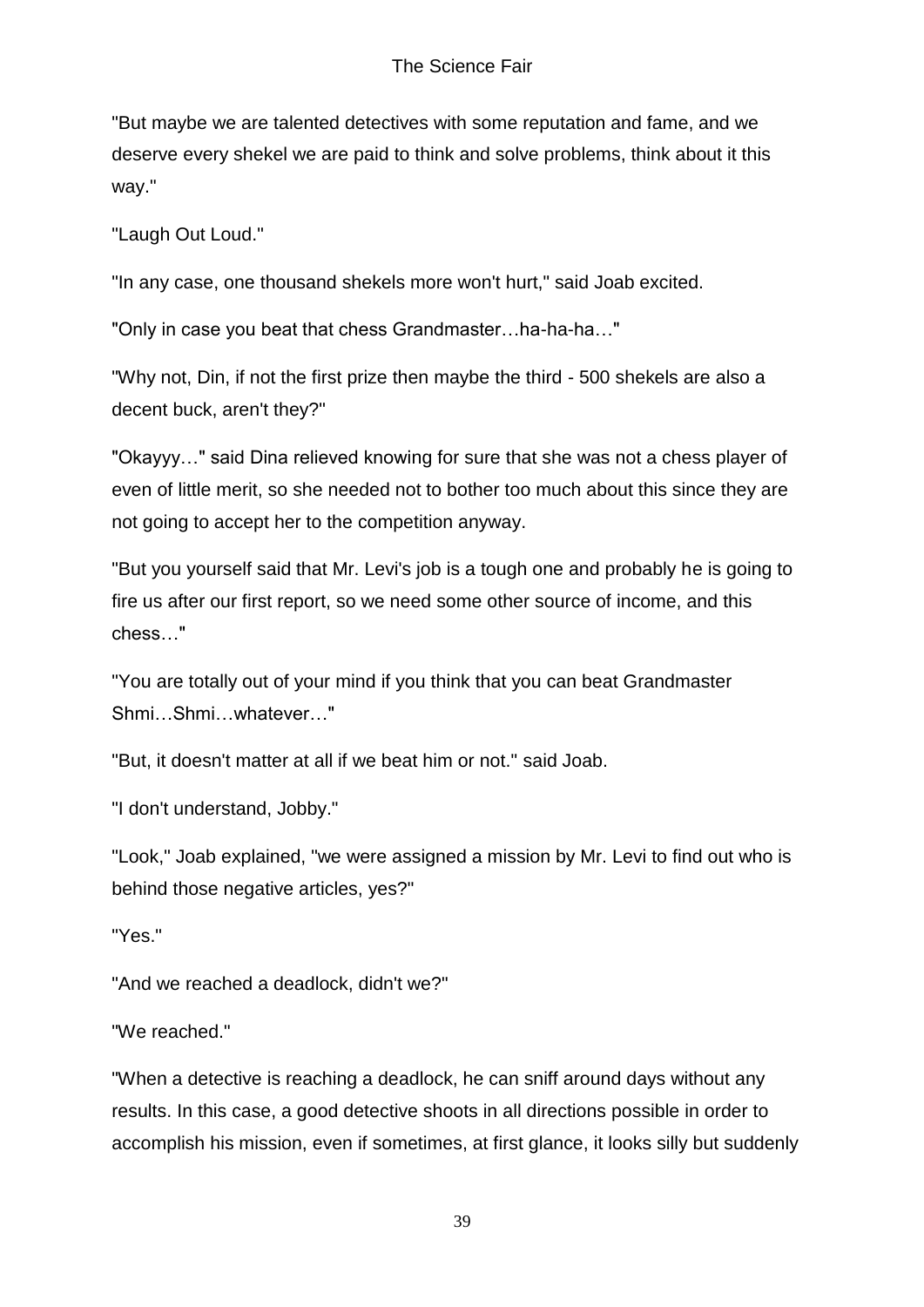in the end... presto, a good clue, and the mystery is unexpectedly solved, believe me. I read a lot about it, it happens all the time."

"Sure! It happens all the time," smiled Dina, "but not to us."

"But let's be serious for a while, we have a good reason to join this chess competition since it's sponsored by Solar Deserts and maybe, who knows, this will disclose some new leads. Maybe we'll see somebody suspicious, a fresh idea, something…"

"But you are dreaming, Jobby, if you think that you can play chess at a reasonable level in order to be accepted to the competition."

"I can't," agreed Joab with a mysterious tiny smile on his lips.

"Then who can?" said Dina amused.

"Well…well…who…who," stammered Joab for a while, "you!"

"Ha-ha-ha…" laughed Dina heartedly, "You are out of your mind Jobby, aren't you?"

"Not at all."

"You are joking."

"Nope."

"Then give us a hint, clever Albert," said Dina in disbelief.

"I spoke today with Professor Spike, who helped us with the orchids last year, remember, and for your information he's also a retired chess grandmaster, and we have an appointment with him..."

"Any chance to make myself a joke." Said Dina angrily.

"Have you forgotten our job at Solar Deserts?"

"I haven't forgotten a darn thing," said Dina, "and as a matter of fact it will be really nice to meet Professor Spike again but why me and not you, for example....ah?"

"Well…well…Dinny…because you once played chess at school, don't you?"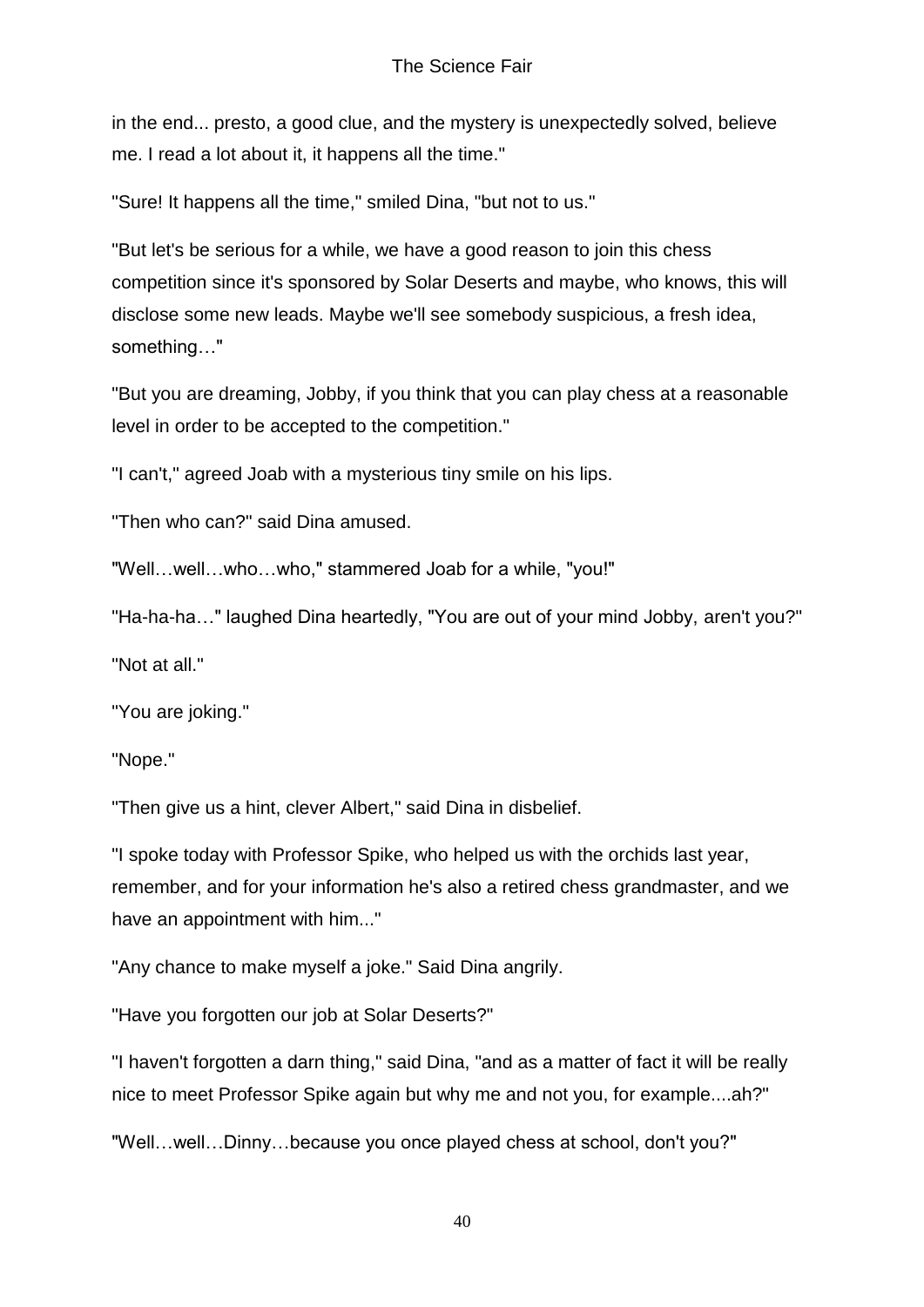"For God's sake, Jobby. I played only a few games and besides the basic moves, I really don't know anything about chess."

"The basics are enough, Din, didn't you read the ad?"

"The ad says clearly more than the basics," protested Dina.

"It's the same, Din. Trust me."

"You always have some good answers to trick me into trouble," protested Dina, "like the private math lesson…and how much I suffered…you brat."

Joab barely choked his laughter.

"Never again!"

"Don't worry, be happy," said Joab joyfully.

"From my experience with you, I really have to worry about this chess contest."

"You are like the dog from the joke auntie Bertha told Grandpa," said Joab laughing.

"And this reminds me that I haven't seen Blacky for awhile…Blacky!...Blacky!"

Blacky replied with a harsh bark, from their garden, and Dina faced Joab relieved, "the joke with the dog Jobby."

"Auntie Bertha's joke goes like this: John said to George that Mr. Brown's dog plays chess well and George replied that he doesn't because he, George, beat him three times…ha-ha-ha…"

"If so" laughed Dina, "maybe the best solution is to sand Blacky to the chess competition."

And he's going to do better than you…ha-ha-ha…"

"We shall see who has the last laugh," said Dina offended.

Joab glanced at his mobile, "We have to move, Professor Spike is waiting for us in a half of an hour at Rita's coffee shop."

"Yummy…yummy…"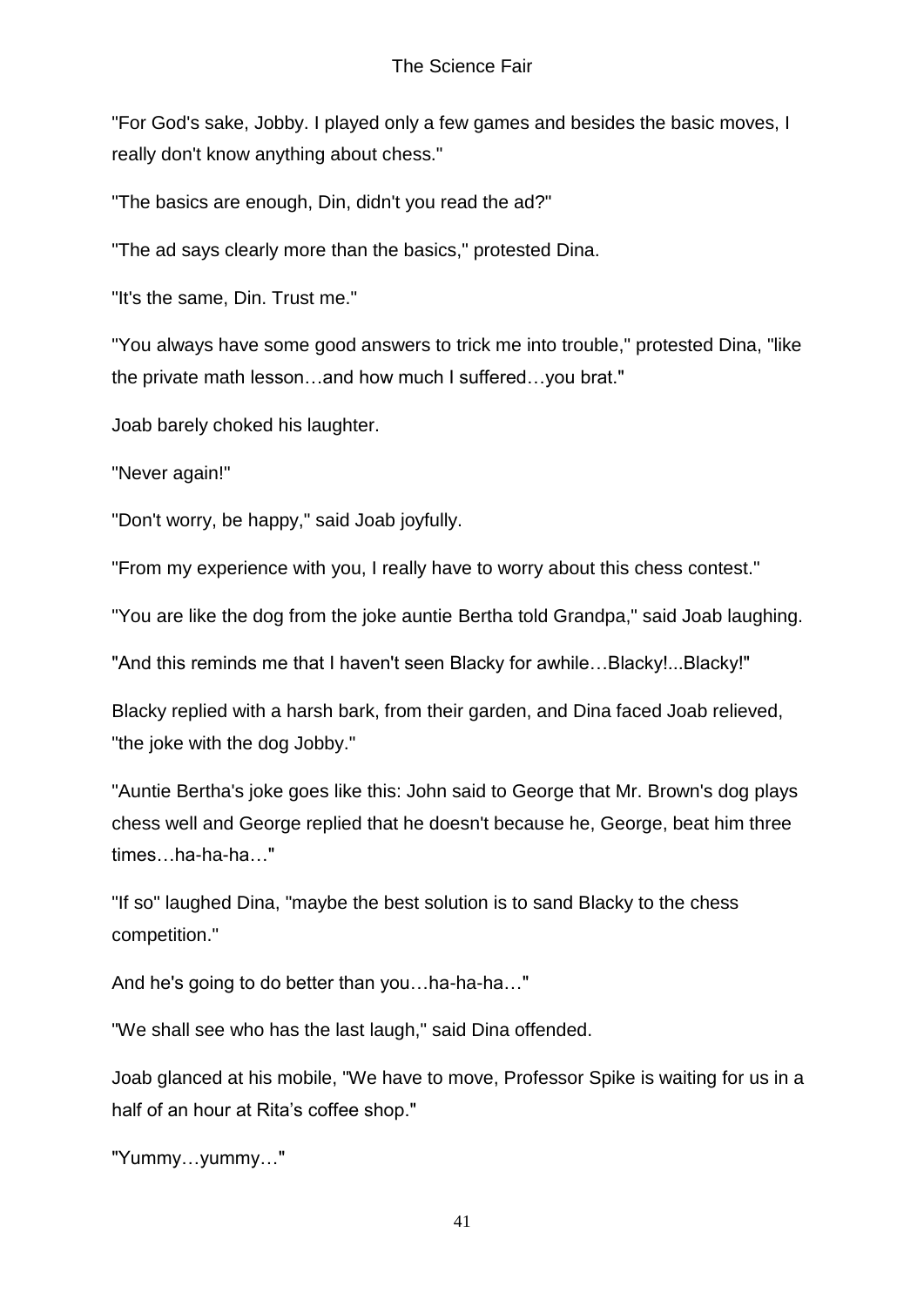"But we have a little problem," said Joab on their way out.

"What exactly?" said Dina worried again.

"Well…well…I invited Professor Spike to the coffee shop."

"So, Jobby?"

"Some…somebody has to pay for it…no?"

"And you of course don't have a dime in your pocket as ever, do you?"

"You are right again," said Joab barely chocking a high-pitched laughter.

\*\*\*\*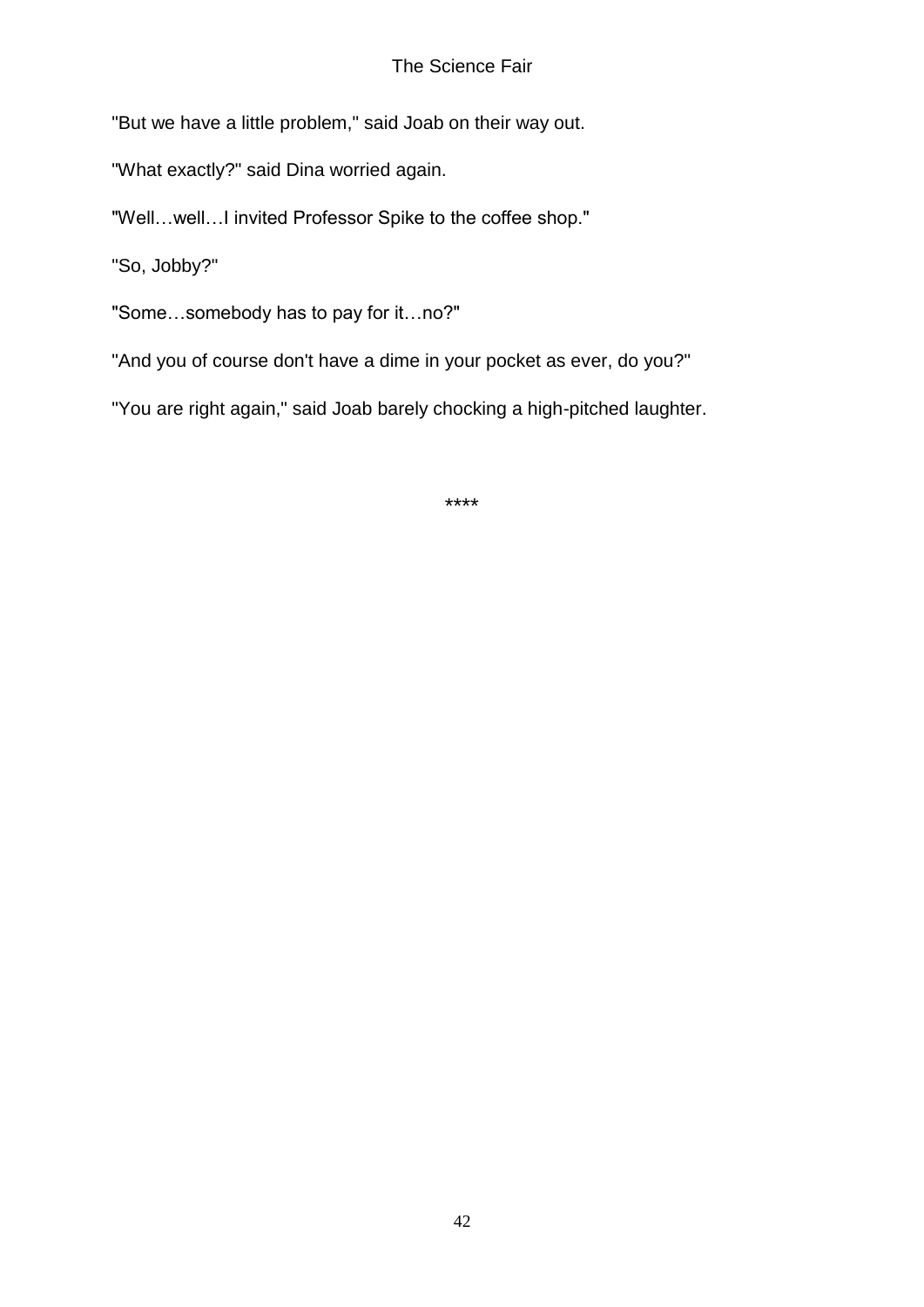### 6

# What is a Chess Opening

When Joab and Dina walked into Rita's coffee shop, it was filled with the pleasant smell of baking. It was almost empty. Only one familiar person was sitting at a table in a corner - Danny's mother. She was sipping coffee and reading the paper.

Joab and Dina ignored her and sat down at their regular table. They were very hungry and waited impatiently for Rita to emerge from behind the counter.

The unexpected newcomers disturbed Danny's mother's reading, and she scowled at them.

Rita, a fat woman of about forty, emerged from behind the counter with a big white baker's cap on her head.

"Hi, Guys!" she welcomed them with a broad grin. "You came at just the right time. The brownies just came out of the oven."

"Wonderful! We're starving," Dina said. "Two brownies and a glass of orange juice for each, please."

"Immediately!" Rita disappeared behind the counter.

Dina smiled to herself.

"What's so funny Din?"

"Imagine you are playing chess with the dog that plays chess and lose…ha-ha-ha…"

Danny's mother took off her glasses and scowled at them again.

A few seconds later, Rita reappeared with a big tray. She put four steaming brownies and two big glasses of orange juice with long straws on the table.

"Bon Appetit!" She disappeared back into the kitchen, her heavy body shaking from side to side.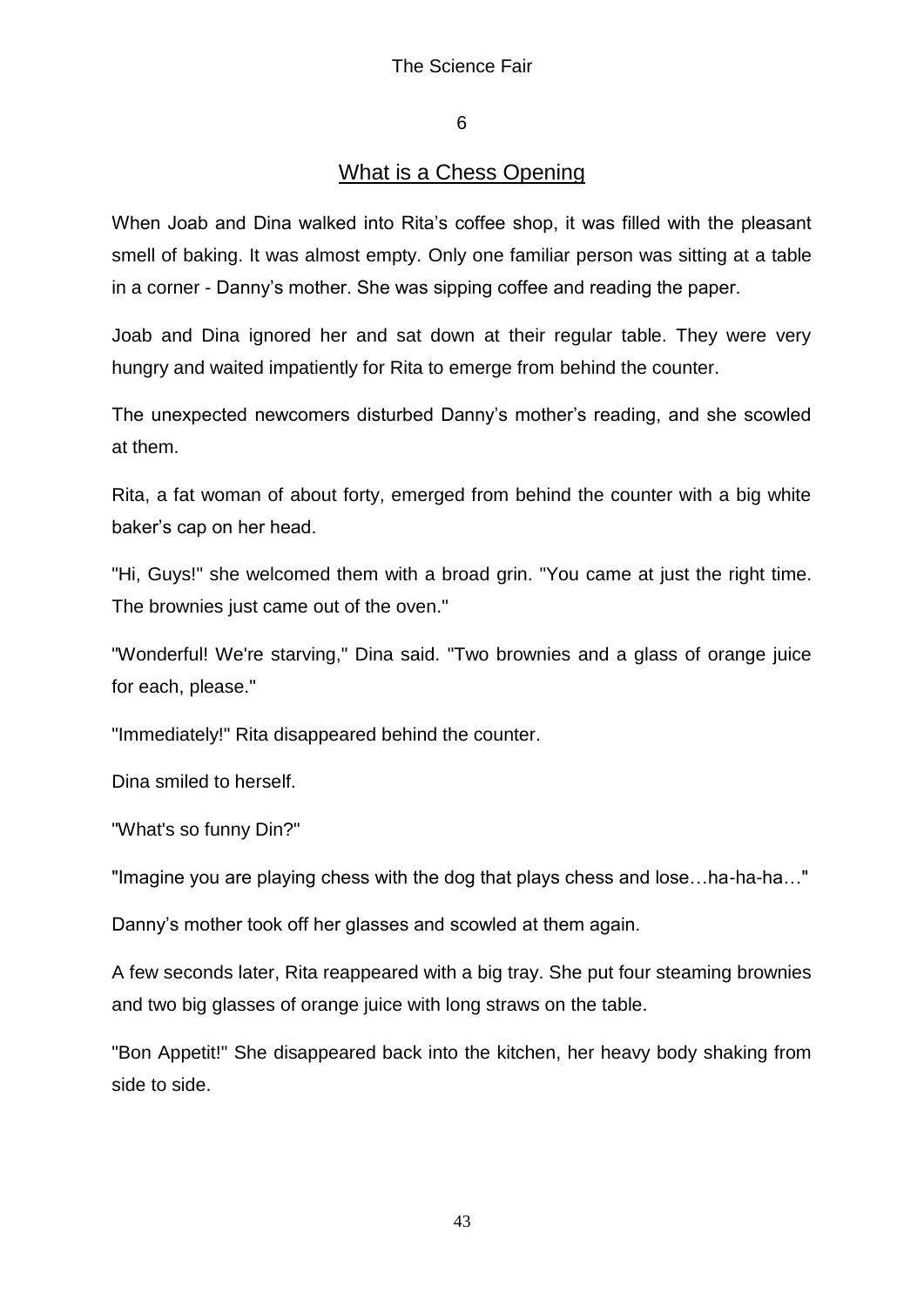### The Science Fair

They finished the first brownie in a few big bites then sipped through the straw, the juice making a loud gurgle. Danny's mother yanked off her glasses, flung the paper on the table with a thud.

"I've got to talk with their mother!"

But they were very hungry and finished the second brownie, leaned back in their chair, and licked their icing-coated fingers in total contentment. Joab glanced at his watch and then at the front door. Professor Spike should be there any moment.

Dina looked out of the corner of her eye at Danny's mother, but the woman was not showing any signs of leaving. Then her wink met Joab's concerned face since he hoped for a private meeting at least not with the presence of this annoying woman who can tell their mother that they met with Professor Spike arousing the usual suspicions that they are playing cops and robbers again.

"Anything else?" Rita appeared again from behind the counter.

"No…nothing…" But that wonderful aroma! "Well, maybe…maybe another brownie and some more orange juice."

"Coming right up."

Rita came out from behind the counter and put two brownies and two big glasses of orange juice on the table in front of them.

"Are you also planning to make a buck at that chess tournament," said Rita with curiosity.

"Who is also in the run?" asked Joab with interest.

"A lot of people, I think," replied Rita.

Danny's mother took off her glasses, stuck out her nose and glared at the surprised Rita. "If you don't mind Rita, my son Danny is one of them and he has the best chances of beating Grandmaster Shmilovich, he is so talented and he's practicing chess with a private tutor, a real grandmaster, for a few months now, if you don't mind."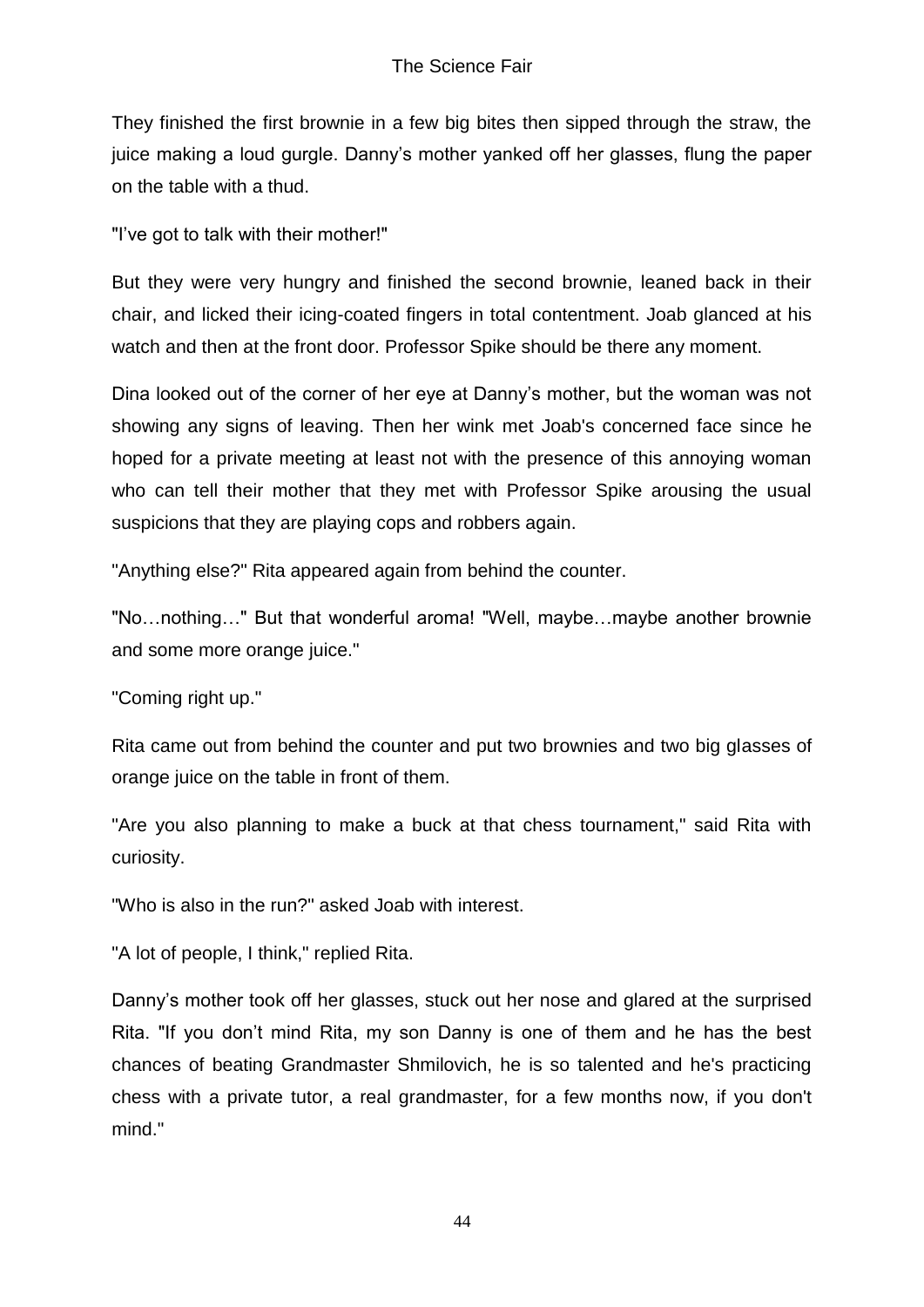"One may think that he's at least Bobby Fischer…" Rita's whole body shook with laughter.

"If you think that's funny I'm leaving!" She left a bill on the counter and stomped out of the shop.

"Grown-ups can be such fools," Rita said with a sigh. "This stupid chess match has driven the whole town crazy. It's unbelievable. Enjoy your brownies, kids."

They had not taken the first bite when Professor Spike, a young good-looking man about forty, rushed in beaming and sat across the table.

"Hi kids."

"Hi Professor Spike."

Professor Spike ordered a cup of strong black coffee and smiled at them. "Well kids, how can I help you?"

"Well," Joab said, "We wonder if a weak chess player can beat a strong grandmaster."

"I bet you have plans of beating GM David Shmilovich," smiled kindly Professor Spike at them.

"Yes…no…yesss…"

"By the way, what is GM?" asked Joab politely.

"The initials of 'GrandMaster', meathead."

"Dina is a GM of sorts," laughed Joab aloud pointing at Dina.

"Well," said Professor Spike, "It's almost impossible under normal circumstances to beat a GM, but under unnormal circumstances, in rare occasions, it could be possible. Sometimes duffers succeed."

"What's a duffer?" said Dina with interest.

"A duffer," explained Professor Spike "is a slang word for a weak chess player. Okey kids."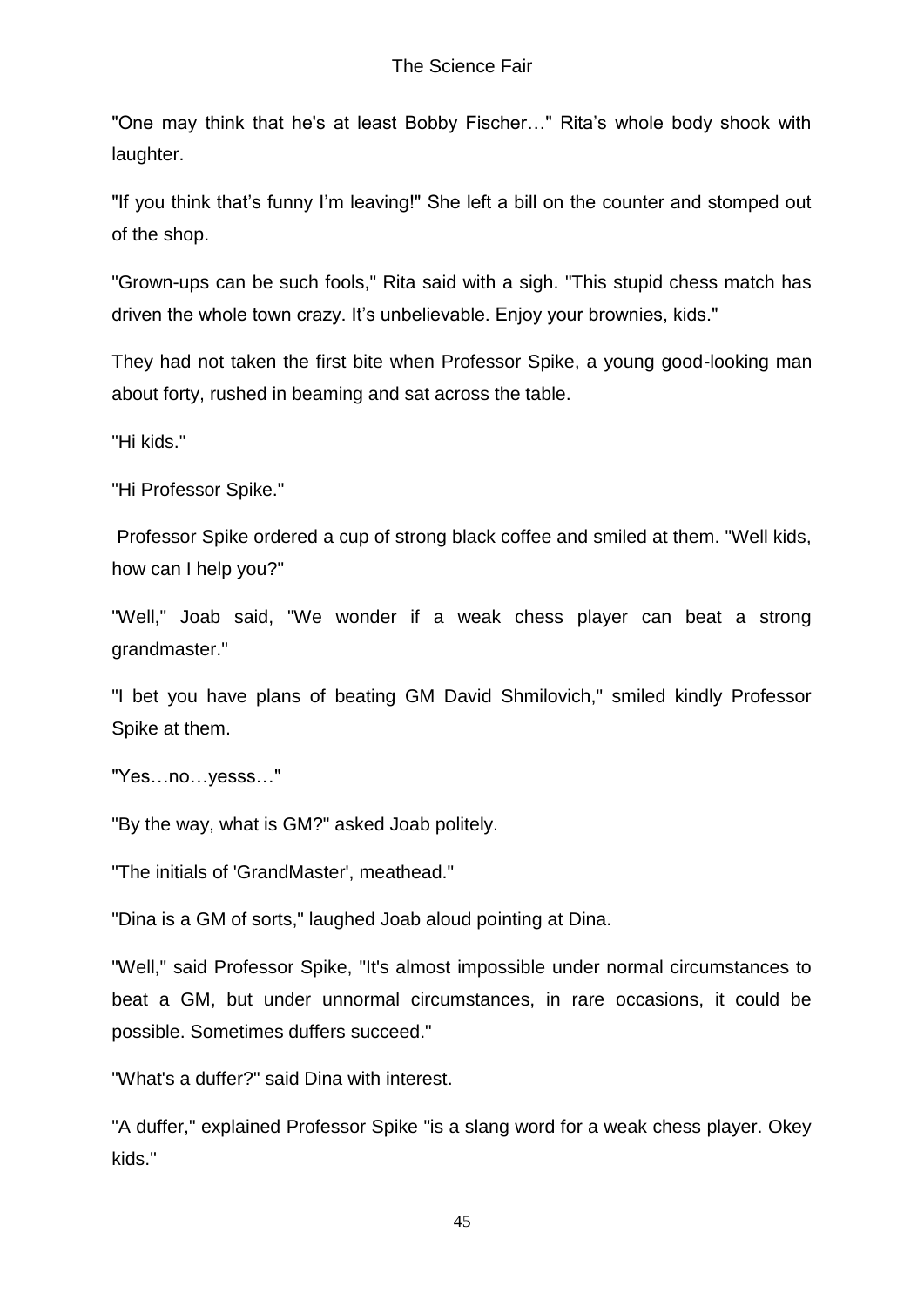"Joab is a duffer," laughed Dina pleased pointing at him with her index finger.

Joab delivered a sharp blow with his elbow.

"Ow!"

"You said something about unnormal circumstances, Professor Spike, didn't you?"

"Oh yes kids, for example in a chess simultaneous exhibition, or a simul in short, like the coming one with Grandmaster Shmilovich, when a strong chess player, the exhibitor, plays against many players for many hours sometimes fatigue takes its toll and he can lose his concentration and make mistakes."

"Then we have a chance," Joab said satisfied.

"It's not so simple kids," smiled Professor Spike, "even if Shmilovich is going to make mistakes you shouldn't, otherwise he is going to win."

"Then we don't have any chance," said Dina relieved.

"It depends," said Professor Spike thoughtful.

"Biggie!" exclaimed Joab looking satisfied at his disappointed sister.

"In order not to make mistakes, at least not at the beginning, you'll have to learn by heart a few chess openings, kids."

"Chess what?" said Dina worried.

"A chess opening," said Professor Spike, "is a set of the beginning moves of a chess match. I'm sure you heard about the Sicilian Defense, English Opening or the Queen's Gambit."

"Noooo…"

"Never mind. In short, we can say that the best way to begin a chess game in order to reach a better position and win at the end is to follow some known chess moves that have been already researched in the past by many chess enthusiasts and professional players, and instead of inventing the wheel you can drive the car."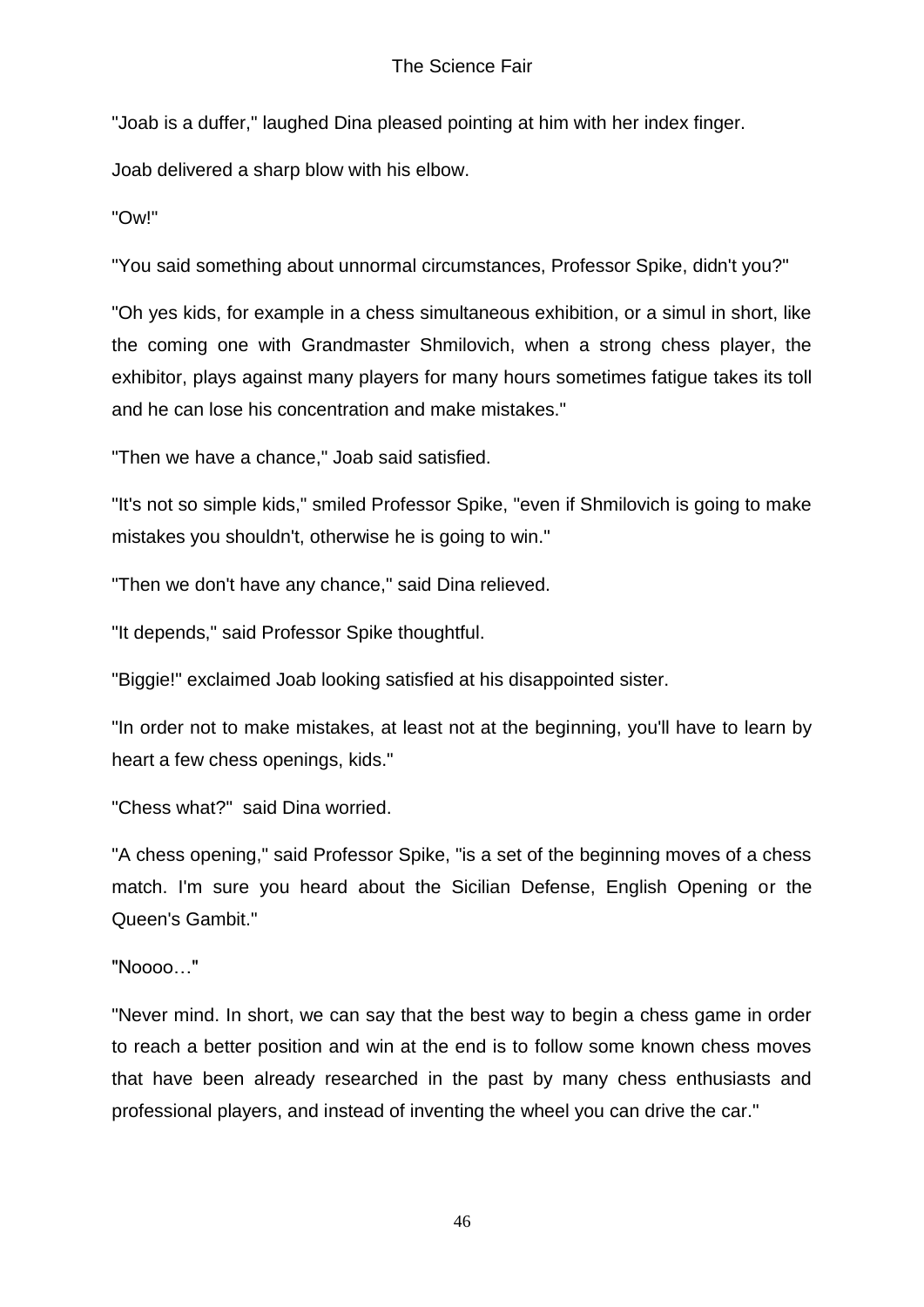#### The Science Fair

"Ah…" said Dina gaping, "only now I understand what our chess guide at school meant…you can learn a few good moves by heart and instead of thinking hard about what your next move should be, you have it ready in your mind."

"I couldn't have said it better myself," smiled Professor Spike at her, "that's exactly a chess opening."

"You see, you see," said Joab joyfully, "how easy it is to win."

#### "My goodness!"

"But, it's not as easy as it looks at first glance, kids," smiled Professor Spike, "in a chess match we have two players and the chess opening that you know by heart maybe your opponent also knows."

"If so," said Dina, "we have to do our homework and learn by heart an opening that the other player doesn't know."

#### "Wonderful, Dina."

"And more to it," said Professor Spike, "you must understand that we have two players in a chess match and the opening is decided by the moves done by both of them. You can try, of course, to push the game towards your desired opening by your moves, but your opponent can try the same - to push towards his preferred opening by his moves. In many cases, you begin one opening and in the end you can find yourself playing another."

"Then," said Dina worried, "I understand that one opening is not enough and a good chess player needs to know many openings by heart."

"You are right again," said Professor Spike satisfied.

"So," said Joab, "If Dina will learn a few openings by heart she can beat Grandmaster Shmi…Shmi…"

"Why me and not you clever Albert," protested Dina with an angry look in her eyes, "and besides, his name is Shmilovich if you don't mind".

"Well kids," said Professor Spike sipping from his hot steamy coffee, "you must understand that no matter how many openings you are going to learn by heart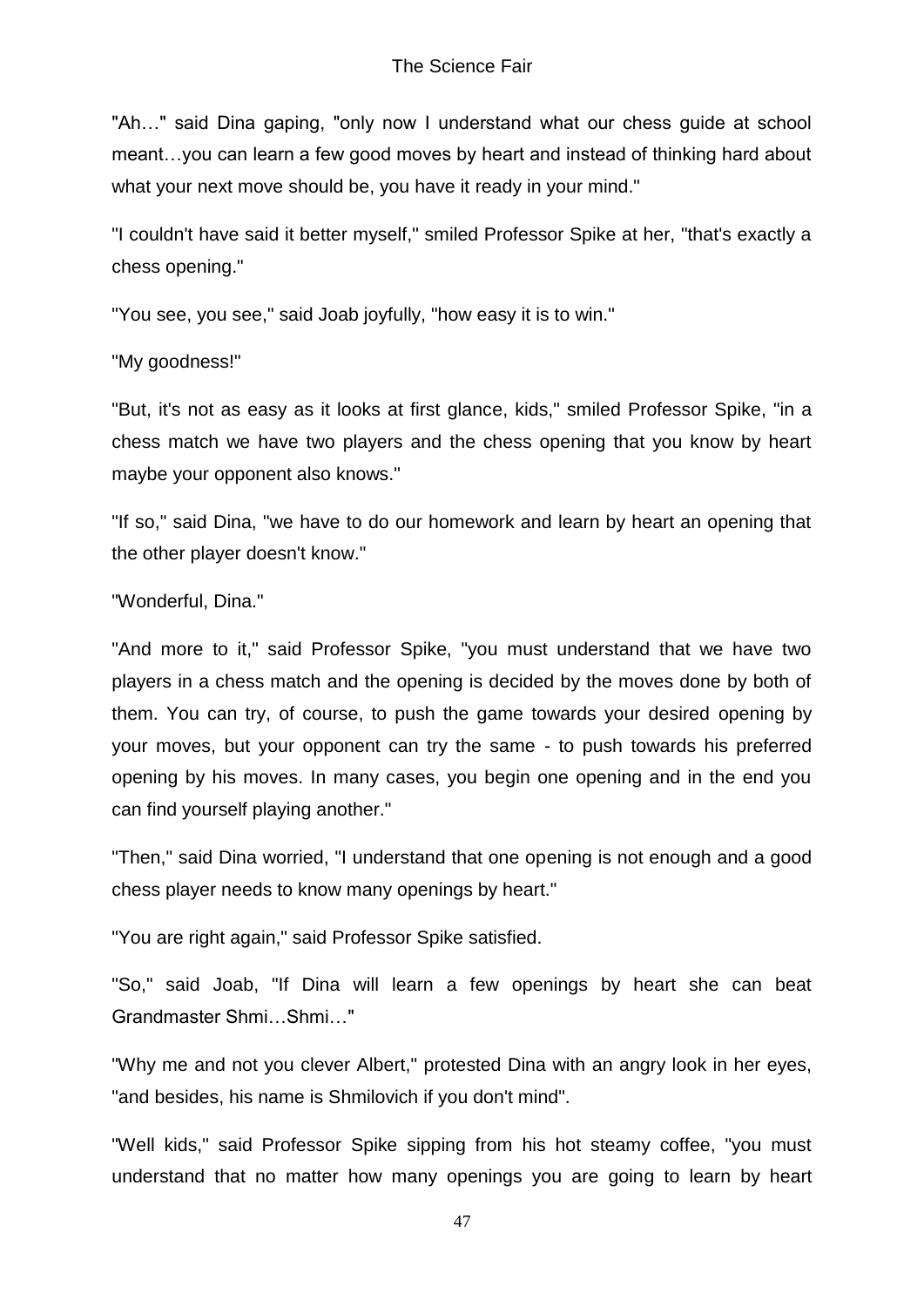Shmilovich knows more of them. Besides, openings are not everything in chess and after a certain number of moves, the opening ends, and you are on your own against Grandmaster Shmilovich and at that stage your chances to beat him are very slim, even much better players than you can't."

"But you said…"

"What I said is that if you are lucky enough kids, and if Grandmaster David Shmilovich will play his favorite opening which you'll prepare for beforehand and if he's going to stick to it to the end and if you'll follow suit accurately, then you have some chances to survive more than 25 moves and get the third reward, but to win…"

"Too many 'iffs,'" smiled Dina.

"You are right again," agreed Professor Spike, "And if you are more than lucky, take in account that the exhibitor will be very unpleasantly surprised to find that after some twenty moves he has achieved nothing at your board and sometimes he will propose a draw to be rid of such a troublemaker and concentrate on other games. And you are going to accept his proposal, of course, what could bring you the second prize."

"And if the exhausted Shmilovich, from hours on his feet, will commit some mistake and lose his Queen for example, maybe you can do more, but as I said, the chances are very very slim."

"Beginners luck," said Joab smiling.

"Recently we are really lucky," added Dina pleased, "especially with money."

Joab gave his sister a cold scolding stare.

"Then why not try the lottery kids?" smiled Professor Spike.

"But seriously," went on Professor Spike seeping again from his coffee, "you must know that not everybody is admitted to a simul against a chess grandmaster. You need some chess record and rating, but since this event is meant for chess promotional among kids you have some chances to be admitted."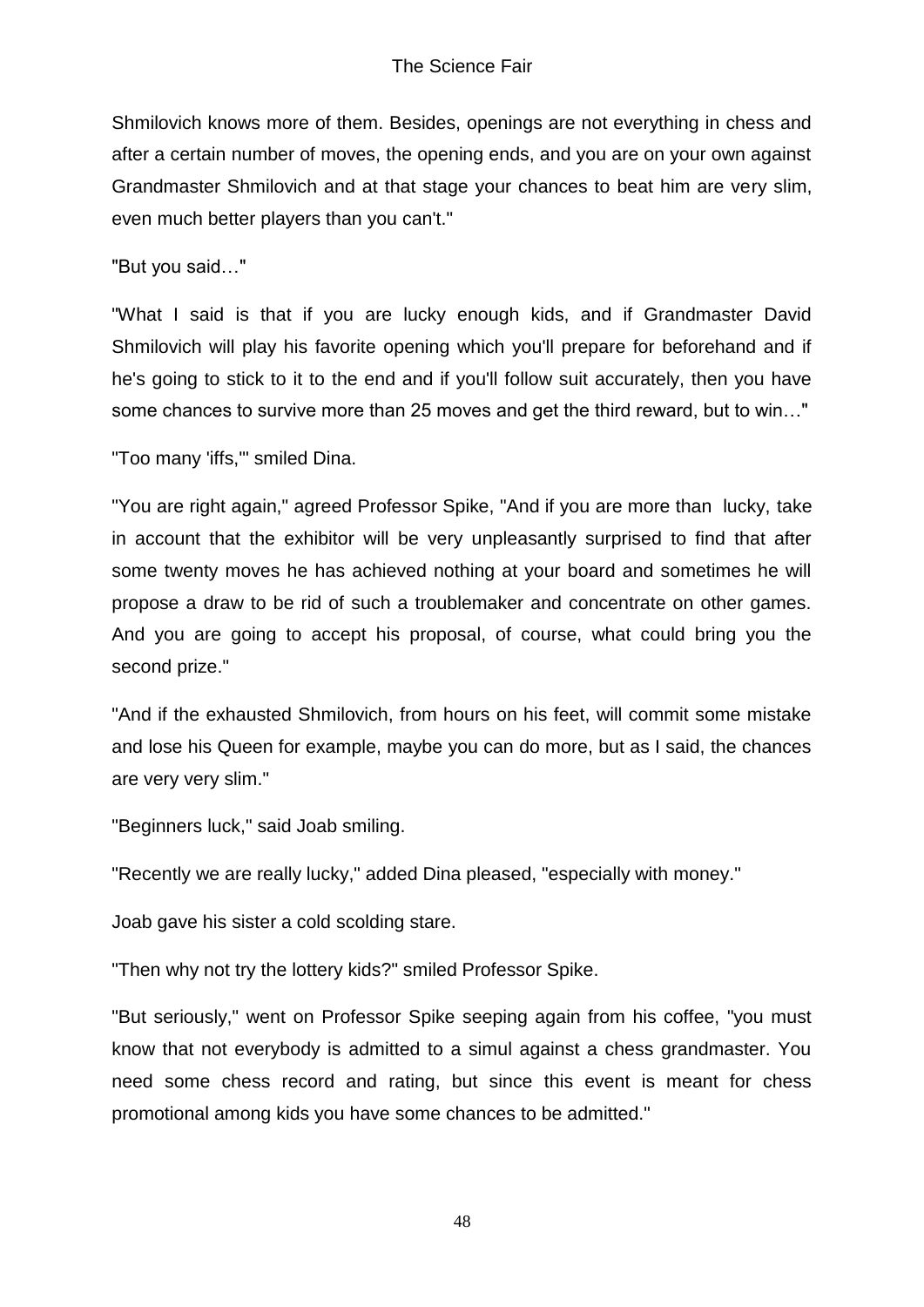"We don't worry about that, we can speak with Mr. Levi," said Dina assured of herself.

"You know Mr. Levy, the CEO of Solar Deserts?" said Professor Spike surprised.

"Yes, we..."

Joab suddenly had a dreadful fit of coughing.

"By the way, if speaking about Mr. Levi and Solar Deserts," inquired Professor Spike with interest, "have you registered to his science fair, kids?"

"No." Said Dina, "but we'll do it today."

"Very well, kids."

"And besides," went on Professor Spike, "don't forget that in a chess simul the exhibitor plays in white in all the games and the individual participants, like you guys, play in black. So, take in consideration that you should prepare for the relevant openings for the black and not for the white."

"Thanks, Professor Spike."

"Now listen to me carefully," went on Professor Spike seriously, "there is another option, it's called…"

"Hippopotamus Defense!" exclaimed Dina full of her own importance.

"Eh…" exclaimed Professor Spike startled.

"Well, I did my homework," said Dina proud of herself.

"Then, clever Albert, tell us about this hippo…hippo…whatever…"

"Well," began Dina while the skeptical Joab and the surprised Professor Spike were listening intently, "the Hippopotamus Defense is an irregular chess opening in which the player in black moves his pawns to the third rank creating a pawn raw."

"I don't understand a word!"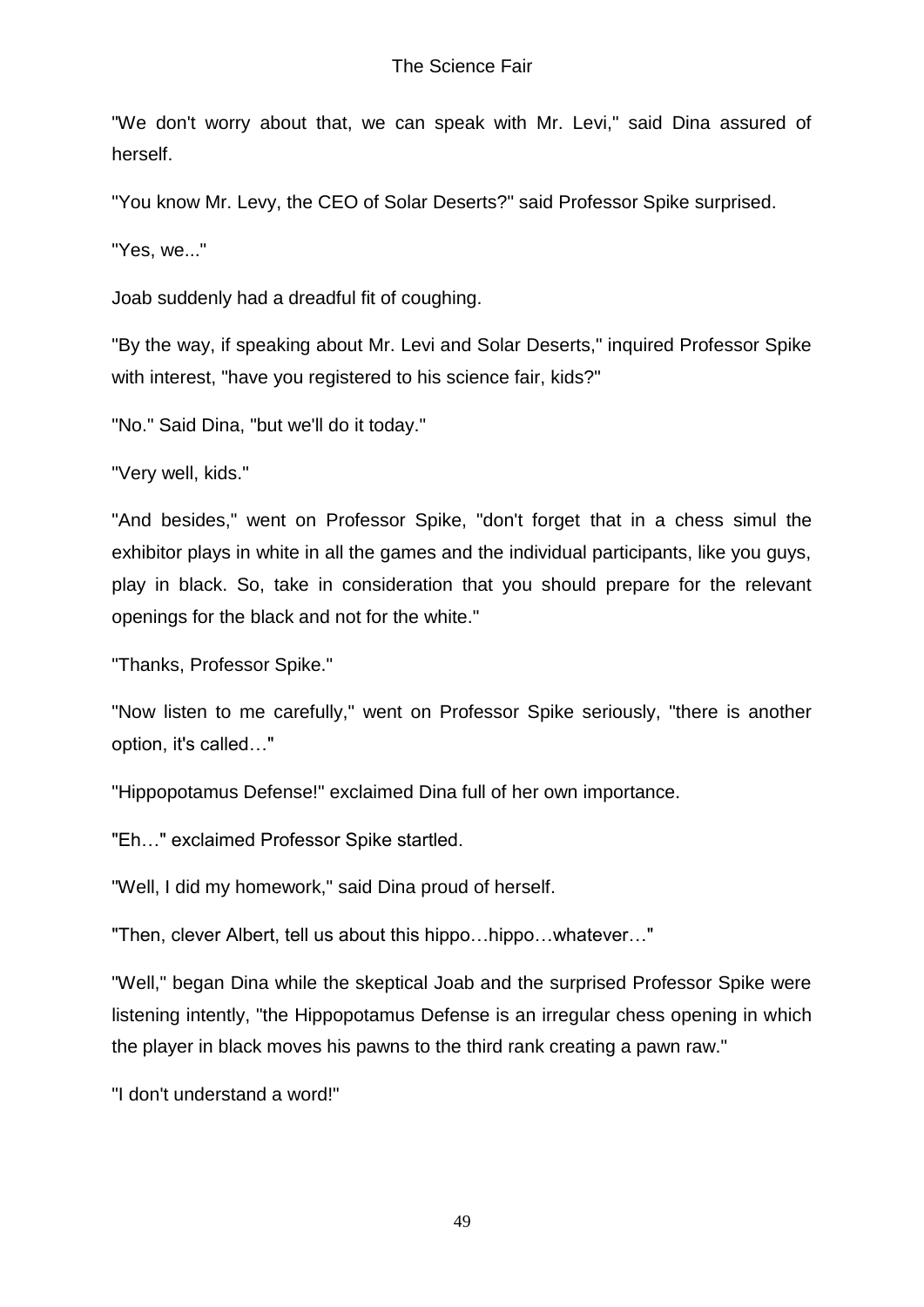### The Science Fair

"The Hippopotamus Defense," said Dina enthusiastically, "is a very obsolete chess opening and almost not used in today chess and therefore it can surprise Grandmaster Shmilovich, and if I'll research it carefully…maybe…maybe…"

"Biggie…Biggie!"

"So," said Professor Spike looking at Dina with admiration, "you are some expert on chess, aren't you?"

"For she's a jolly good fellow…For she's a jolly good fellow…" Joab hummed joyfully.

"Now guys," went on Professor Spike smiling, "it's time for hard work. The simul is in two weeks time, the time is short, and the work is big. First of all you'll have to find out Shmilovich's preferred opening or openings, if you chose this option, or to study carefully the Hippopotamus Defense or both. All the information you need is free on the web. You can play online chess against the computer by level and desired opening."

"And we'll have to practice many hours a day," added Joab excited.

"We…ah?"

"Well…" said Joab in order to evade Dina's anger, "What's exactly a blind simul, Professor Spike?"

"A blindfold simultaneous display is when the exhibitor plays blindfolded and does not see any of the chess boards, but retains all the moves of the games in his head. Regular boards and pieces are used, but the moves are communicated verbally by the exhibitor and the players."

## "How possible?"

"The blindfold simul chess exhibitors," explained Professor Spike, "besides knowing their chess they are endowed by the developed ability to carry out visual operations in their mind and a lot of practice, of course."

"By the way," added Professor Spike with interest, "the ordinary simul world record was achieved when the exhibitor played against 500 opponents whereas the blindfold record was set at about 50 opponents."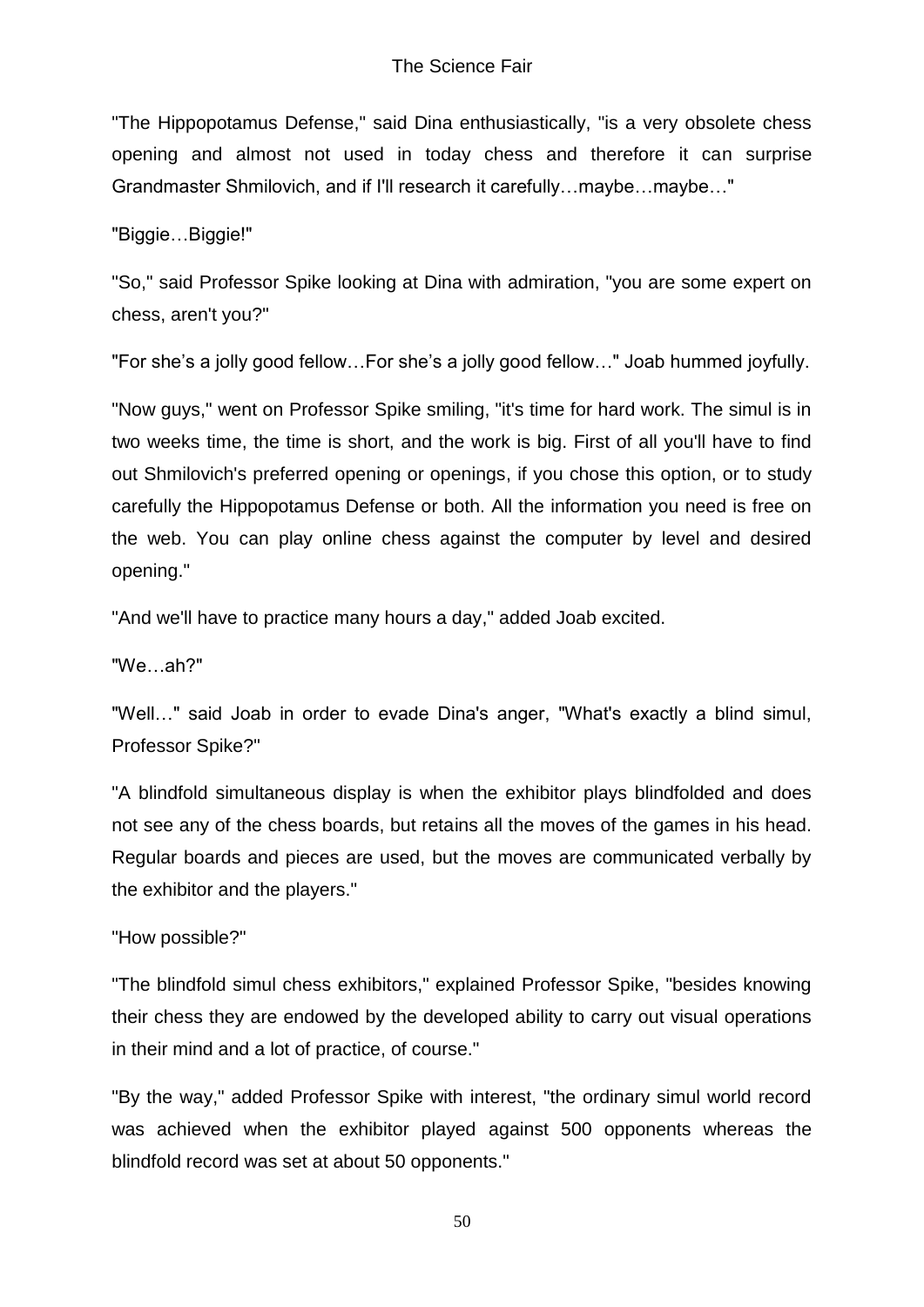"And Who is Bobby Fischer?"

"Robert Fischer was a Jewish American chess Grandmaster and World Chess Champion. He is widely considered the greatest chess player of all time.

"In 1972, he won the World Championship from Boris Spassky of the USSR in a match held in Reykjavik, Iceland, that attracted more worldwide interest than any other chess match ever."

"Good for him!"

"Another boy asked me the same questions, as you, only yesterday, "said Professor Spike with interest, "maybe you know him, maybe he's a friend of yours? But regretfully, I don't remember his name."

"How he looks like?" asked Joab worried.

"Ehm…a squat boy with thick glasses, do you know him?"

"It's probably Nir," said Dina.

"Exactly," agreed Professor Spike, "now I remember, the Inspector Amos' son, the guy from the police club, like you Joab."

"And, Professor Spike," said Joab politely, almost begging, "what advice did you give him?"

"The same I gave you a moment ago, I guess."

Joab asked anxious, "is he aware about the Hippopotamus Defense?"

"Of course, Jobby."

"Oh my God!" exclaimed Joab alarmed, "we must be one little step ahead of Nir and the guys from the club! Let's go Din, we have to hurry."

"Wait…wait a minute," reminded Dina, "we still have to pay the check."

"It's okay kids," smiled Professor Spike kindly, "I've already settled the matter, it's okay."

"Thanks a lot Professor Spike for your kindness."

"Welcome, kids, only success."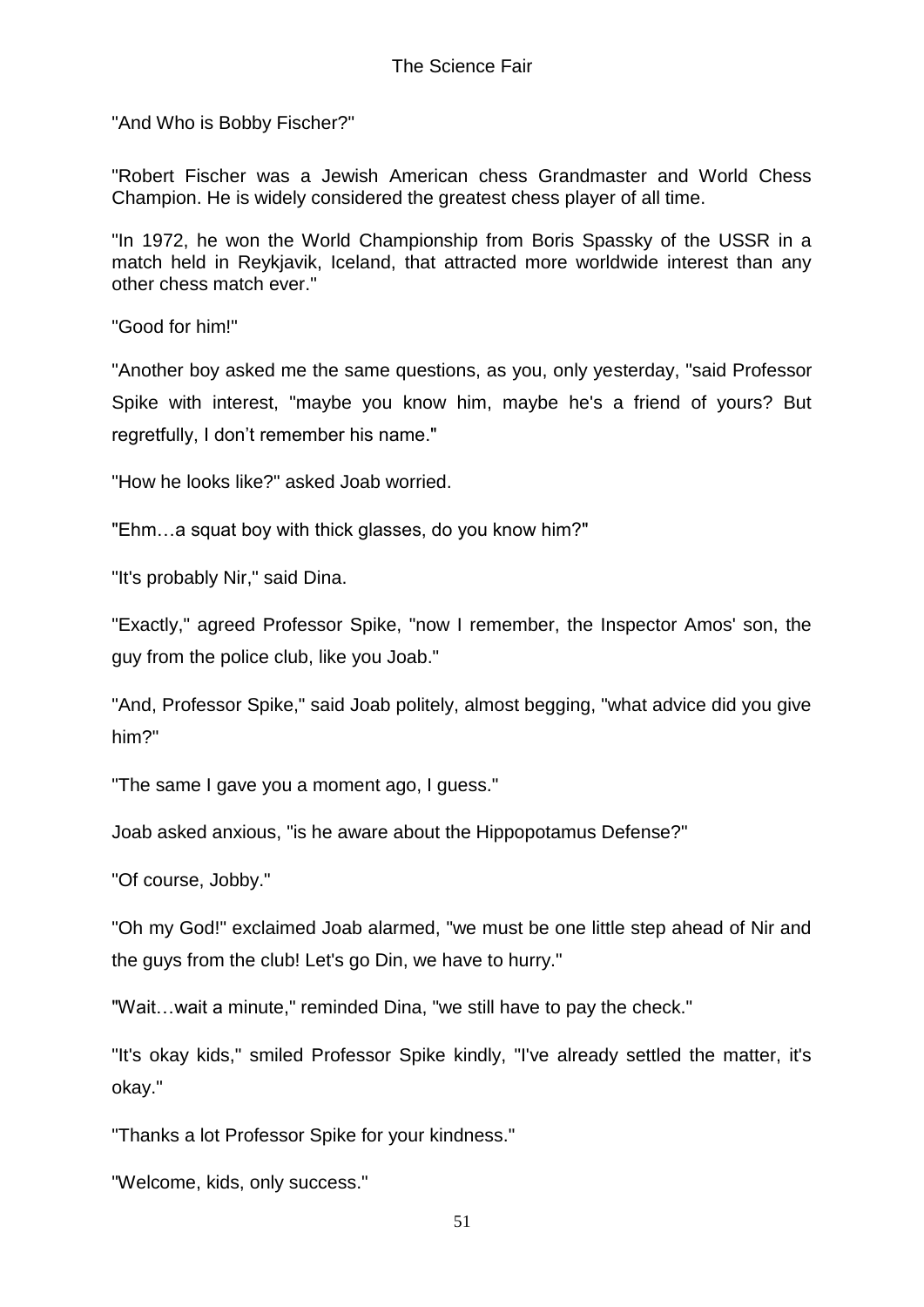# The Science Fair

\*\*\*\*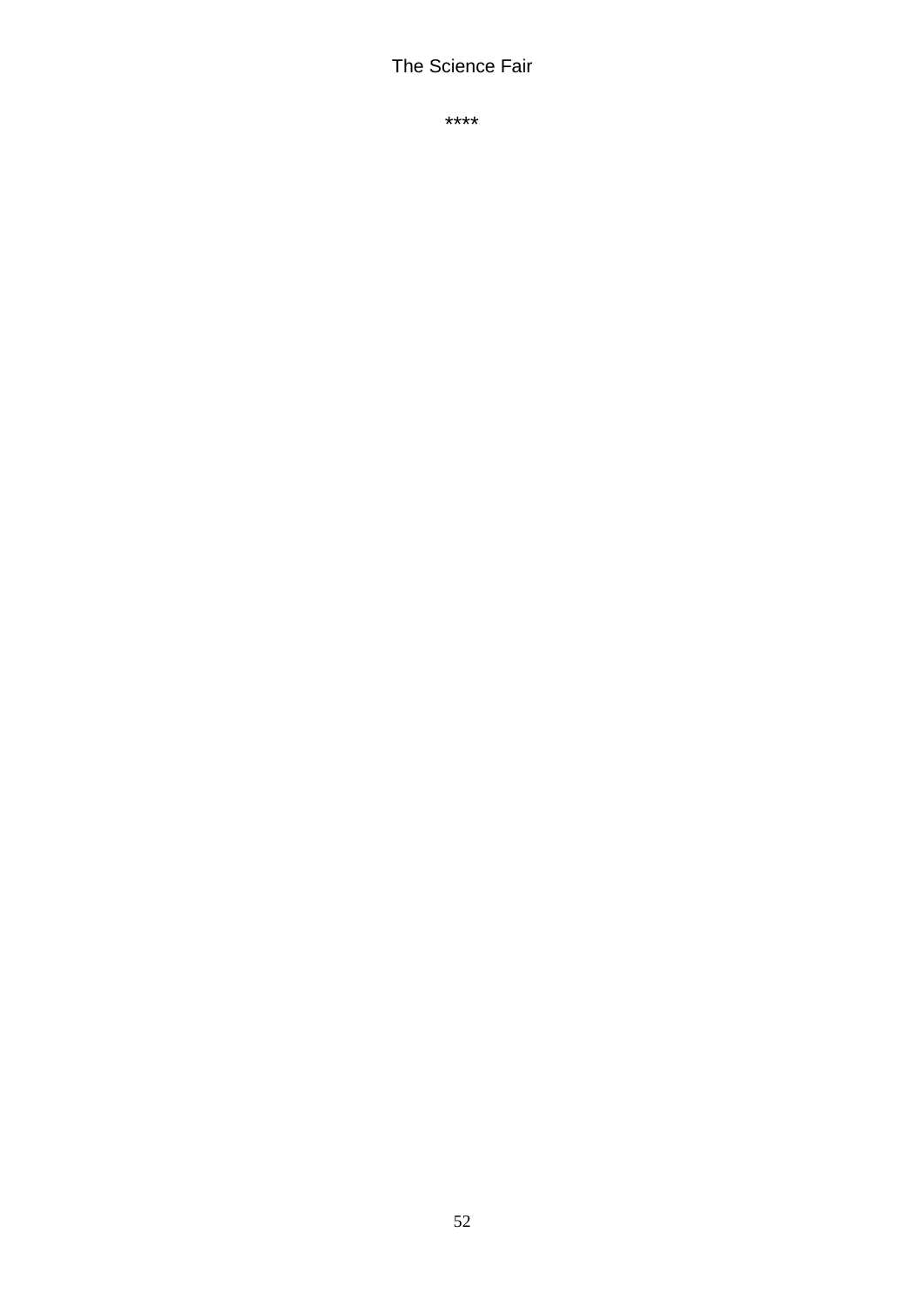## 7

## What is Photosynthesis

When Joab and Dina walked through the kitchen door, breakfast was already on the table. Hagar in her wheelchair was feeding Blacky furtively with pieces of her omelet under the table, the twins were engaged in a usual noisy brawl and their father was absorbed in his morning paper, as always, during breakfasts.

Their mother welcomed them beamingly and they took in silence their places around the table.

After a few minutes when breakfast was in full blast, Joab said hesitantly, "what is this photosynthesis about, Mom?"

Their mother, who was a teacher at the local educational farm, put the milk she was holding on the table, stared at him in surprise, her hands on her hips, and said pleased, "Very nice, Jobby, what a wonderful question to start our morning with…well…"

"Photosynthesis Mom."

"Yes…photosynthesis is a process used by plants and other organisms to transform light energy captured from the sun rays into energy utilized by plants to fuel their activities and growth, okay?"

"Okay."

"Basically, plants collect the sunlight energy and use it to create, from water coming from the soil and carbon dioxide, or CO2, coming from the air, organic compounds like glucose that nourish the plants. And as a very important by-product, of this process, is also emitted oxygen back into the atmosphere."

"Now I understand where all the oxygen comes from," said Joab knowingly.

"And why we shouldn't destroy the rain forests," added Dina excited.

"Exactly kids," said their mother satisfied, "and more to it: photosynthesis is probably the most important natural process on earth and a very complicated one."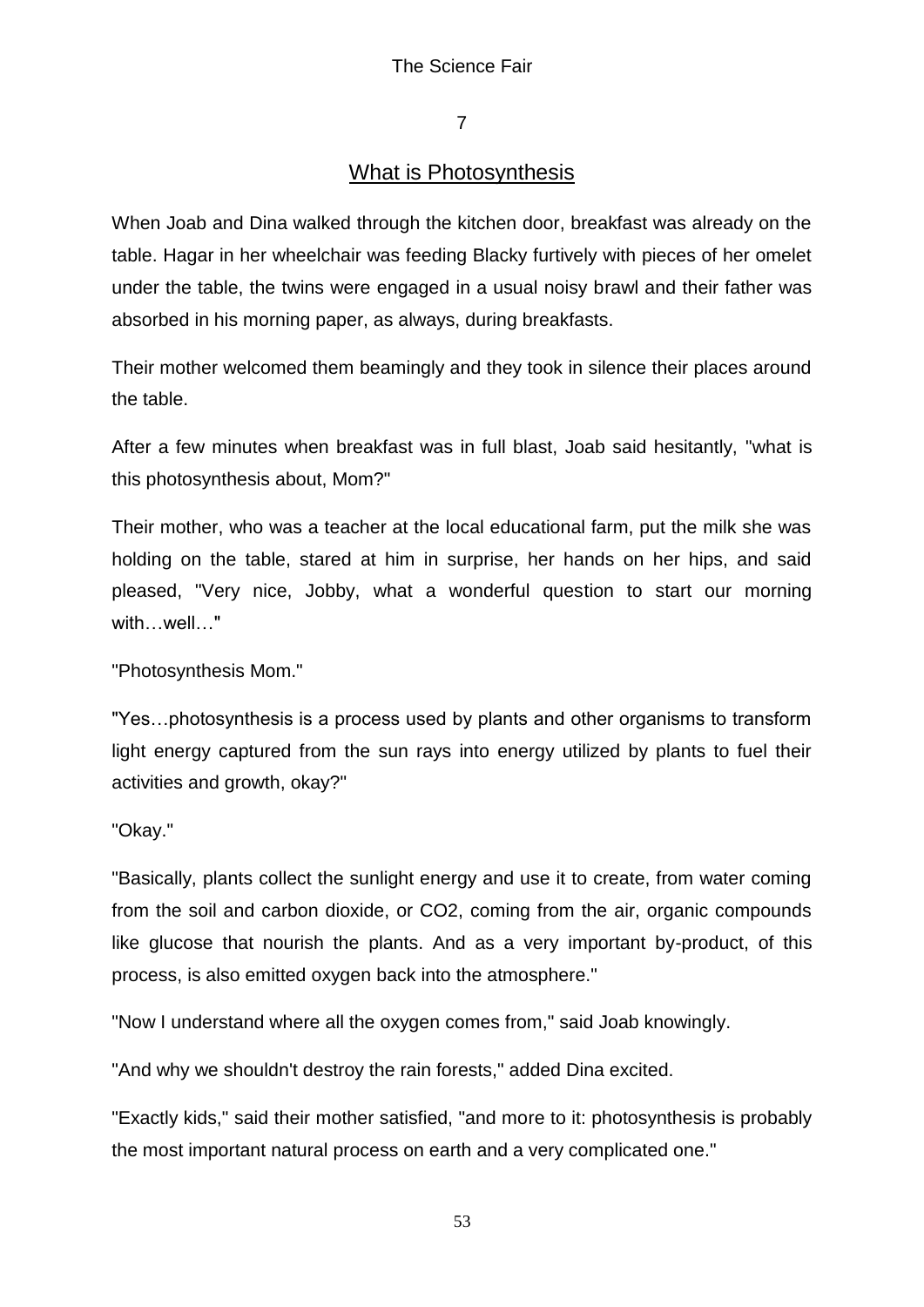## "Wow!"

"At first glance, sweeties, it doesn't look like photosynthesis deserves a loud 'wow', but you must understand that without it there would be very little food on Earth, because there wouldn't be plants and all of us, including animals, will die."

"Then I don't understand something, Mom."

"Yes Jobby."

"It's clear, Mom, that antelopes eat grass and other plants in order to live, isn't it?"

"Of course my dear."

"So it's clear that antelopes will die without photosynthesis because of lack of plant food."

"Yes Jobby."

"But a lion, for example, doesn't need photosynthesis at all because he eats meat and not plants, does it?"

"Laugh out loud!"

Joab brought his foot down with great pleasure on Dina's toes.

"Ow!"

"Joab has a point," said their mother, "A lion is a meat eater, of course, what we call a carnivore, but in order to eat an antelope, for example, first, the antelope needs photosynthesis in order to have plants to eat then grow and be eaten by the lion in the end. Therefore, it's clear that the lion will also remain hungry without photosynthesis, and not only the antelope. As a matter of fact, photosynthesis is the source of life for nearly all plants and animals on earth."

"The food chain…the food chain," exclaimed Dina excited.

"Exactly." said their mother satisfied, "the food chain, when one species eats another, in a specified order, and all begins with photosynthesis."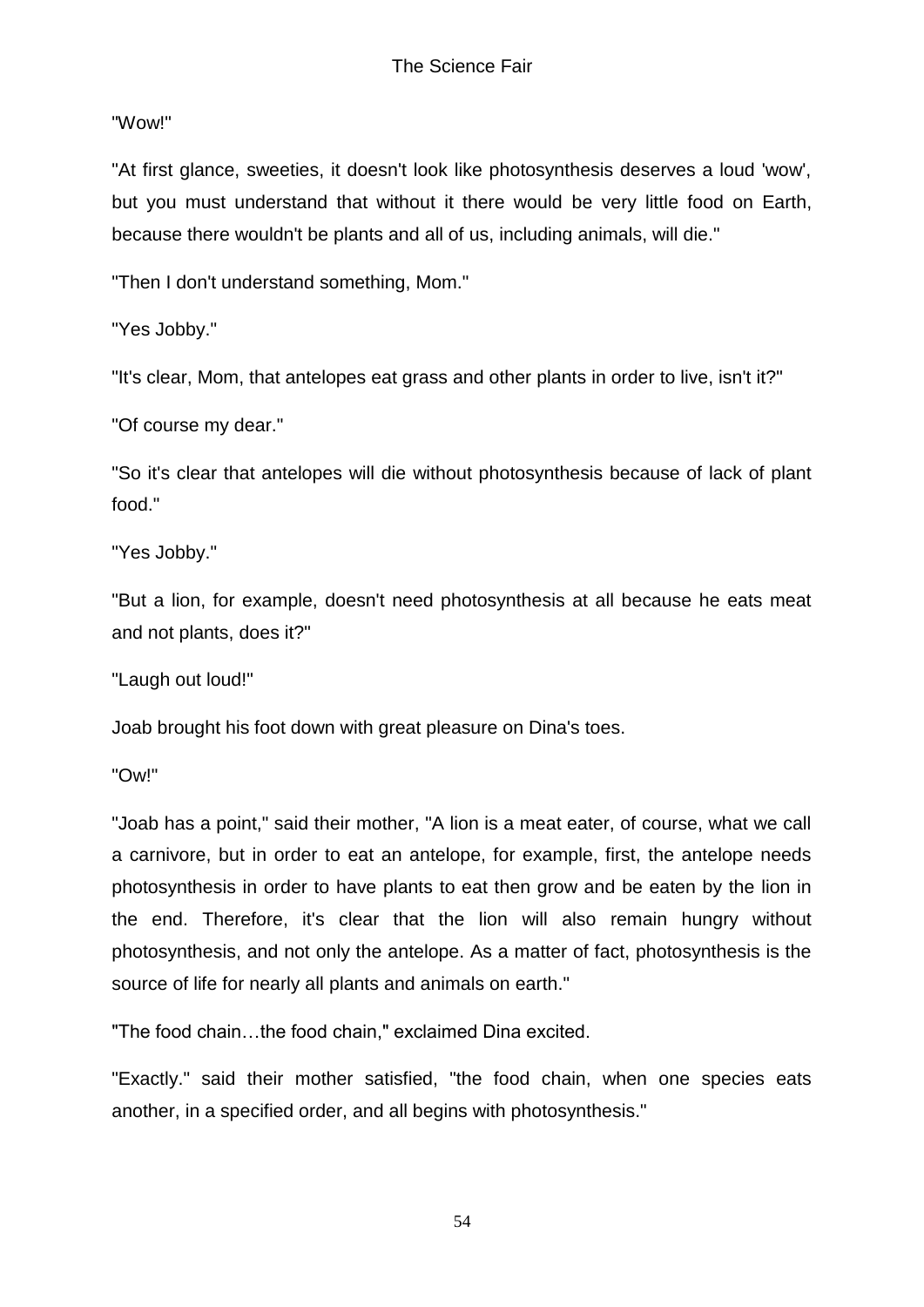Their father folded his newspaper on the table and said smiling, "even when we go on a trip we have to thank photosynthesis."

"Eh…how comes?" said Joab skeptical.

"It's obvious thickhead," taunted him Dina laughing again.

"Then tell us clever Albert."

"Didn't they teach you at school?"

"No…"

"Broadly speaking, Jobby, fossil fuels like coal, petroleum, and natural gas were formed mainly from prehistoric plants and animals, that lived hundreds of millions of years ago, which were buried for millions of years under thick layers of mud, rock, and sand and slowly, because of lack of oxygen, decomposed into organic materials and formed fossil fuels in the form known to us today. And of course those plants and animals needed photosynthesis, for food, in order to thrive and end as a fossil fuel. So Dad is right that we have to thank photosynthesis again."

"Then what you say is that we have to thank the dinosaurs for our gasoline?" Joab said.

"Many believe," said Dina, "that fossil fuels are the remains of dead dinosaurs. In fact, most of the fossil fuels we find today had been formed millions of years before the first dinosaur appeared on Earth. Got it?"

"I can't say it better myself," said their father satisfied.

"And what is photosynthesis efficiency, Mom?" said Joab.

"Where did you here this?" said their mother with curiosity, "it's not something you were supposed to learn at school, is it?"

"Well…we…we…"

"Dinny!"

"I really…really…we…"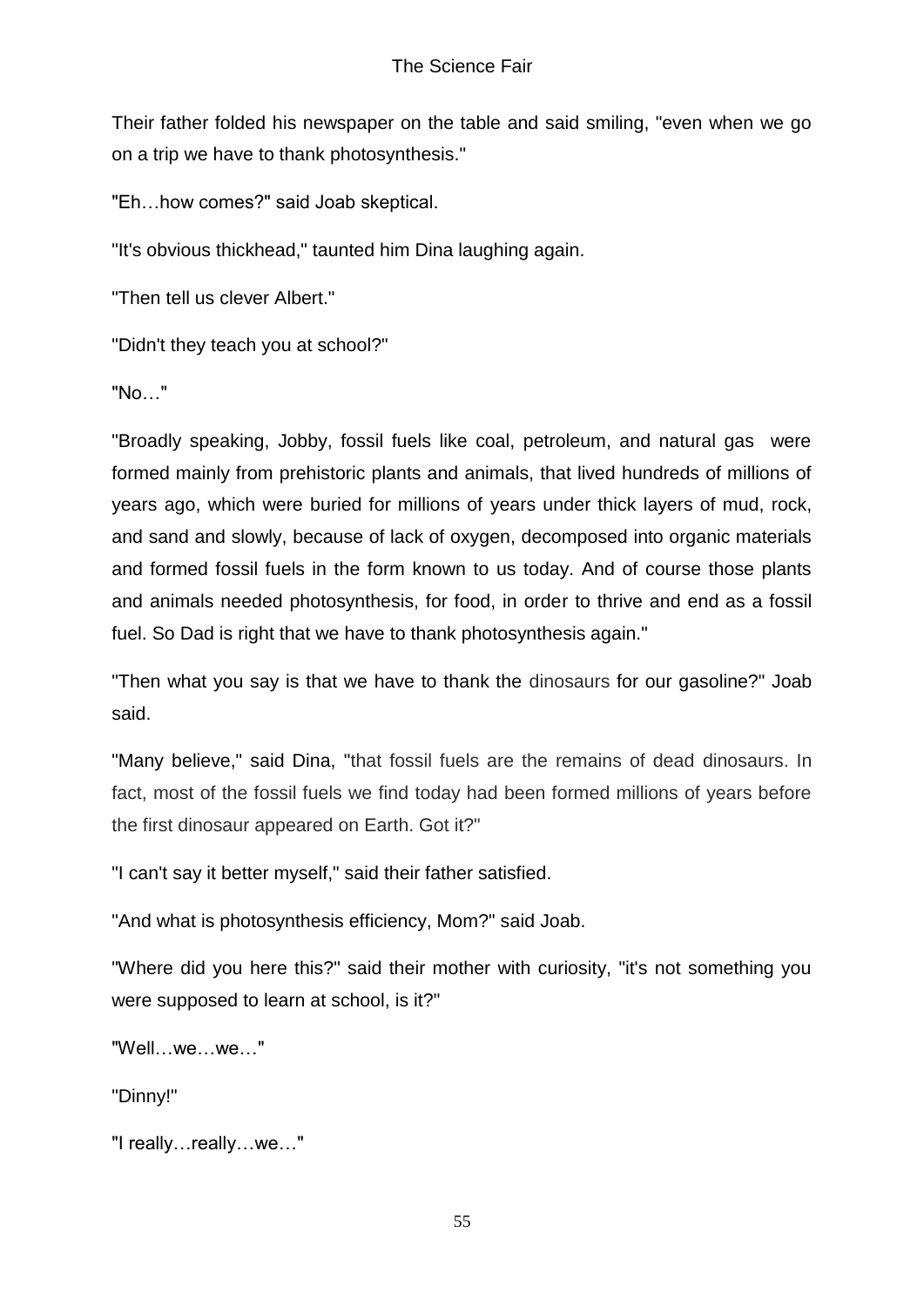"Don't tell me you are playing cops and robbers again." Said their mother angrily.

"No mom, of course not," promised Joab, "it's about a science fair project at school."

"That one sponsored by Solar Desert?" asked their father with curiosity.

"That's it."

"If so," said their mother relieved for now, "you must understand that photosynthesis efficiency is a quite complicated issue not so suited for a middle school project."

"Please."

"Basically, photosynthesis efficiency is defined as the part of the light energy that is converted into useful energy by plants, not wasted during the photosynthesis process, and is used by plants for their own needs and growth. In most of the cases photosynthesis efficiency is no more than 6%, meaning that at least 94% of the sun energy, available to plants, is wasted and not converted into useful energy."

"But how can we improve it?" asked Dina with interest.

"Why are you asking this sweetie?"

"Well...well…"

"The science fair project," smiled their father.

"To complicated for a science fair project darlings."

"Please."

"If you are so interested…you probably heard about the chloroplasts at school."

"Of course."

"If speaking about plants," explained their mother, "the chloroplasts are small bodies, located in plant cells, especially in the leaves, and are responsible for the photosynthesis process. They capture and store the sun's light energy and use it to make food for the plants, or what scientists call organic matter like glucose, from water coming from the soil and from carbon dioxide coming from the air and release oxygen back into the air. Nothing new kids, okay."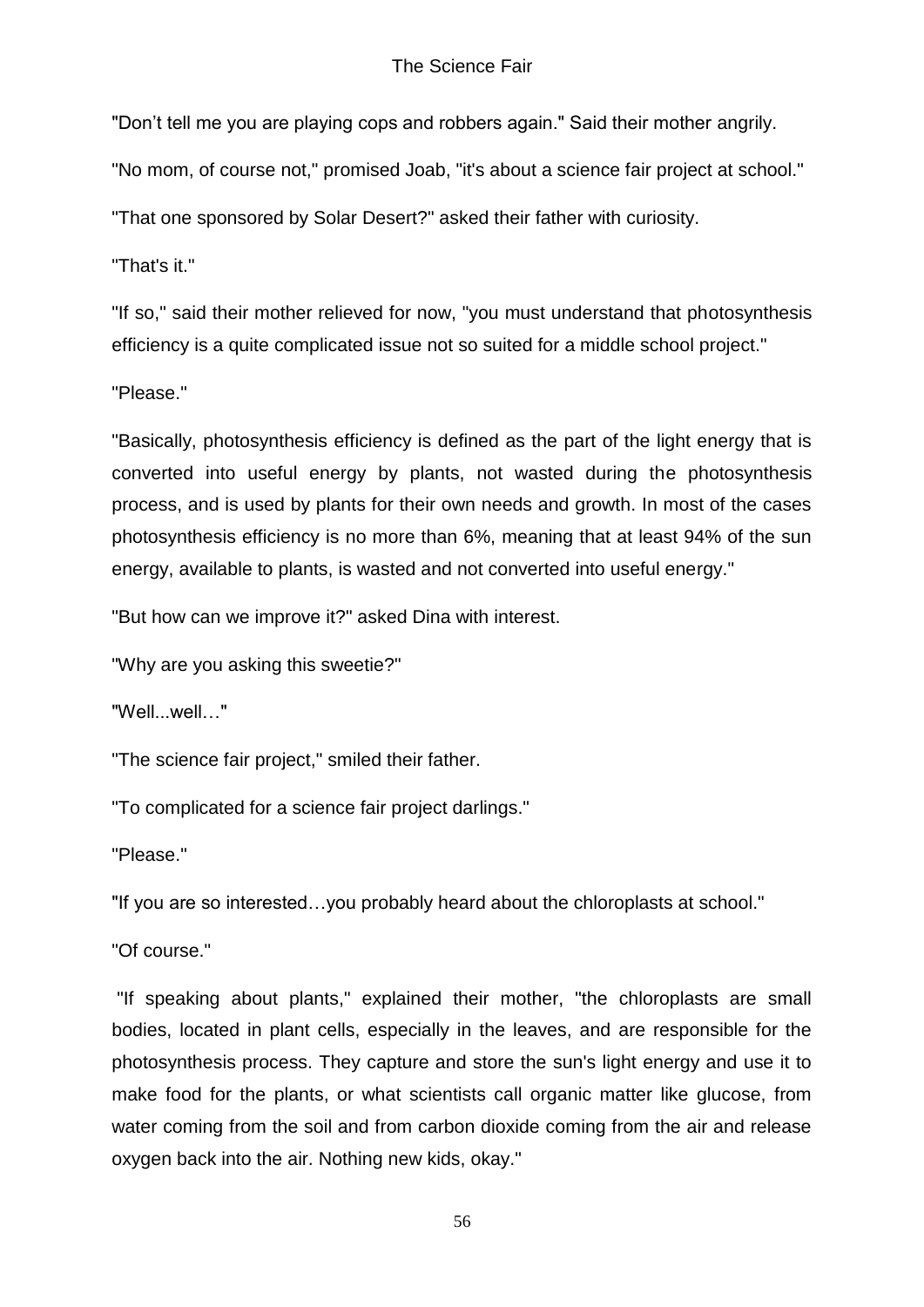"Okay."

"All chloroplasts contain the green pigment chlorophyll that absorbs the sun's light energy and…"

"Now I understand why leaves are green." Said Joab.

"Good morning, thickhead."

"Ouch!"

"Is all this necessary, Jobby?"

"But she…"

''Well," their mother went on, "It's clear that in order to increase photosynthesis efficiency you have somehow to manipulate the chloroplasts, which are the photosynthesis factory, to produce more food available for plants from the same amounts of sun rays, water and carbon dioxide."

"But how is this possible, Mom?"

"The first method is to make the chloroplasts to collect more sun energy."

"How?"

"Well, you must know that plants are able to use only a small part of the spectrum of light in order to convert it to food, partly since leaves, because of the green chloroplasts, reflect back green rays of the visible spectrum and..."

"Then that's the real reason that leaves look green!" said Joab excited.

"Good morning again, meathead."

"Jobby, please don't do it again," warned his mother scolding.

"But she…"

"Therefore," went their mother on, "if we could manage somehow to manipulate the chloroplasts to be able to absorb more light wavelengths and more energy from the sun we can, of course, increase photosynthesis efficiency and food production for plants, what scientists call glucose or sugars. Okay kids."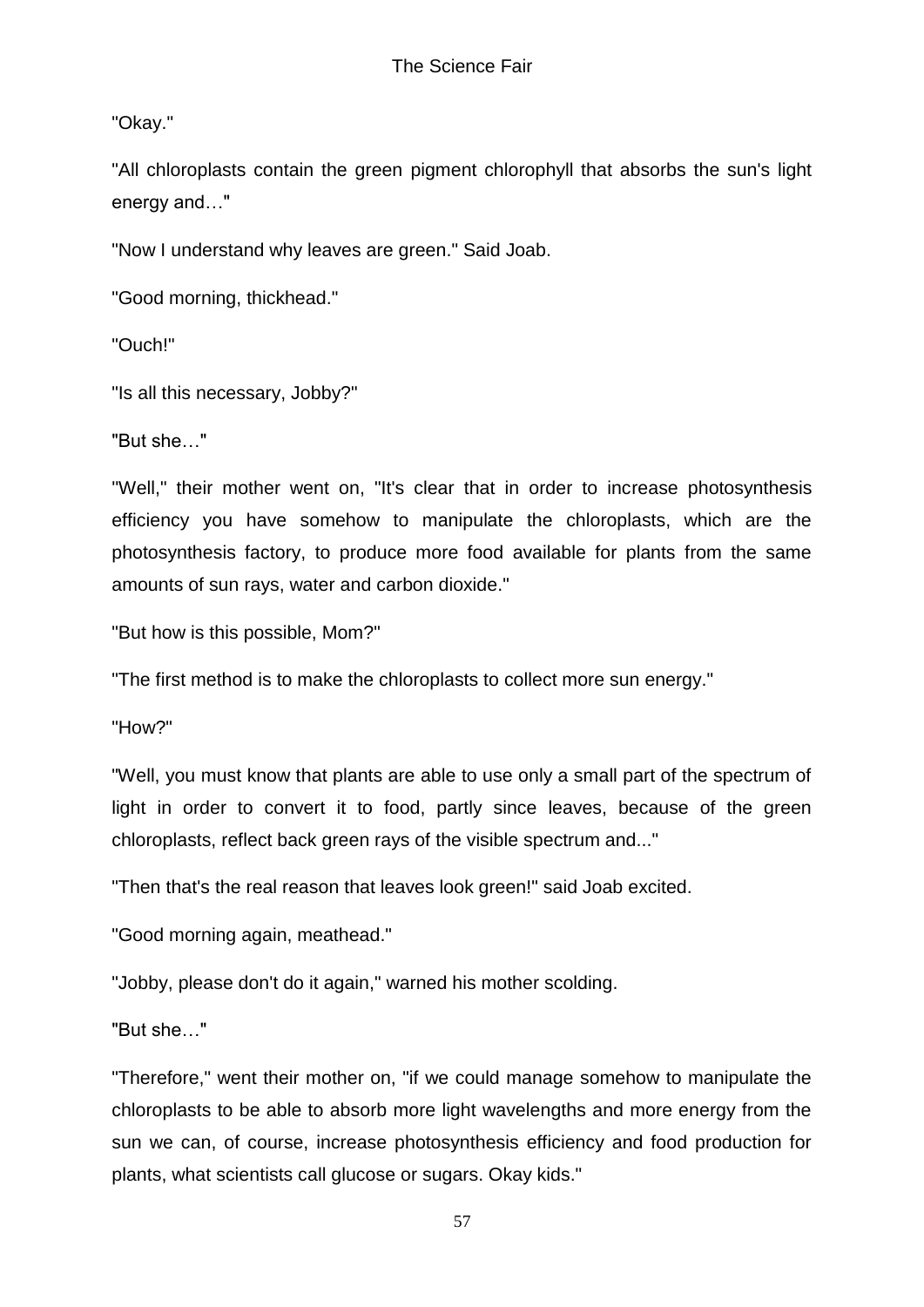"And the second method, Mom."

"If the first method is about collecting more sun energy then the second method is about doing more with the same sun energy."

"But how?"

"Well, the chloroplasts need the sun's energy to split the carbon dioxide and water molecules to create from them new glucose molecules. If we could somehow manipulate the chloroplasts to need less energy, than now, for the creation of every new glucose molecule, we can have more nutrition food for the plants with the same light energy, water and CO2 resources. Okay kids."

"Okay…"

"Another method is to manipulate plants in wasting less nutrition resources on general different internal processes that plants perform in order to maintain themselves."

"I have another method," said Joab triumphantly, all of them turned their heads waiting in anticipation.

"If we make the leaves of a plant bigger, then they are going to collect more energy from the sun, don't they Mom? Like bigger solar panels, I mean."

"Very good, clever Einstein," said Dina surprised.

"A very good idea indeed, Jobby," said their mother pleased, "but take in account that too big leaves can hide the leaves under them from the sun and what we win here we lose there."

"It didn't even cross my mind."

"But how can we do all these wonderful things and improve photosynthesis efficiency, Mom?"

"With genetic engineering, thickhead."

A scolding look.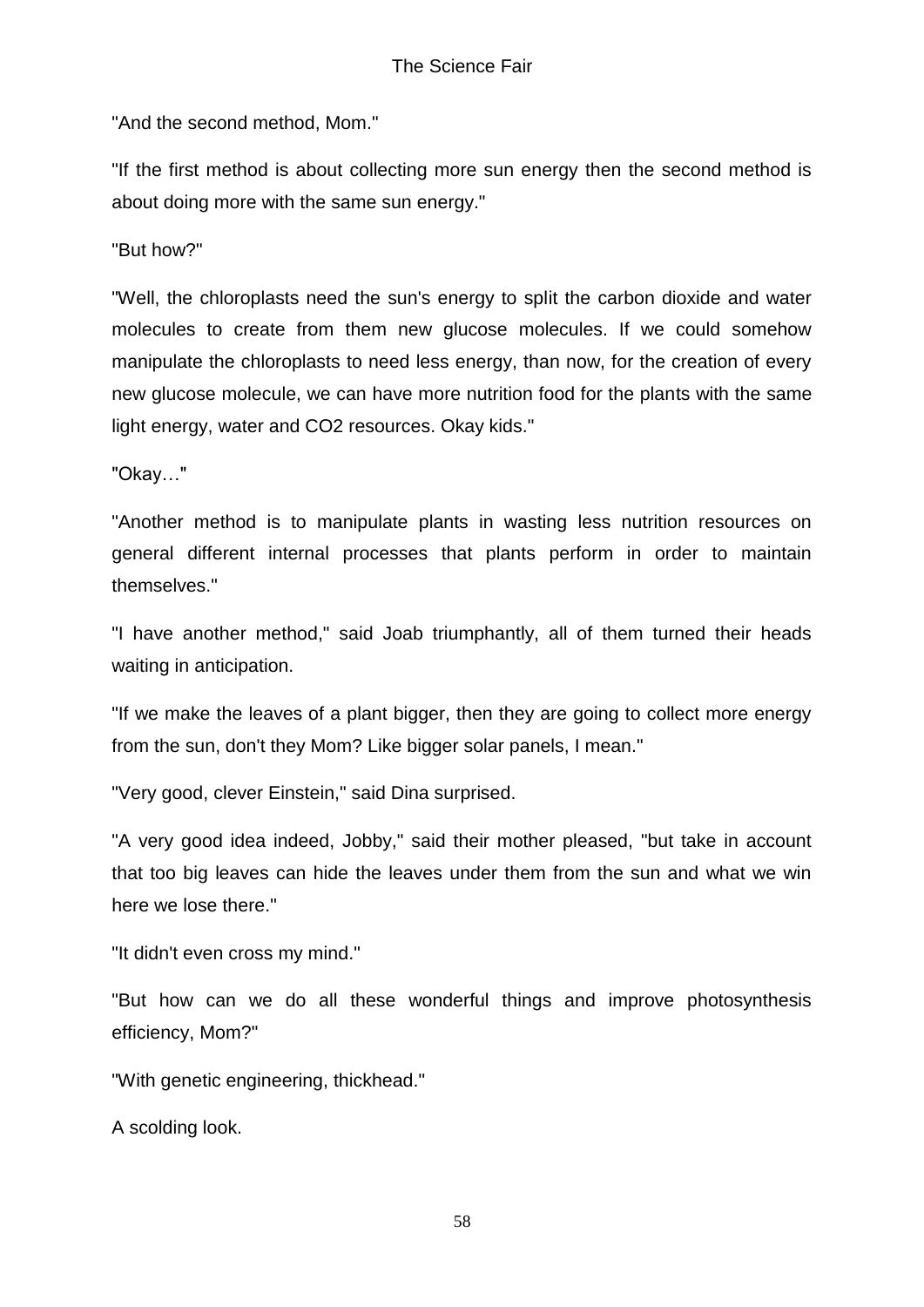"Well, this is really complicated, Dina is right. With genetic engineering we can do all this wonderful things. You learned about genetic engineering at school, didn't you?"

"Yeeesss…well…"

"Genetic engineering," their mother explained, "is a science that enables us to change the hereditary features of plants, animals and even human beings."

"I don't understand a word."

"Well, let's take orchids, for example. You know orchids couldn't grow in our garden, because they are not fit for desert life, and…"

"Orchids are not endemic to the desert," Joab interrupted in a knowing tone.

"Exactly, Jobby," his mother said in amazement. "Orchids are not endemic to the desert. But, with the help of genetic engineering, we can change that, and maybe someday we'll have lovely orchids in our garden, who knows?"

"How comes?"

"If you really want to understand," said their mother, "you have to know something about genetics."

"Go on, Mom."

"All the plants, animals and human beings in the world are made up of very little cells that can only be seen under a microscope, okay?"

"Okay."

"Every cell has a nucleus - a central part - that holds the chromosomes. These chromosomes store the hereditary information that is responsible for the features of every living creature, like eye color, the length of your nose, Jobby, or maybe the height of a plant."

"Very interesting, indeed."

"The chromosomes are made up of a very important complex chemical known as DNA. The DNA molecules are arranged in different patterns, and that's what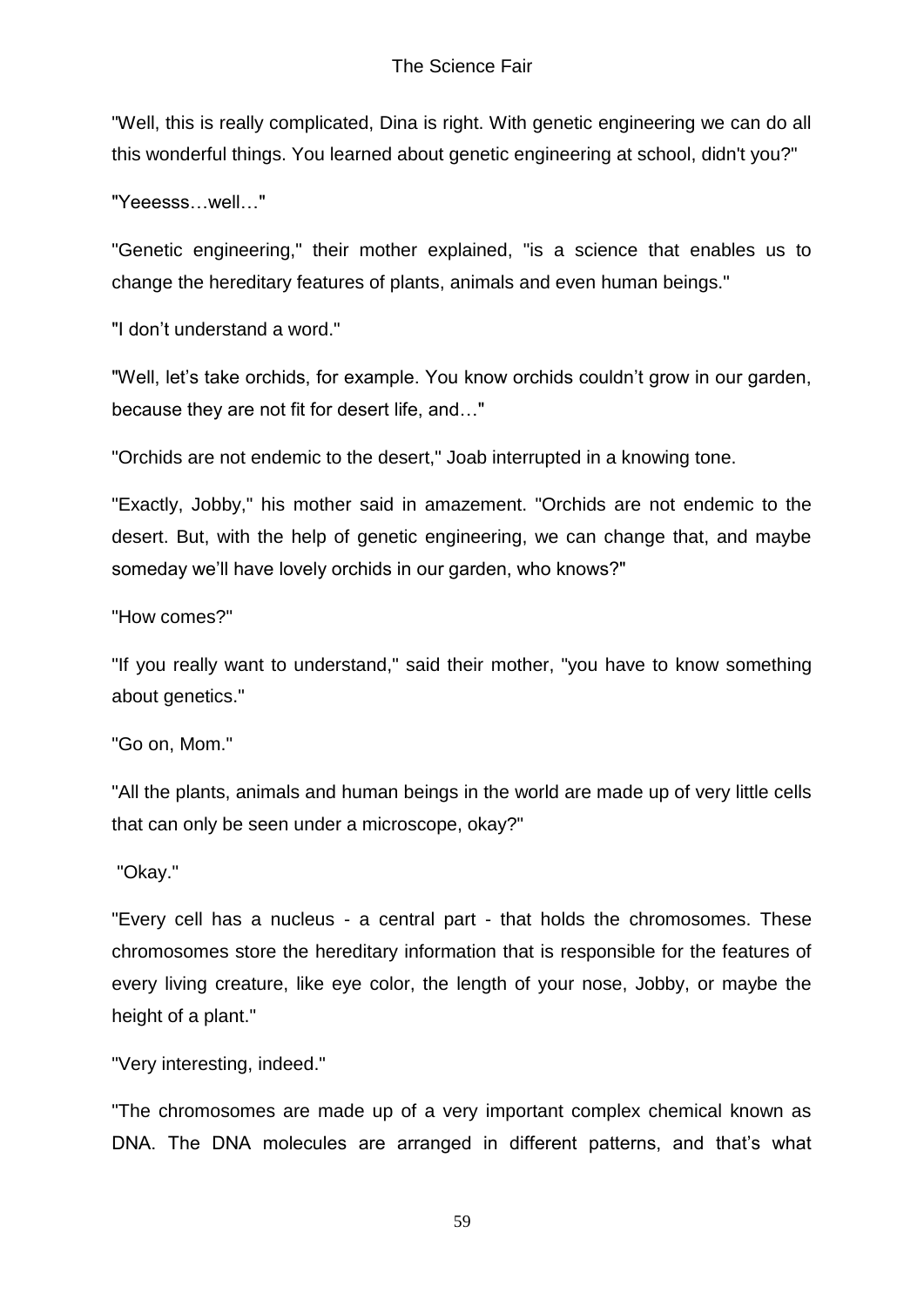determines features. For example, one pattern could mean blue eyes and another pattern could mean green eyes. Okay?"

"The genetic code," said Dina eagerly.

"Exactly," her mother said, pleased. "A chromosome contains quite a lot of DNA, and therefore it's responsible for many features. But, the little bit of DNA in a chromosome that determines each individual feature is called a gene. In other words, the gene is the smallest unit of heredity."

"Jeans?"

"Not the kind you wear, Jobby."His mother smiled. "These genes are spelled differently: G-E-N-E. Playing with genes is what genetic engineering is all about."

"Now I understand," said Joab, excited, "why Professor Spike is so smart…he probably played with his own genes."

At that, Dina burst out laughing.

Joab yanked one of her plaits and Dina cried, struggling from his grip.

"What's gotten into you?" rebuked his mother.

"Genetic engineering, Mom."

"Genetic engineering doesn't work like that," she explained. "If you want to create a desert orchid, for instance, you first have to take a little cell from a plant that is endemic to the desert, say a cactus, and then extract from its chromosomes the right gene or genes that are responsible for the cactus's fitness for desert life, like its ability to thrive on little water with a lot of sun, and so on.

"Then you have to transfer those genes to the chromosomes of an ordinary orchid cell. Finally, you have to grow this new cell, and it begins to duplicate until we get a little sprout, and then a full-fledged desert orchid. That parent plant will reproduce, and so one day we'll have a new generation of desert orchids in our garden."

"And the same applies if we want to change some plant traits that will enable, at the end, the improvement of photosynthesis efficiency."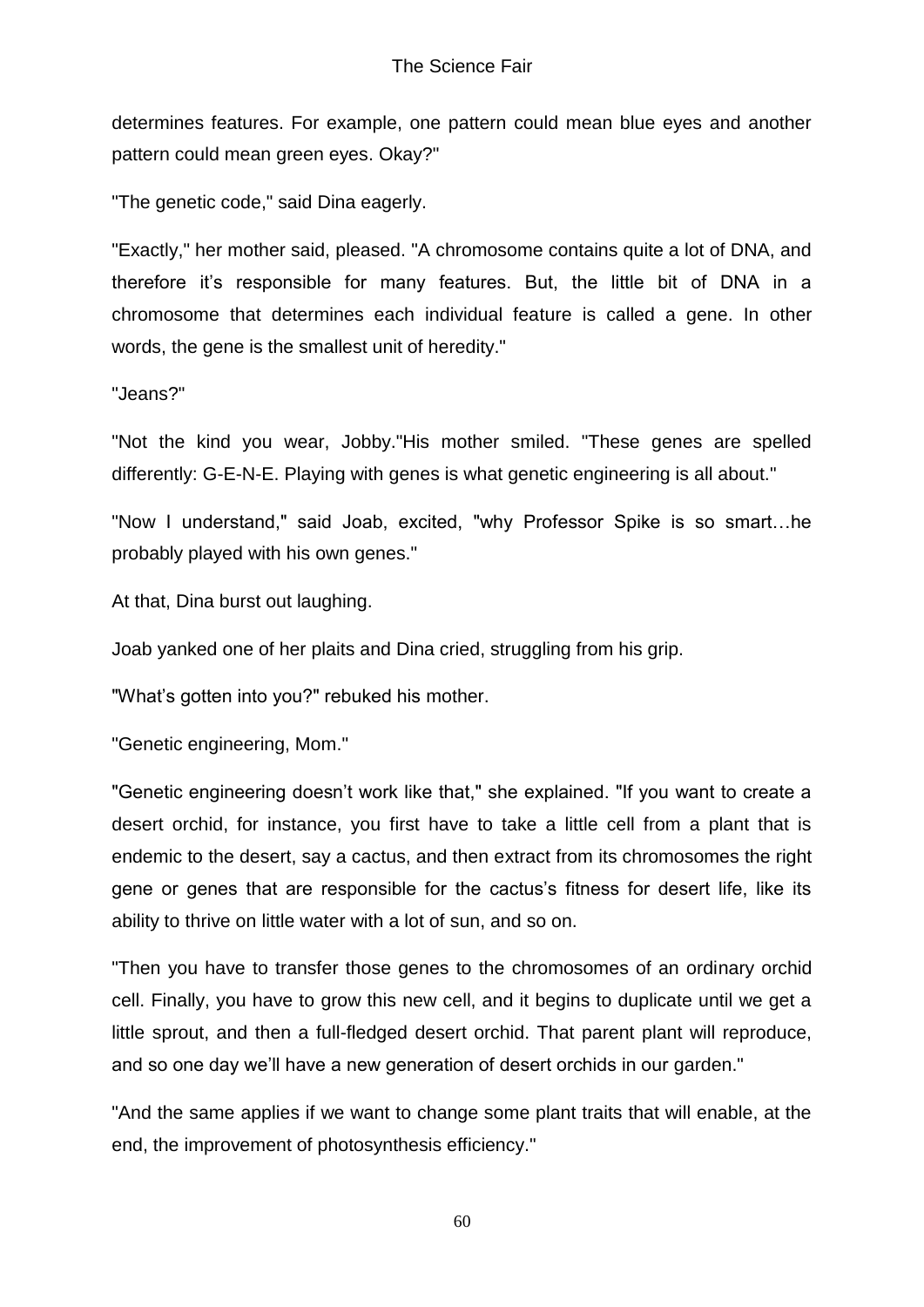"If so, I'm afraid, Jobby," said Dina, still laughing, "that it's a little too late for you to play with your genes and be smart."

"Wouldn't it be wonderful to improve the photosynthesis efficiency of some plants and win the upcoming science fair Mom?" Joab said, ignoring Dina's remark.

"I'm afraid you couldn't. Genetic engineering might sound simple, but the technique of transferring genes, and especially growing engineered plant cells, is very complicated and only specially trained scientists with very sophisticated expensive laboratory equipment can do it."

"Like Professor Spike?"

"Exactly, like Professor Spike, sweetie."

Their father folded his paper, placed it on the table before him and said, "The improvement of photosynthesis efficiency is good for everything, for example, we can grow crops with bigger and more nutritious grains and fight hunger all around the world."

"Then," said Dina excited "one day I'll be a famous genetic engineer and will improve photosynthesis efficiency in crops and sell them around the world and I will be rich with heaps of money and jewelry, and..."

"Ha-ha-ha."

"We shall see, Jobby. He who laughs last, laughs best," said Dina offended.

"And more to it," went on their father, "I guess we can use genetic engineering to improve photosynthesis efficiency and by that to produce bigger and much more developed plants and hence more ethanol fuel than it's possible or convenient today."

"Ethanol fuel is made from energy crops like corn and sugarcane," offered Joab in a knowing tone.

"Exactly Jobby," said their father satisfied.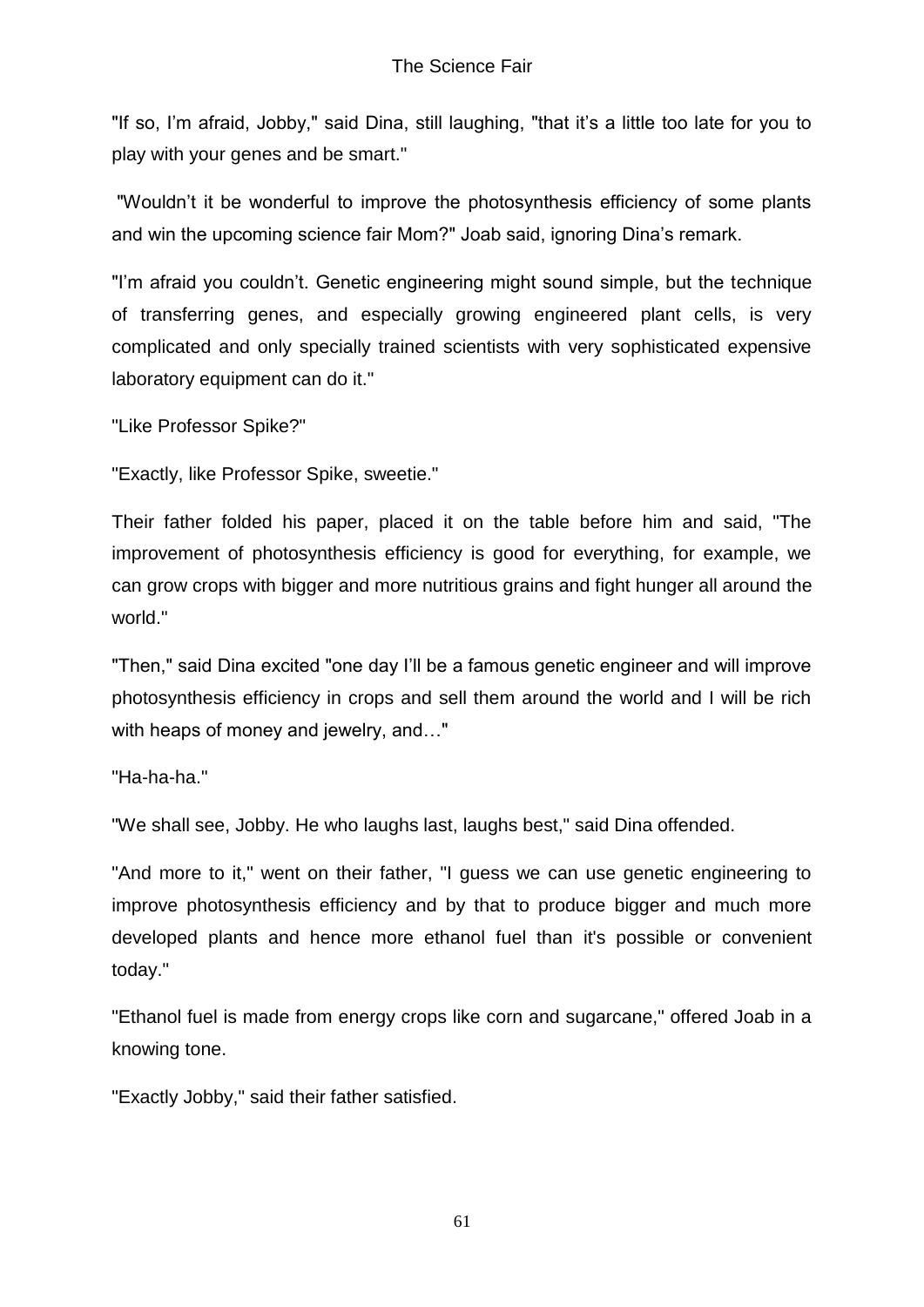"And ethanol fuel is very important," suggested Dina full of her own importance, "since it helps us to reduce our dependency on running out fossil fuels and also to reduce carbon dioxide emissions that are bad for the greenhouse effect."

"I see that your school is not a total waste of time," smiled their mother.

"But how we make ethanol fuel, Mom?" said Dina.

"Ethanol fuel," said their mother, "is a renewable energy source because the energy is generated by using sunlight, which cannot be depleted. Creation of ethanol fuel starts with photosynthesis done by energy crops such as sugarcane or corn. In the photosynthesis process is produced glucose that is stored mainly in plant cells and especially in the chloroplasts and other cell organelles.

"Basically, Ethanol is an alcohol-based fuel made by processing these energy crops - fermenting and distilling their glucose."

"But, it's not as simple as it looks," added their father.

"What do you mean by that, Daddy?"

"Well," explained their father, "the resources needed for growing energy crops like corn and sugarcane are arable land, water, fertilizers and pesticides all of whom are not limitless, so we shall came very soon to the dilemma of…"

"Food versus fuel," interrupted Dina triumphantly.

"Well…well…Dina," smiled their mother and added, "this dilemma could be avoided, of course, if we improve photosynthesis efficiency and develop plants, by using genetic engineering, that can thrive on little water and grow on arid sites, tolerate diverse climate conditions and different soils and are easy for cultivation. In this case, the meaning is that only small agricultural resources will be used for growing energy crops and food stock yields won't be affected. You see kids, genetic engineering can help us to achieve a win win situation."

"Win…win…what?" said Joab.

"The meaning is that you don't need to trade off food crops for energy crops, you can have both of them, thickhead."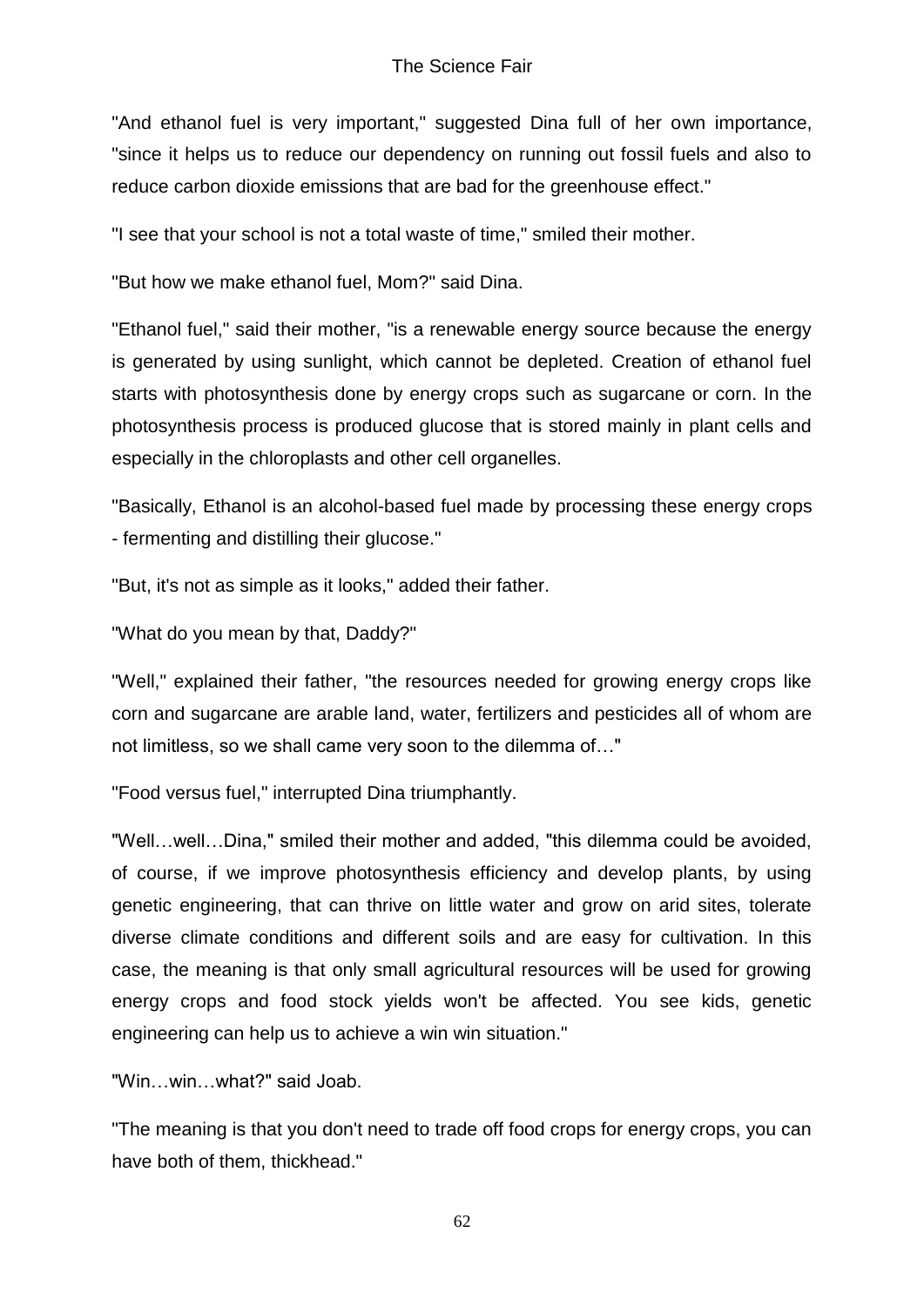Joab ignored the teasing comment since something urgent crossed his mind, "Mom, can switchgrass do the trick?"

"Well…well…well," Theodore, did you hear this, said their mother satisfied facing their father.

"Switchgrass is a good candidate, of course," said their father, "it has some promising features since it's a low-cost and low-maintenance harvest and if its photosynthesis efficiency is going to be improved significantly, then its biomass will increase meaning more leaves for example, and of course more ethanol fuel could be produced, from sugars or glucose stored in its chloroplasts, with the same input.

"Ethanol fuel can also be made from the fibers of trees and grasses like switchgrass what scientists call 'cellulosic biomass'.

"Cellulose is the most abundant component of plant biomass - leaves, stems, and stalks - because it is the main component in plant cell walls."

"Yes…this cellulosic ethanol offers promise because cellulose is very abundant and we can use the whole plant biomass and not only the parts that contain sugars. And some grasses and trees like switchgrass are very cheap and easy in cultivation and do not need as much water as corn and sugarcanes for example."

However, till now no good method was invented to efficiently break down plant cell walls, which are mad mainly of cellulose, into sugar and the sugar into cheap ethanol."

"By the way, isn't cellulose also used in making paper?" said Joab.

"Yes darlings, cellulose is used for making paper, insulation of buildings and more."

"Do you have switchgrass at the farm, Mom?"

"We have two experimental plots belonging to Solar Desert," said their mother, "If you're good maybe I'll take you with me one day to see them, if I'll get their permission, of course."

Joab winked at Dina meaningfully.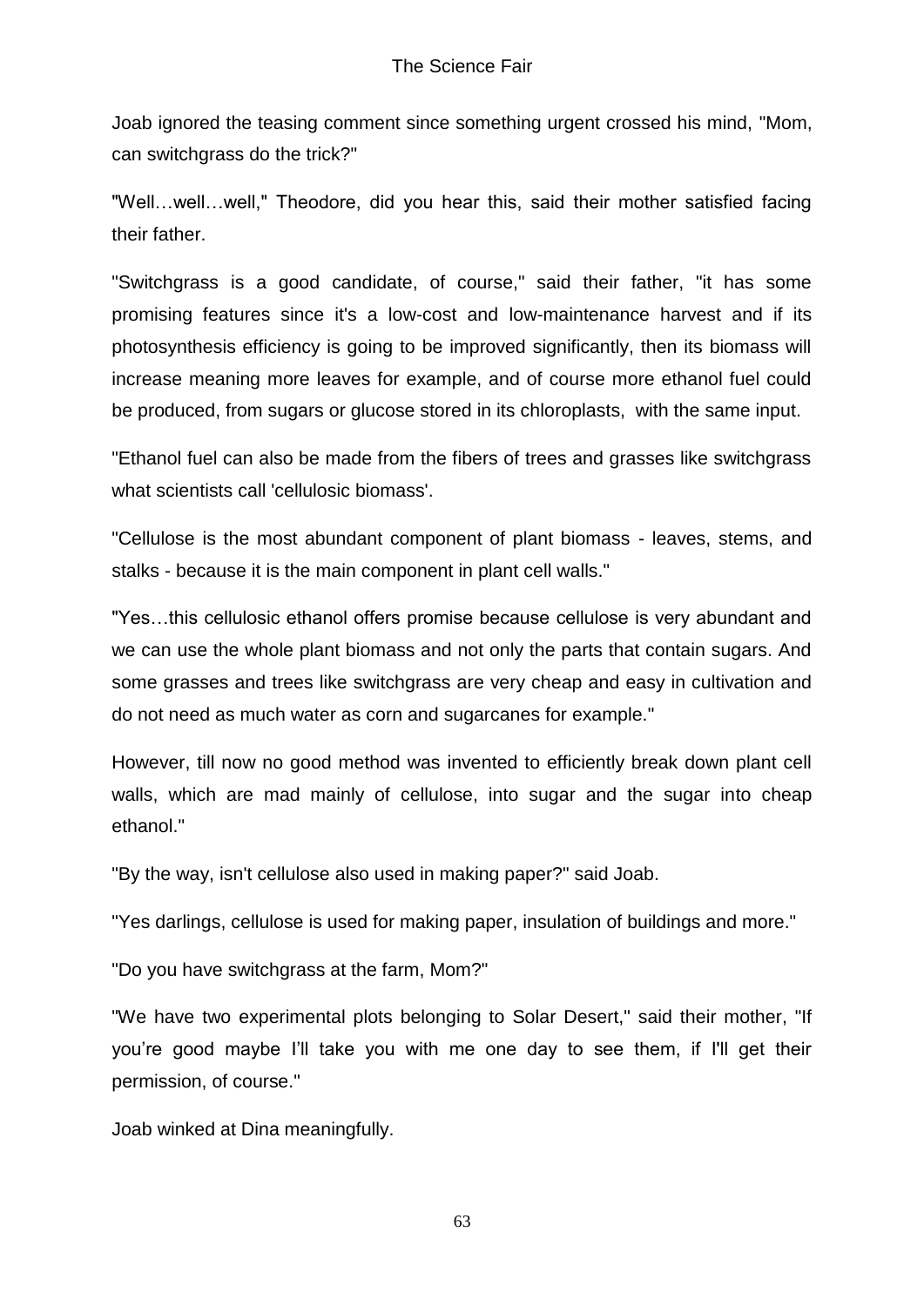"Wait a minute, where, on earth, did you two hear about switchgrass?" said their mother suspiciously.

"Mr. Levi he…"

Joab suddenly had a dreadful fit of coughing.

"How many times do I have to tell you not to wolf down your food? You are going to choke some day. And you," said their mother, glaring at Dina, "what are you so pleased with yourself for? Your plate is still full. You haven't eaten a thing…yes, Dina, where on earth, did you two hear about switchgrass and Mr. Levi…ah?"

"It's about our science fair project, Mom," answered Joab quickly.

"I'm smelling that somebody is playing cops and robbers again…"

"It's our science fair project idea…we…"

"Theodore, you have to put your foot down with these two bandits. Theodore, do you hear me?"

Joab sank back down onto his chair, and to hide his embarrassment he bit into Tammy's toast.

Tammy began to scream.

"Is that really necessary, Jobby?"

"I'm sorry," he said, rapidly spreading jam on another piece of toast for his sister.

"I have heard about a chess competition for kids," said their father with interest.

"Dina is going to register," announced Joab proud of his sister which looked paler than ever.

"A better idea," said their mother satisfied, "than playing those stupid police games again, bravo Din!"

"Woof! Woof!" barked Blacky from under the table.

\*\*\*\*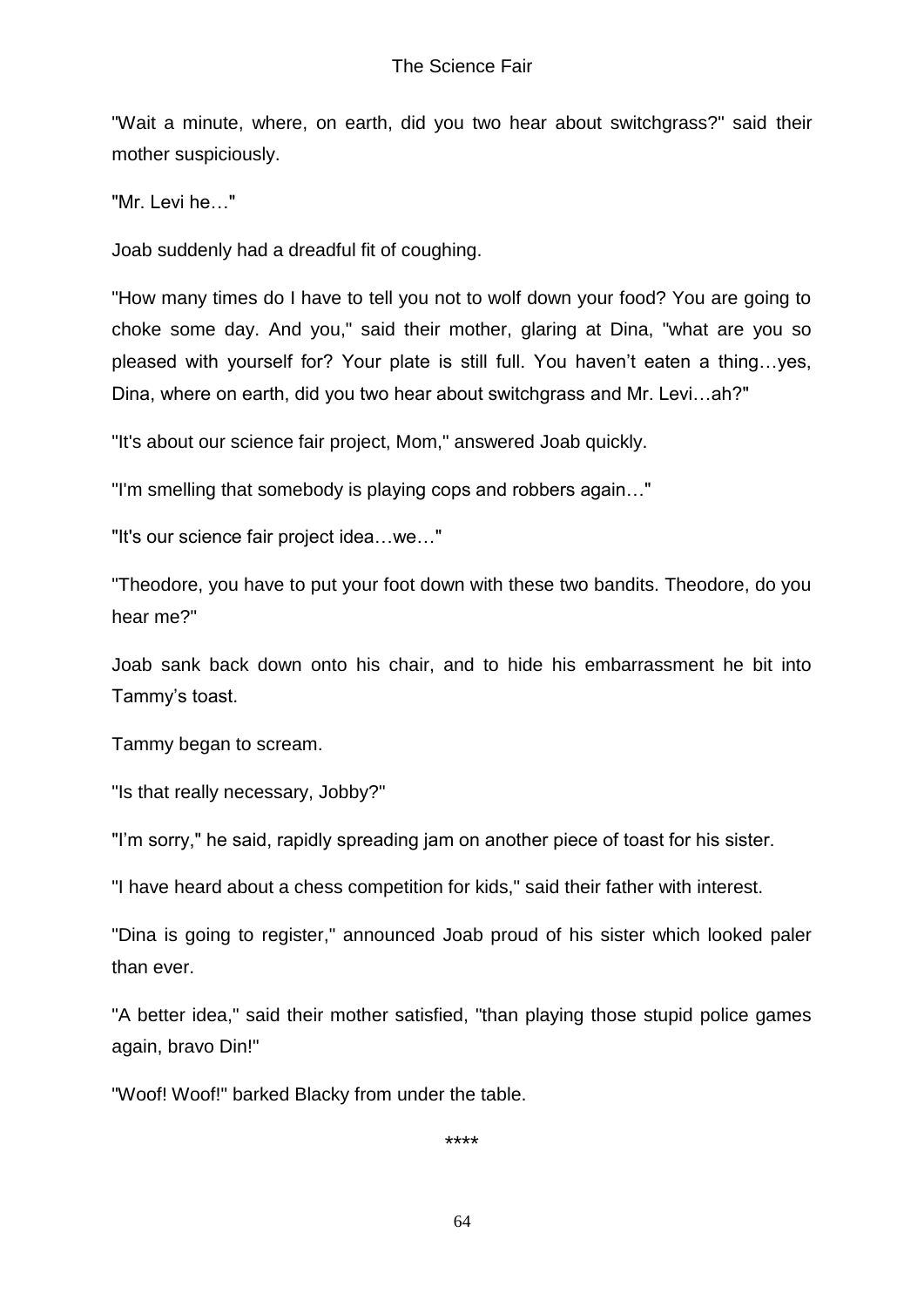8

# Sniffy

Dina sat sweating in front of her laptop wiping her shining forehead with the back of her hand.

What a horrible life, she was thinking. How is she going to face Grandmaster David Shmilovich if she is beaten even by the first level of this dreadful chess computer? Again Joab has tricked her against her will into his childish games…the same as with the private math lesson the last vacation…and how much she suffered then…and she is going to suffer much more at this chess competition…Don't worry, be happy...ah...you little brat.

Joab suddenly opened the door of the shed, "What's up with your chess?"

"Terrible," said Dina anguished wiping her forehead again, "and everything because of you…brother."

"I'm sorry Din," apologized Joab, "but we need to jump in the cold water."

"Cold!" protested Dina smiling, "freezing! Brrr…"

"Why don't you take a break and have some tea and biscuits," suggested Joab on his way to their kitchenette.

Joab and Dina set by their table sipping hot tea and munching biscuits.

"This horrible chess," heaved Dina a sigh sipping from her tea.

"Come on, don't be so blue."

"It's obvious that this chess business of ours is going nowhere," said Dina heaving another sigh, "but worse, how on earth are we going to find out who are the enemies of Solar Deserts?"

"Don't worry, be happy," smiled Joab mysteriously.

"Oh…don't say this stupid slogan of yours again."

"Trust me."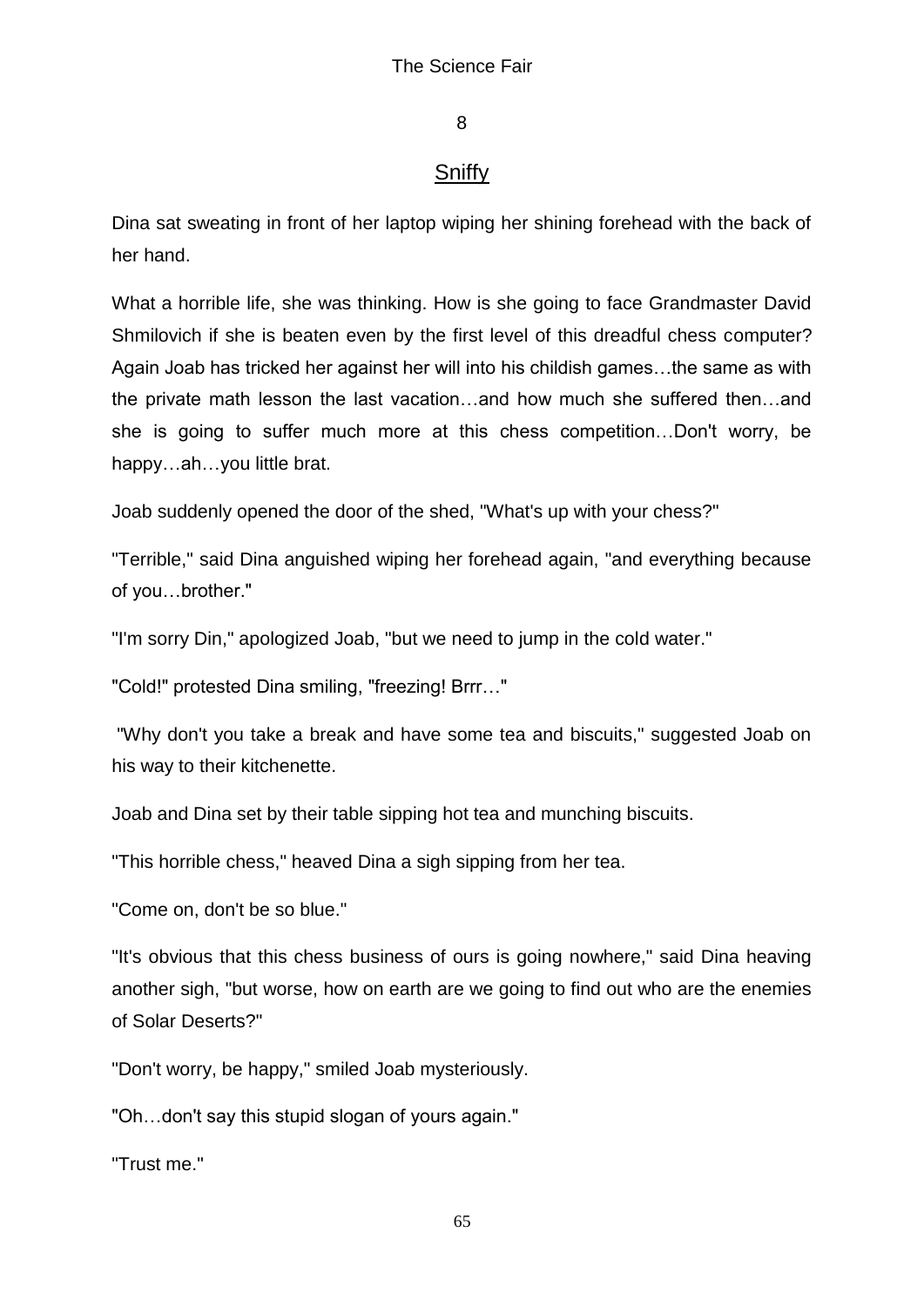"Don't you think that you are over loaded with your stupid self-confidence," protested Dina, "I tried Google and it's not a big deal to find articles, blog posts and talkbacks against Solar Deserts, but how are we supposed to know who stands behind them aliases, anonymous posts, you know."

"Maybe you didn't look in the right places," said Joab.

"Then tell me, clever Einstein."

"Besides Google there are also other search engines like Bing, Yahoo and many others and thousands of local search engines as well; we have also Facebook, Twitter and Google Plus and heaps of other social networks."

"You are crazy!"

"Not everything you can get for free by search engines in the open, sometimes you have to pay for information. There are also free and subscription public records and databases maintained by governments and private agencies, phone listings, newspaper archives, state archives, property records, driving license records, email address databases, court records, occupational licenses, etc.

"And don't forget that Hebrew is not the only language on the globe, we'll have to look for information in English, Chinese, Spanish, German, Russian, Japanese, Arabic, Rumanian…"

"Please stop it! stop it!" pleaded Dina squeezing her head temples between her open palms, "this infinite blah blah gives me a real headache. Stop it!"

"It's only a joke," Joab could not contain himself and let out a loud rumbling laugh.

"And a bad one," smiled Dina back.

"But seriously," she went on, "How on earth are we supposed to do the job? You'll better forget about the money…"

"There are ways," said Joab mysteriously.

"Yes, Albert."

Joab was swinging his smartphone in front of her eyes for a while.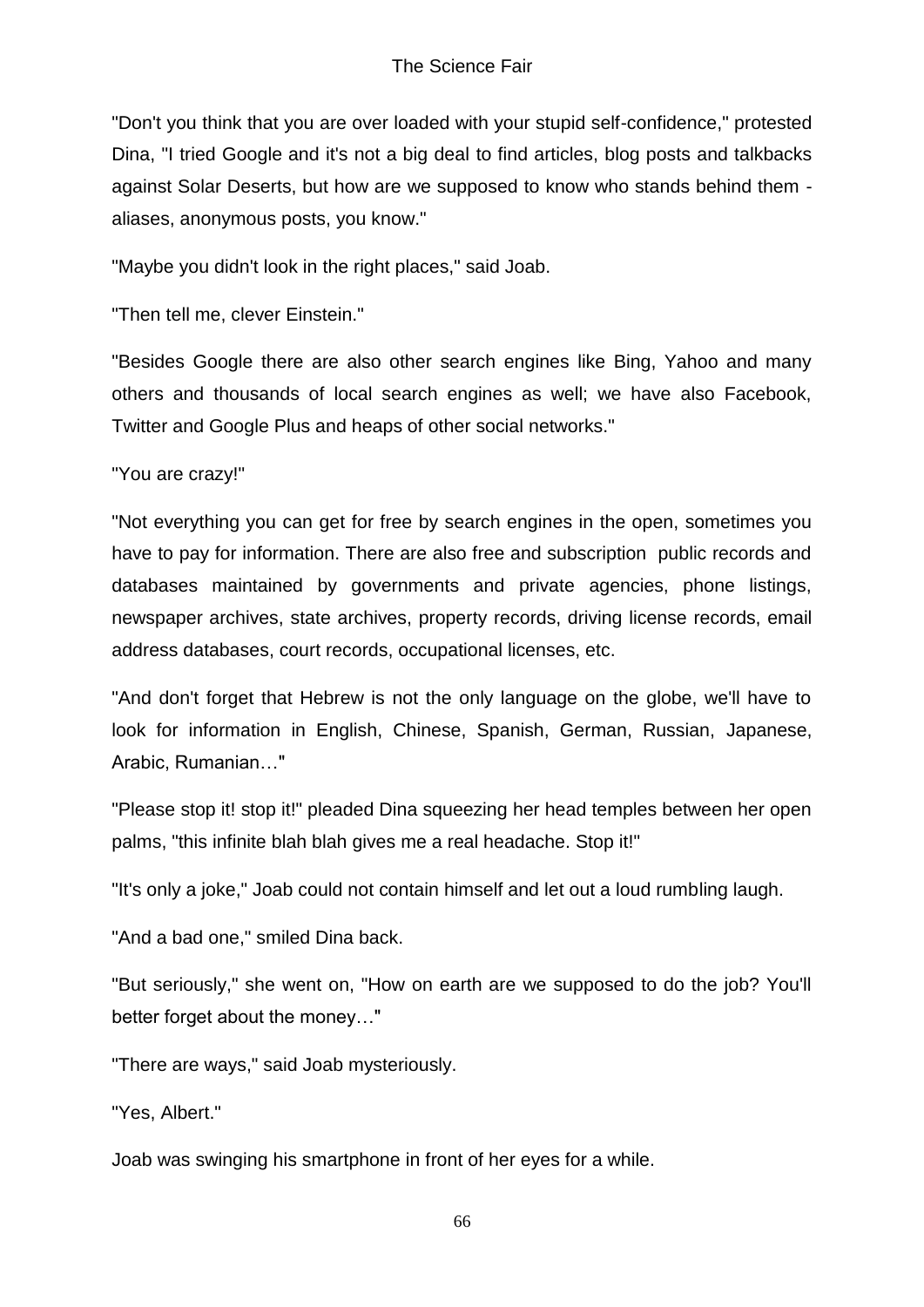"I don't understand, do you mean to call somebody for help, maybe a real detective agency."

"Come on, Din, we can do better than that, don't you think so?"

"I really don't understand," shrugged Dina her shoulders.

"What are cellular phones used for nowadays, besides speaking of course."

"Well, well…" was Dina thinking aloud, "I know… to SMS."

"And what more, thickhead?"

"What more…what more…for applications?"

"Good morning, applications of course." said Joab satisfied.

"I don't understand. Do you have some application that will do the job for us?" said Dina in total disbelief.

"Yes, I do!"

"Nonsense, Jobby like all your gibberish."

"Really?"

"Well?"

"The application is called The Sniffing Dog, best known, by us at the Police Club, as Sniffy."

"Sniffy, what a ridicules name," said Dina patting Blacky's back with affection, "and besides dear chief inspector, Blacky is the best sniffing dog in the world, isn't he?"

"Of course he is."

"But how on earth this Sniffy of yours works?"

"It is a kind of an artificial intelligence software, I mean it thinks more like a human then as a machine. It mines information from all around the web like Google, blogs, social networks and different databases, in all relevant languages. A chore impossible for human beings."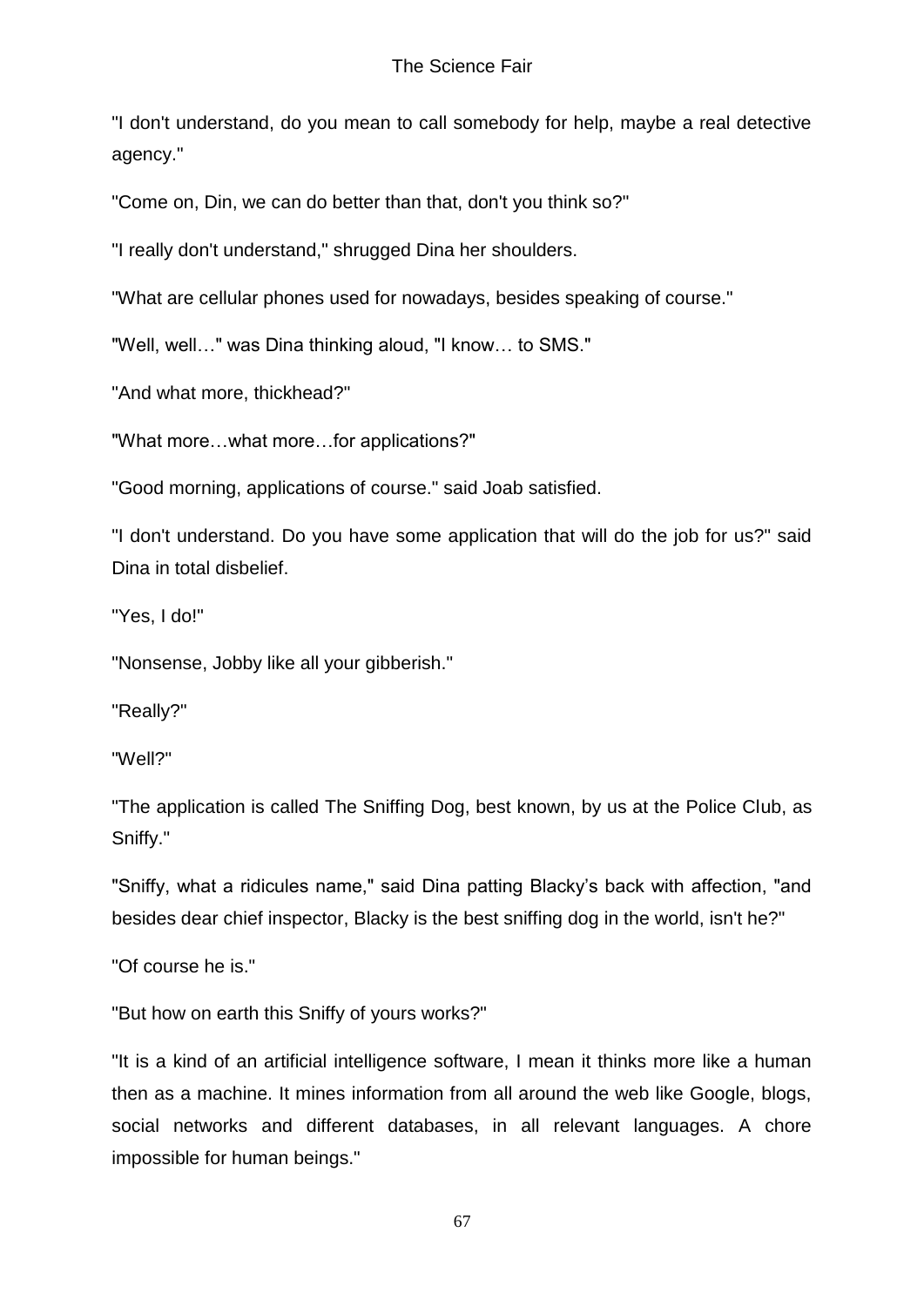"No one knows it better than me," smiled Dina.

"And more to it, since Sniffy scans also phone directories, and mobile phones are connected to GPS, and everybody carries a smartphone, even auntie Bertha, then well… it can locate dangerous people and warn us."

"Dangerous?"

"Come on, it's only a saying."

"You guys bought The Sniffing Dog?"

"Of course not, it's not for sale."

"Then how on earth have you got it…I mean it looks quite an expensive device, not for kids at a stupid police club."

"Well," said Joab ignoring his sister's remark, "some high-tech rich guy developed it and in order to test it, he let us use dear Sniffy for a while. It is in the beta phase."

"Beta phase?"

"Before a commercial software program is released to the public, it usually goes through a beta phase. During this stage, the software is tested, by suitable people, for bugs and errors in order to improve it before it is released on the market."

"So, you are lucky guys at the police club, I only hope you didn't pilfer it from inspector Amos as you and Nir, his son, have done with the electronic surveillance device last vacation, remember?"

"Of course not, I promise."

"Then how are we going to use it?" asked Dina with interest.

"Easy as ABC," said Joab punching quickly his mobile keypad while Dina was watching with interest. "Now let's test Sniffy."

=================================

Test Mission 1

Target: Joab Golan, Oasis Street 36, Dimona, Israel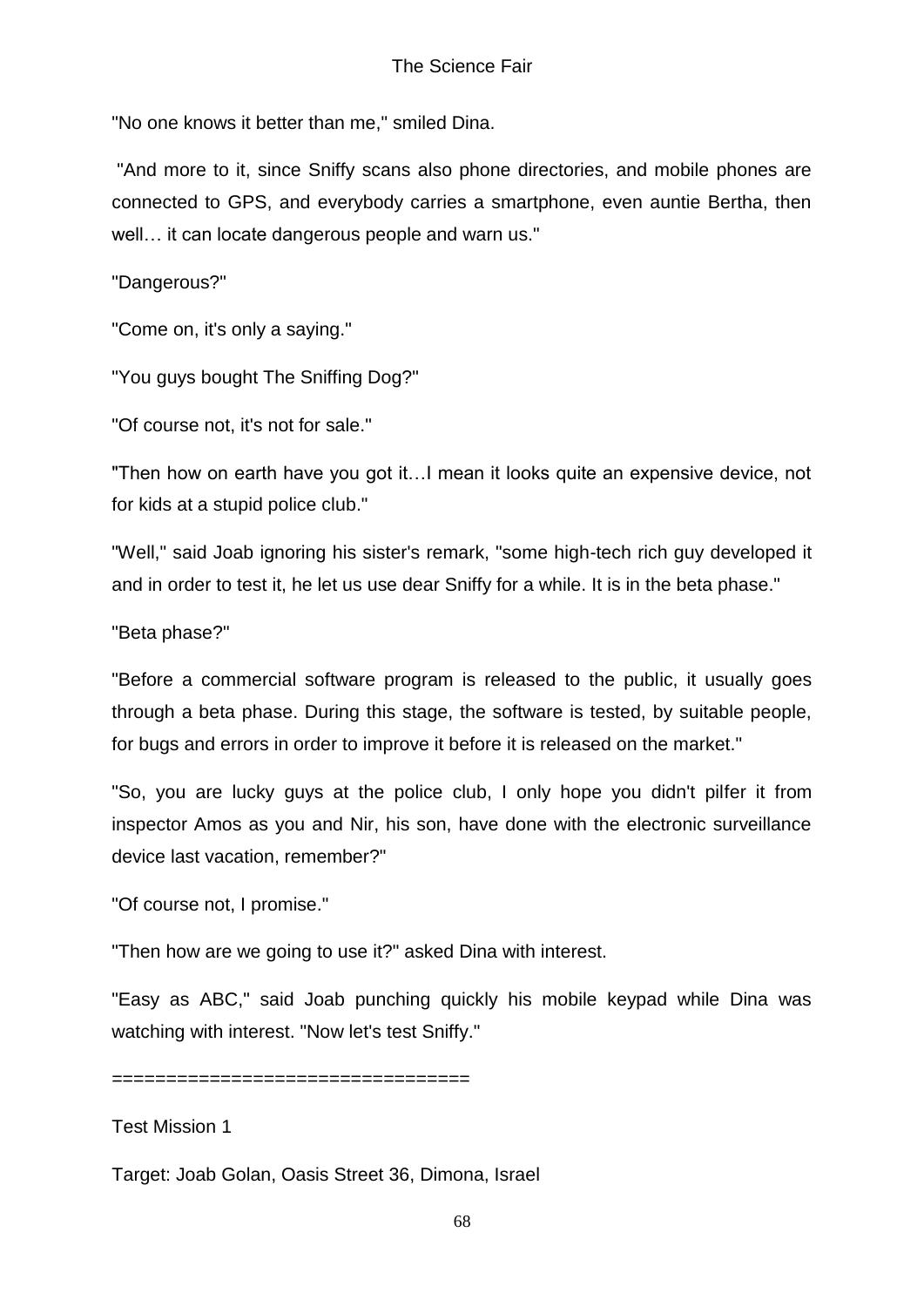Information type: negative

Alerts: threat level, threat identity, threat proximity

Range: 50 meters

**Enter** 

=====================================

After a few seconds, links pointing to various Facebook unfavorable posts about Joab appeared on the phone's screen, obviously posted by Dina and then:

=======================================

Alert:

Threat Level: very low

Threat identity: Dina Golan, Oasis Street 36, Dimona, Israel

Threat proximity: 3 meters

Coordinates: 31°3′N 35°1′E

===========================================

They both laughed for a while and Joab said joyfully, "from now on beware what you are writing about your beloved brother. Big brother is back!"

"But what's the meaning of 'threat level', 'threat identity', 'threat proximity', and 'Range: 50 meter,'" asked Dina with curiosity.

"'threat level' is to what extent you are dangerous, and 'low level' means that you are just a mere nuisance."

"Very funny."

"'Threat identity' is our request to get the real identity of the author of a malicious article even if he uses an alias, a hacker or spammer as well. 'Threat proximity' and 'Range: 50 meter' is when somebody suspected as a threat comes closer to us than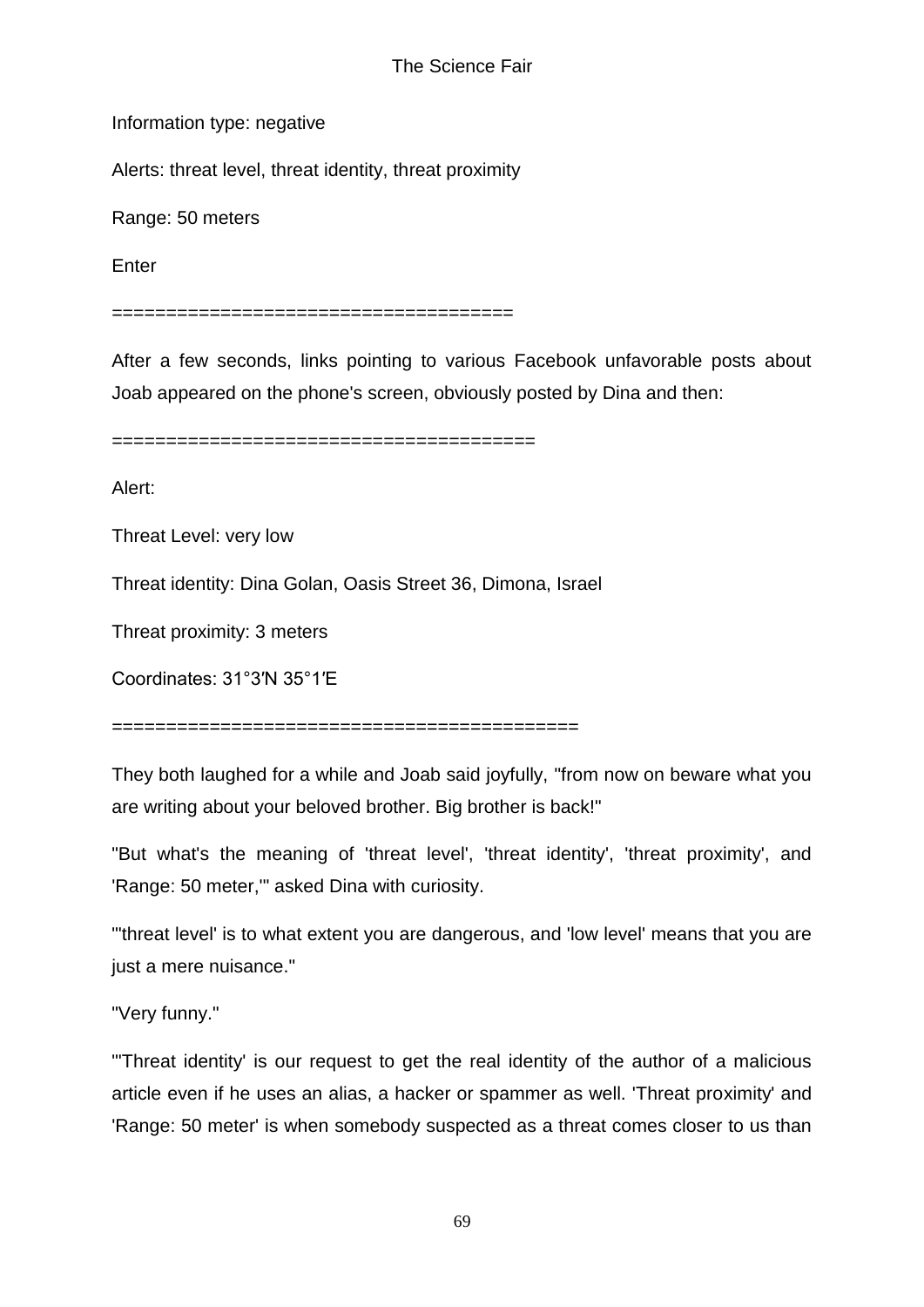50 meters, then we are warned about him. We can extend and shrink the range at our will, of course. Isn't it wonderful Din?"

"And that's because mobile phones are connected to GPS, and because everybody carries a smart phone it's possible to snoop after almost everybody, isn't it?"

"Exactly, Din."

"Sniffy is special in this that he understands 'negative' as we understand it," explained Joab full of his own importance.

"I don't understand a word, Jobby."

"Usually the word 'good' means something positive, of course, but sometimes also the opposite - something negative."

"How comes, Jobby?"

"When Mom says 'you are good kids', sometimes she really means that we are good, when for example, she says it with a pleasant tone after we have helped her with the little ones."

"Seldom happens," said Dina smiling.

"But when Mom says the same "you are good kids" with a gruffly tone, shocking her head from side to side, she means to say that we are as a matter of fact bad, especially when she says it after we haven't helped her with the dishes."

"That's the usual," smiled Dina again.

"Now I understand, the meaning of artificial intelligence…for a machine 'good' is really 'good' and 'bad' is really 'bad', but for our Sniffy 'good' can sometimes also mean 'bad', like real people think, taking in account situations, tone of speech and body gestures that a machine cannot interpret correctly in order to understand reality."

"Exactly Din."

"Then Sniffy is a machine with a human brain, isn't it?"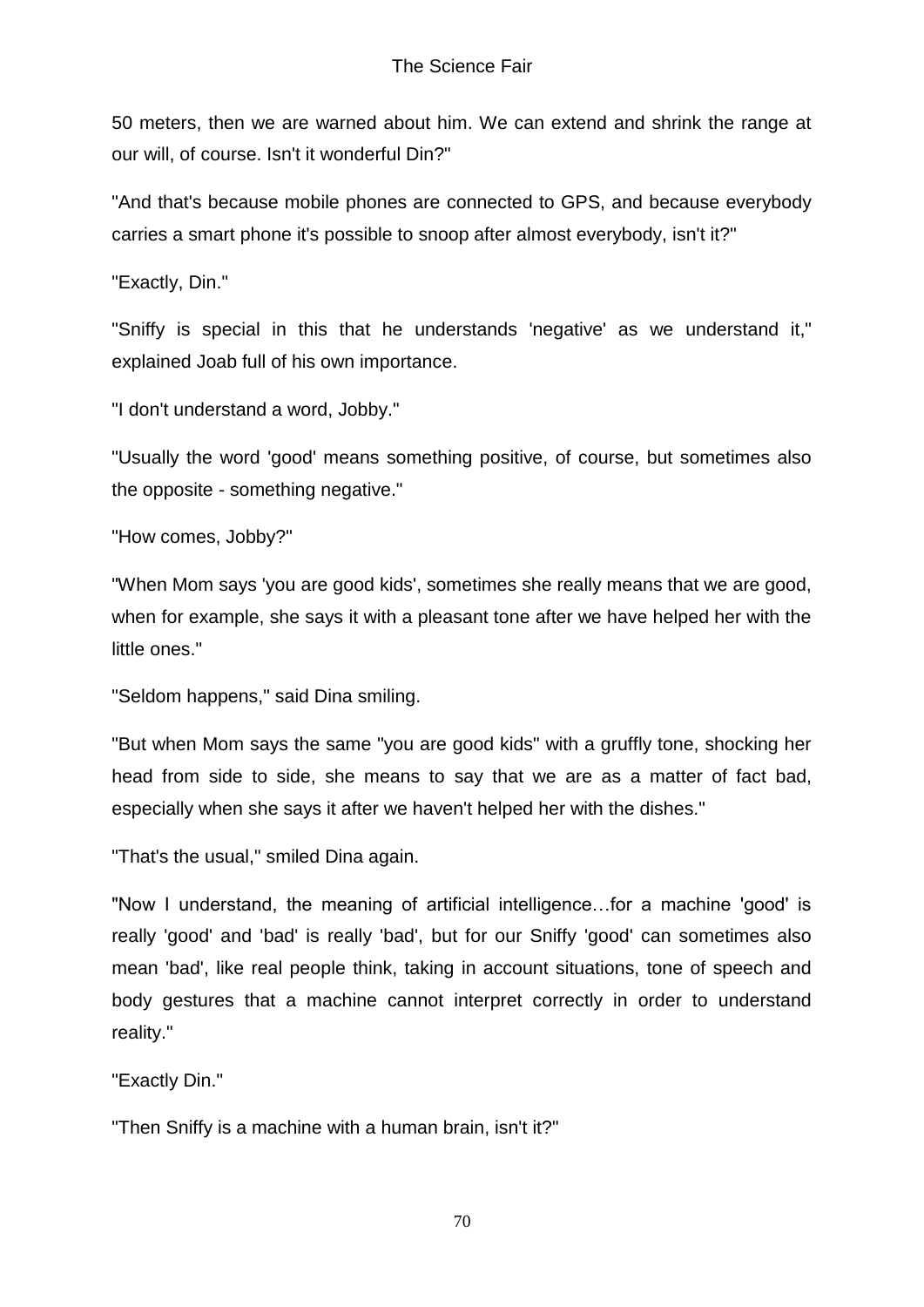#### The Science Fair

"You are right again," said Joab satisfied, "and more to it, the online translation services translate as the same level as you play chess…ha-ha-ha…it's like a gibberish, whereas Sniffy translates brilliantly..."

"I suffer and you laugh."

"Come on, it's only a bad joke."

"I forgive you this time."

"Well…oh…yes…but Sniffy translates like any other biggie professional translator."

"I bet he does."

"Now let's assign Sniffy his first real mission."

======================================

The Sniffing Dog

Mission 1

Target: Solar Deserts, Inc. Dimona, Israel.

Information type: negative

Keywords: switchgrass, photosynthesis efficiency, genetic engineering

Alerts: threat identity, threat proximity

Range: 1000 meter

Enter

=============================

"It'll take Sniffy sometime to give us good information, only goodies will be delivered to us while useless material will be filtered out."

"We'll wait and see," said Dina skeptical though Joab demonstrated that it works only a few minutes ago.

"Now, let's test Sniffy's data mining abilities," suggested Joab.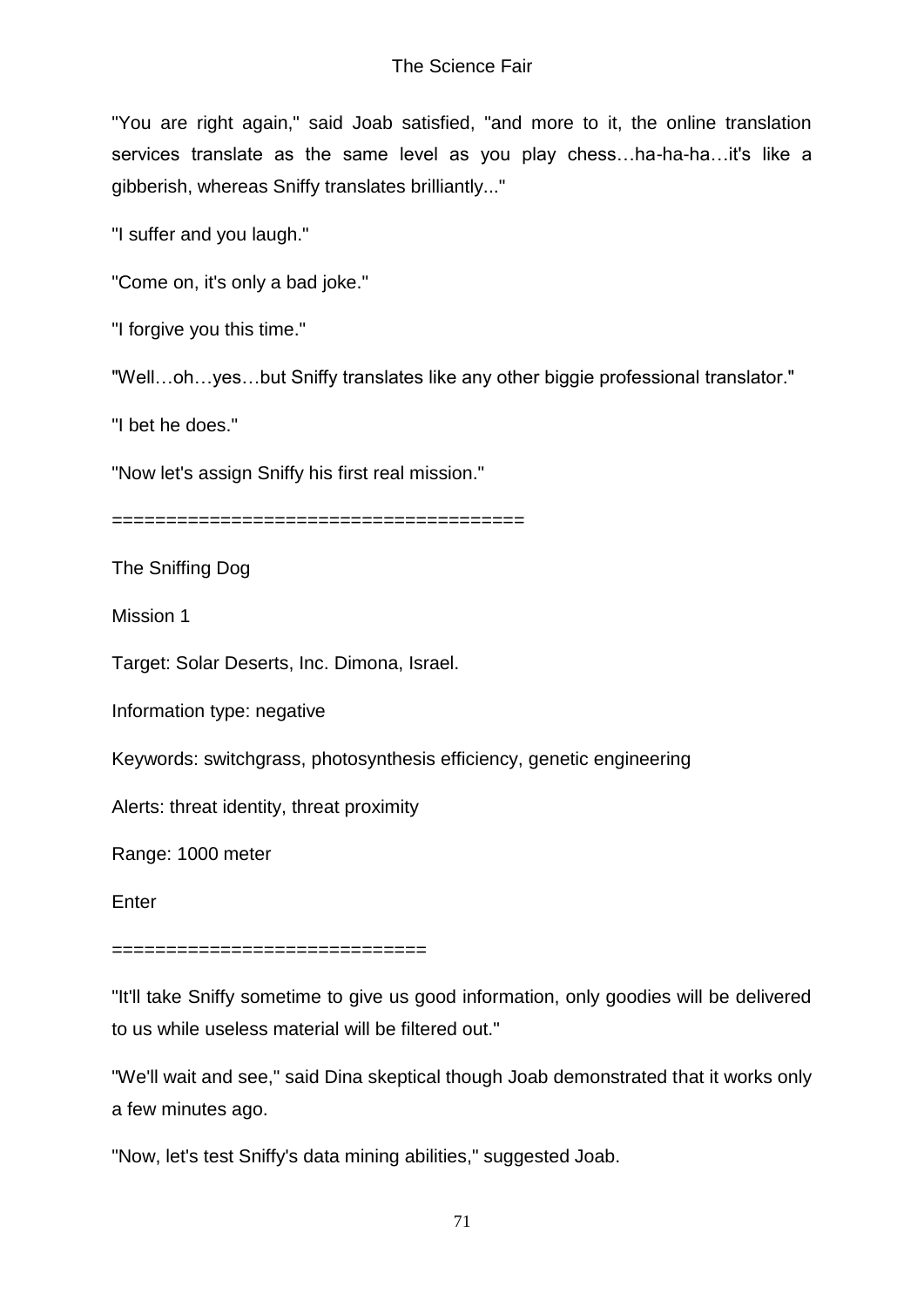"Data mining?"

"Data mining," said Joab, "is the automatic extraction of useful information from databases, like the web, by employing artificial intelligence methods."

\*\*\*\*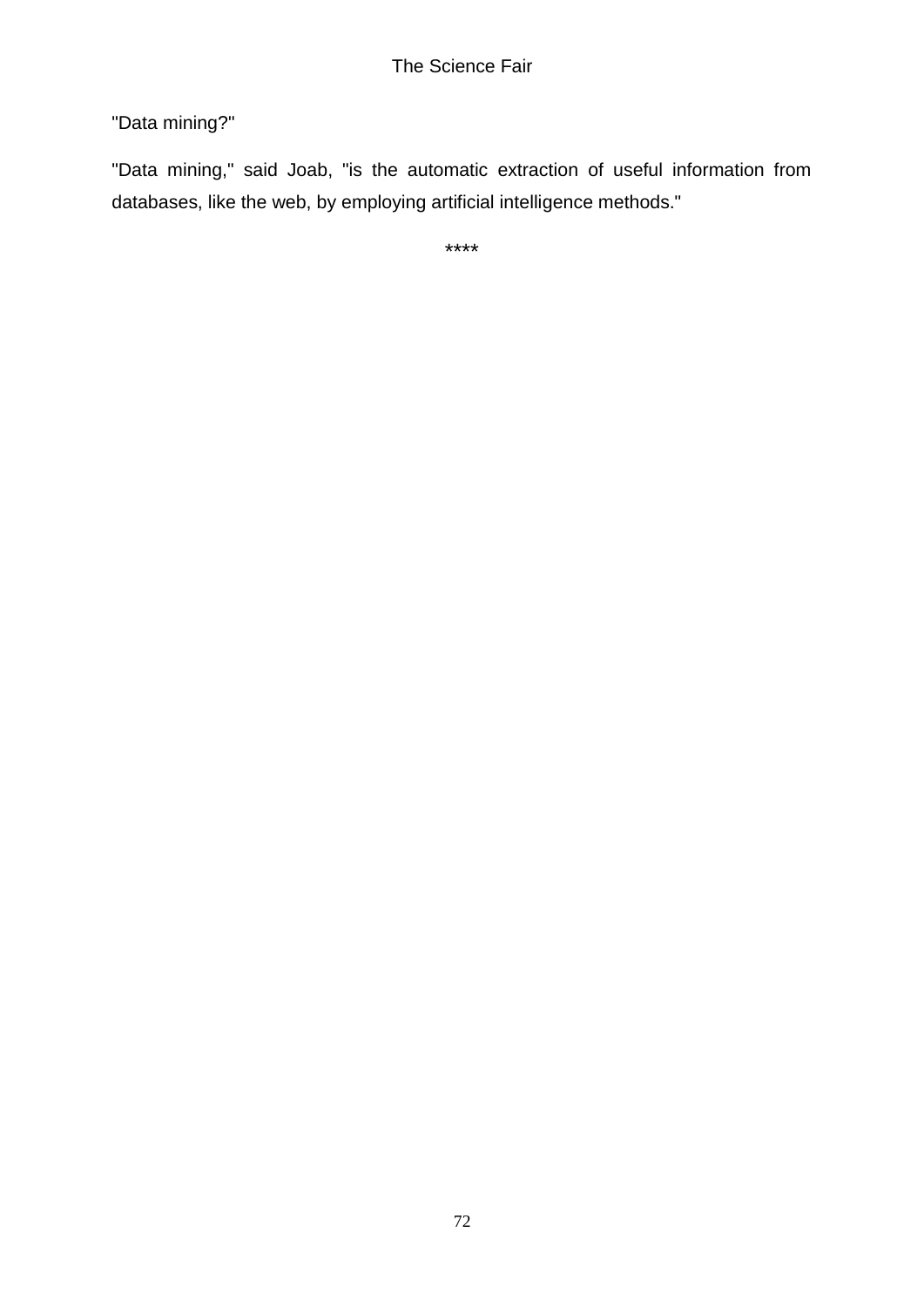#### 9

# What is Switchgrass

In order to test Sniffy's data mining abilities," Joab said, "Let's read the Wikipedia article about switchgrass and then compare it to what Sniffy can do for us, agreed?"

"If you say so."

After poring almost an hour over their laptops, Dina straightened her aching back and said, "what a long and boring article, with so many queer words, I don't understand a word, and you?"

"Well," agreed Joab, "I thought it would be much more simple, but don't worry, be happy. We have dear Sniffy, haven't we?"

"We have."

"We can ask Sniffy to summarize this article for us focusing on our investigation needs."

"Then what are you waiting for, go on. Give him a try."

==========================================

Mission 2

Data mining target: http://en.wikipedia.org/wiki/Switchgrass

Information type: abridged

Keywords: energy crop, genetic engineering, photosynthesis efficiency

Enter

==========================================

Joab and Dina waited a few minutes for Sniffy, to do his job, sitting by the table sipping hot tea and eating cookies and biscuits while Blacky was lying down panting, his tongue hanging out while both his back legs were spread on one side of his body as German Shepherds do.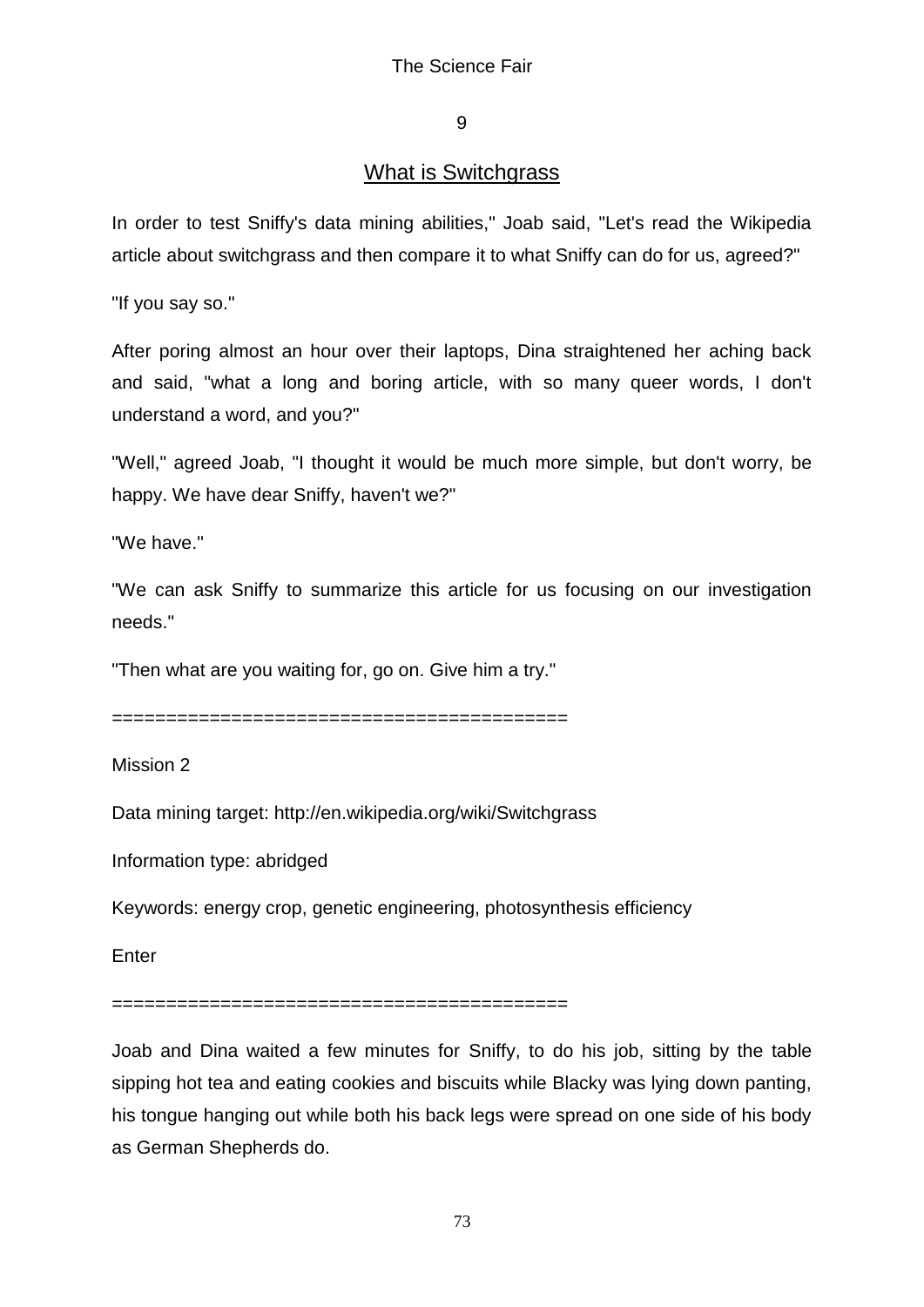Their laptop screen went suddenly alive.

============================================

### **Note the highlighted passages!**

### What is Switchgrass?

Switchgrass, is a perennial (a plant that lives for more than two years) warm season grass native to North America, where it occurs naturally from Canada in the north southwards into the United States and Mexico.

It is used for soil conservation since its deep root system (up to 2 m) is excellent for holding soil in place, which helps prevent erosion. It is used also for forage production, as an ornamental grass, and more recently as an energy crop for ethanol fuel production.

Switchgrass is a tough, deep-rooted, plant with short rhizomes (a subterranean thickened, storage stem of a plant) that begins growth in late spring. It can grow up to 2.7 m high and the leaves are 30–90 cm long. The scarlet-orange flowers are small and grouped together in a column called a panicle, which is located on the ends of the long stems. The panicles could be 30 cm long.

As a warm-season perennial grass, most of its growth occurs from late spring through early fall; it becomes dormant and unproductive during colder months. Thus, the productive season in its northern habitat (Canada) can be as short as three months, but in the southern reaches of its habitat (Mexico) the growing season may be as long as eight months.

Switchgrass has two distinct forms: the lowland cultivars, which tend to produce larger plants and more biomass, and the upland cultivars, which are generally smaller and less coarse than lowland types.

## Switchgrass as an Energy Crop

Switchgrass photosynthesis process is efficient, giving it an advantage in conditions of drought and high temperature.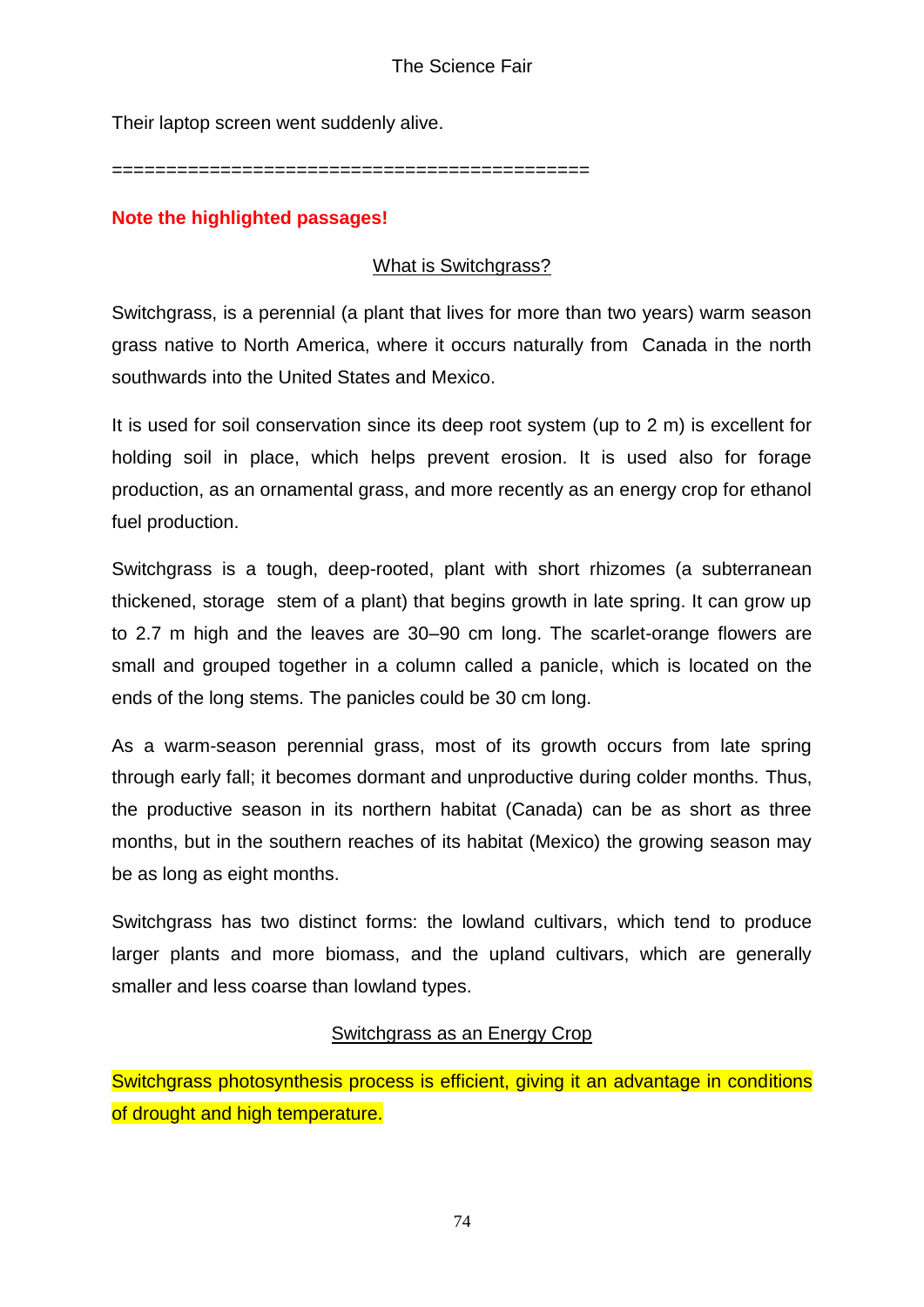Switchgrass is both a perennial and self-seeding crop, which means farmers do not have to plant and reseed after annual harvesting. Once established, a switchgrass stand can survive for ten years or longer. Unlike corn, switchgrass requires relatively modest levels of chemical fertilizers. Overall, it is considered a resource-efficient, low-input crop for producing energy from farmland.

Switchgrass is a versatile and adaptable plant. It can grow and even thrive in many weather conditions, lengths of growing seasons, soil types, precipitation, and land conditions.

Switchgrass can be grown on land considered unsuitable for crop production, including land that is too erodible for corn production, as well as sandy and gravelly soils in humid regions that typically produce low yields of other farm crops.

Switchgrass has been researched as a renewable energy crop since the mid-1980s, because it is a native perennial warm season grass with the ability to produce moderate to high yields on marginal farmlands. It is now being considered for use for cellulosic ethanol production, biogas production, and direct combustion applications.

The main advantages of switchgrass as an energy crop are its stand longevity, drought and flooding tolerance, resistance to many pests and plant diseases, relatively low herbicide and fertilizer input requirements, ease of management, hardiness in poor soil and climate conditions, and widespread adaptability in temperate climates.

The main advantage of using switchgrass over corn as an ethanol feedstock is its cost of production that is generally about half that of grain corn, and more biomass energy per hectare can be captured in the field. Thus, switchgrass cellulosic ethanol should give a higher yield of ethanol per hectare at lower cost than corn.

Switchgrass can be pressed into fuel pellets that are subsequently burned in pellet stoves used to heat homes (which typically burn corn or wood pellets). Switchgrass, in pellet form, has been widely tested as a substitute for coal in power generation - a development that can significantly reduce greenhouse gases.

Scientists discovered that switchgrass stores more soil carbon than its competitor for ethanol production, corn. Studies show that a greater abundance of deep roots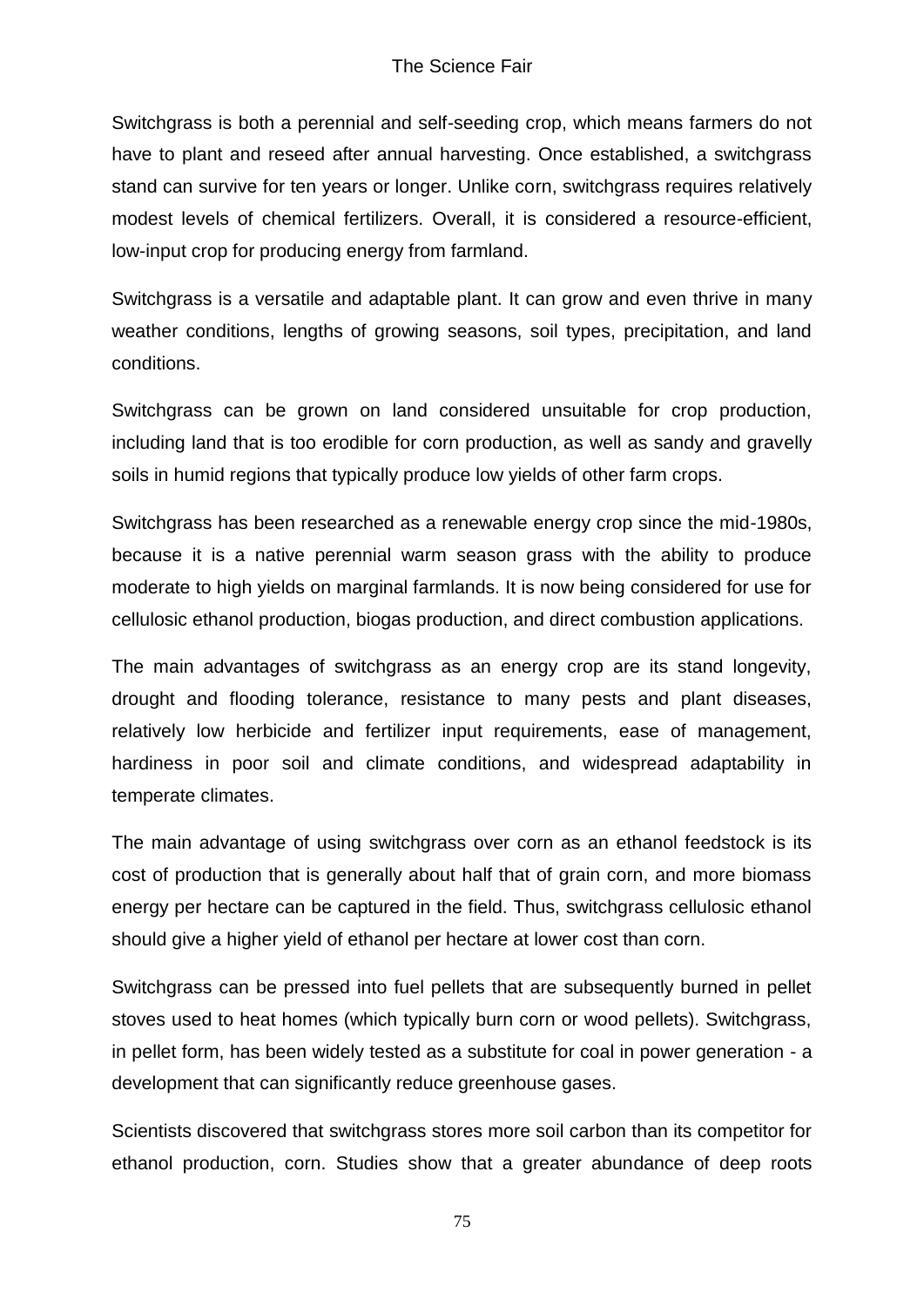under switchgrass acts to increase soil carbon levels. Boosting carbon storage in the soil mitigates the greenhouse effect further and improves soil quality.

Many scientific efforts, employing genetic engineering, were made in the United States, China and other places in order to improve the conversion of switchgrass cell walls (cellulose biomass) into sugar and the sugar into cheap ethanol fuel, but as for today, all those efforts failed.

==========================================

After an half of an hour, Joab and Dina straightened their backs.

"Much better," said Dina relieved.

"And much clearer and shorter," agreed Joab, "Sniffy explained some difficult words in parentheses and highlighted important issues for us."

"And it is also focused on energy production, photosynthesis and genetic engineering as requested," said Dina.

"Now it's clear," said Joab, "why Solar Deserts try to engineer switchgrass for fuel ethanol production."

He read aloud the highlighted passage:

"Switchgrass photosynthesis process is efficient, giving it an advantage in conditions of drought and high temperature."

"Because switchgrass is the easiest to further improve upon and is suitable for desert life," said Dina.

"And I bet," added Joab, "that they are using for this the lowland cultivars which tend to produce larger plants and more biomass."

"But I don't understand why Sniffy highlighted the word 'China' in this article."

"It's really a mystery," Said Joab, "But if there is something, we'll know soon."

Joab read aloud the last clause:

"…but as for today, all those efforts failed."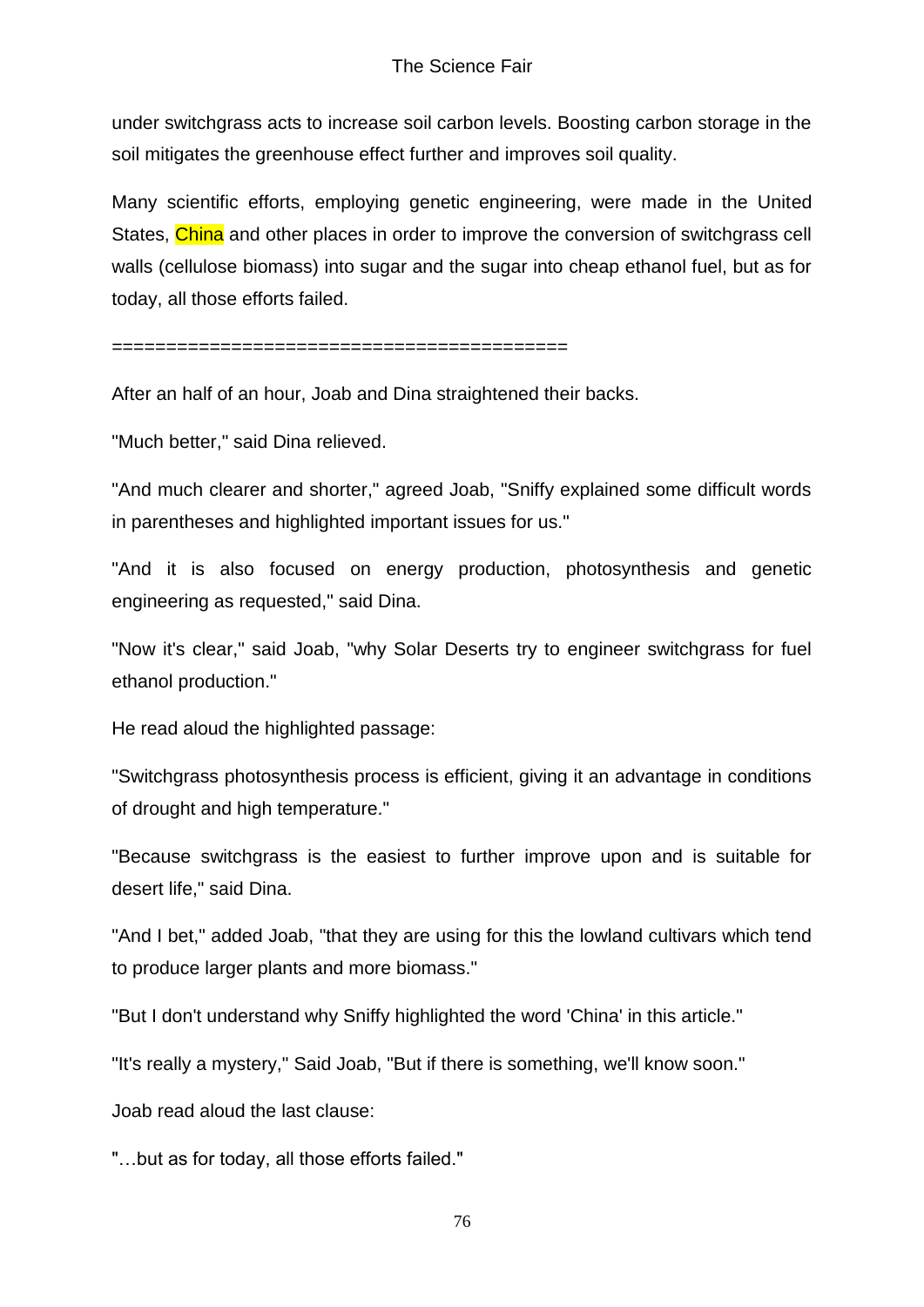"But maybe somebody, in the mean time, did it." Dina said.

"Let's find out."

"I don't understand."

"Well," said Joab, "Mom said that Solar Deserts has some switchgrass at the farm. Let's have a closer look."

"But Mom said that we have to ask for their permission," protested Dina.

"Come on."

"But we were hired by Solar Deserts," Dina argued again, "not to snoop after them but rather to snoop after who snoops after Solar Deserts, weren't we?"

"A good detective has to shoot in all directions."

\*\*\*\*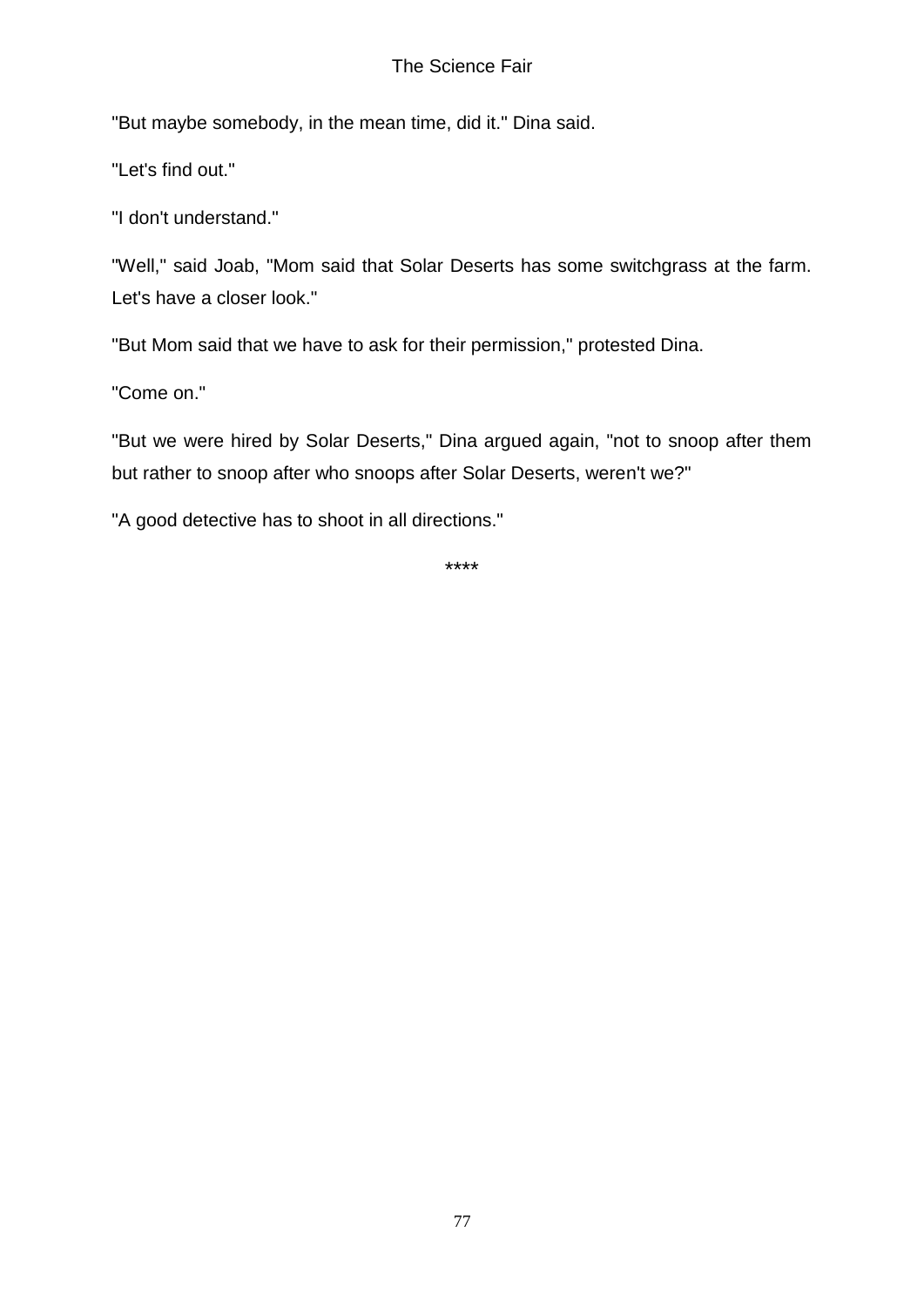10

# At the Farm at Night

That evening, about eight o'clock, Joab and Dina sat on their front stoop stairs as a light fog drifted over the lawn.

Joab was thinking that it would be much more fun to go to the farm at night when no one was there rather than wait to go with their mother. Besides, they would have to uproot and take with them at least two switchgrass plants, one ordinary, from the control group and the second from the genetic engineered experimental group.

"It's time to do a little sleuthing at the farm, Din."

"After all, tomorrow is another day."

"But the brain and owls work better at night," smiled Joab.

"Then we'll have to hurry up." Dina looked concerned at her mobile's time display. "And we'll need to come back ASAP, before Mom and Dad start looking for us."

The farm was located not far from their neighborhood, so they set off on foot with Blacky prancing happily after them. After about ten minutes, the silhouettes of the buildings appeared out of the misty darkness.

Joab and Dina quickened their pace and in a few more minutes reached the fence.

"We have to watch out for the night watchman," Dina whispered and sent a worried glance at Blacky, who looked quite calm.

The pale moon cast just enough light for them to locate quickly a big gap in the fence.

"We can go through here," Joab whispered. "It's-"

"Grrrrr," Blacky growled suddenly.

"The watchman is coming!"

Frightened, they hid behind a big bush. They peered for a while from behind the leaves and twigs but could not see anything.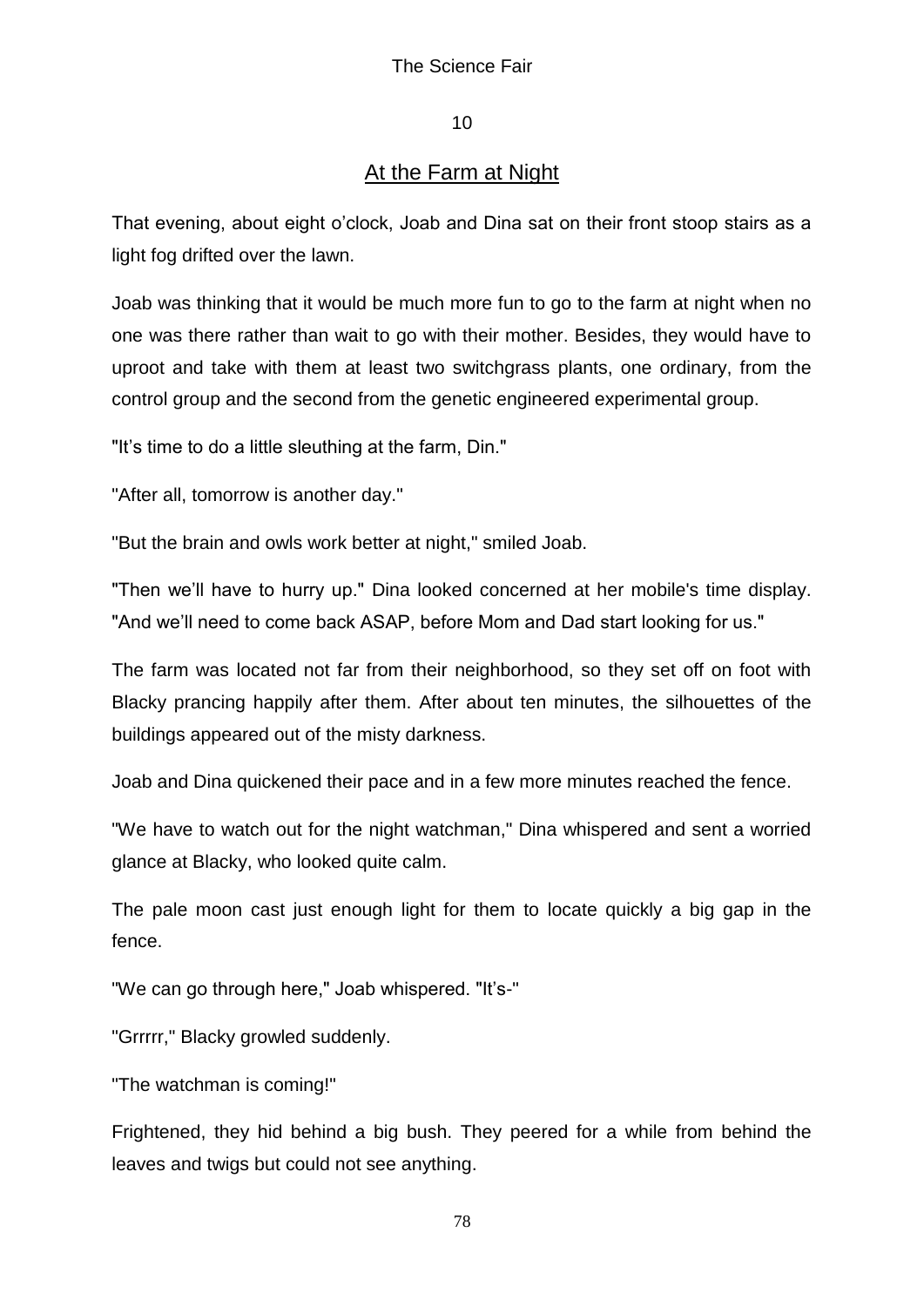"It's safe," Dina announced when Blacky suddenly stopped growling and began licking her hand.

They slid quickly through the gap.

All of a sudden, someone grabbed Joab's shoulder.

"What on earth?" he exclaimed, frightened.

But it was only the barbed wire fence.

They moved in silence, taking care not to step on dry twigs or leaves. Joab checked his pockets for his mobile, flashlight, screwdriver, big pliers and a small trowel for digging around the plants in order to uproot them carefully, and finally ensured that the binoculars and camera were still in place on his neck. Dina from time to time glanced worriedly at Blacky that was heeling beside her.

They passed the fragrant flowerbeds and stepped out onto the main path, flanked on both sides by big pepper trees that cast black shadows on the grass.

They went on, not making a sound.

The moon was reflected in the glimmering windows of the greenhouse.

"That's where the orchids were last summer, remember?" Dina whispered with a shudder, pointing to the long, silent building as Joab returned a satisfied controlled chuckle.

"I hope," went Dina on concerned, "that this time it'll be better."

"Sure!"

And since Blacky was totally calm and relaxed, it was clear that nobody is around, even not the Bedouin (people that wandered the desert) watchman which gave them a hard time last time they where there.

"I think," said Dina in silence pointing forward, "that the switchgrass plots are there, where the tall pines are, you see."

They reached the pines and a few meters away was located a small plot populated with dense green vegetation looking in the dark closer to black than green.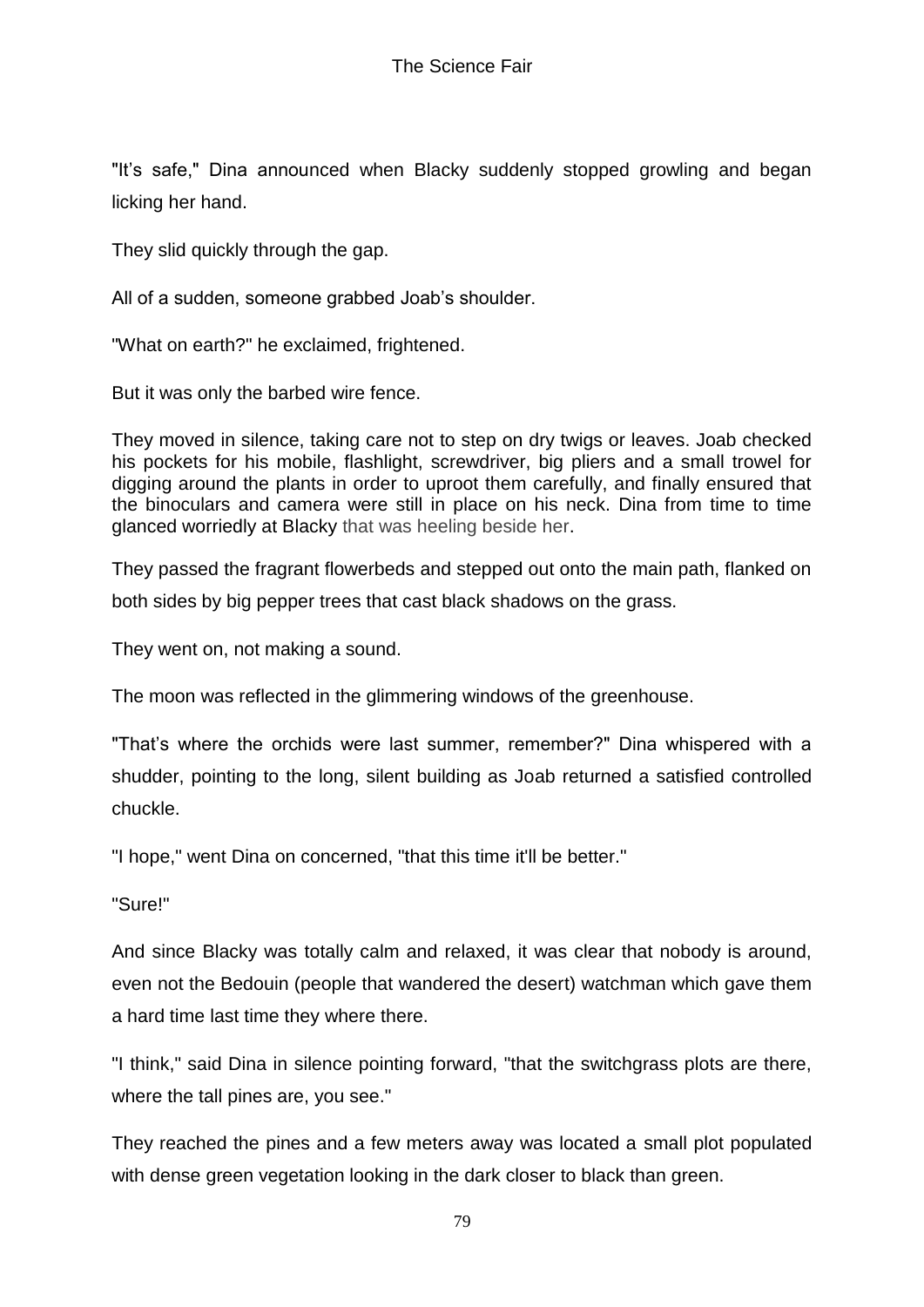Joab switched on the tiny powerful LED flashlight and they were able to see a big sign: Switchgrass Control Group.

"Here we are."

"The control group is the ordinary switchgrass Din, isn't it?"

"Of course thickhead."

The bright light beam traveled around. The small plot was crowded with plants about 40 cm high with elongated leaves and thin stems. The slim plants were swaying gently in the light wind.

Joab picked out the small trowel from his crowded pocket, "what lucky we are that it's the beginning of the growing season and the switchies are still small."

"What on earth, Jobby?"

"We need a little switchie in our garden, needn't we?"

"But it's theft." protested Dina.

"Only meaningless pilfering."

"Laugh out loud."

"Be serious for a while."

"I was sure that you only meant to see them and maybe take a picture, didn't you?"

"Come on," said Joab crouching and digging carefully around one of the switchgrass plants, "who is going to notice? It's only a simple stupid useless grass. Hold the flashlight for me please."

After a while, they were able to remove the plant with some roots and rhizomes - the thick stem of some plants that grows underground and has roots and stems growing from it.

"Done."

"We'll have to hurry up," said Dina, "take in account that the plant is uprooted and we'll have to plant it back into soil and gave it water ASAP."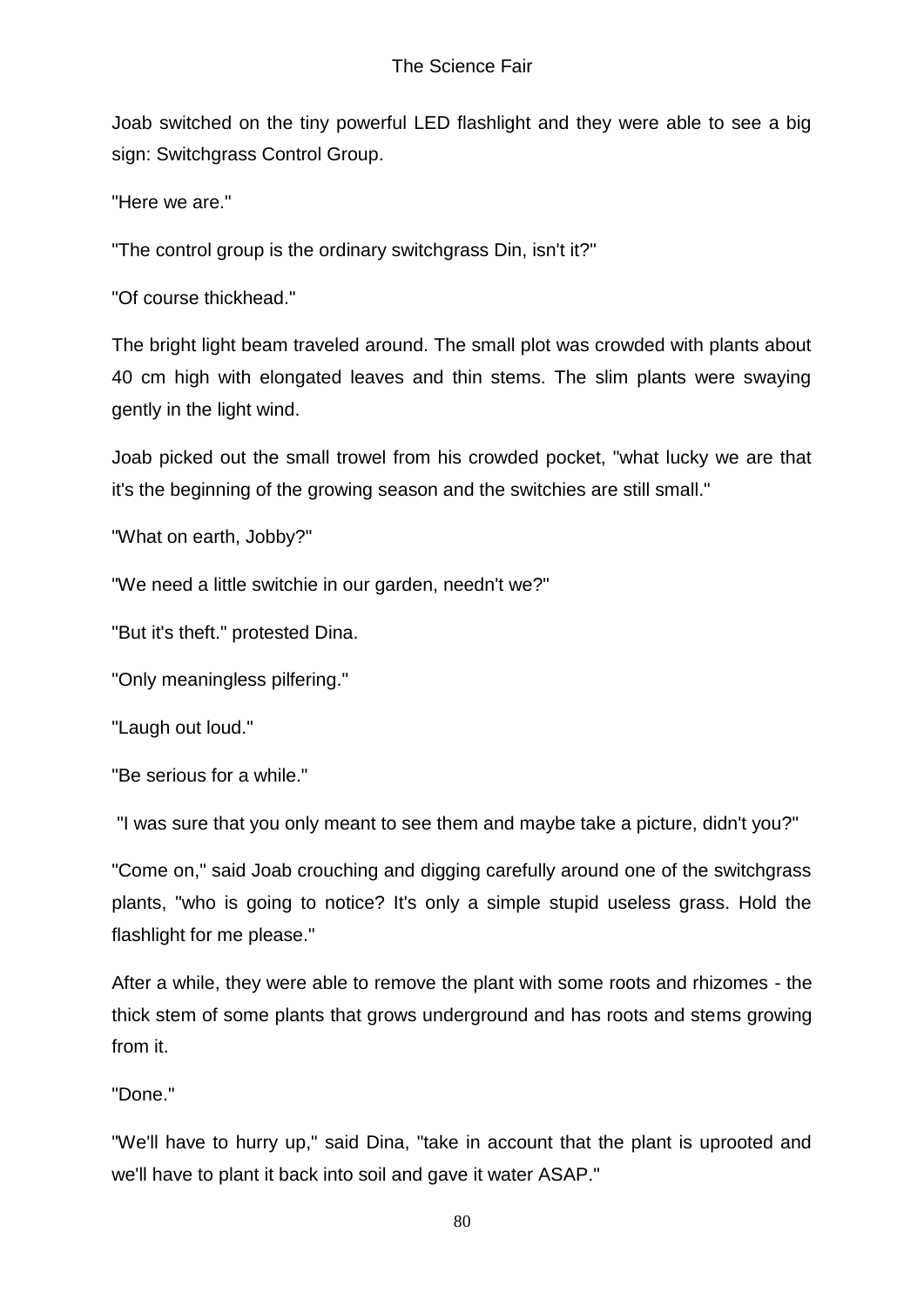Joab switched off the flashlight and they went to the second plot located some distance away from the pines with the calm Blacky trudging after them in complete silence. Joab carried carefully the switchgrass plant.

Here waited for them another sign: Switchgrass Experimental Group.

Joab switched on the flashlight again. Here the plants were sparsely scattered with small signs stuck by them in the soil. The plants were taller, about 70 cm high, with longer leaves and much more thicker strong stems than the plants in the first plot.

"Wow, these plants are much more developed than those," exclaimed Dina excited pointing to the first plot.

"Genetic engineering did the trick, thickhead," smiled Joab in the darkness.

"Hold the flash light for me," said Joab and after handing it to her, he snatched out from his pocket the trowel again.

"Oh, my! What on earth Jobby, you are out of you mind. These ones are not simple stupid useless grass. As a matter of fact, they are very expensive genetic engineered plants, that's a daylight theft Jobby and not pilfering."

"A nightlight theft," laughed Joab loudly.

"Shhh…somebody is going to hear us," said Dina concerned.

Joab crouched near a nearby plant and began digging with the trowel again.

"They are going to take us to the police and I am going to spend all my life in jail because of you."

Joab stopped digging and looked amused at his sister, "Be serious, Dinny. Nobody is going to put in jail two cute kids because they harmed some grass."

"But this is not a simple grass, you know it."

"But they don't need to know what we know, do they? For two innocent kids grass is always grass," said Joab and went on with his digging.

"I hope you are right," said Dina worried.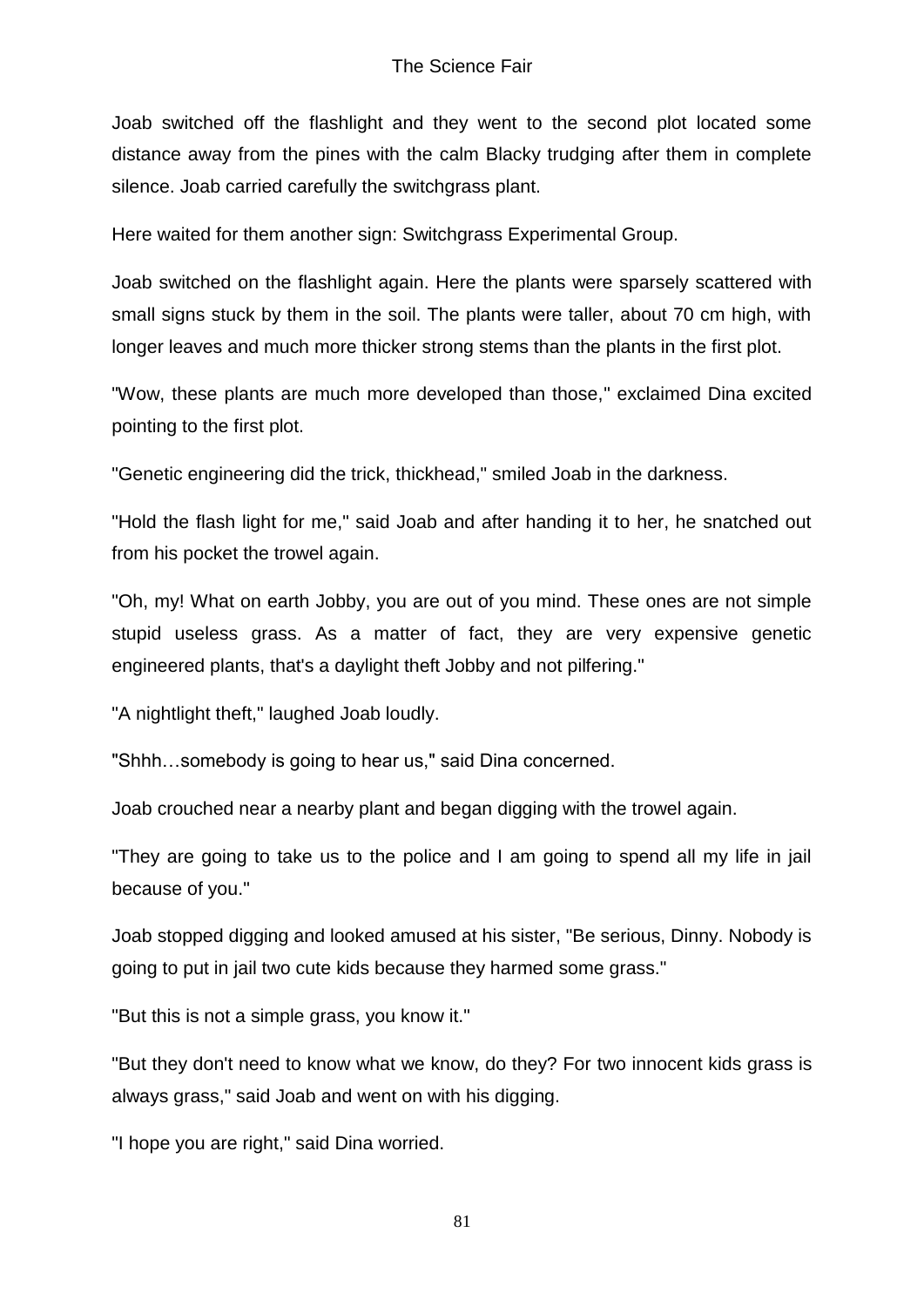The second plant took more time to remove since it had bigger roots and Joab had to dig more around it in order to remove it safely.

"Oh…what's this?" said Joab surprised.

"Oh dear, it's an underground irrigation pipe, you broke it."

"Not a big deal," said Joab relaxed, "this happens every day. This kind of plastic pipe is easy to fix. At least the tap is closed."

After ten minutes, of digging and panting, the engineered plant was removed. It had bigger and denser roots, bigger rhizomes and was much heavier than the ordinary switchgrass plant.

"Dear switchie," kissed Joab the plant eagerly in the darkness.

"At last you have a love affair, Jobby."

Joab shook out his clothes, checked that all his tools were safely placed back in his swelling pockets; Dina was satisfied to see that Blacky was rubbing his body against her left leg relaxed, and they began their way back in silence, carrying carefully two precious plants.

"Grrrrr," Blacky growled suddenly.

"The watchman is coming!"

Frightened, they hid behind a big bush. They peered for a while from behind the leaves and twigs but could not see anything.

Suddenly Joab's mobile vibrated in his pocket. He took it out quickly, "It's Sniffy, look!"

Dina read in dismay:

===================================

Mission 1

Alert:

Threat level: second-degree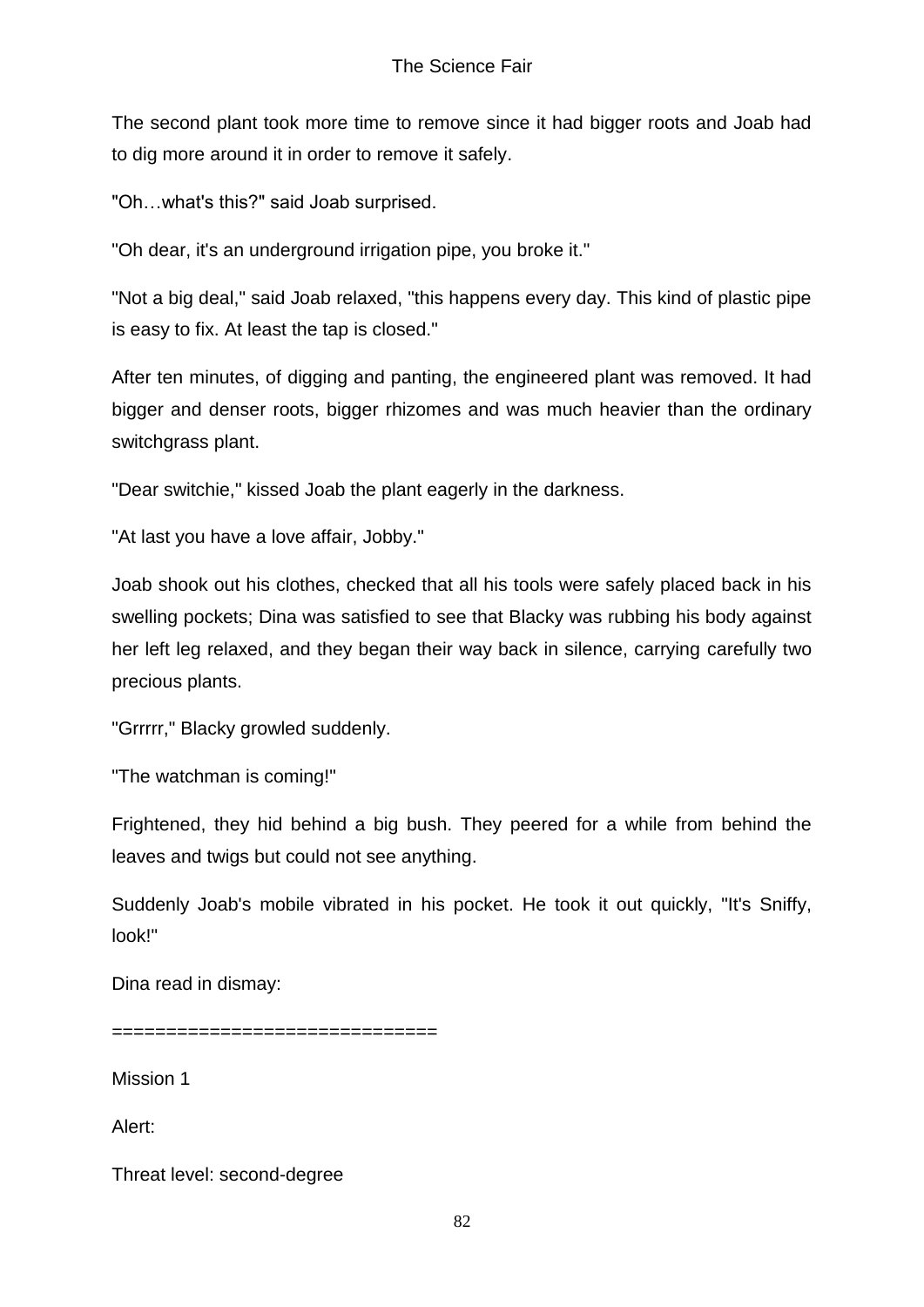#### The Science Fair

Threat identity: unknown

Threat proximity: 600m to the south

Coordinates: 31°4′N 35°2′E

==================================

"Let's get out of here ASAP," said Dina frightened.

"We are lucky," said Joab relieved "Our way home is in the opposite direction, and it's only a second-degree threat, let's go."

"I don't understand," whispered Dina worried.

"A first-degree threat could be very dangerous."

"Oh my God!"

"Grrrrr," Blacky growled again.

"Stop it!" ordered Dina and he obeyed rubbing again against her left leg, "good dog."

Before they reached the gap in the fence on their way home, Joab said, "Let's wait behind this bush and see what happens."

"You are totally crazy, they are going to catch us with the plants and put us in jail."

"Come, be serious, and don't forget that we have Blacky with us," said Joab and the three of them hid behind a thick bush peering in the darkness.

After a few minutes, in silence, Sniffy went alive again and indicated that the threat was only 200 hundred meters away.

"Shhh..." They huddled together and could even hear each other breathe.

Suddenly from the darkness appeared a few silhouettes moving in the direction of the switchgrass plots.

Joab aimed the binoculars and adjusted the image dials.

"What a pity that we are not closer, maybe we know somebody," said Joab disappointed, "what a shame that Sniffy didn't tell their identity."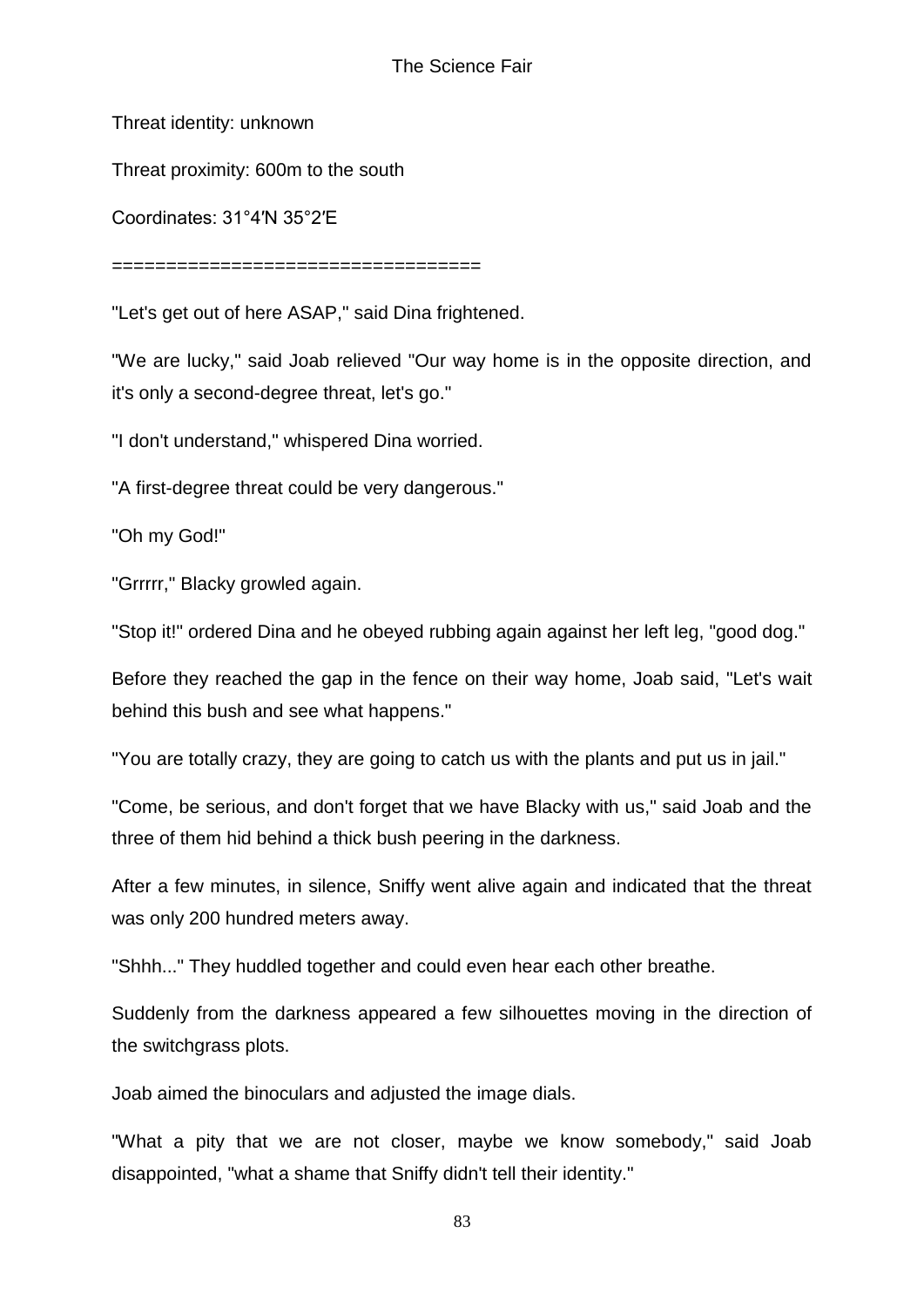"Better this way," said Dina heaving a sigh.

Suddenly light went on and the engineered switchgrass plot was illuminated for a while and a few figures were seen clearly.

A loud hiss of water was heard from the direction of the switchgrass plot accompanied by an angry voice, "somebody broke the pipe, how many times I warned you people to be more cautious."

"Everything because of you," said Dina worried.

The light was switched off.

Suddenly Sniffy went alive again.

"Nir is around," said Joab looking surprised at his mobile.

"If it's only Nir then we can relax," said Dina looking suspiciously around. "No wonder that Blacky is wagging his tail, he knows him."

"A good thing to have Sniffy," said Joab, "We could be warned of our buddies."

"But don't forget that Nir has Sniffy too and he also knows about us."

"It didn't cross my mind," said Joab punching his forehead with his fist.

"But what is he doing here, at the middle of the night?"

"Probably he was also hired by somebody or by Mr. Levi himself, like us."

"But why Sniffy thinks that he is a threat?" said Dina.

"Maybe Sniffy went crazy," said Joab.

"But maybe not."

Suddenly the light was switched on again but this time not in a continuous regular way but short pulses of light went on and off for a few minutes.

"Eh…what's this?" said Dina behind the bush holding Blacky much closer than before.

84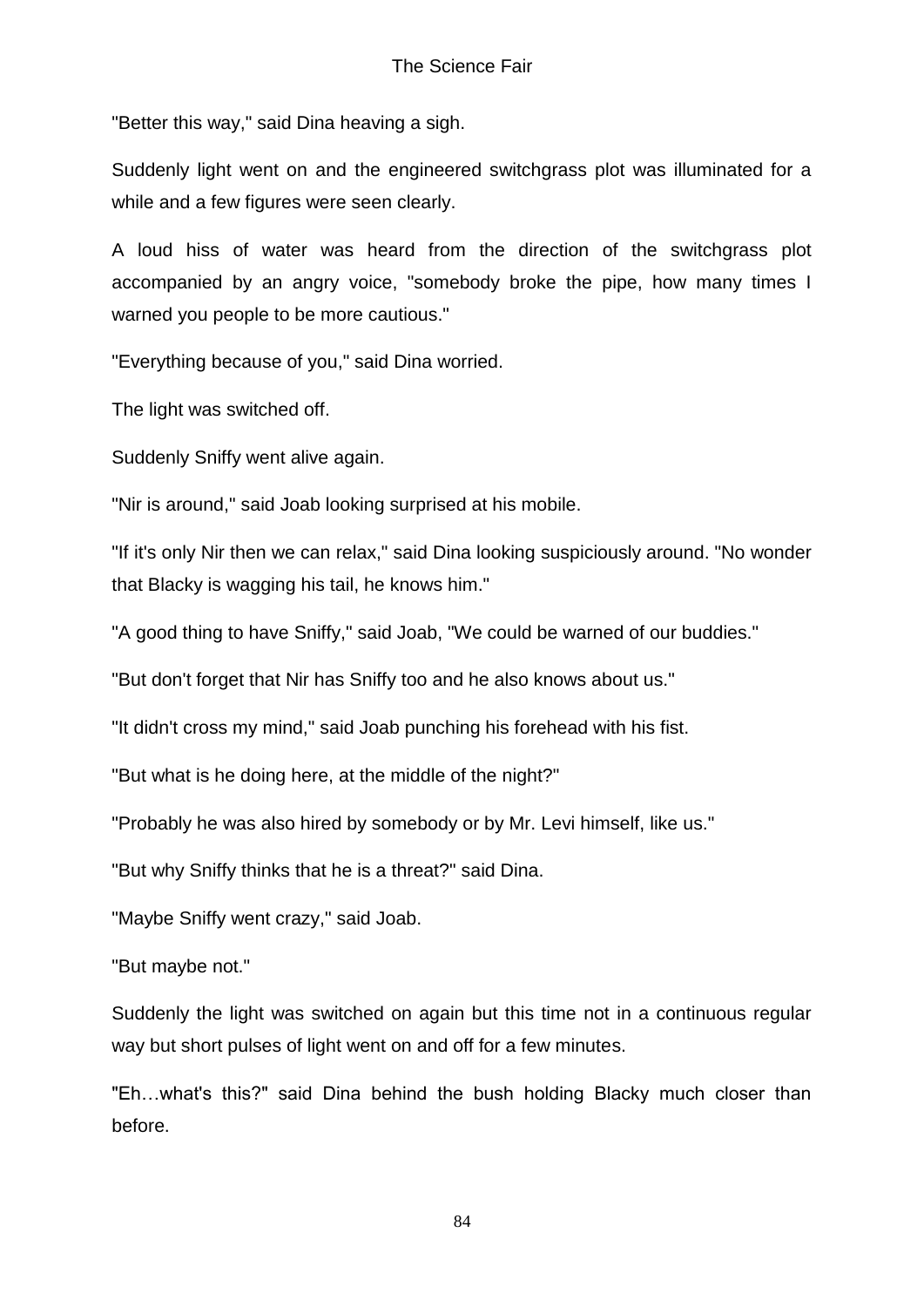After a few minutes, the lights were switched off, the voices ceded and the silhouettes vanished in thin air. Silence again.

They remained huddled behind the bush for a few minutes more and when Sniffy indicated that the threat was gone and Blacky was completely relaxed, they began quickly their way, in silence, home.

After they passed through the gap again Joab said, "We'll have to ask Professor Spike why the light went on and off many times. It's really a mystery."

"Maybe it's some kind of damage to the lights," suggested Dina, "don't you remember that last winter the lights went on and off many times at home?"

"Possible," said Joab, "but better to ask somebody. And don't try Mom, she'll get very nervous."

"And she has all the reasons," smiled Dina in the darkness.

\*\*\*\*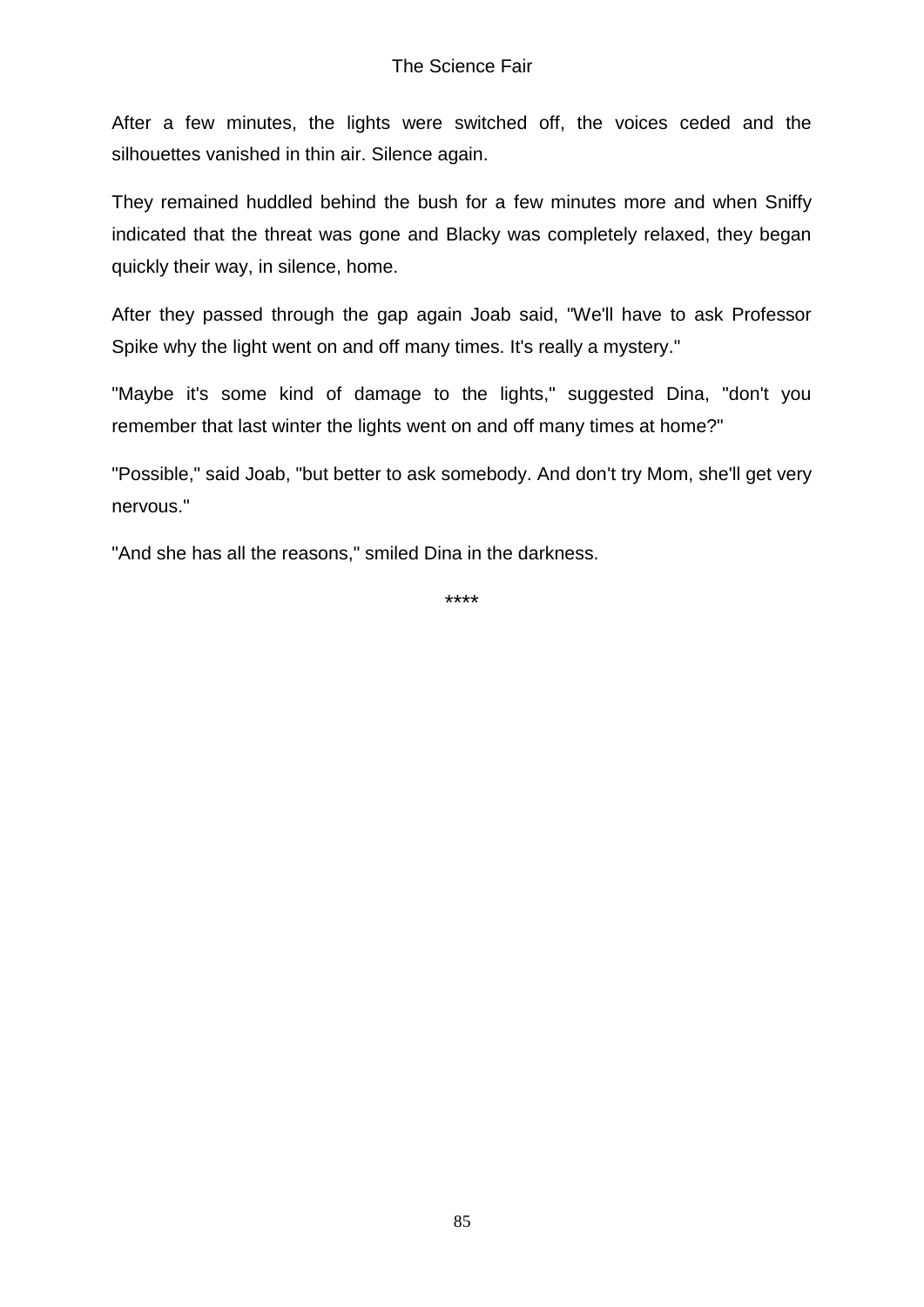11

# Energy Castles

It was a midsummer nice day when Energy Castles opened its gates to the public for a free guided tour of its facilities.

Mr. Levi the general manager of Solar Deserts hired Joab and Dina to conduct an investigation in order to discover who is writing harmful articles about his company and he was suspicious especially of their chief competition, Energy Castles, in developing new renewable energy methods of production.

Joab was here because of the detective job they had to do but for Dina it was more a day off after long hours of chess practice frustration.

This time, they were without Blacky, which waited patiently outside the plant because dogs, regretfully, were not allowed inside.

The fifty people that joined the tour were welcomed at the gate of the facility by a young steward who led them to a long table full with tasty cookies and refreshing drinks which Joab and Dina enjoyed very much.

There were present a few people they knew like a teacher from their school and even Mr. Daniel who hired them to find JoJo and a few others but they preferred to ignore them since they were not here on a social mission.

After a few minutes appeared their guide, a nice young woman, and asked for attention. She said that everybody must wear hardhats and protective sunglasses that will be supplied before the tour begins.

Suddenly, Nir appeared grinning out of the blue, "Hi guys, interested in solar energy…eh?"

"Well," said the startled Joab, "it's a good way to prepare for the upcoming science fair."

"Don't fool me around," said the squat Nir smiling smugly behind his thick glasses, "I know you guys, you probably have something on your mind, some new mystery to solve, I think. Tell me that I'm not right."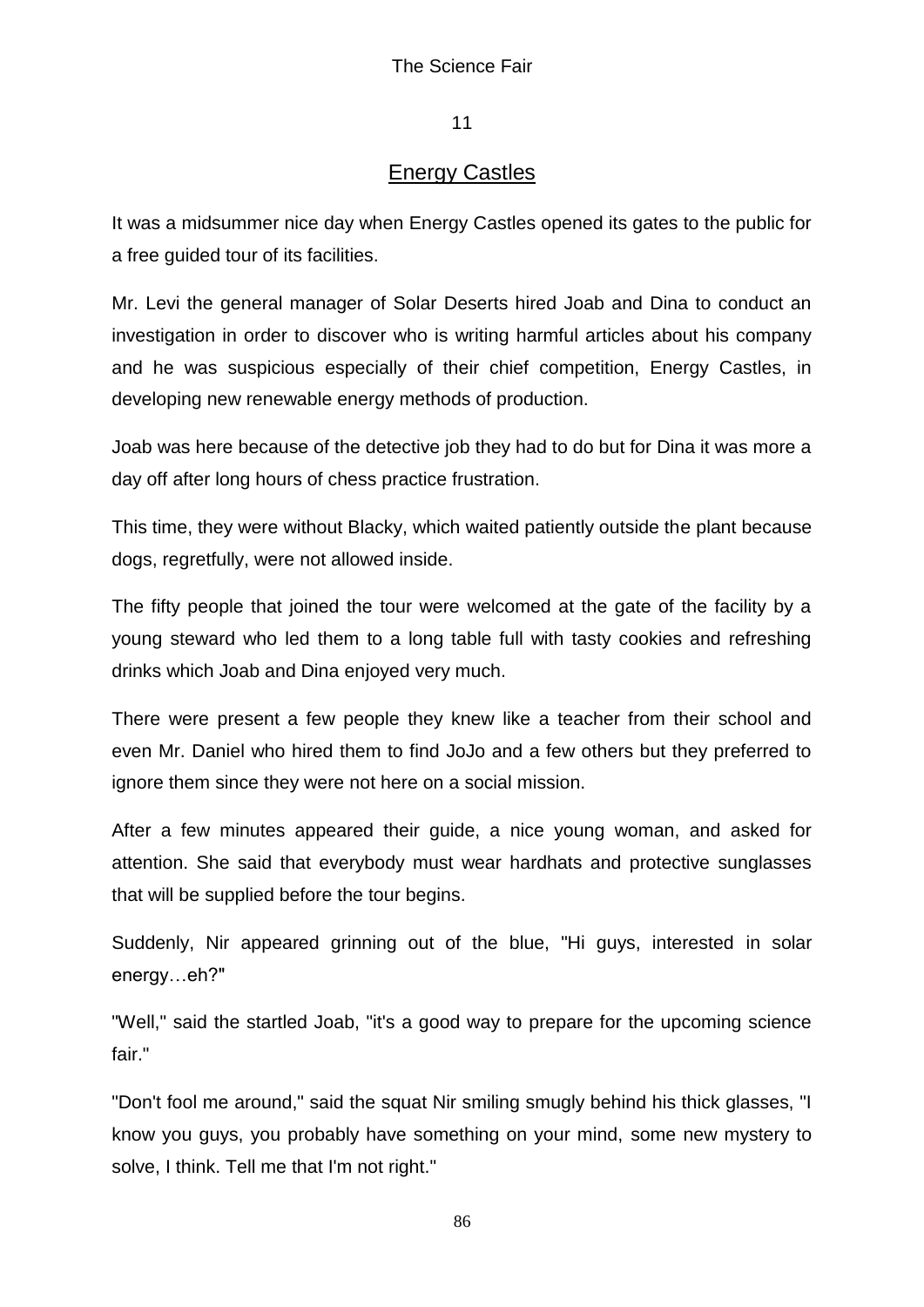"Regretfully, this time you are wrong," smiled Dina back.

"Then what have you done at the farm in the middle of the night…ah?"

"Well…"

Suddenly Danny's mother came along accompanied by her son. Danny's mother was a tall arrogant woman and Danny was a lanky diligent quiet boy.

"How's going with your science fair project guys?" Danny's mother said with interest

"Wonderful," replied Nir uninterested.

"And what's your science fair idea?" asked Danny's mother facing Joab and Dina.

"Ethanol fuel," replied Joab shrugging his shoulders.

"Almost everybody does this hot topic hopping to win, but what exactly Joab and Dina."

"About swit…"

"Ow!"

"Well," went Joab on after Dina was silenced, "It's not so wise to disclose the idea, is it?"

"Any case, good luck to you all," Danny's mother said pushing her nose forward, "I'm sure Danny will win an award this time, I'm right Danny?"

"Yes Mom."

After everybody was supplied with hardhats and dark sunglasses, they proceeded to a veranda overlooking the facility.

The tour guide introduced herself, asked for silence and said:

"First of all you are allowed to freely take pictures on this tour; there are of course other places, on this facility, that this is not allowed, there you'll see the warning signs.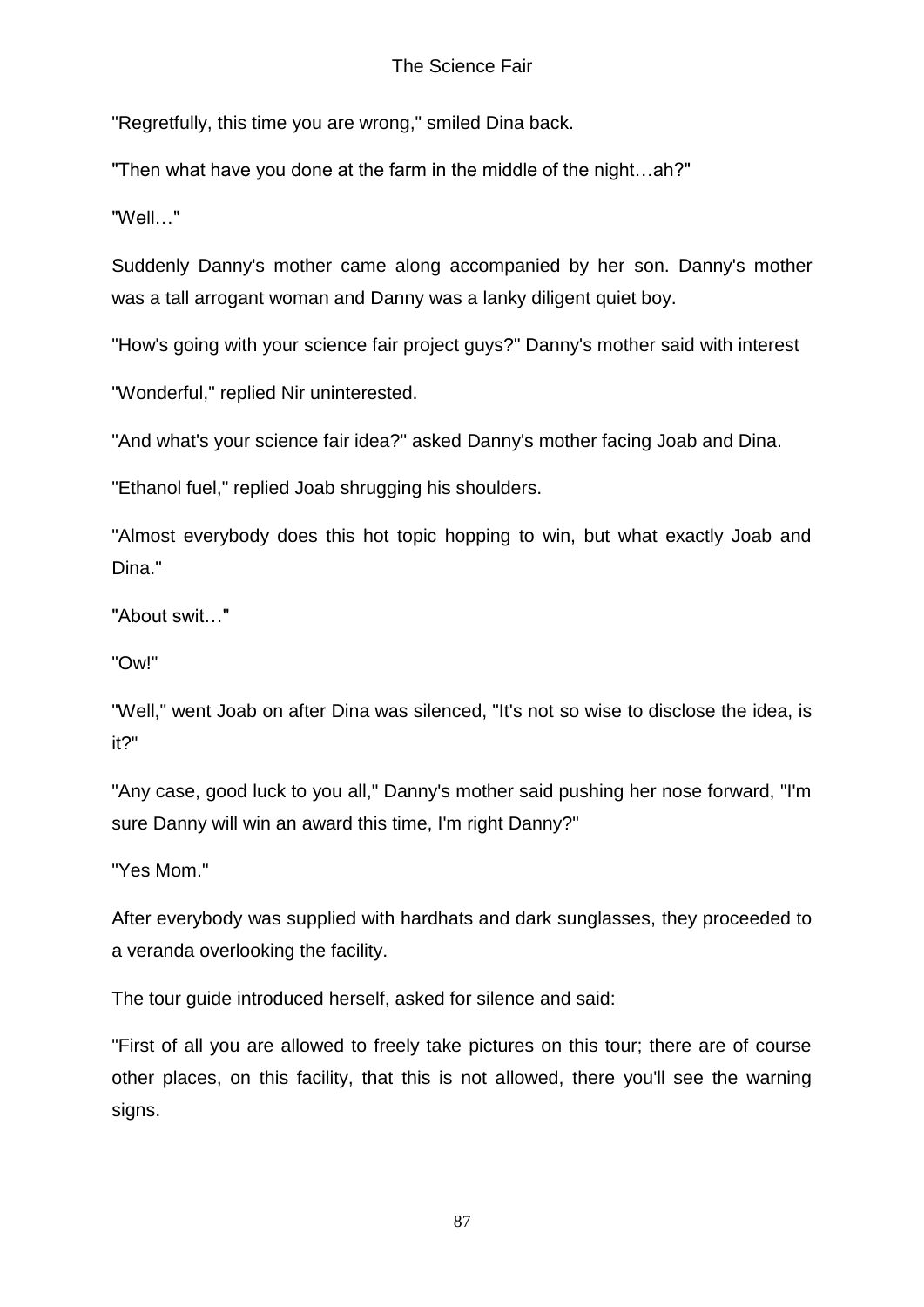"Before I begin I have a question," she said looking forward, "Do somebody knows who was the first one in history to use solar energy in a powerful way?"

"Archimedes with the mirrors," shouted somebody.

"Right," said the guide, "Archimedes, the renowned mathematician, was said to have used a large number of mirrors as a weapon in 212 BC, when Syracuse, his hometown, was besieged by the Romans and as a result the Roman fleet was supposedly incinerated by the mirrors, though eventually the city was taken and Archimedes was slain. This was of course a legend but it showed that solar energy was regarded powerful and potent from antiquity. And even the concept of using mirrors for producing energy is not new. Let's begin."

Energy Castle was founded three years ago by a group of investors from Israel. Our main objective is to produce cheap electricity from solar energy in order to replace depleting and contaminating fossil fuel, as all of you know. This plant is experimental so it is very small relatively to some practical plants we already operate."

You can see the solar power tower, impossible to miss, its height is around 100 m. We use an array of flat, movable mirrors, called heliostats that are scattered in front of the tower, to focus the sun's rays upon a collector or the 'target' that basically works like this of a solar water heating system and is located on the upper part of the tower."

Basically, these focused sun rays are used to heat water up to 500 °C in a huge boiler placed under the target, and the resulting steam is used to power a turbine that is coupled to a generator which produces electricity."

This plant employs thermal storage to store heat, accumulated during day time, in molten salt containers, to continue the producing of electricity also when the sun is not shining."

Sun tracker control systems are used in order to determine the best mirror or heliostat array positions in order to focus the sun in the most efficient way onto the target."

The heliostats or mirrors are quiet big, about one meter high and three meters wide."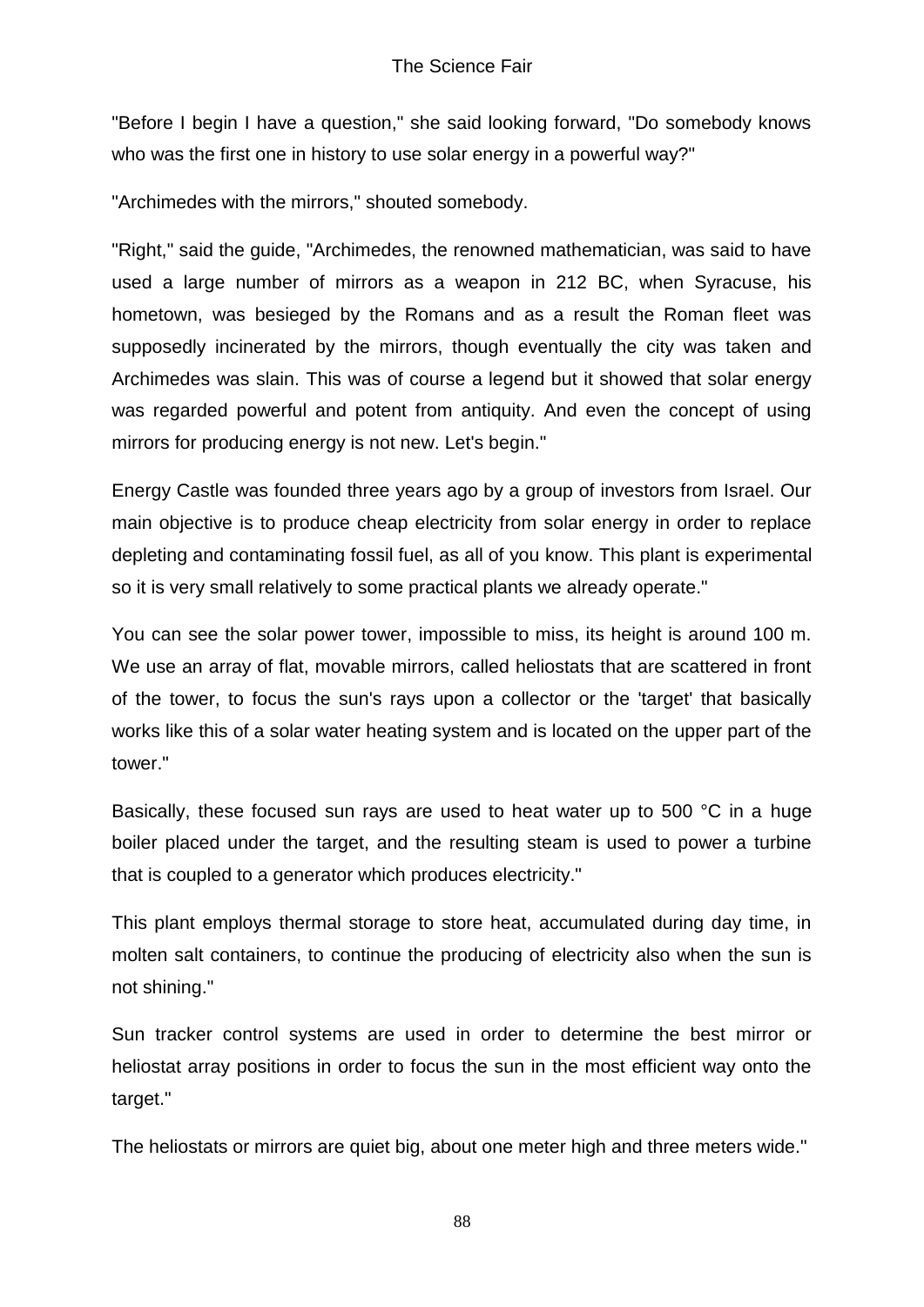Besides the many pros of such facilities there are also some cons like vast land needed in order to deploy the mirrors and maintenance needs to keep the plant running like replacing broken and damaged mirrors and rinsing them with water in order to remove dust that prevents good sun reflection."

But nevertheless, we believe that our method of generating solar energy electricity is the most viable option for the long run not only for power plants but also for traffic propulsion."

Yes…Before we begin our tour, questions please."

A tall mustached man with a white large cap and a binoculars and camera hanging on his neck said: "Do you suggest equipping cars with mirrors, on top, in order to create heat that will somehow power car engines free from the sun?"

"Maybe one day, but take in account that for the visible future electrical vehicles will be the answer for traffic propulsion. Three main types of electric vehicles exist, those that are directly powered from an external power station like electric trains and busses and here our advantage is clear since we can supply electricity directly; those that are powered by stored electricity, like batteries, that could be charged by us; and those that are powered by hydrogen fuel cells that in order to produce the hydrogen needed you need steam at high temperatures which is a direct product of ours used also to power turbines for electricity generation.

"But isn't ethanol the real future fuel?" The tall mustached man went on in an assertive manner.

"Don't forget," said the guide, "that even ethanol fuel production requires energy that we can supply directly from the sun at low cost."

"But what if photosynthesis efficiency is improved very much then, for example, cheap and abundant switchgrass, that grows everywhere under almost any conditions, could be used, in the form of energy pellets, to heat boilers and create steam to power electricity turbines instead of your enormous, expensive and clumsy mirror fields."

Joab and Dina exchanged meaningful glances and pricked their ears hearing this.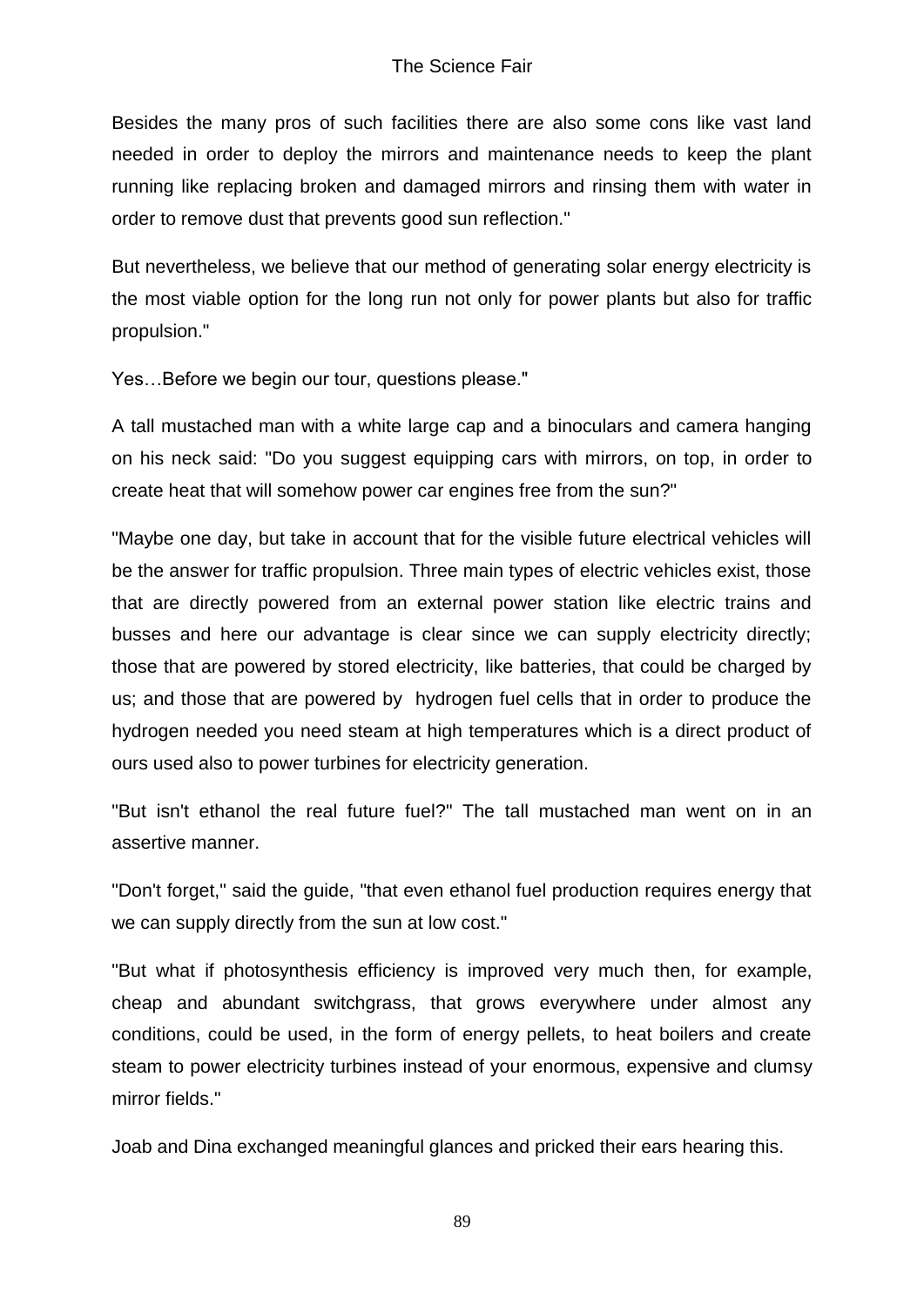#### The Science Fair

"Wonderful," the guide laughed clapping her hands amused, "there is an urban legend running around about fantastic photosynthesis improvements of switchgrass from 6 to 60 percent, it's a bad joke circulated by Solar Deserts. We also conduct some extensive experiments with switchgrass but what they claim it's impossible."

Suddenly Joab's cellular was vibrating and when he looked furtively at the screen Sniffy was alive sending an alert meaning that a dangerous unidentified first-degree threat is probably in the crowd. He prodded Dina gently with the elbow and pointed in silence to the screen.

They were looking suspiciously around but most of the people looked quite peaceful. Maybe it is the tall mustached man with the white large cap that asked the tough questions? In most of the cases, spies try not to attract attention unless it is a way to trick people to think the opposite. Even his binoculars and camera were meaningless since a lot of people, in the crowd, carried this gear with them, including Joab. And even if he is so knowing, then what? And what about Daniel, the man who hired them to find Jojo. A farfetched possibility.

But since they were not alone they didn't worry much.

"Look!" whispered Joab into Diana's ear using his closed palm to engulf his mouth in order to muffle his voice, "Nir is also looking furtively at his cellular."

"No wonder. He has Sniffy too, and he's also alerted of the danger like us. He's like a sticky shadow."

Joab nodded his head in agreement.

The tour went on undisturbed. The guests were walking between the huge mirror fields getting information and asking questions. They approached the tower to climb it up with the elevator to have a closer look at the boiler and the 'target' and watch and photograph the mirror fields from above.

The guide warned them to wear the provided protective sunglasses since as the higher they go on the tower and closer to the target, the stronger the sun is concentrated, from hundreds of mirrors, and it could be dangerous to the eyes.

90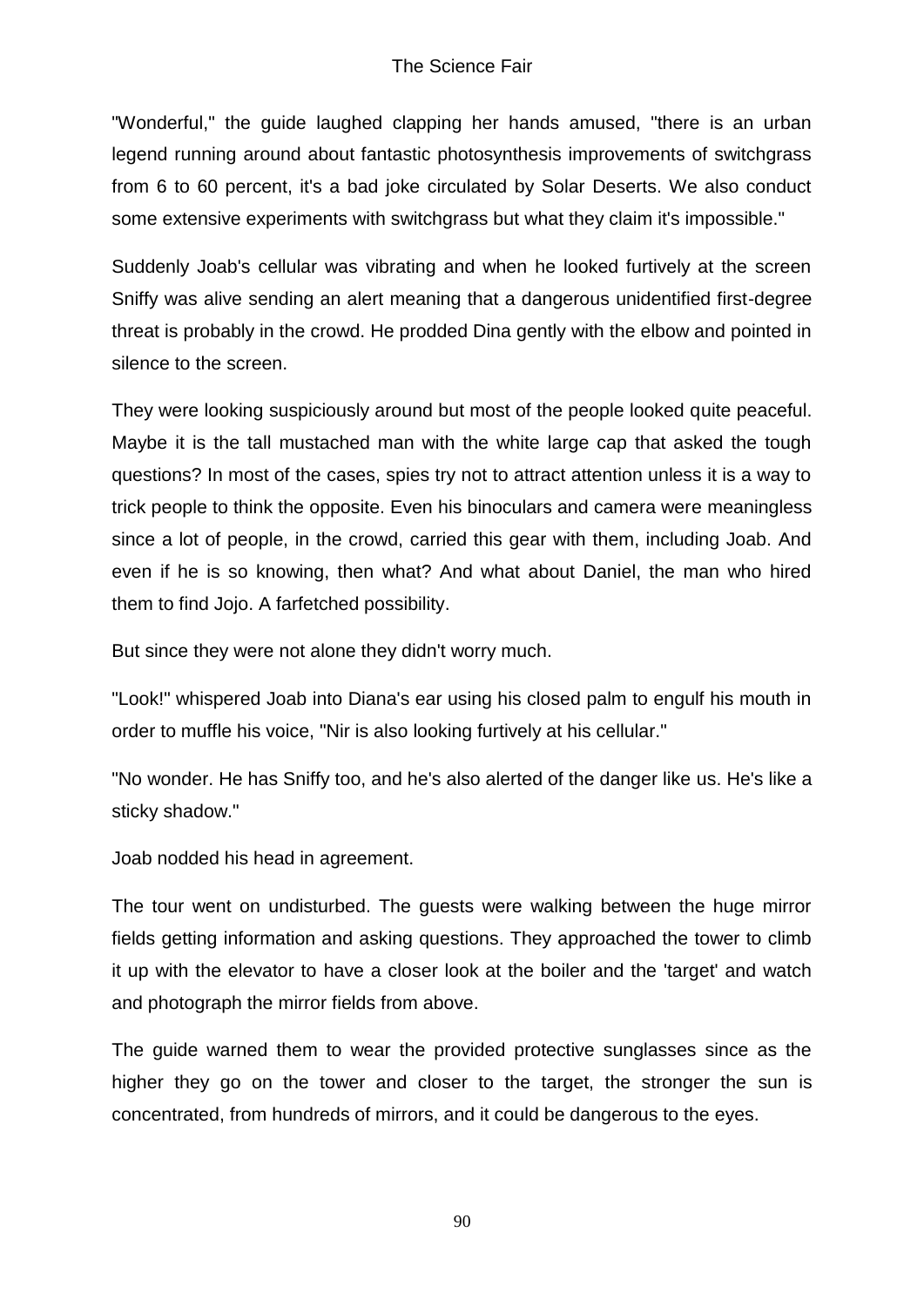Suddenly the loudspeakers yelled, "Attention please, a big black German Shepherd entered unauthorized our facilities. We believe, according to information we have from the gate security man, it belongs to two kids, a boy and a girl. They are required to take him right now. He wanders around behind the tower, a few hundreds of meters away."

"Wow! It's Blacky," uttered Dina concerned.

Joab put the binoculars to his eyes, adjusted the image dials, and scanned the terrain ahead of them.

"See anything?"

"He is there, let's go Din."

They moved quickly behind the tower and called Blacky which was playful that morning and disobeyed their orders.

"Blacky Bad dog! Heel boy!"

"I'll teach him a lesson," said Dina angrily.

Blacky wandered further and they ran panting after him for a while until he lay down, wagging his tail playfully.

Dina reprimanded him for a while and they started their way towards the gate to leave Blacky outside again and come back, maybe time remained to catch the lift up the tower with one of the last groups.

On their way back they passed by a small plot of familiar plants.

"What's this?" Said Joab startled, "isn't this switchgrass, Din?"

"Wow, it is!"

Joab picked up his camera from his pocket…

"What on earth are you doing, don't you see the sign?"

"What sign, Din?"

"This one," said Dina pointing to a big white sign with red bold letters.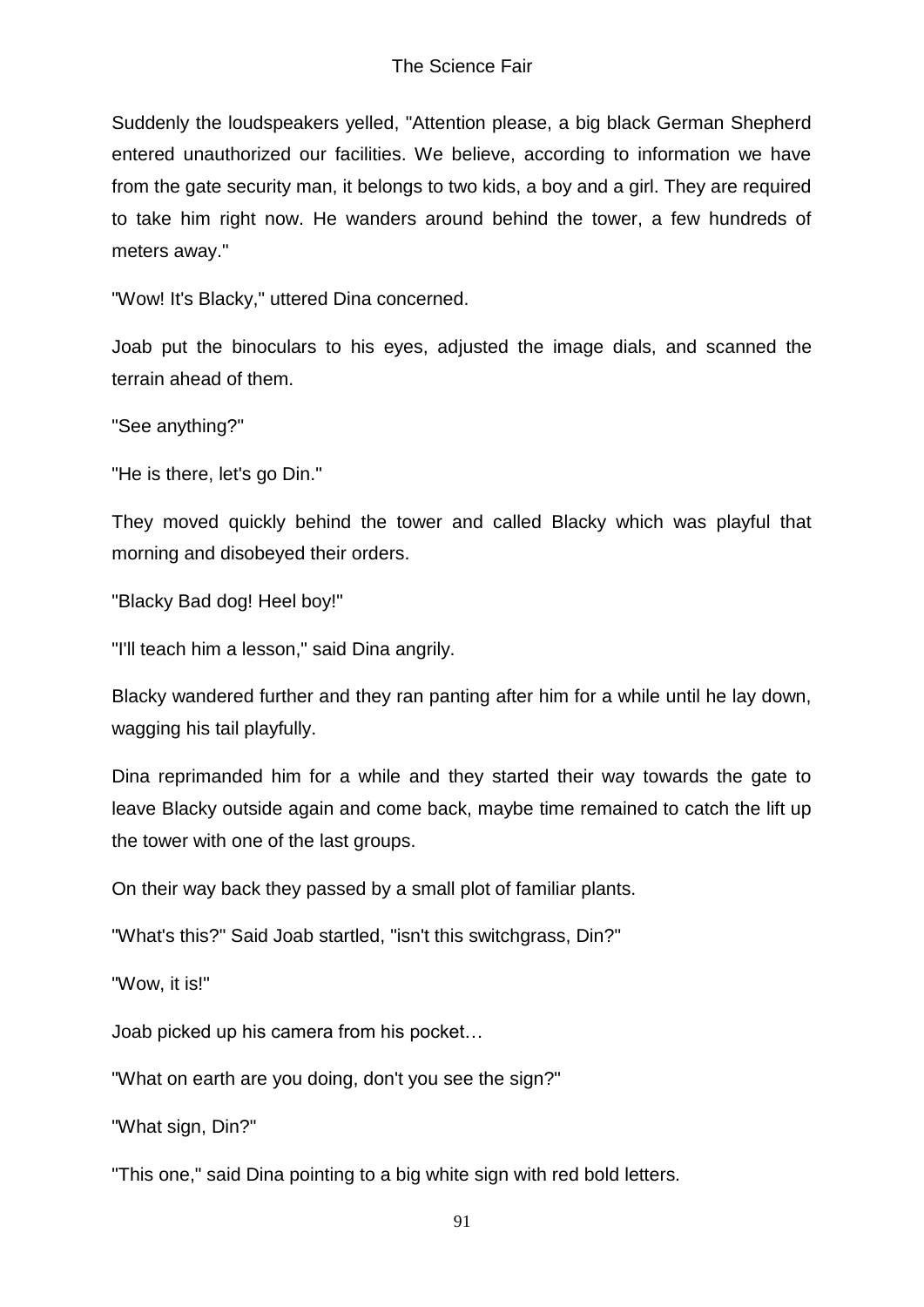### **Photos are Forbidden**

Joab ignored his sister remark and took a few photos of the switchgrass plants from different angles.

"Oh my God! We are criminals!"

"Show me one low," said Joab holding up a finger to help him make his point, "that says that two cute kids are not allowed to take pictures of some useless stupid grass, I am right Blacky?"

"Woof! Woof!" barked Blacky joyfully.

"You see."

"But there is a sign!"

"But we don't know to read," shrugged Joab his shoulders.

"They are going to put us in jail."

Joab Dropped to his knees and began quickly digging around the roots of a plant with his bare hands.

\*\*\*\*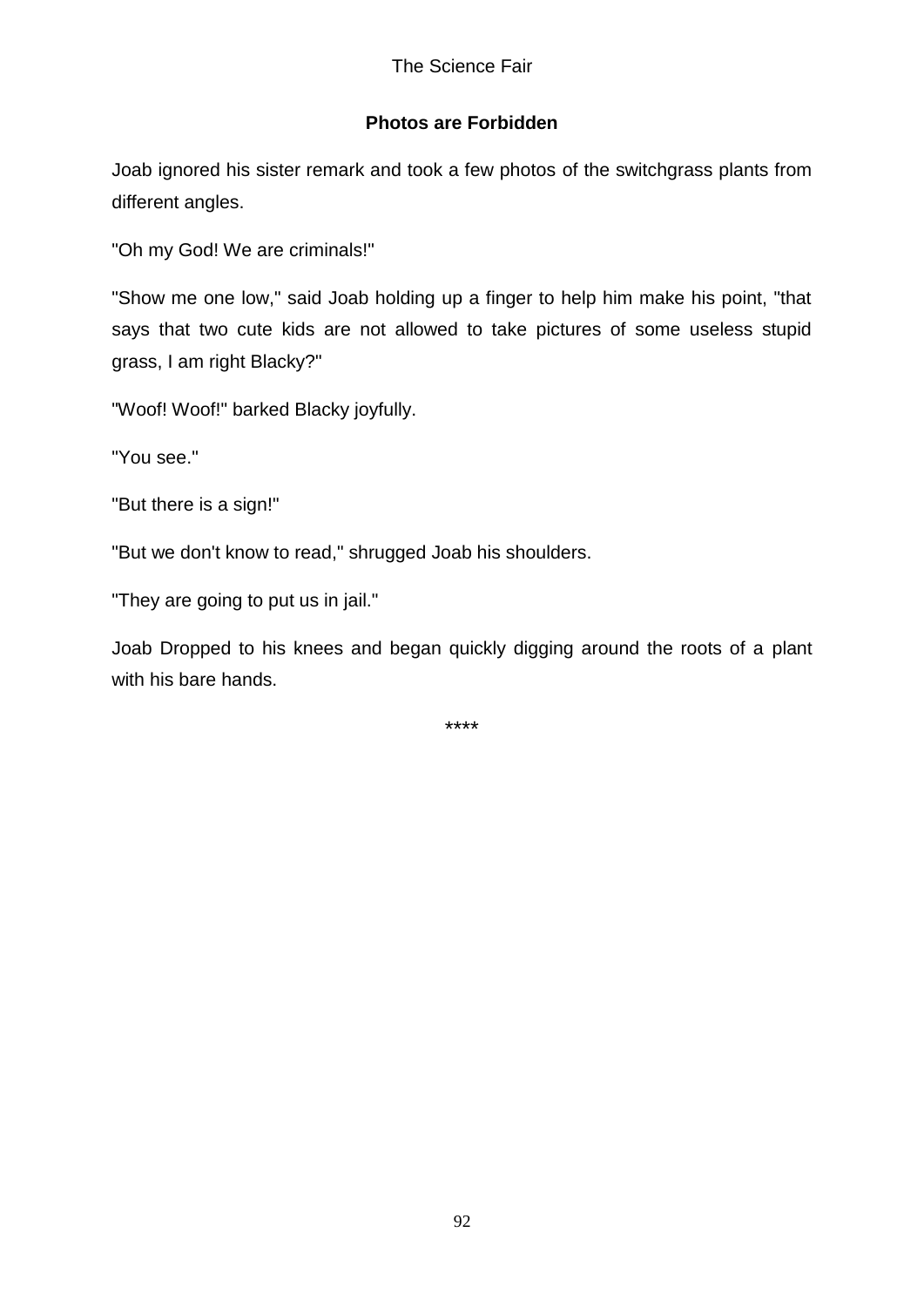#### 12

## The Chess Simultaneous Exhibition

The Dimona cultural center is a big square building coated with marble and big shining panes that reflect the sun and shadows casted by a few nearby trees. The building is surrounded by pedantically pruned hedges, flowerbeds, ornamental trees and fragrance smells of a fresh mowed lawn fills occasionally the air.

During the year, the cultural center hosts education, arts, sports and hobby classes for children and adults alike.

This morning the center hosted the long awaited chess simultaneous exhibition that was scheduled to take place in the large lobby of the building.

In the middle of the lobby were placed long desks and chairs in a square and on the desks were fifty chessboards with the white and black chess pieces in place. A few rows of chairs were available for the audience.

As ten o'clock in the morning was approaching, the hall was buzzing with players, guests, friends and family of the competitors.

"Hi Joab and Dina," said Nir, beaming.

"Do you also participate?" asked Dina with curiosity.

"As a matter of fact, no."

"Then what are you doing here, you are not some kind of chess freak, are you?" inquired Joab suspiciously.

"Well," said Nir, "to be honest with you guys, I'm sniffing around."

"Sniffing on what?" asked Joab concerned.

"Don't tell that you two came here to play chess, don't play the fool with me!"

"As a matter of fact," said Dina, "I came to play chess."

"You? Jobby, tell me it's not true."

Joab nodded his approval.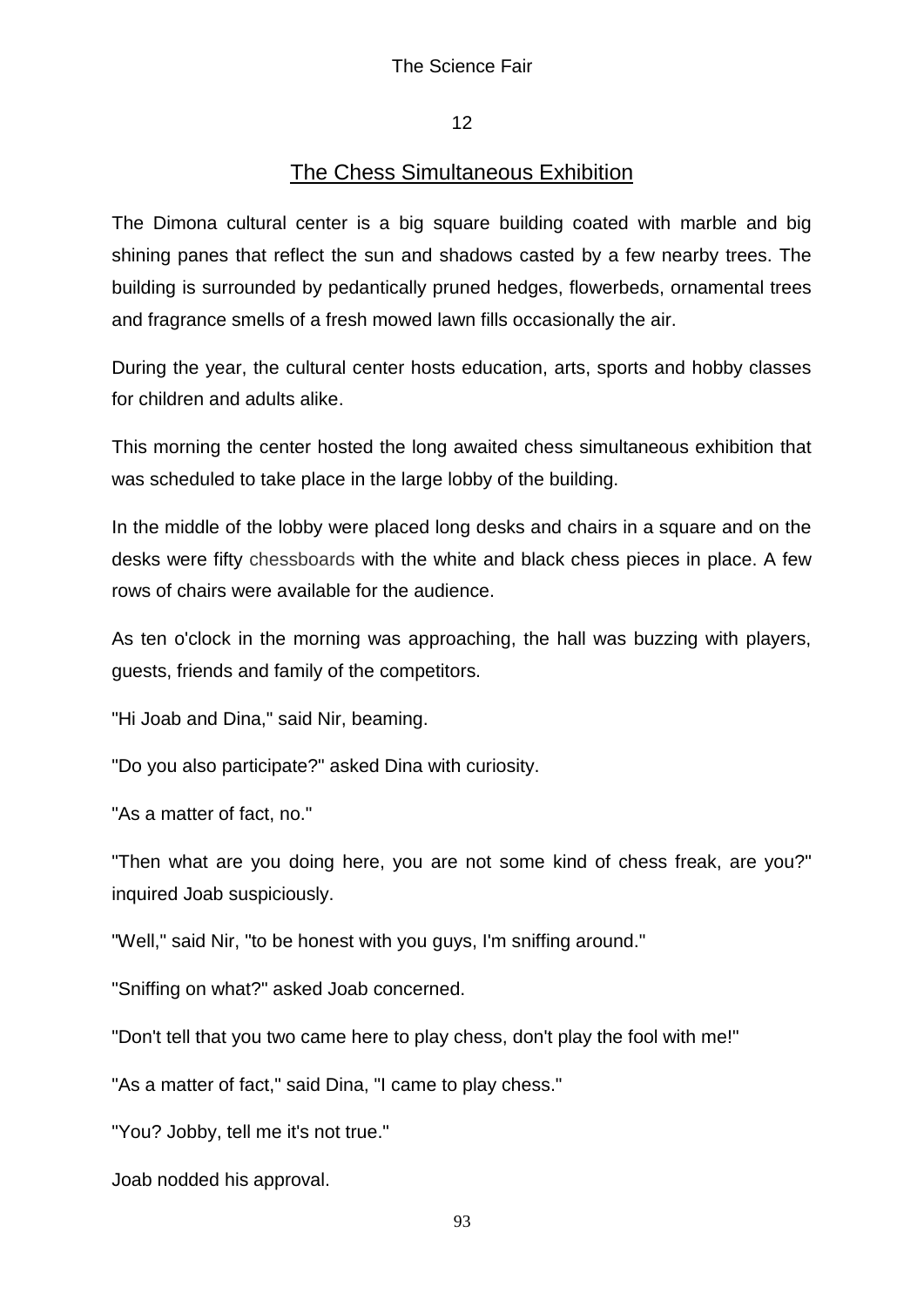"I'm sure that you enrolled for this chess contest but only as a pretext to camouflage some clandestine activity of yours, don't you?"

"I don't understand what you are talking about." Said Joab.

"It would be much more beneficial to join hands," said Nir hopefully.

Joab wanted to say something when auntie Bertha appeared from nowhere, "well…well…well…who we see here?"

Aunt Bertha was a small energetic woman about sixty. She was in red - her hair was dyed red, her lipstick, clothes, shoes and handbag were also in red and a big red pipe was stuck between her lips.

"Hi auntie Bertha." Said Joab politely.

"Don't tell me," said Dina surprised, "that you came along to play chess."

"Yes I do, Kids. When I was young I used to play a lot of chess and even with some success, you'll see."

"And how do you plan to beat Grandmaster David Shmilovich, if I may ask," said Joab with interest.

"Over the years, I developed my own tactics," said Auntie Bertha smugly, "if not to beat him then at least to survive 25 moves."

"Like what exactly, auntie Berthica, please?"

"Hi, darlings, Hi Bertha," said suddenly their Grandfather and Grandmother.

"Hi Grandma…Grandpa…"

Their Grandfather and Grandmother kissed them on their forehead and Grandmother said, "I hope you came here to play."

"Dina is the one," said Joab.

"Bravo Dina!"

Dina heaved a sigh.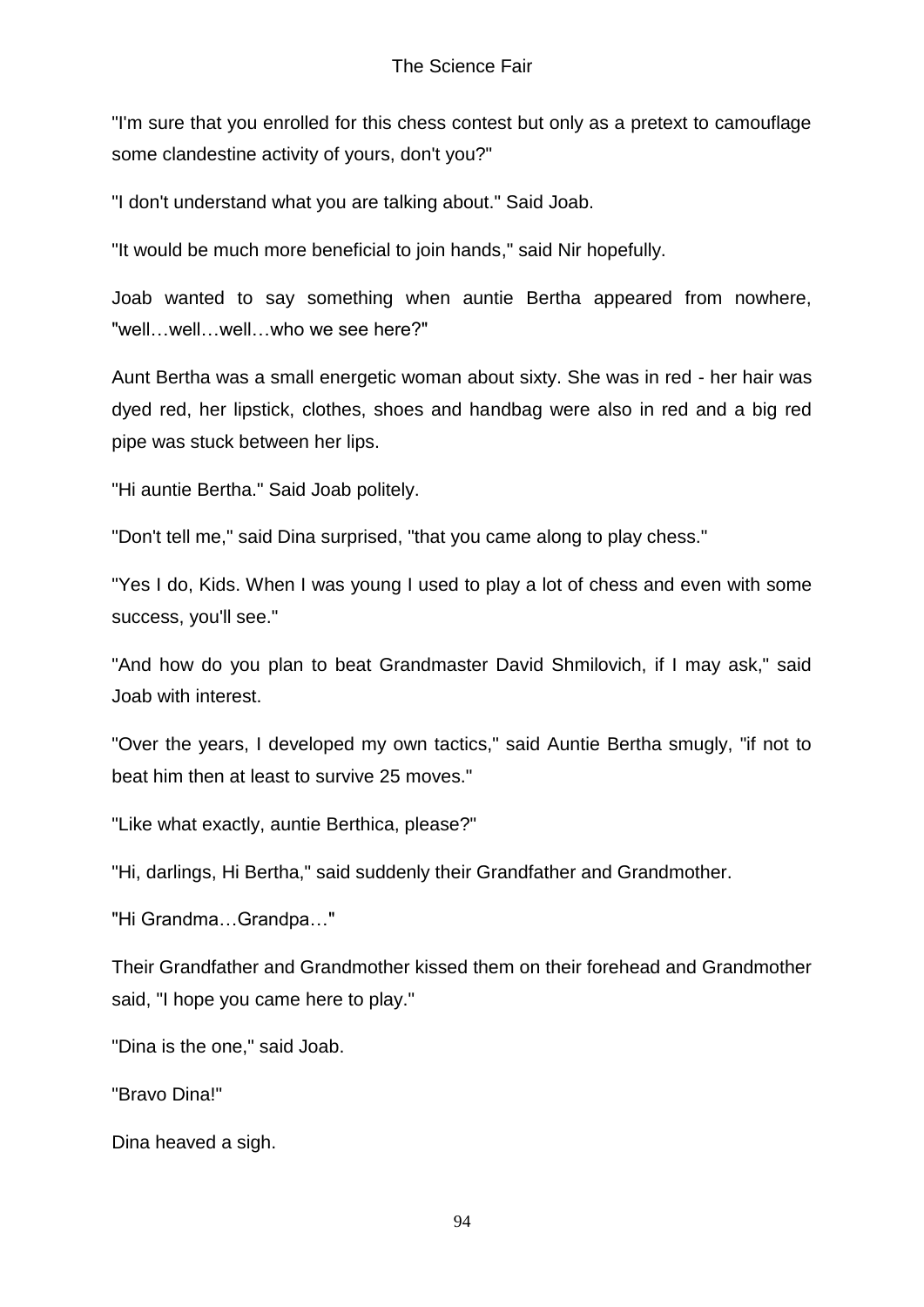"Chess is a really educational game," said their Grandmother encouraging.

"They don't need any educational games," smiled their Grandfather, "all what they need is the prize, isn't it kids?"

"Some extra cash won't hurt," smiled Joab.

"Mom and Dad are not around," said their grandmother, "you should have told them, they would have been so proud of you."

"Well…well…" stammered Joab.

"It was a last minute decision," said Dina.

"Now it's late to tell them, they are at work," said their Grandmother disappointed.

Joab winked at Dina who heaved a sigh of relief.

"I bet Bertha," Grandfather laughed, "that you are going to beat Grandmaster Shmilovich…ha-ha-ha…"

"You old horse…I invite you to a chess dual and we shall see!"

"When and where? Bobby Fischer!"

Suddenly the announcer's loud voice was clearly heard from the speakers: "All competitors are required to take their sits according to the numbers allocated at the reception, Please turn off your mobile phones. The exhibition is going to begin in ten minutes sharp. Success to all of you."

"Only God will help me, dear brother," said Dina and went to her place by the desk.

After a few moments, all fifty competitors took their places and Joab scanned them one by one. Auntie Bertha was very easy to locate because of her red heir and outfit, there was also Danny, two or three kids from his school, the mustached man with the big white cap that he remembered from the guided tour at Energy Castles the day before and a few others he knew were also present. He smiled at Dina that did not smile back. He located Nir in a corner looking with interest around and he was sure that he waited his mobile to vibrate the same as Joab himself, both of them expected Sniffy to come alive.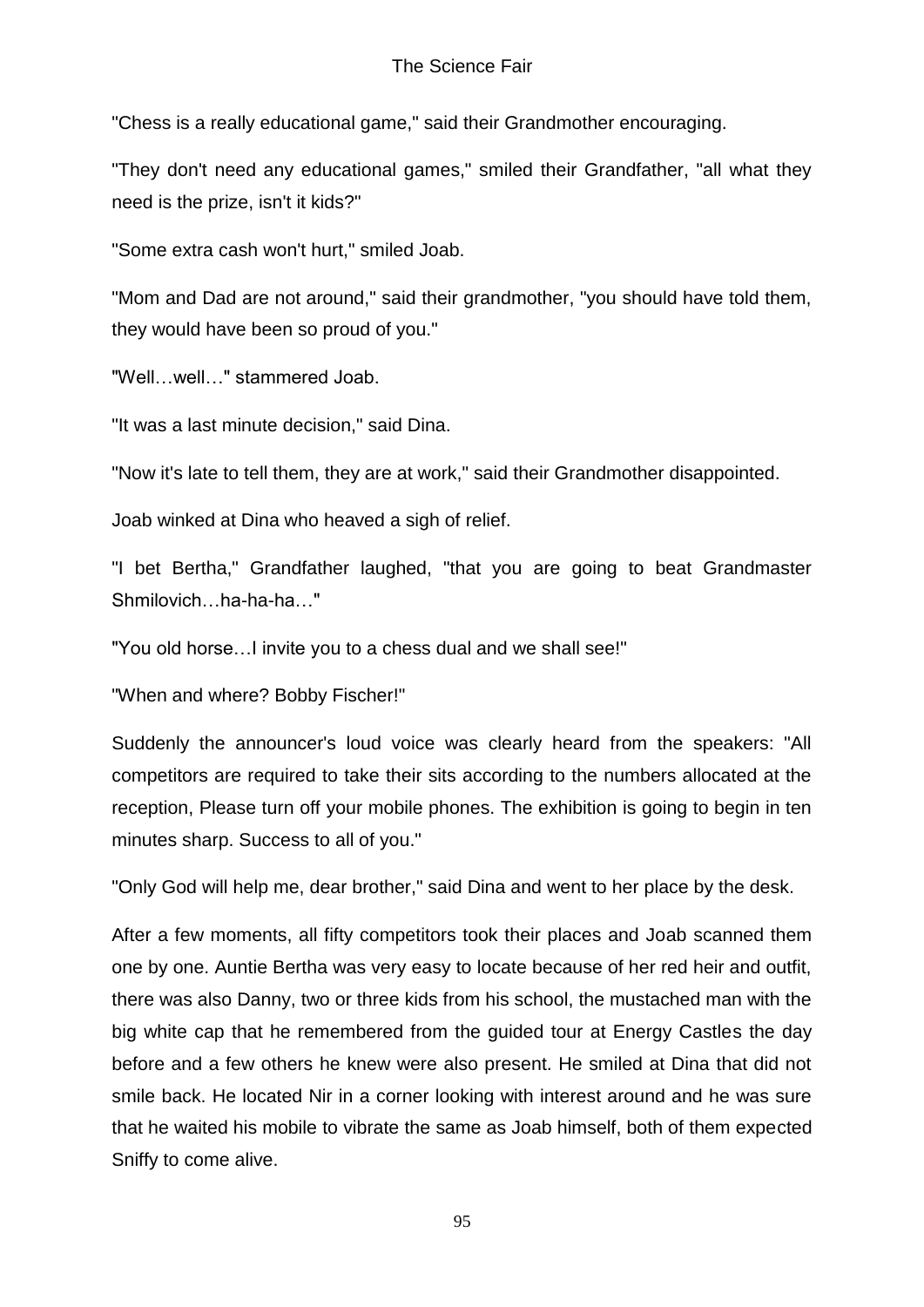Joab train of thought was cut suddenly when Mr. Levi, the CEO of Solar Deserts and the sponsor of this event, stood in the middle of the chess arena and delivered a small speech praising the game of chess as bearing very important educational values and of course his renewable energy company and then he invited GM Shmilovich to join him.

Grandmaster Shmilovich was a young man about thirty five and Joab was surprised that he did not wear glasses. Maybe he wears contact lenses or maybe he underwent a Laser Eye Surgery, impossible for a chess grandmaster to have perfect vision, Joab thought.

GM Shmilovich thanked for the opportunity to introduce chess to kids and adults alike and to spread the word of chess. The competition began.

Most of the audience stand behind the competitors and follow the moves on the chessboards. Joab, of course, was very much interested in what happens on Dina's board but he preferred not to stand behind her since he was sure his presence would only annoy her.

With the first move, the simul-giver and the competitors shook hands and GM Shmilovich moved quickly from board to board no more than a few seconds for making a move.

An hour after the contest began most of the competitors had already shaken hands again with GM Shmilovich and left their places disappointed. Surprisingly, auntie Bertha and Danny were still in business.

Dina lost heaving a sigh of relief.

"Never mind," said Joab disappointed.

"The Hippopotamus didn't work at all," said Dina laughing, "at last I'm free again."

"We are proud of you," said Grandmother and Grandfather kissing her again on her forehead.

Suddenly Sniffy was alive with a first-degree threat alert indicating an anonymous danger in the hall.

96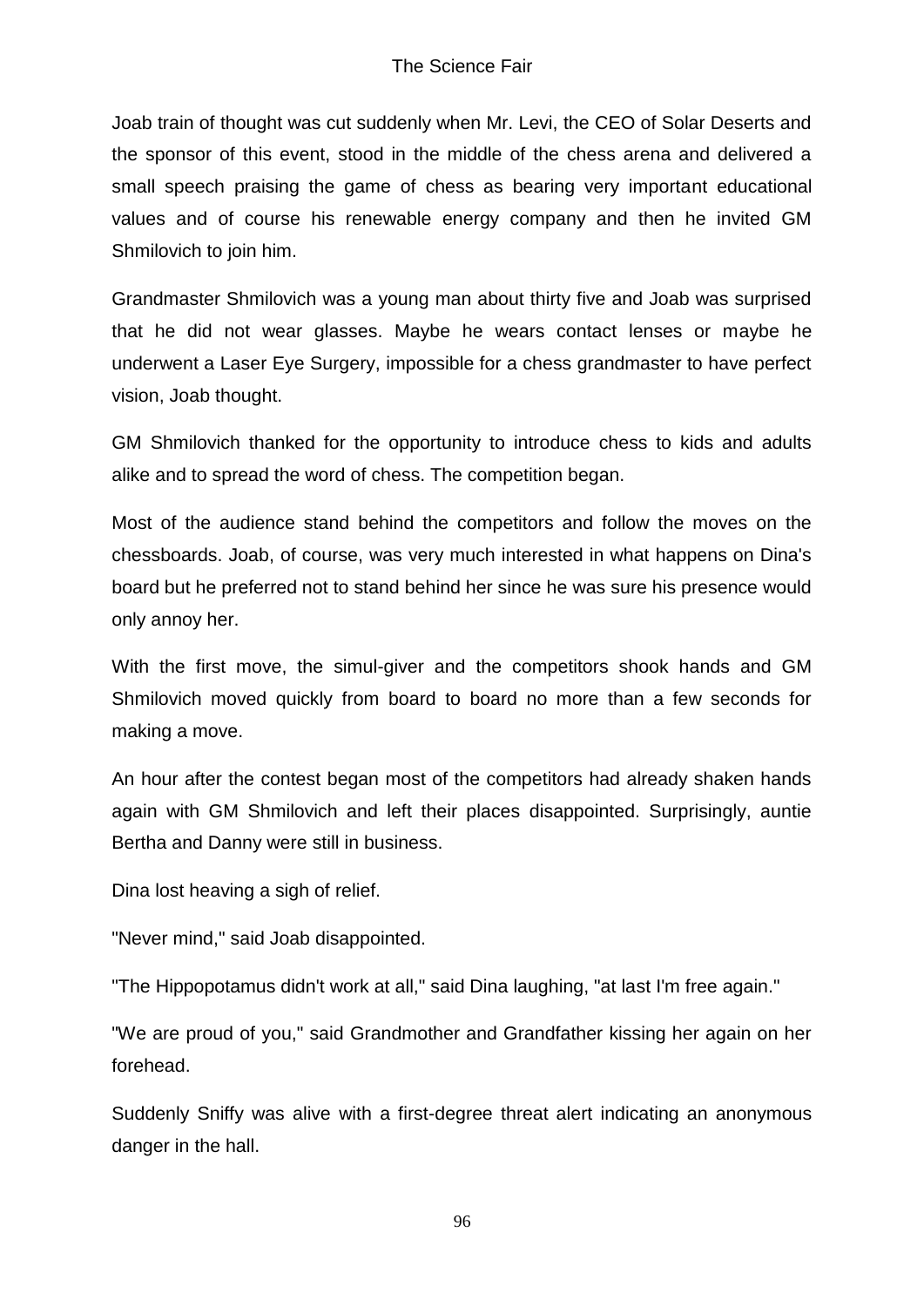They found a pretext to leave their grandmother and grandfather and moved to a corner. They overlooked the crowd carefully, but it was a mission impossible since there were many of them coming and going. Nir was also looking at his mobile, squinting suspiciously at their direction.

"Maybe the man with the big white cap," said Dina, "we meet him everywhere".

"He's here for a long time," whispered Joab, "It must be somebody that came a short time ago."

"Impossible to know," said Dina, "All the time people come and go, don't they?"

The match went on with the GM moving from board to board with agility and full of energies as at the beginning of the match, and after two hours more only seven competitors remained, and surprisingly, among them were still auntie Bertha and Danny.

After four hours, to their amazement, only Danny and aunt Bertha survived. After a few moves more, GM Shmilovich offered both courageous chess players a draw which was happily welcomed.

The big heroes were applauded by the cheering crowd and Danny's mother was the proudest mother in the world.

The announcer said that the prize ceremony would take place in ten minutes.

Auntie Bertha approached them smiling smugly at them, "you see kids, auntie Bertha is not so dumb after all. Where is your grandpa, I've one or two things to tell him."

"Bravo auntie!"

She took out her big red pipe from her shirt pocket, lit a match, held it up to the pipe and inhaled deeply nevertheless smoking was forbidden in public places.

"What are you going to do with the prize, Auntica Bertica?" said Joab.

"If you'll be good," promised Bertha, "I'll buy you a book about renewable energy, what do you say kids?"

"You are interested in solar energy, auntie?"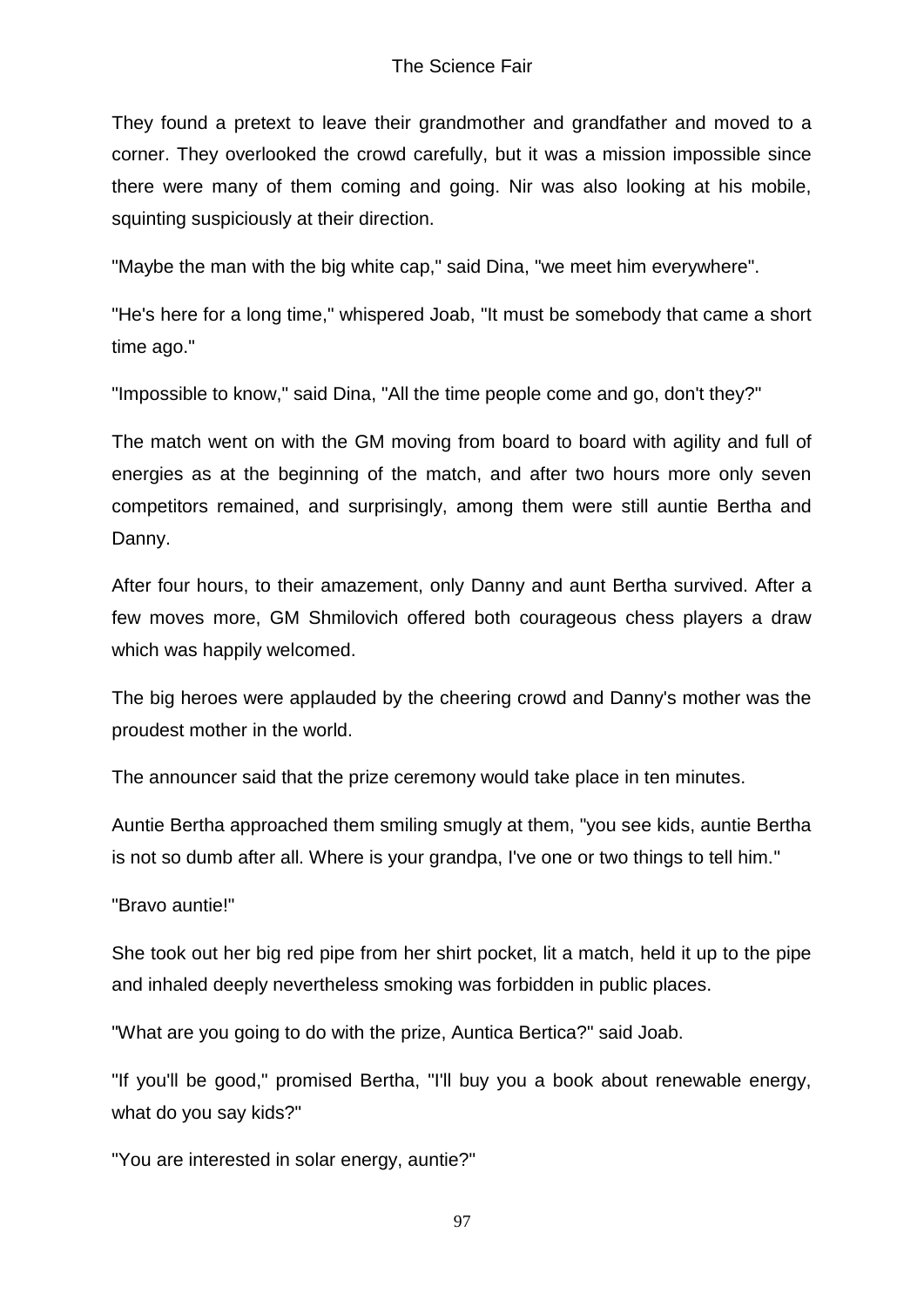#### The Science Fair

"Who doesn't nowadays? Didn't you hear about ethanol fuel and solar power towers, for example. One can make a good honest buck by inventing something."

"Like what," asked Joab pricking his ears.

"Improving photosynthesis efficiency for example."

"What, you heard about switch…"

"Ouch!"

"Bravo Bertha," said Grandfather and Grandmother approaching them smiling.

"You see old horse…eh…," she said exhaling a large burst of smoke from her pipe forming a cloud around her face.

"Even old dogs bark sometimes," Laughed heartedly their Grandfather waving away the smoke.

\*\*\*\*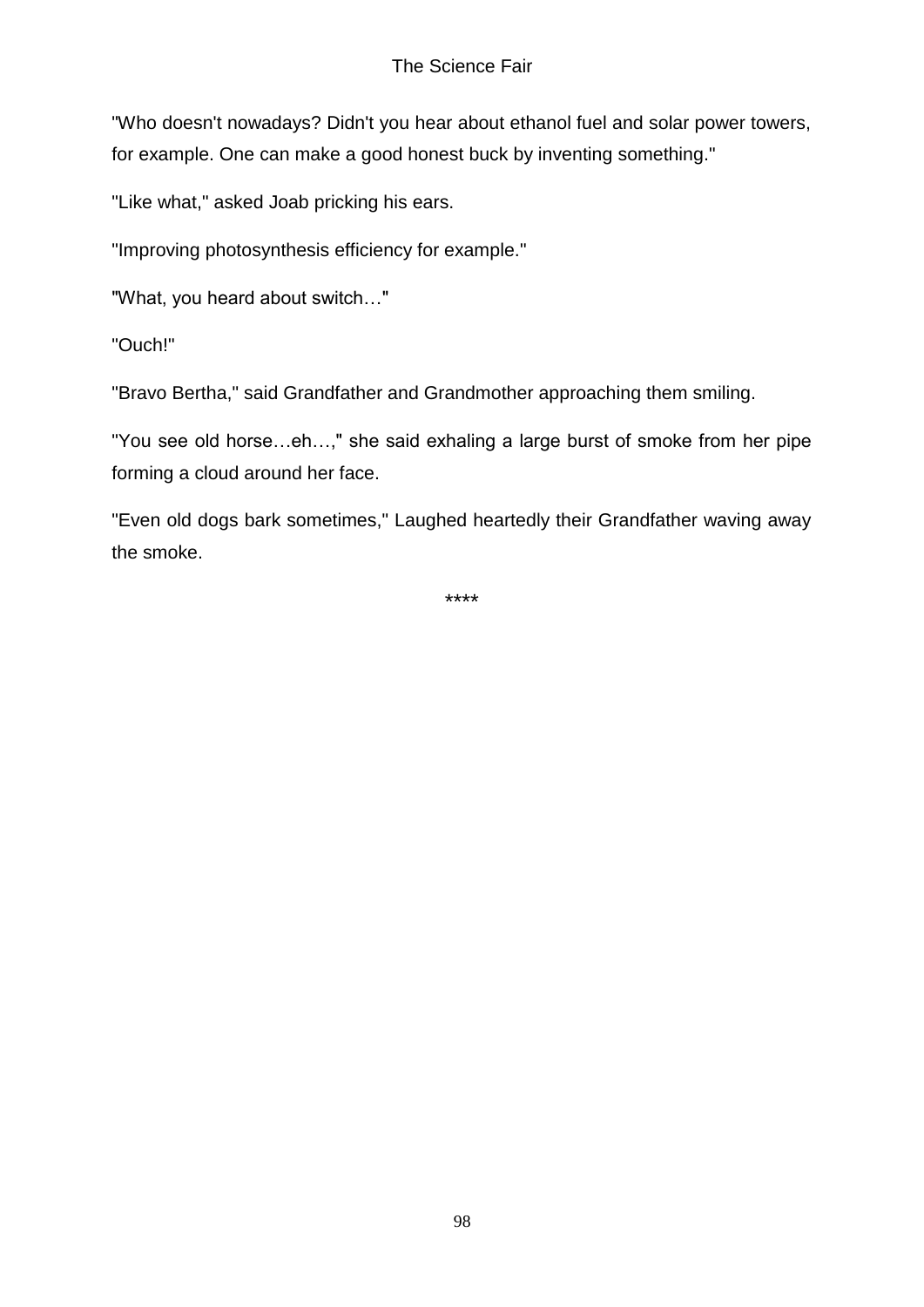#### 13

# First Week Observations

Joab and Dina planted, behind their shed, the three switchgrass plants they had removed from the soil, a few days ago, from the farm and the Energy Castles facility.

Dina warned Blacky not to dig the soil around the plants and not to play with them by any means.

The first plant, which was transferred from the farm, from the Solar Deserts' control group, was supposed to be an ordinary switchgrass plant.

The second plant was also from the farm but from the Solar Deserts' experimental group and was supposed to be a genetic engineered plant.

The third plant was removed from the Energy Castles facility and was of an unknown nature.

To their luck, they have removed the plants with enough roots and rhizomes and since switchgrass is a strong and adaptable plant and was irrigated lavishly by Dina they recovered almost immediately and went on growing undisturbed in their new home.

After the first adaptation period, which lasted for a week, Joab and Dina took observations in order to establish the baseline or the start point of their experiment, since the first adaptation period could not be regarded as an integral part of their experiment as Dina preferred to name it whereas Joab preferred "investigation" instead.

Joab photographed the three plants from different angles. They measured the height of the plants from soil to the top of the main stem and calculated the average stem diameter. Then they counted and recorded the number of leaves on each plant including the tips of new leaves just beginning to emerge and the number of the scarlet-orange flowers and buds.

But when trying to calculate the average leaf area and leaf color for each plant by using their cell phones' cameras and a botany image analysis application they met

99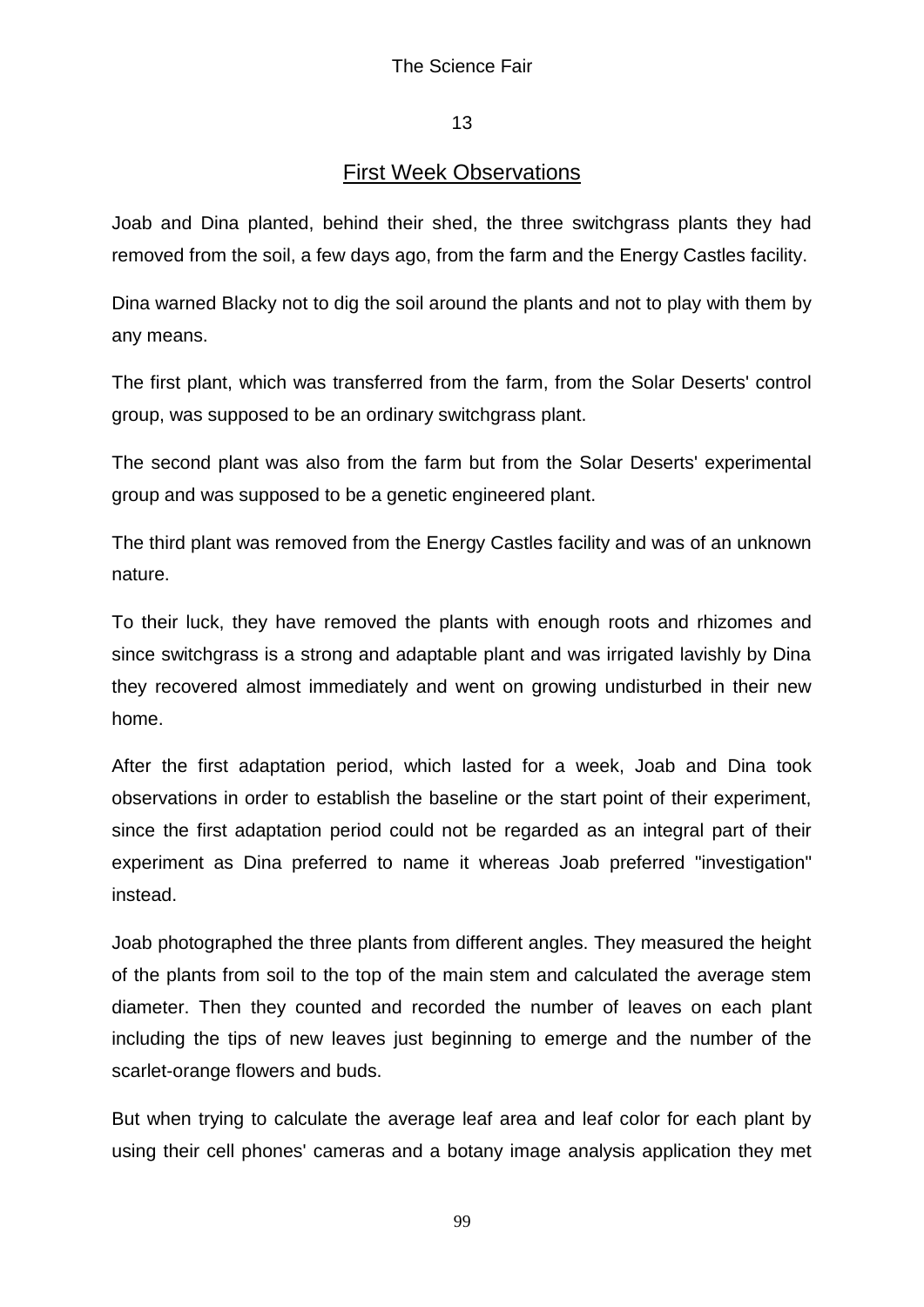some difficulties not being able to overcome even by reading the manual a few times and joining professional forums on the web.

"We'll have to ask Hallelujah Bat Israel for help," said Joab SMSing her.

"But we'll have to pay her," said Dina.

"We did a good buck recently, didn't we?"

"Queer," said Dina, "I was sure that Mr. Levi is going to throw us all the way down his stairs and instead he was very satisfied and paid us according to our agreement."

"I think that maybe he believes in us."

"Strange."

"And besides," said Joab, "don't tell Mom or anybody else, she's going to ask us to give the money back."

"Hi guys," said Hallelujah without knocking the door.

Hallelujah was a Black Hebrew girl about fourteen. She was high and slim with short curly dreads. She always wanted to be a boy and preferred to be called Lulu. She played basketball and soccer like any other boy and never wore girl garments, and as a matter of fact she was a staunch feminist. She was agile like a monkey and could climb any tree or building. She was stubborn and defied her community's conventions and dropped out of school to her parent's disappointment. She had never asked her parents for money and was on her own. She made a living by hiring her computer and technical skills and as a matter of fact she was a hacker.

"What's up, how can I help you guys?"

"Well," Joab said, "We have some problems with a botany application that can calculate the average leaf area and leaf color of plants."

"Let me have a look." Said Lulu.

She played with the mobile's buttons and keys for a while.

"Look guys," she finally said, "the application calculates a leaf area in ordinary decimal numbers like cubic centimeters, millimeters, whatever. But for color it uses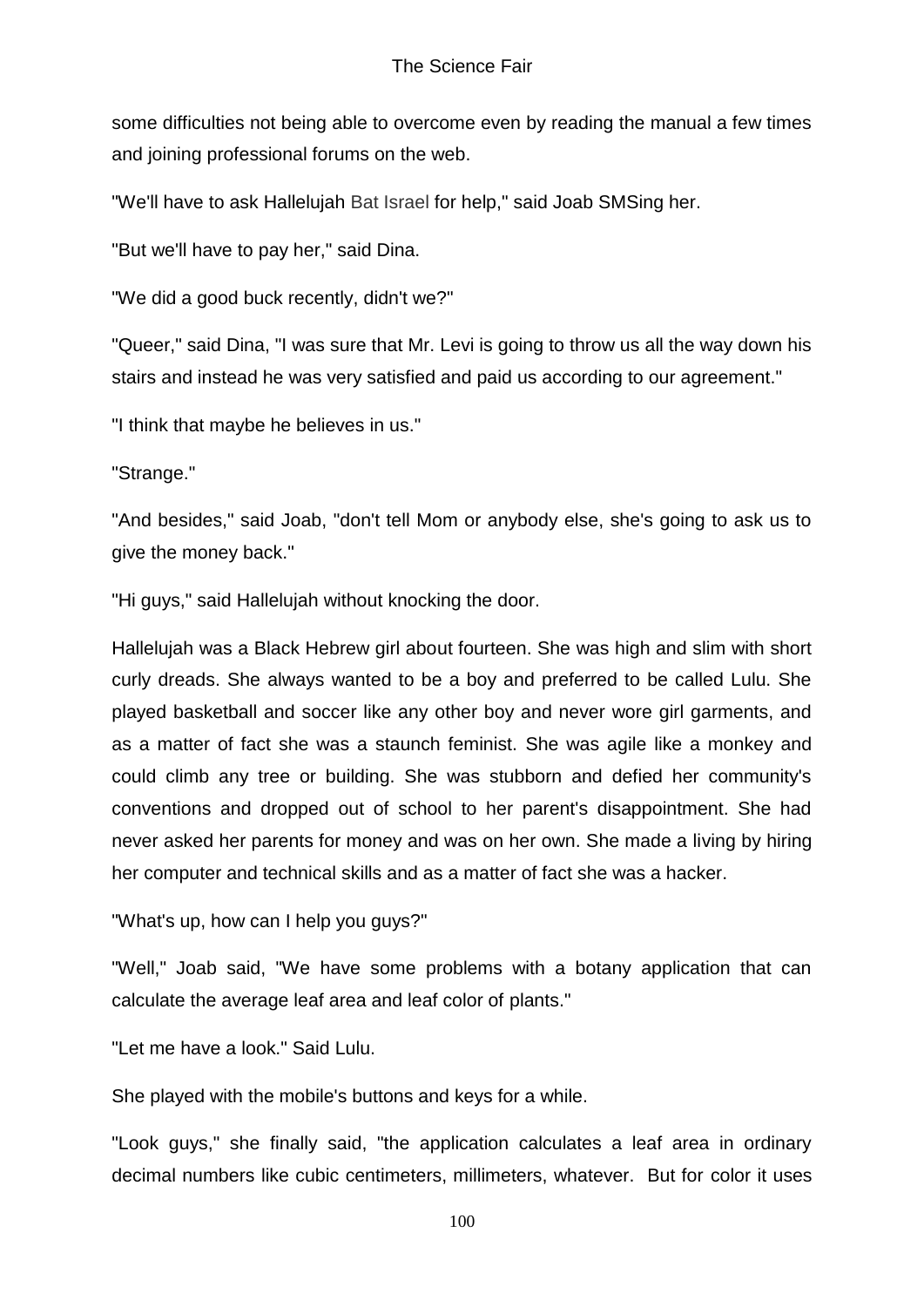the hexadecimal or base 16 numbers. The hexadecimal or the hex numeral system uses sixteen distinct symbols, instead of ten, the familiar symbols 0–9 to represent values zero to nine, and six more - A, B, C, D, E, F."

"You mean like the HTML color code when a color could be something like 2B45ED." Said Joab.

"Exactly guys. So in order to solve your problem, when you want to calculate the average leaf area use the ordinary decimal numeral system. Press on 'decimal' here whereas when you want to calculate the average leaf color press on 'hex', got it."

They tried it on a potted plant that was placed in a corner of their shed and it worked perfectly to their satisfaction.

"You are some expert Lulu, why not joining our detective agency?"

"Thanks guys," said Lulu, "But I prefer to remain a freelancer and to manage my own business, thanks for your kindness, anyway."

"Then how much we owe you?"

"Well, for now nothing, is a petty job, but be sure that the next time I'm going to cut your throat," Lulu smiled, moving her palm across her throat.

"Then we owe you a favor."

She left the shed without saying goodbye.

"Good for her," said Dina admiringly.

"What a shame she declined our kind offer." Said Joab, disappointed.

They hurried to the switchies and this time the botany application did a great job. It calculated the average leaf area and leaf color for each plant without any delay and even translated the hex values into decimal ones.

After they had all the readings at their disposal they used an excel spreadsheet to calculate the Plant Development Index (PDI) – meaning, averaging all their readings, regarding each plant, into one number that will help them find out clearly which plant thrived better over time. For convenience, they set the three initial PDIs at 100, but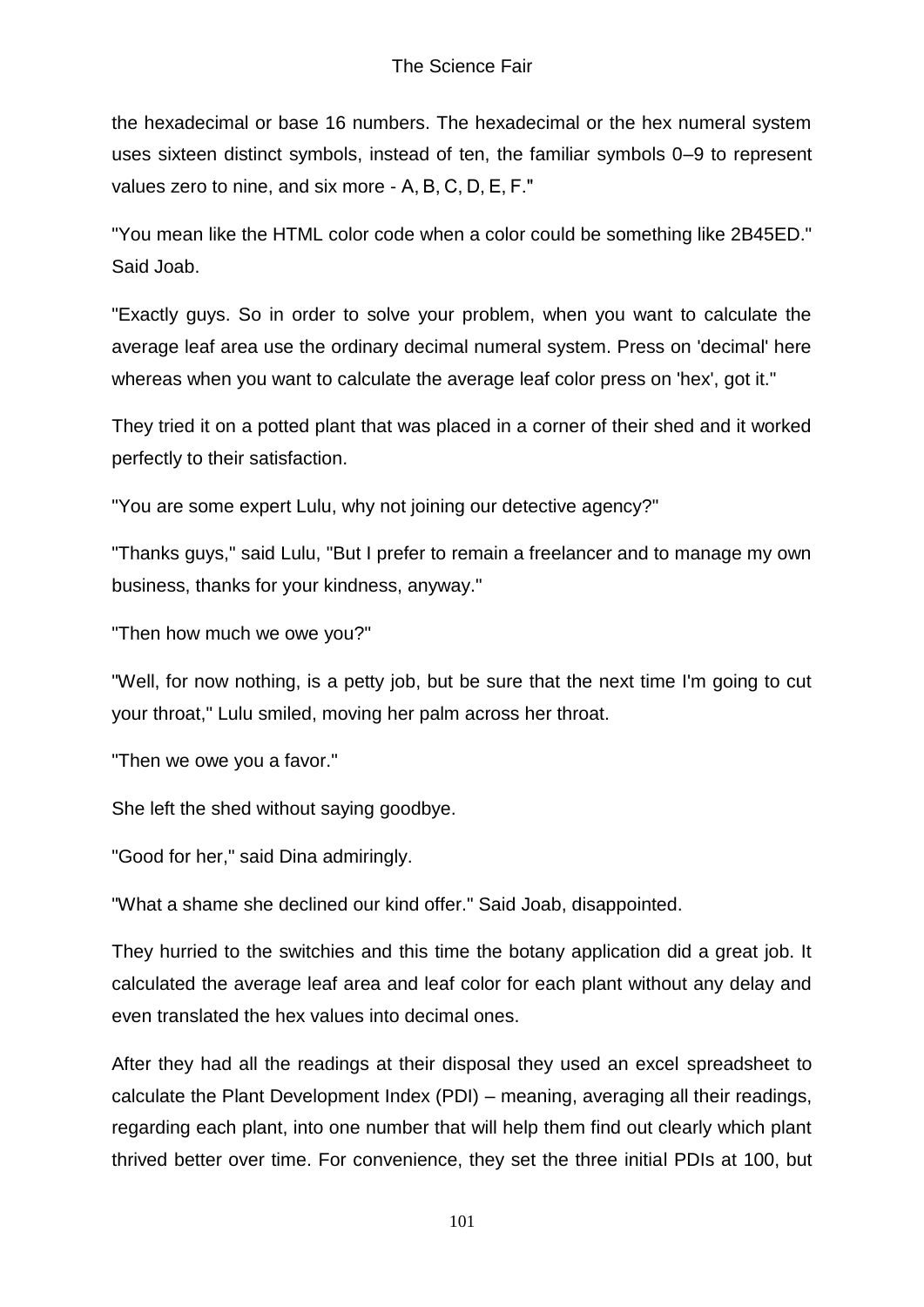they could also have set them at any other convenient number of their choice, as well.

To begin from PDI=100 was very logical to do even though at the beginning the switchgrass plants were different in size but they did not have any idea when exactly the plants had been planted or seeded. So from then on, their observations were meant to reflect not the plants' absolute development stage but rather the extra development or growth rate gained relative to the baseline of 100 in percents.

At the end, Joab and Dina tabulated and graphed their findings and summed up their ideas in the following table.

| Switchgrass | Origins               | Baseline (PDI) |
|-------------|-----------------------|----------------|
| ordinary    | <b>Solar Deserts</b>  | 100            |
| engineered  | <b>Solar Deserts</b>  | 100            |
| unknown     | <b>Energy Castles</b> | 100            |

During the coming weeks, after the experiment baseline had been established, they planned to irrigate the plants, only twice a week, two liters per plant to see to what degree they were adapted to thrive on little water and compare between them.

Dina wanted to remark something but Joab's cell phone ringtone cut her train of thought.

"It Sniffy again," said Joab startled.

"I hope we don't have something ominous in our garden."

"This time it's not a threat," said Joab relieved, "it's only a piece of information."

They pored over Joab's cellular and Dina read aloud.

"Shhh…somebody can hear you."

"Who, the switchies?"

"Even walls have ears."

They read in silence for a while.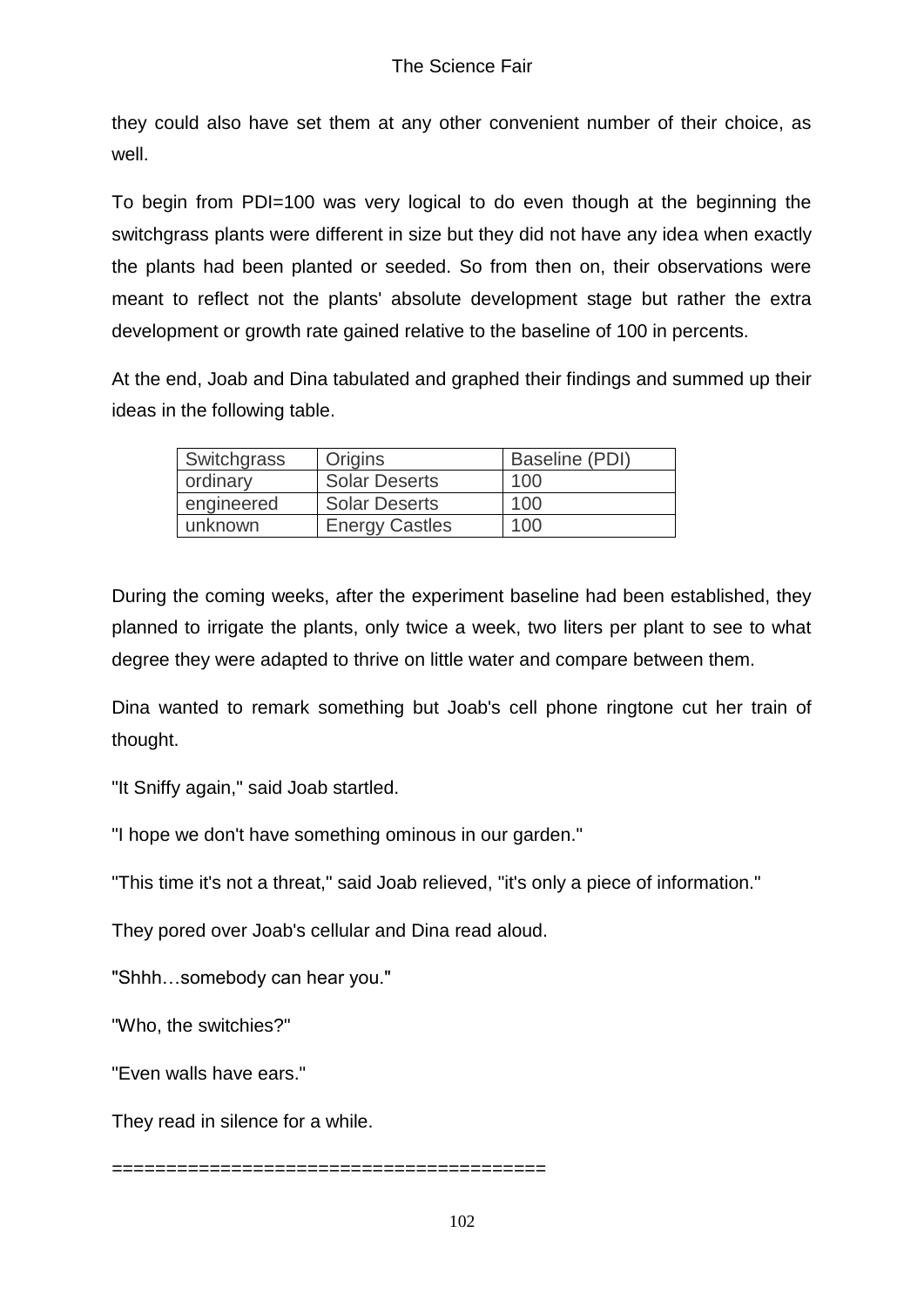(Translated from Chinese)

From China Business:

A big sensation at the chess simultaneous exhibition that took place on Tuesday in Dimona, Israel when GM David Shmilovich, rating 2785 and ranked 7th in the world drew with a twelve years kid and a woman about sixty, both are not ranked.

The contest was sponsored by Solar Deserts, Inc., a leading renewable energy startup located in Dimona, Israel.

Last reports insinuate that the company is on the verge of a major breakthrough concerning a substantial improvement of photosynthesis efficiency of some grasses that will revolutionize ethanol fuel production from plant cellulose for traffic use and direct combustion for fueling power plants for electricity generation in the form of energy pellets.

No wonder that the Solar Deserts stocks are on the rise on Wall Street.

#### ========================================

"Good for them," said Dina envious. "They can get very rich."

"Then next time learn the Hippopotamus Defence by heart," laughed Joab.

"Next time you are going to sweat with the hippopotamuses and the giraffes in the jungle," smiled Dina back.

"What do you think about this article?" changed Joab the subject.

"It looks like that for some reason Sniffy is in love with China. He also emphasized the word 'China' in the article he sent us about switchgrass."

"The Chinese syndrome."

"What lucky we are to have dear Sniffy, otherwise how on earth could we obtain such information from a Chinese paper and also so nicely translated to Hebrew."

"But this article suits more a chess magazine than a business one, doesn't it?"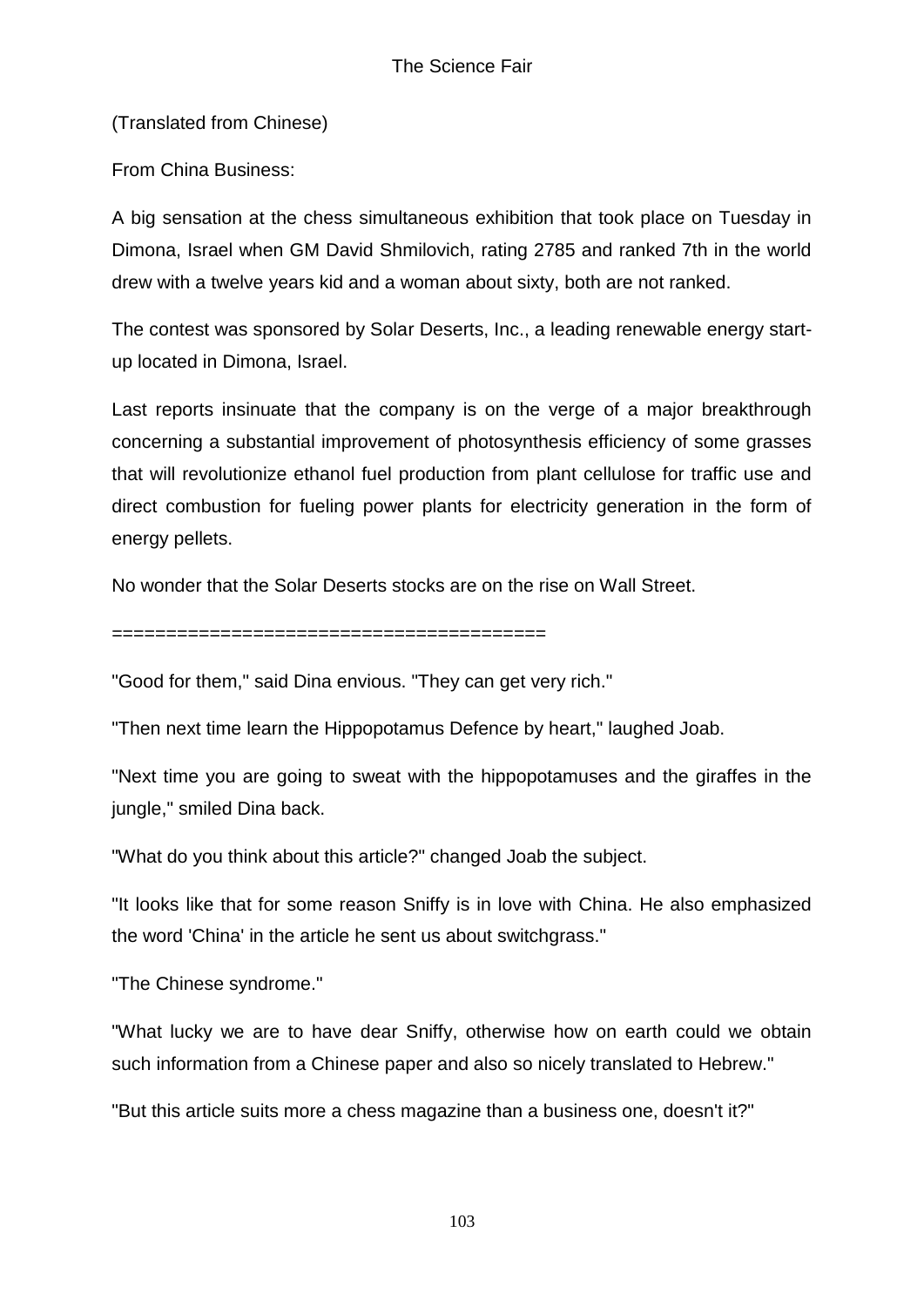"You are right," Dina agreed, "this article looks more like as an advertising commercial for Solar Deserts rather than anything else. And it's not for the first time. Who in China cares for a chess competition in Dimona unless you want to use it for public relations."

"But maybe one billion Chinese people can't be wrong and we should follow the Chinese path."

"But what's more strange," said Dina, "that the article is not a negative one at all, as we requested, but rather very positive indeed. They sponsor a chess event, have scientific achievements and thrive on Wall Street. This is more positive than positive could be, isn't it?"

"Maybe that's the reason," said Joab thoughtfully, "that Sniffy sent us this article and no other."

"I don't understand."

"Because," said Joab, "maybe it looks positive to us but as a matter of fact it is negative."

"Because Sniffy has a human brain," said Dina thoughtfully, "and sometimes "good" means "bad", remember?"

\*\*\*\*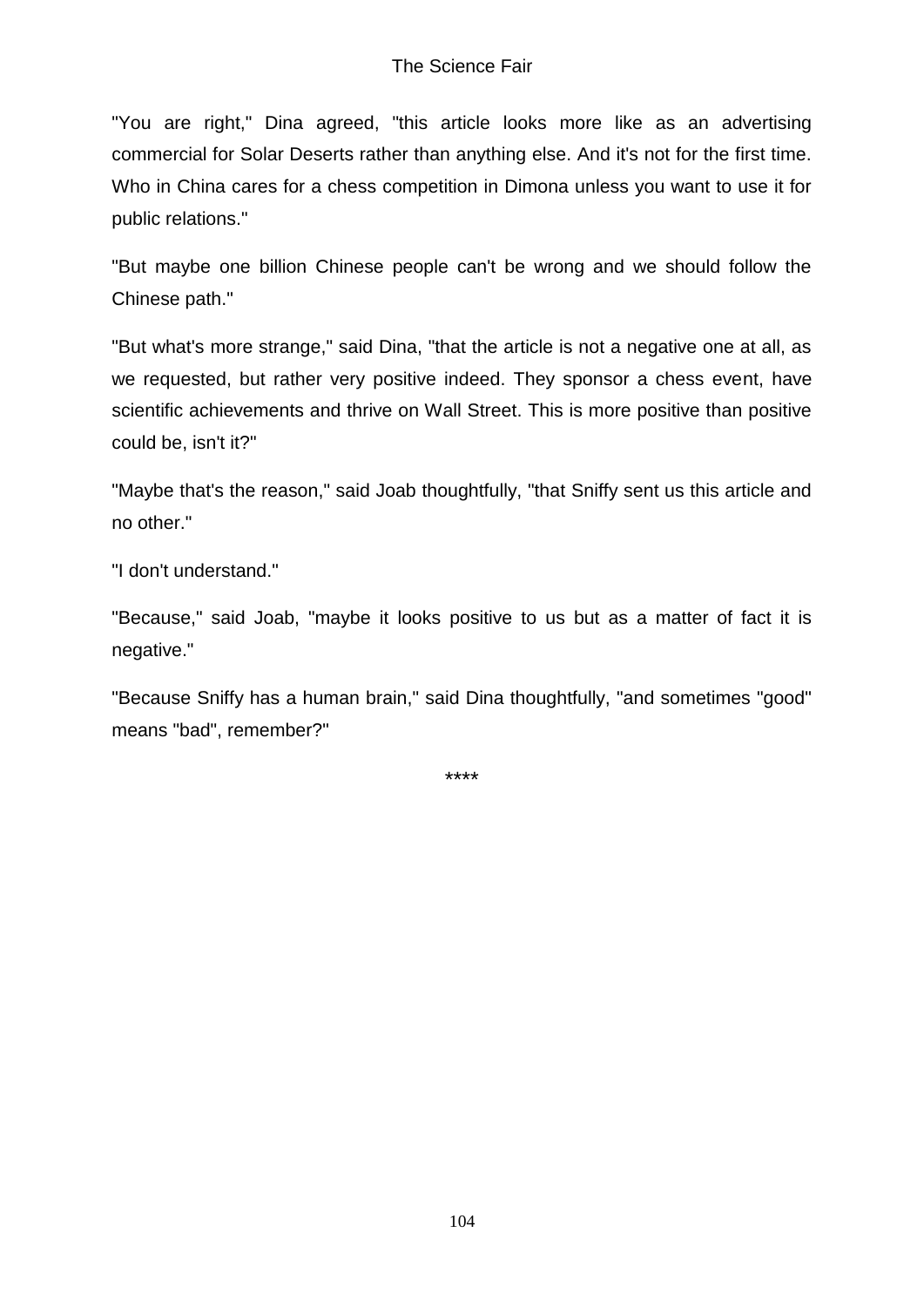#### 14

# The Treasure Hunt

It was a nice summer evening. Joab and Dina were discussing the latest events behind a closed door in their shed. Blacky was gnawing on some bones in the garden not before Dina ensured that he is not interested in the three switchgrass plants. In the background, they heard the animated voices of their Mom and Dad discussing with some friends, on their terrace, about everyday life issues.

Dina was sitting relaxed by the table since she at last got rid of this annoying chess business while Joab was wandering restlessly around the shed when suddenly Sniffy blipped.

"Oh my!"

============================================

From the internet edition of the Dimona Gazette

You are invited to join the Treasure Hunt Game sponsored by Solar Deserts - a leading renewable energy start-up located in Dimona, Israel.

In order to win, you have to solve seven riddles. The game begins when the first riddle is sent to your email inbox. If you answer back correctly, you will be sent the second riddle, and so on until the seventh riddle. Only three wrong answers are allowed for each riddle. A riddle must be solved in two days time - after that, the solutions will be published and not accepted anymore.

The one that first solves the seventh riddle will be awarded 10,000 shekels.

Register now and get your first riddle right away.

Success!

#### **Register**

==============================================

"Wow, ten thousand shekels, Din!"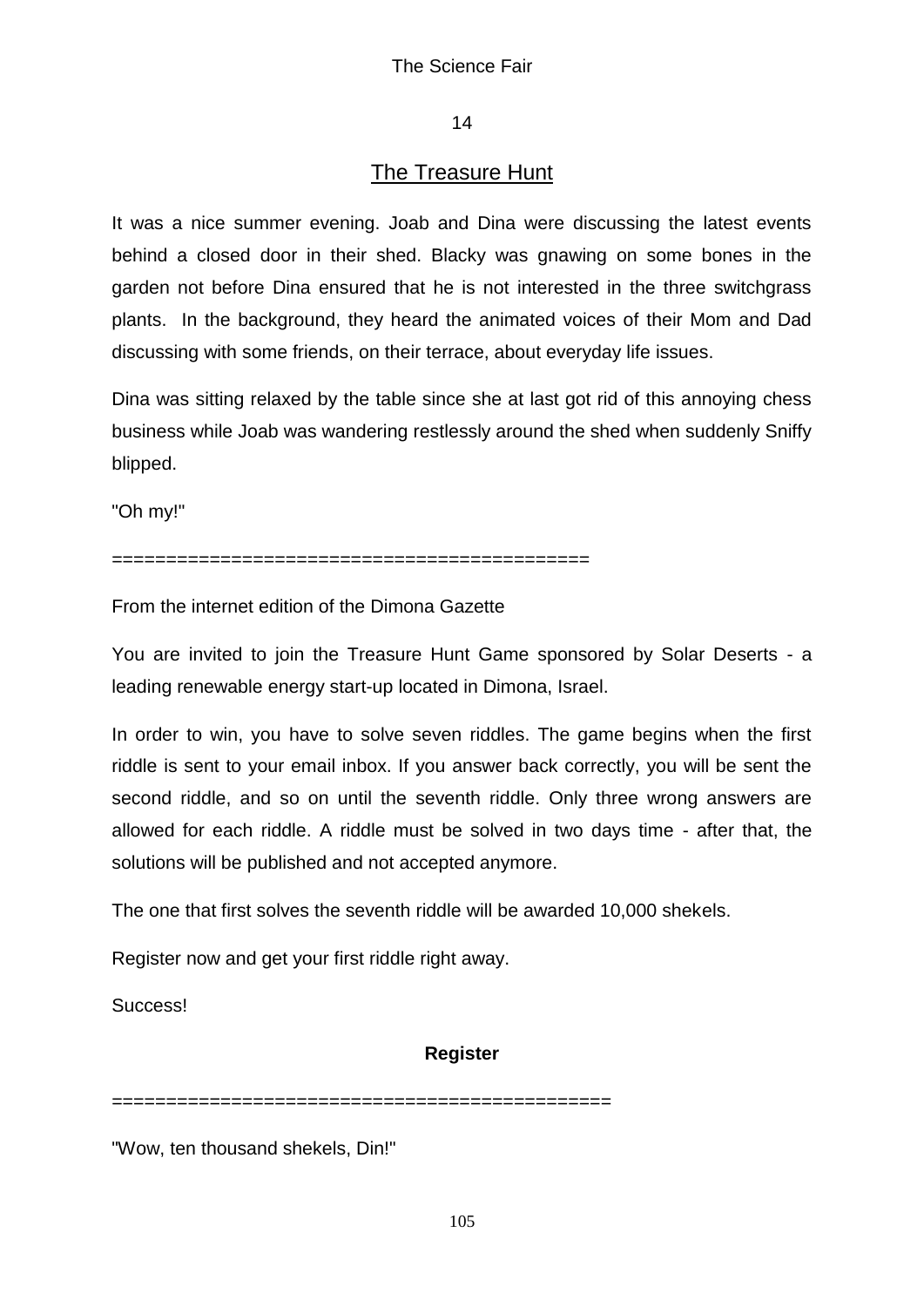"Then let's register, Jobby." said Dina hitting excited the "Register" button.

After they calmed down a little bit Joab said, "The same story again."

"What story?"

"Well, we look for negative articles about Solar Deserts and dear Sniffy sends the opposite."

"Hopefully Sniffy is clever enough," said Dina.

"It looks like public relations promotion again."

"What's wrong about public relations, Jobby? All of them are doing the same…helping children and the elderly…"

"All of them are caring only about profits and not people," said Joab disappointed.

"Look who is speaking…"

"In any case 10,000 shekels more won't hurt." Said Joab.

After a few minutes, the email arrived and they learnt it excited for a while. It read:

===============================================

To: Science Gumshoes Detective Agency

Welcome to the Treasure Hunt Game sponsored by Solar Deserts - a leading renewable energy start-up located in Dimona, Israel.

Your first riddle:

Decipher the following code:

### A A B C E H M U H C K N

Reply your solution to us and if correct, you will be sent the second riddle. Remember, only three attempts and two days are allowed for each riddle.

Do not forget: The one that first solves the seventh riddle will be awarded 10,000 shekels.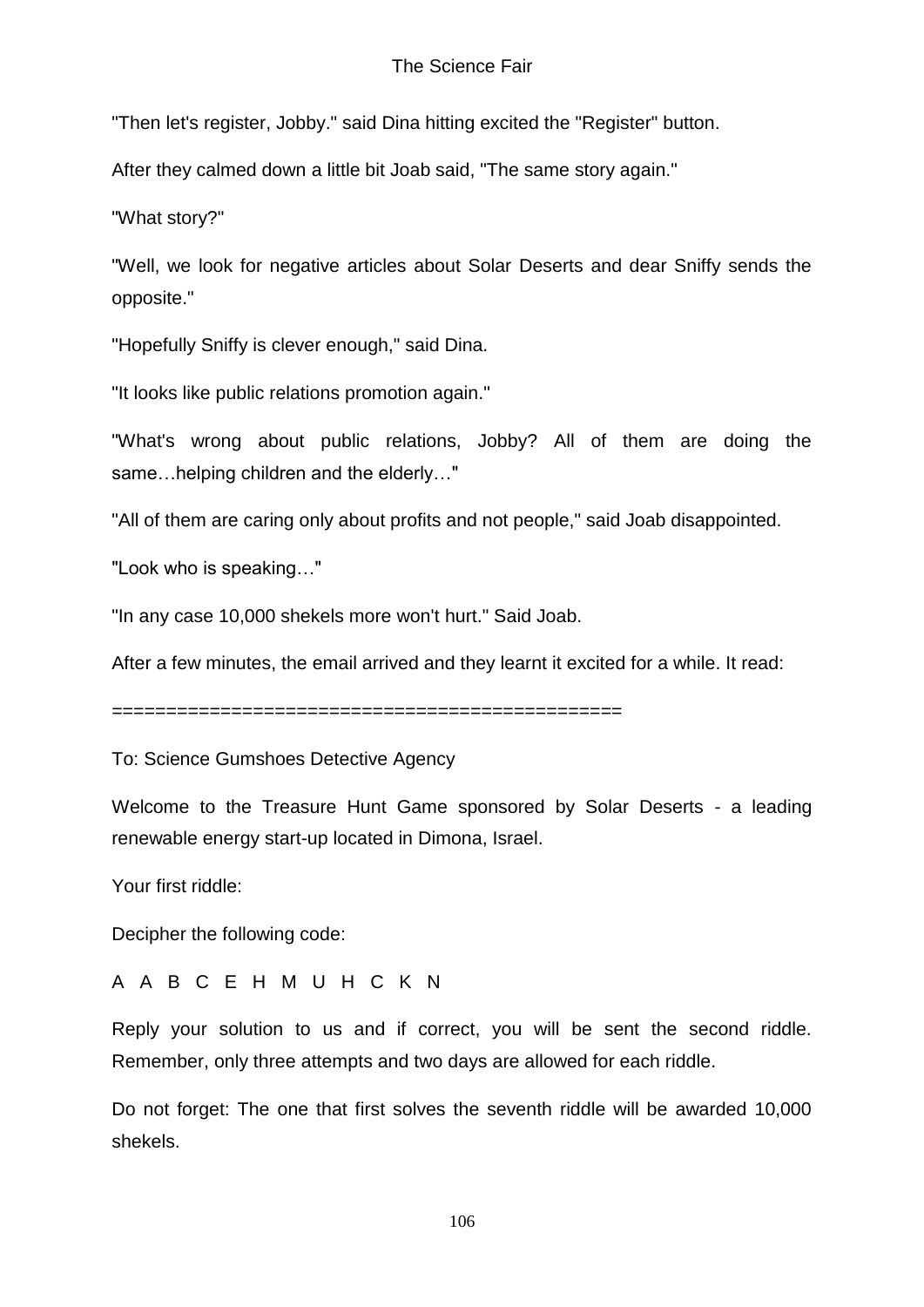Success,

The Treasure Hunt Game Team

========================================

"Wow, ten thousand shekels, we can open a real detective agency with a secretary and nice offices," said Joab joyfully.

"Aren't you putting the cart before the horse?" Dina spoiled his enthusiasm smiling, "before we spend the money we have to earn it, don't we?"

"Then let's go, Din!"

Dina uncluttered their big homework table and wrote down, on a big white sheet of paper, twelve big letters, and placed it in the middle of the table.

"Let's have some tea and biscuits before we begin," suggested Joab and hurried to their small makeshift kitchen.

"Good idea," agreed Dina, "A long white night is waiting for us."

They pored over the letters for a while.

"It looks like a word game," suggested Dina, "when you are required to rearrange the letters into words."

"So, we have to reshuffle the letters and see what meaningful words we can create."

"Exactly," said Dina satisfied, "reason says that words should relate to renewable energy like 'solar energy', 'photosynthesis', 'ethanol fuel', 'switchgrass' and other similar terms should come up but I don't see any, do you?"

Joab scanned the twelve letters for a while but was not able to see any useful letter combinations.

"I have an idea," said Dina, "there are a few websites that are looking for anagrams and making the combinations for you, they are useful for cryptic crossword puzzles, let's try them."

"Anagram, what's this?"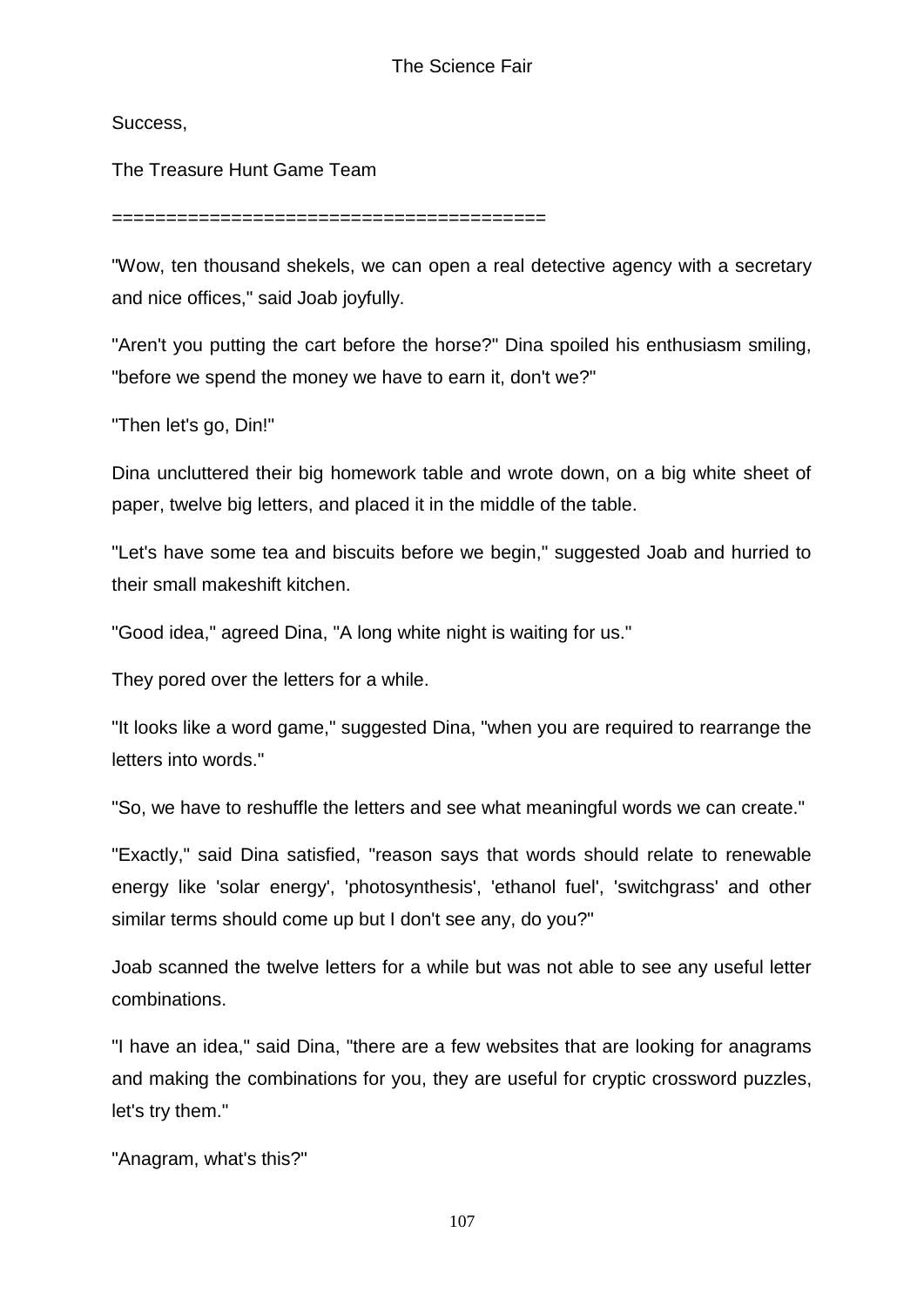"An anagram," said Dina, "is the rearrangement of the letters of a word or phrase to produce a new word or phrase by using all the original letters. For example, "tea" and "eat" which are different words composed from the same three letters."

"Auntie Bertha likes this kind of crossword puzzles," said Joab concerned, "I hope she is not after the treasure hunt."

"But before that," suggested Dina, "let's try Google, it has its own suggestions."

"Okay…"

They googled the twelve letters in different combinations, but to no avail. Then they tried letter combination and anagram dedicated sites, as Dina has suggested, but no meaningful results.

"Why not ask Mom and Dad for help." Suggested Dina hopefully.

"In another situation it could have been a good idea," said Joab, "but since this treasure hunt was suggested by Sniffy, maybe it has something to do with our job, and the best is to leave it in the shadows."

"Okay,"

"Dinner's ready!" their mother called suddenly from the kitchen.

"Darn! Darn! Darn!" Joab stamped his foot, "not now!"

"Maybe it's a good idea to take a break," said Dina, "sometimes a refreshed mind has new insights."

"Dinner's ready!" she repeated, allowing for no argument, and Joab and Dina trooped unwillingly into the kitchen.

After half of an hour, they were back staring at the letters again.

"Maybe," suggested Joab, "the letters are shifted one place, like is the case with many ciphers. A=B and B=C and M=N and X=A and so on."

"Let's try this option," said Dina.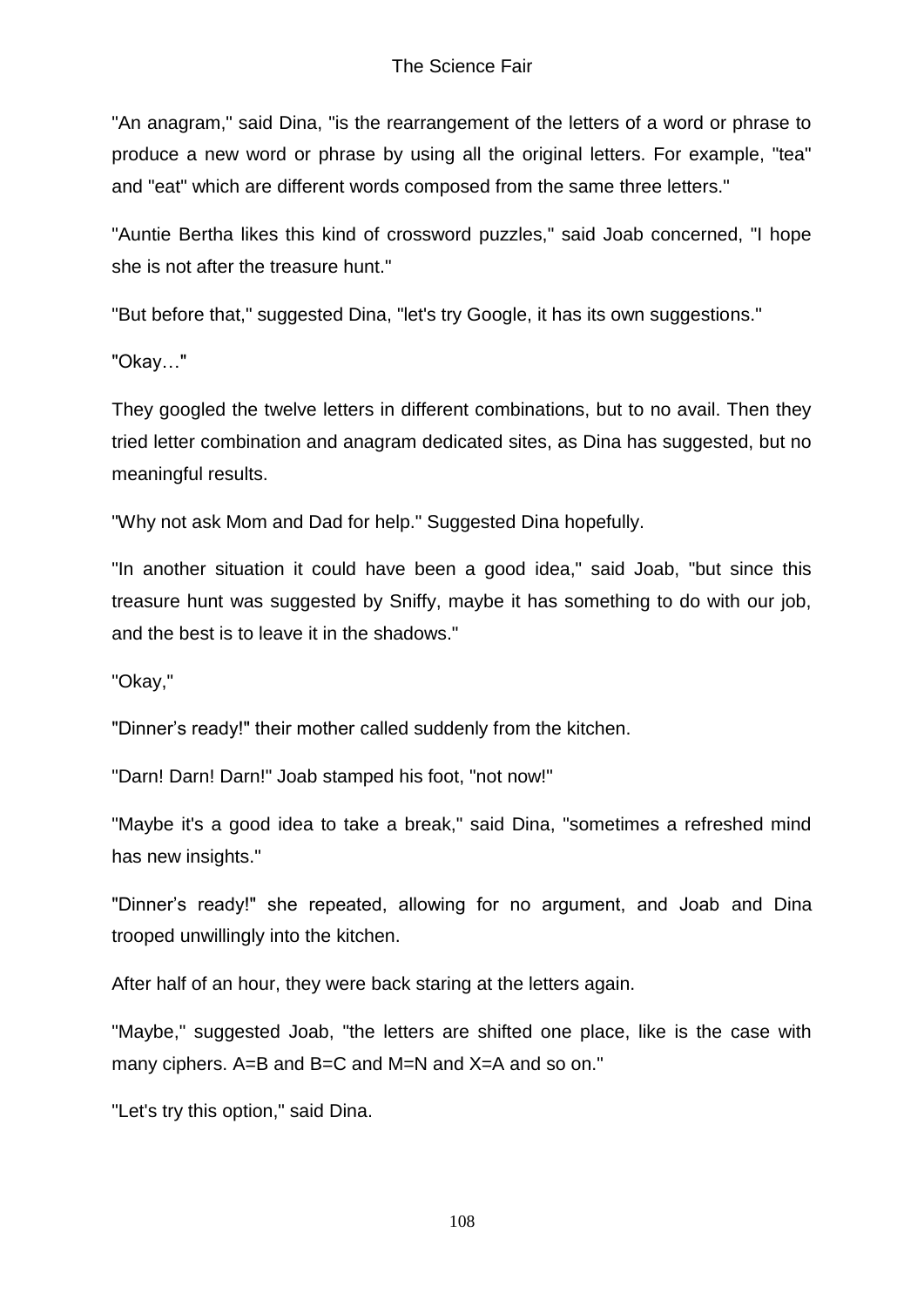By shifting all the letters one place according to ABC order they got a new set of twelve letters and began the procedure again - googling and trying anagram sites but again to no avail.

"But maybe," said Joab, "the letters are not shifted one place, maybe two places.

"Why not three Jobby? And why not ten places. We have to check twenty five options, it'll take us all the night."

"If we are unlucky," smiled Joab despondently, "there could be also worse possibilities."

"Like what," said Dina tortured by the thought.

"What if one letter is shifted two places and the other ten places and so on."

"Then we'll never open a real detective agency," said Dina smiling.

"I think," said Joab, "that we are on the wrong path."

"What do you mean by that?"

"Look, it's the first riddle Din, right? It must be very easy in order to encourage the hunters, let's try the simplest option."

"Like what Jobby?"

"Maybe the letters represent numbers: A=1 and B=2 and C=3 and so on."

"Good idea."

They converted the letters into numbers and instead of twelve letters, they had in front of them twelve big numbers, written on a new sheet of white paper.

1 1 2 3 5 8 13 21 8 3 11 14

After a while Joab said, "the first eight numbers are something familiar, they are constantly growing and they look like some kind of a progression but they are not an arithmetic or geometric progression that we learnt about at school."

"Then," Dina said, "Let's, first of all google all twelve numbers together."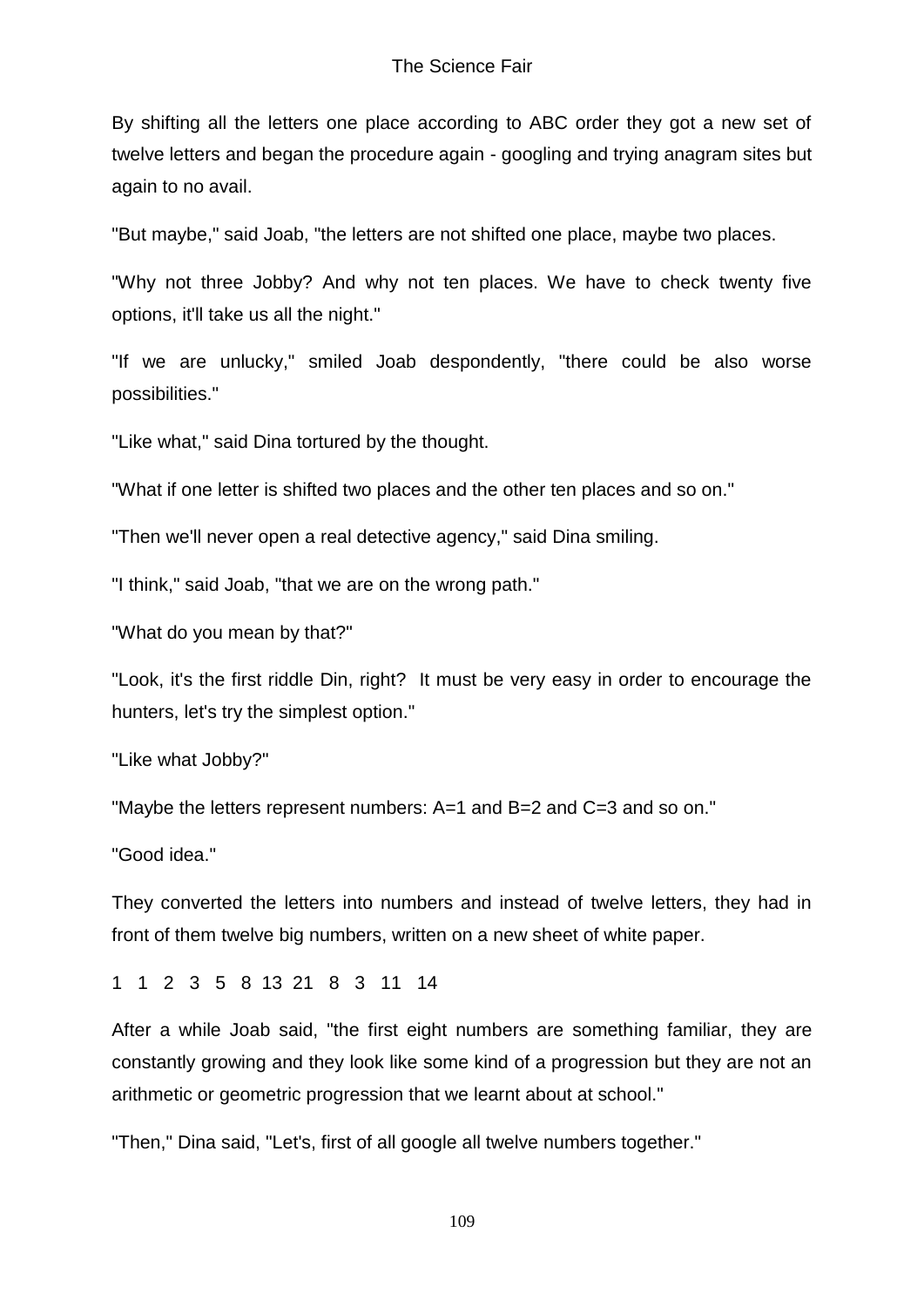"Nothing."

"Now let's google the first eight numbers alone," suggested Joab.

"Bingo, Fibonacci Numbers," said Joab elated, "Ten thousand shekels, hurray."

"Wait a minute, Jobby, what are those Fibonacci Numbers at all?"

"Let's see what Wikipedia has to say about them."

==================================================

The Fibonacci numbers are the numbers in the following integer sequence:

1 1 2 3 5 8 13 21 34 55 89 144…

By definition, the first two numbers in the Fibonacci sequence are 1 and 1, and each subsequent number is the sum of the previous two.

For example, the third number 2=1+1 and the fourth number 3=1+2, etc.

Leonardo Fibonacci was an Italian mathematician, one of the most talented western mathematicians of the Middle Ages.

Fibonacci is best known to the modern world for the spreading (though, not inventing) of the Arabic numerals (the number system we use today) and the decimal number system in Europe, primarily through his *Book of Calculation* from 1202.

He is also renowned for a number sequence named after him, the Fibonacci numbers, which he did not discover himself but used as an example in his mentioned above book. The sequence had been described earlier in Indian mathematics.

==============================================

Dina copied the first twelve Fibonacci numbers from the screen.

1 1 2 3 5 8 13 21 34 55 89 144

"Now I understand what are the Fibo… Fibo…never mind…numbers," said Dina satisfied, "It all begins from the third number. For example, the third number 2 equals to the sum of the two previous numbers 1+1, and the ninth number 34, for example, equals to the sum of the two previous numbers 13+21."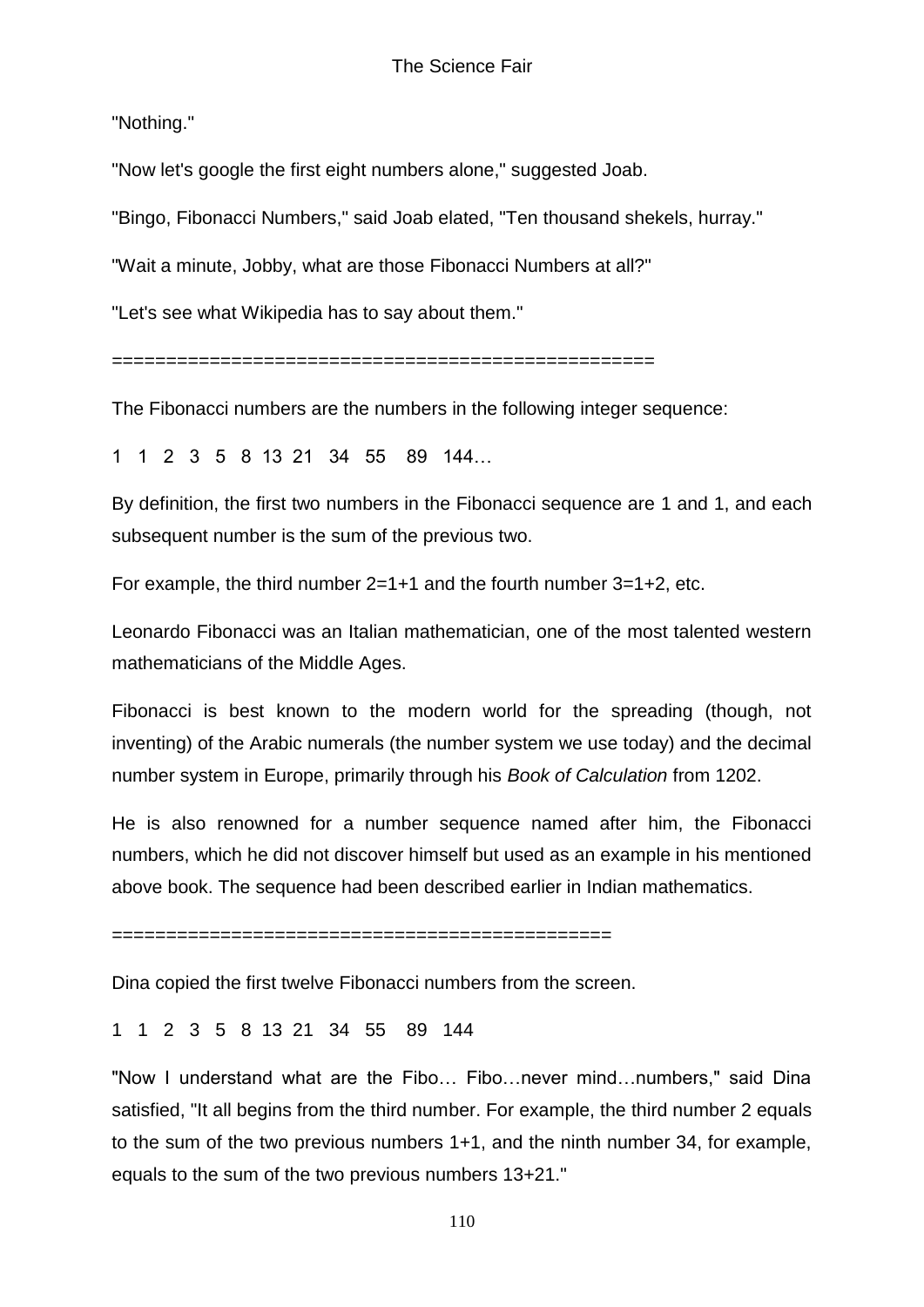#### The Science Fair

"Then your private math tutoring was not a complete waste." smiled Joab.

"Oh my!"

Now Dina wrote their converted numbers under the Fibonacci.

Fibonaccci - 1 1 2 3 5 8 13 21 34 55 89 144 Converted - 1 1 2 3 5 8 13 21 8 3 11 14

"The first eight numbers including 21 are the same as Fibo… Fibo… Fibonacci," said Dina, "but what about the rest four, they don't fit in since the ninth Fibonacci number is 34 whereas our ninth converted number is 8 and the same is for the rest three. Maybe the last four are something else, let's google them."

"What a shame Google, nothing" said Dina disappointed.

"There must be a simple solution," Joab was thinking aloud, "there must…"

"Eureka!"

"Oh…what?" blurted Joab startled.

"Easy as ABC, Jobby."

"Then tell us, clever Einstein," said Joab hopefully.

"The ABC has 26 letters," said Dina, "A=1 and the letter Z= 26 of course, but what if we need a letter for the number 27, for example, than it's A again and if we need a letter for 28 then its B and so on. So A=1 and A=27 and also A=53; B=2 and B=28 and  $B=54$  and  $C=...$ "

"Exactly," said Joab satisfied, "The meaning is that in our case the ABC is not written straight on a line but on a circle and A comes again after Z and so on. And if we go around the ABC circle enough times then we can convert any number to a letter."

"The ninth Fibonacci number is 34 and the respective letter must be the eighth letter in our alphabet since 34=26+8. Let's see, the eighth letter in ABC is…is…H of course, and that's exactly the ninth letter in our riddle."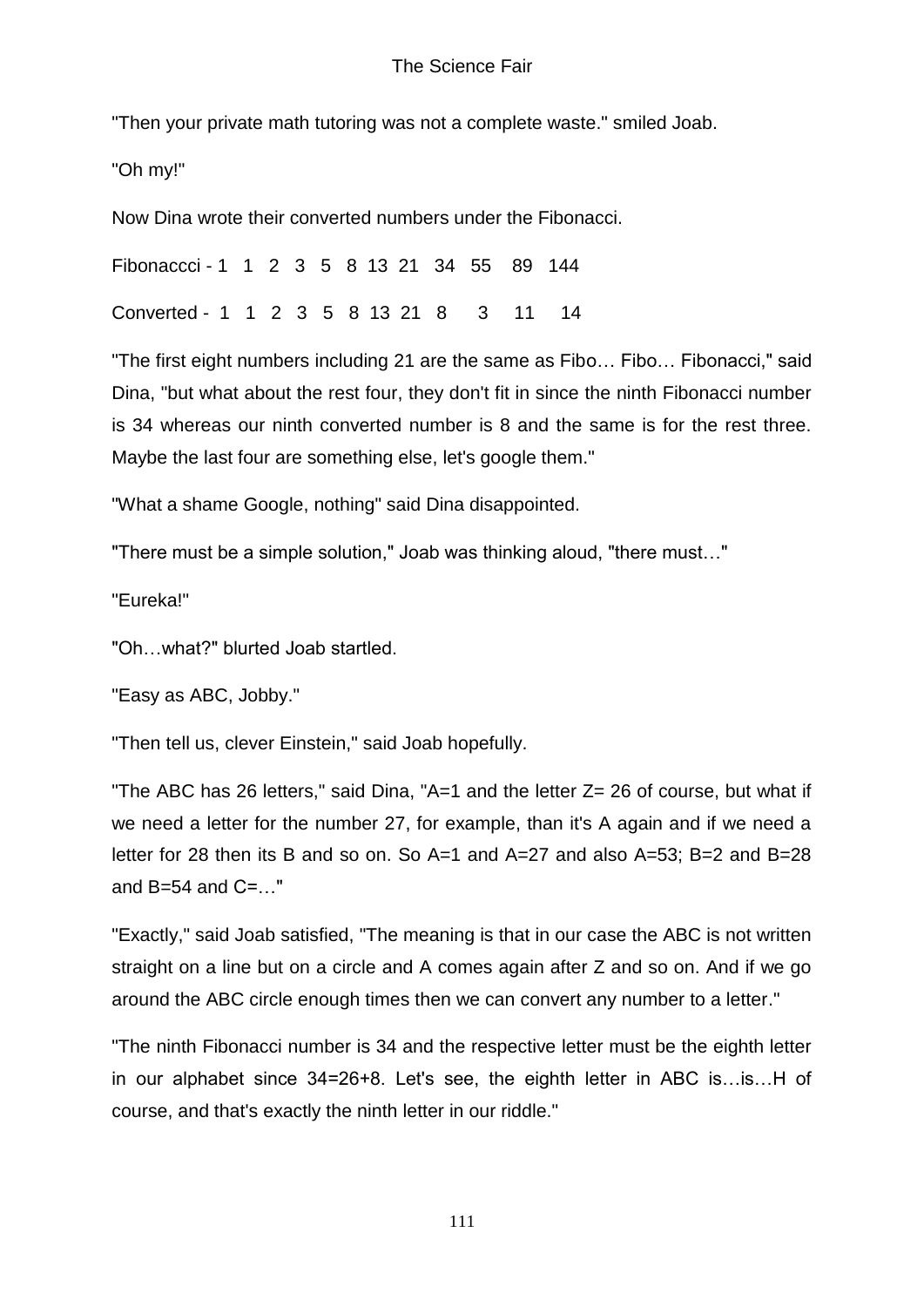"And the tenth letter C equals to 55 if we circle the ABC twice since 55=26+26+3 and so on with the rest of the letters."

"Biggie! Biggie! Biggie!"

Joab replied with two words: "Fibonacci numbers" and they stretched their backs and ate biscuits and drank tea satisfied for a while when their second riddle arrived.

They were eager to see the riddle but when they realized that it was almost 4 o'clock in the morning they left the intriguing job for the next day.

\*\*\*\*\*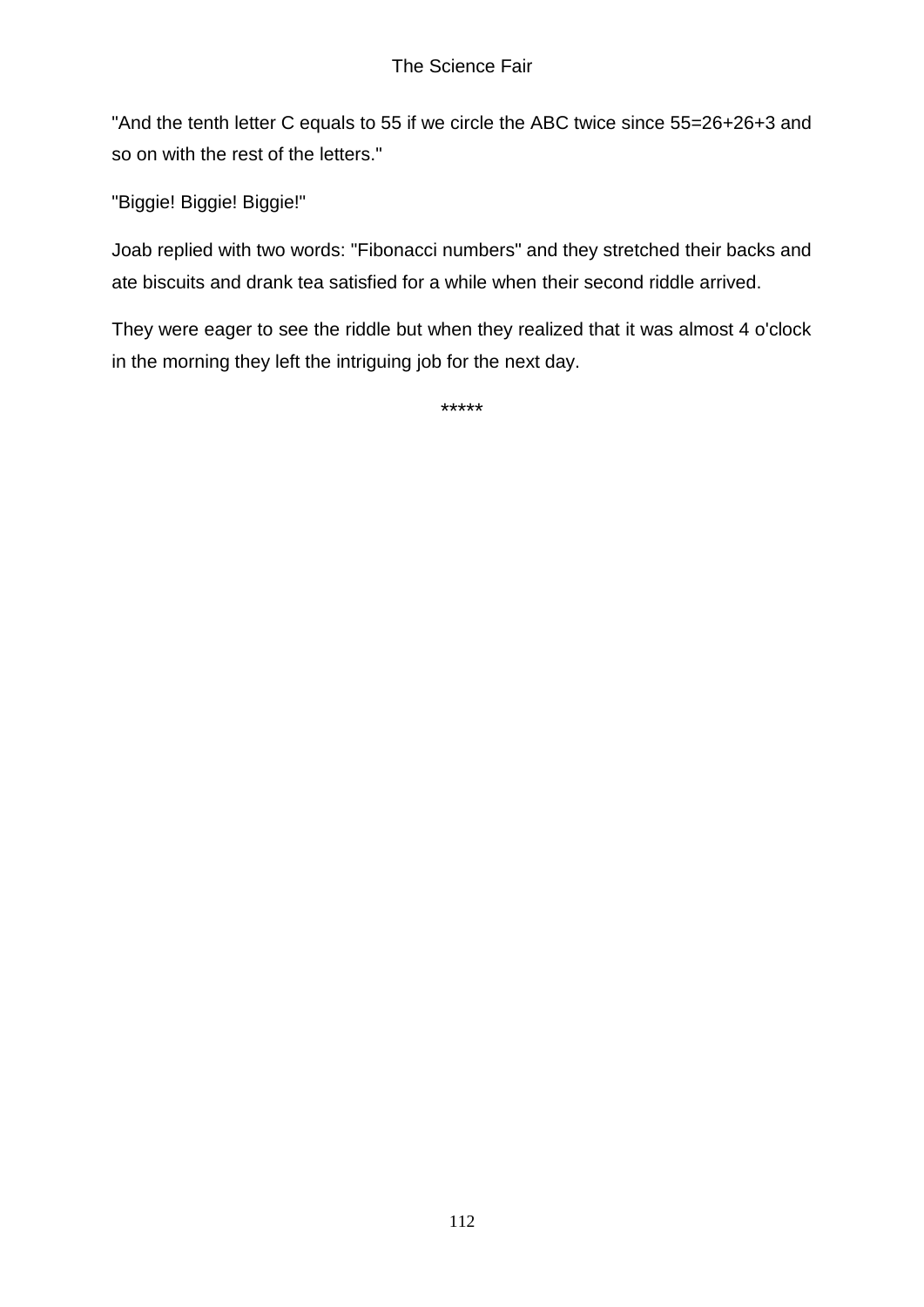### 15

# The Second Riddle

The next day Joab woke up at late afternoon. Before brushing his teeth and washing his face, he checked that the three switchgrass plants were still in place and rushed inside to check for incoming mail.

He pored over some mysterious words for a while and started the impossible chore to wake up Dina. After shaking her for a while, she could manage to open a half eye.

"What on earth, Jobby?"

"The second riddle, remember?"

"What riddle, thickhead?" said Dina stretching out her muscles during a long yawn.

"O!…M!…G!... Din, ten thousand shekels at stake, remember?"

At this, Dina jumped from her bed and in a few minutes both of them pored enthusiastically over their computer screen sipping tea and munching cookies.

==========================================

To: Science Gumshoes Detective Agency.

Congrats. You have solved successfully the first riddle about the Fibonacci numbers. Your rank is now 74.

Your second riddle:

What is the meaning of the following:

Renewable energy in the old book; bush; desert; departure; 1879.

Reply your solution and if correct, you will be sent the third riddle. Remember, only three attempts and two days are allowed for each riddle.

Do not forget: The one that first solves the seventh riddle will be awarded 10,000 shekels.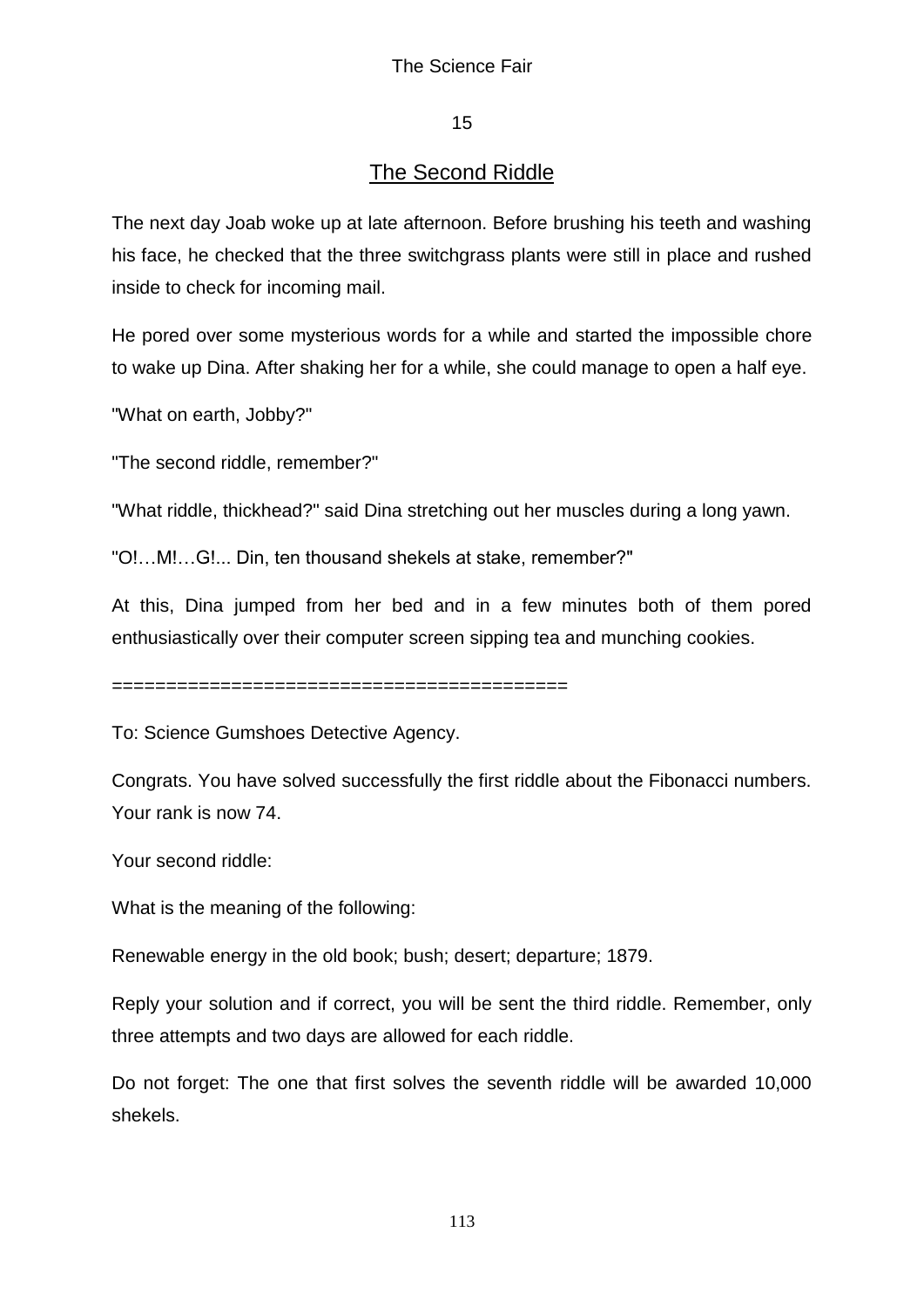The Treasure Hunt Game is sponsored by Solar Deserts - a leading renewable energy start-up located in Dimona, Israel.

Success,

The Treasure Hunt Game Team

=============================================

"What a shame," said Joab despondently, "We are ranked only 74."

"Never mind."

"For God's sake Din," said Joab, "At this moment 74 hunters are in front of us and if you are going to sleep and yawn your life away we would never win the pot."

"Then let's go!"

They read the clues for a while.

"I don't have any idea," said Dina shrugging her shoulders, "and you?"

"The same."

They googled all the words together and alone and in any other possible word combination, but to their disappointment nothing worthy came up.

"Why not asking Sniffy," suggested Dina.

"A good idea," agreed Joab typing on the smartphone touchscreen.

But to their disappointment, Sniffy said that the mission is in progress, and no more.

"The riddle begins with 'renewable energy in the old book'," said Dina looking at her laptop, "maybe there are in existence some old renowned books about renewable energy at the public library."

"Good idea Din, let's go."

Before they left for the library, they checked again the switchgrass plants and locked the sad Blacky in the shed.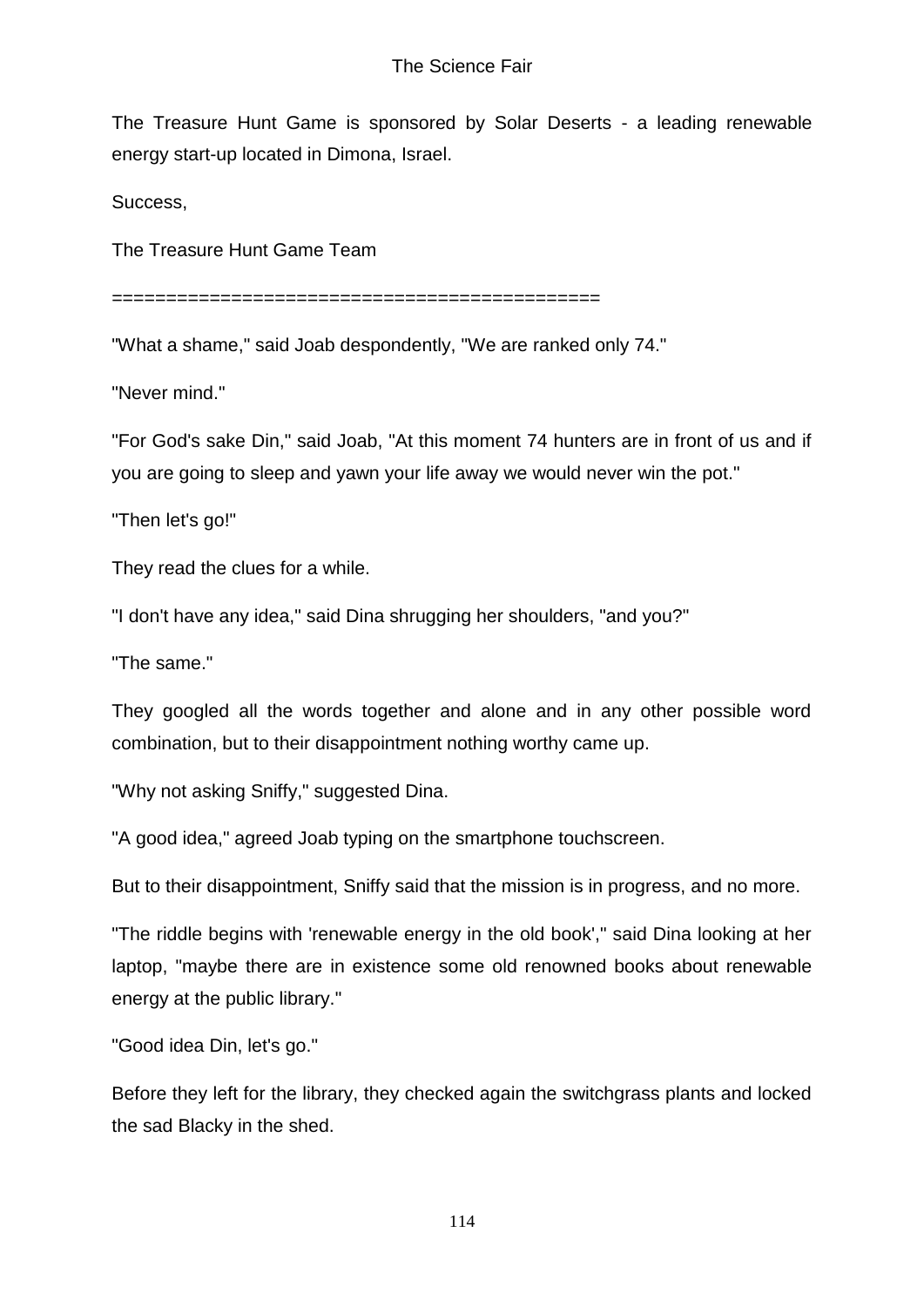"We are really sorry Blacky," said Dina gently caressing his nose, "regretfully dogs are not allowed in the library and to leave you alone in our garden it's a little too risky for the switchies, isn't it?"

The public library in Dimona has been always an important cultural center especially before the Internet and TV eras when most of the population visited the library from time to time to borrow a book or to join a readers club activity. However, even now, despite the dwindling number of book fans, many still regard the library as their second home.

After half an hour, Joab and Dina arrived to the almost empty library. It was a spacious hall crowded with endless bookshelves uploaded with thousands of books of all size, color and topic.

The librarian greeted them smiling, "I haven't seen you for ages."

"Well, it's time to read a good book," said Joab.

"Like what," she asked with interest.

"Well…well, we would like to read some old science books about renewable energy."

"Very interesting," she said, "you are not the only ones to ask for such a bizarre advice recently. One is supposed to be interested in updated science books, unless he is doing some research in history of science or something. Well…"

"It's for our science fair project," offered Dina.

"Good luck to you kids."

"And did they find something," asked Joab concerned.

"Who do you mean, Jobby?"

"All those that asked you, like us, about old renewable energy books."

"Ah…yes…as far as my impression goes," said the librarian, "all of them left the library disappointed."

Joab winked relieved at Dina and the librarian directed them to a corner where some obsolete scientific books were located on a shelf.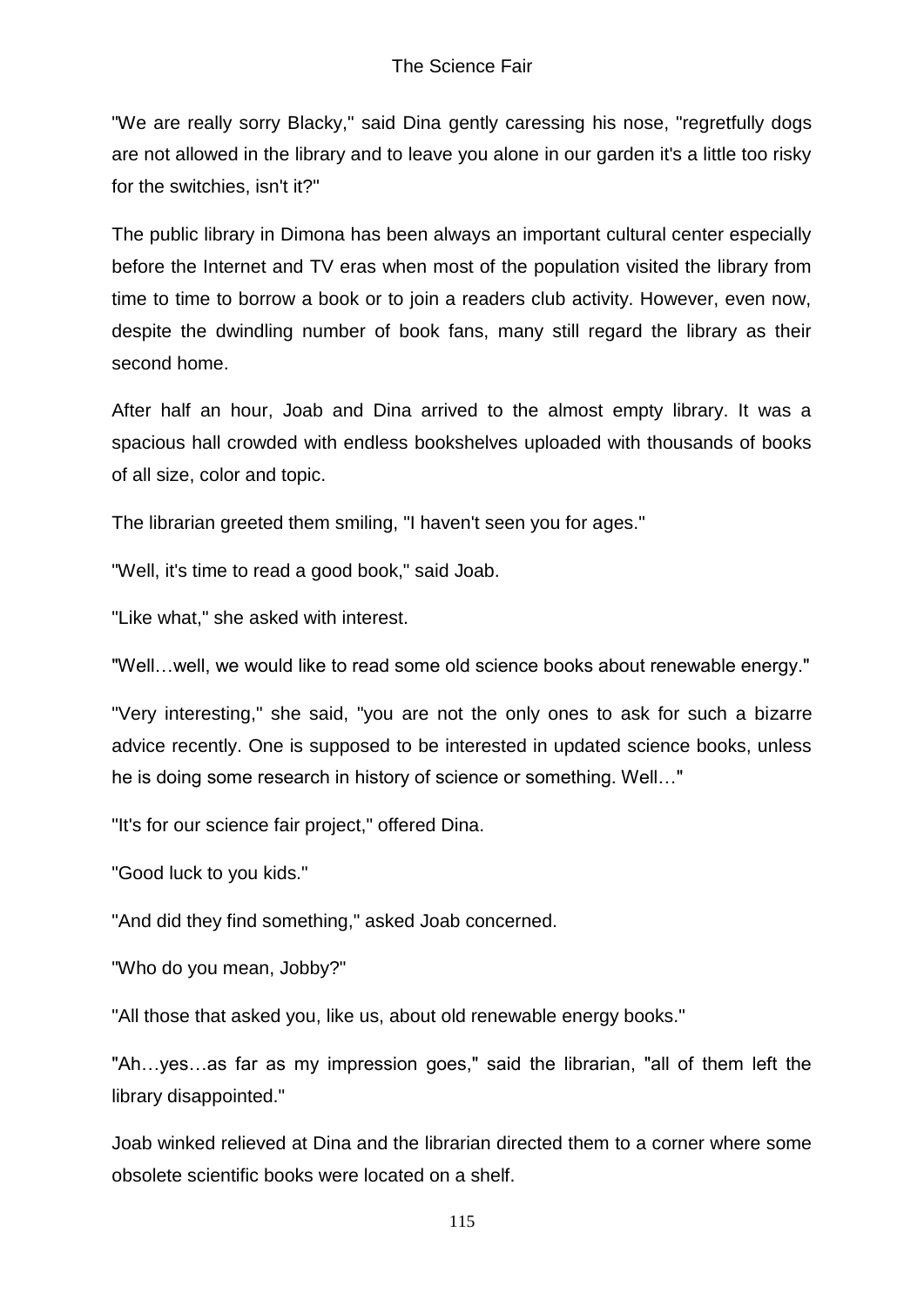#### The Science Fair

"Hi guys," smiled suddenly the squat Nir out of the blue.

"Hi,"

"Old books, ah…"

"What's wrong with old books, thickhead?"

"And also about renewable energy, ah…"

"There are some more interesting topics in the world than renewable energy." Said Joab.

"Really, stop fooling around with me," said Nir, "you are not the only ones after the treasure, guys."

"If you mean the treasure hunt game," said Joab, "then we are not after it because it is a total waste of time. The chances for kids to win are very slim since some big boys are in the game."

"But not if we put our heads together."

"I don't understand what you are talking about," said Joab indifferently.

"I am talking about that I'm now ranked 29 in the hunt, and you?"

"Well…we are ranked…ranked…" stammered Dina.

"Ow!"

"And don't think for a moment that I don't know about your Science Gumshoes Detective Agency, guys."

"Wow, how do you know, I didn't tell anybody, I swear Jobby."

"But your clever brother did."

"Well…"

"And I bet," Nir said, "that if we open a detective agency together, we could set the world on fire. What do you say guys?"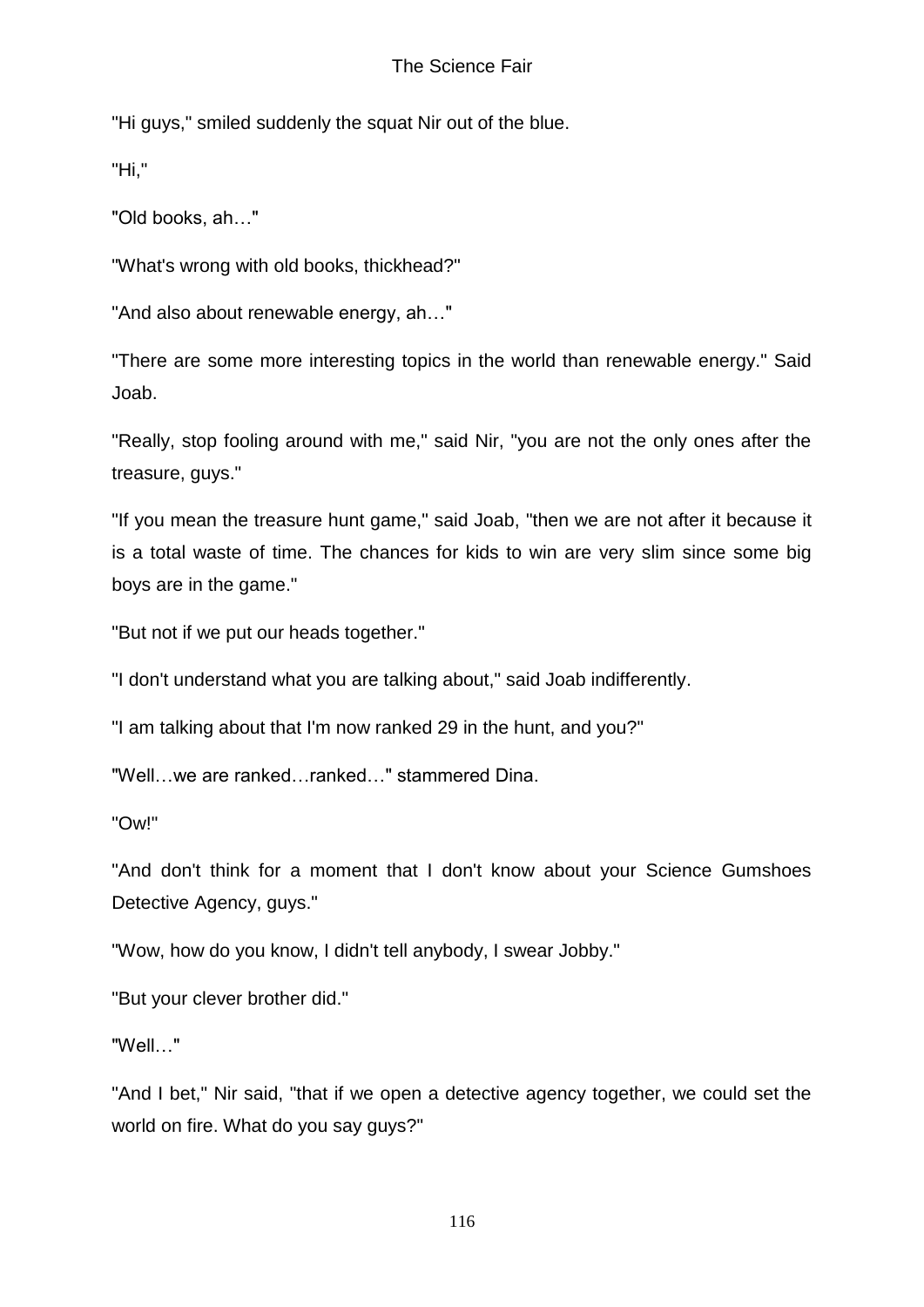"A very kind offer, indeed," Joab said politely, glancing at his watch. "We will let you know, okay?"

"And how is your Sniffy doing this days?" said Nir with a self-satisfied smirk on his face.

"Totally useless," admitted Joab since he knew it was pointless to deny since all the guys at the club used it. "And yours?"

"Mine went totally out of his mind," smiled Nir, "all this stupid Chinese articles, but I know what's wrong with him."

"Then tell us Perry Mason," said Dina.

"That's my little secret," said Nir winking and he vanished in thin air.

Only now, after Nir has left they noticed an old man with a scolding look on his face browsing a book not far from them. Maybe the animated discussion with Nir disturbed his peace of mind.

Satisfied to get rid of Nir they studied in silence the old books for a while but naturally, the old science books had almost nothing about renewable energy.

"I think that we are on the wrong path," said Dina, "maybe 'old book' doesn't necessarily mean a scientific book because of the renewable energy connection, but maybe old books in general."

"Good idea!"

They went to the reception desk again and the librarian directed them to the history and religion section.

Auntie Bertha's red haired head popped up from behind some huge ragged tomes.

"My rank is 9, and yours?" she smiled at them smugly.

"Please auntie, give us a hint, please." said Joab.

"Why should I kids?"

"You can join our detective agency." Said Joab.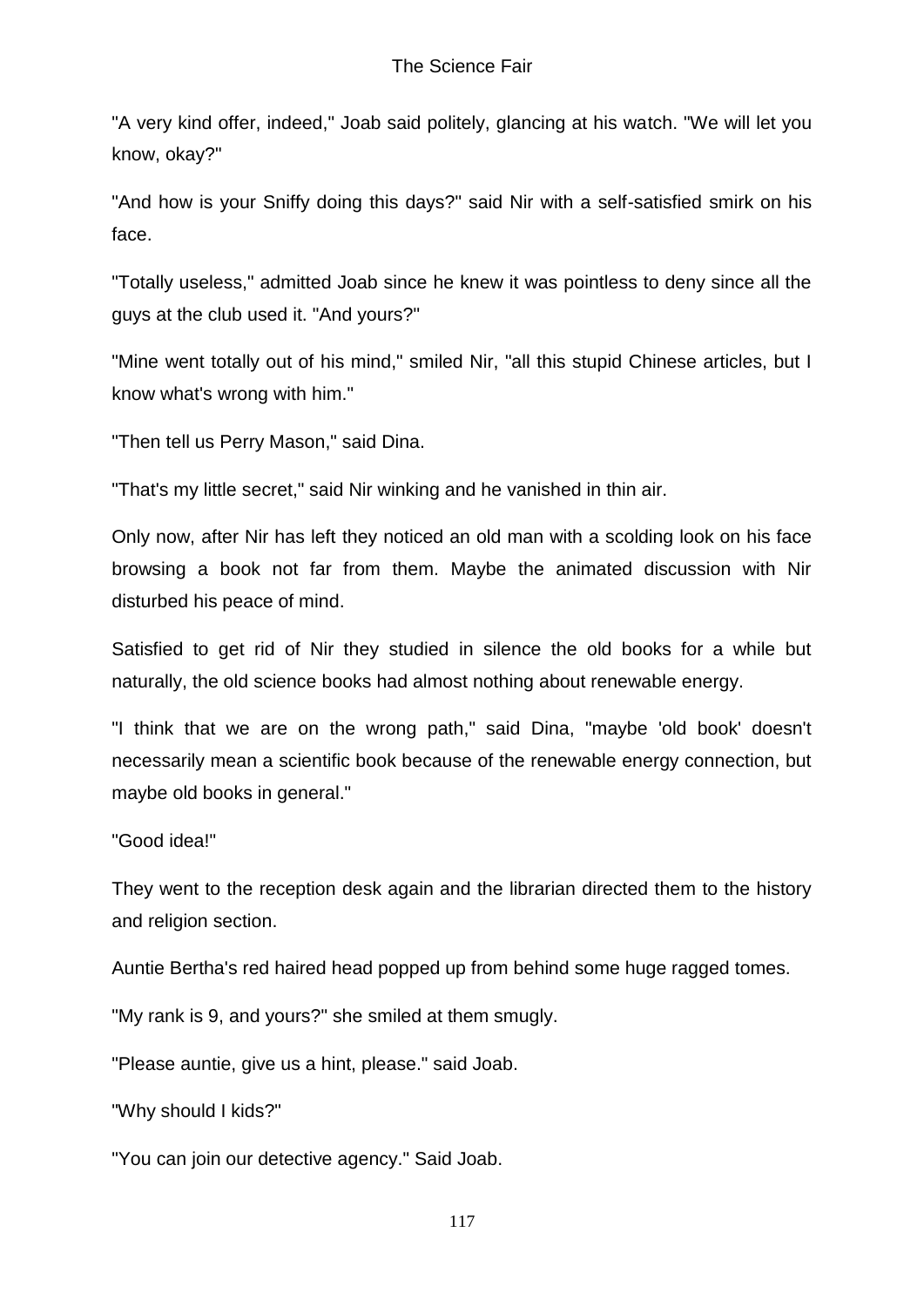"A very kind offer, indeed, I'm a little too old for this, but nevertheless my brain is still strong enough to solve riddles."

"Auntie, please."

"Well, because you are good kids I'll give you a hint."

Joab and Dina pricked their ears, "please, auntica Berthica - the smartest aunt in the world."

"You must learn, kids," she said smiling, "that flattery won't help you with me, but because I love you so much, I can say that you are now at the right place and that I left a clue for you. Bye kids."

"Wow, let's look around," uttered Dina excited after she left.

They scanned the old religion books for a while, and there were many of them, when suddenly Dina noticed a red bookmark stuck into the pages of a big heavy black book.

"Red is Auntie," said Joab excited, snatching the book from the shelf.

"It's the Bible, It's the Bible, I knew it." Said Dina excited.

"Then why did you hide your wisdom for so long?"

They checked out eagerly the two bookmarked pages of the Bible but nothing relevant popped up. They wrote down the name of the biblical book, chapter and verses, just in case, and returned the Bible to its place on the shelf.

"Let's go home," said Joab, "A public place is not ideal for discrete discussions, is it?"

In a few minutes, they arrived panting home, let the happy Blacky out, and immediately studied the riddle again.

==================================================

Renewable energy in the old book; bush; desert; departure; 1879.

==================================================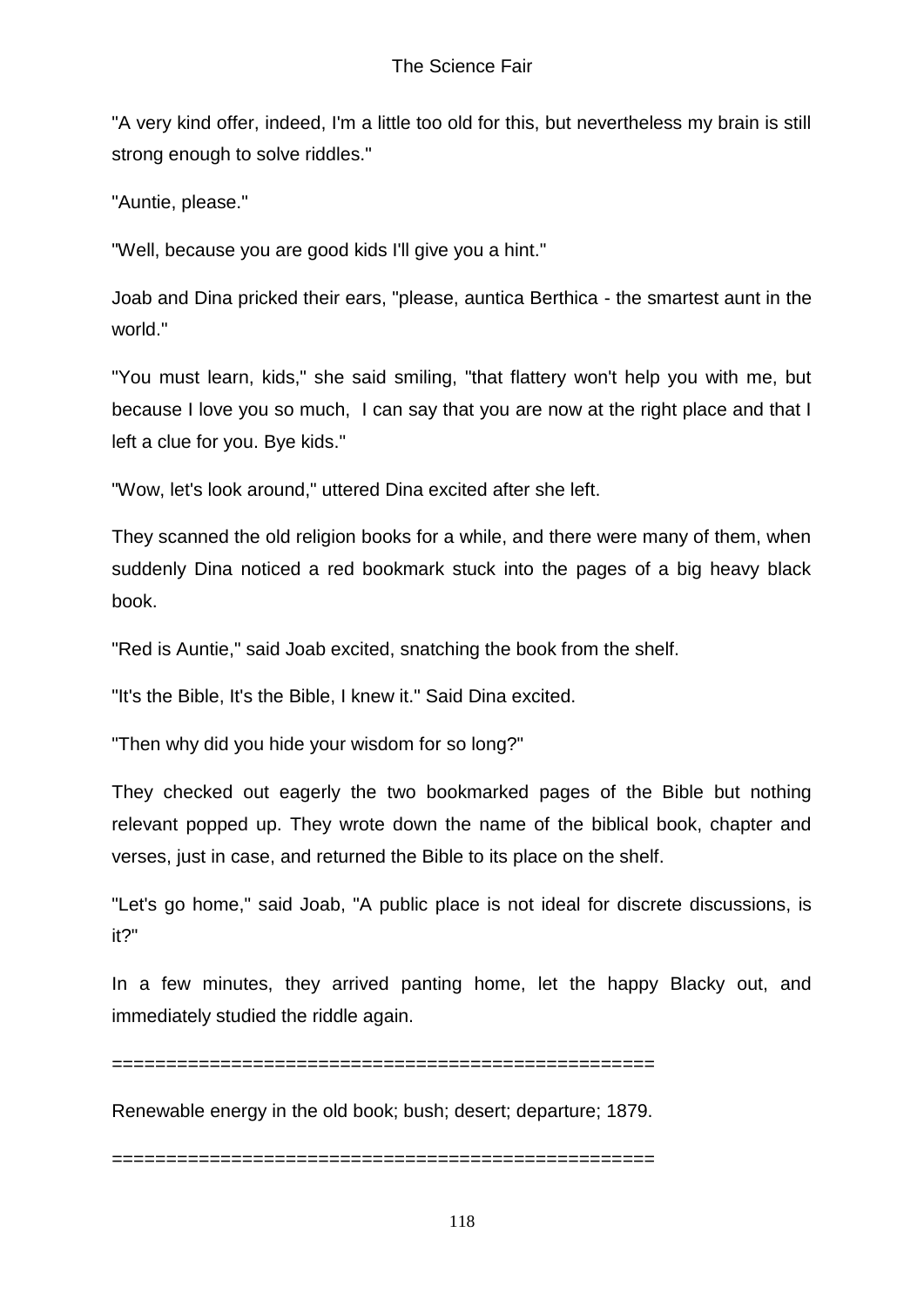#### The Science Fair

"If the Bible is the old book," said Dina "then it's clear that 'renewable energy' is not renewable energy in the modern sense of the word but something similar that we are looking for. So let's replace 'old book' with 'bible' and omit 'renewable energy' at all."

"Then our new riddle looks like this," said Dina scribbling quickly on a new white sheet of paper:

Bible; bush; desert; departure; 1879.

"As far as I know there are Bible portals with search capabilities," suggested Joab, "let's try one of them."

"Good idea, indeed."

One big Bible portal offered different versions of the Bible to choose from and they decided to try the King James Version because they heard something about it at school.

Now they typed the first term 'bush' in the search box.

The first entry read:

================================================

Exodus 3:2

And the angel of the Lord appeared unto him in a flame of fire out of the midst of a bush: and he looked, and, behold, the bush burned with fire, and the bush was not consumed.

================================================

"Wow, it's about Moses and the burning bush," said Dina excited, "When Moses was appointed, in the middle of the desert, by God to lead the children of Israel out of Egypt."

"The key to this," said Joab, "is 'and the bush was not consumed' the same as renewable energy which is inexhaustible."

"And this also happened in the desert, as we have learnt at school - another word of the riddle" added Dina eagerly.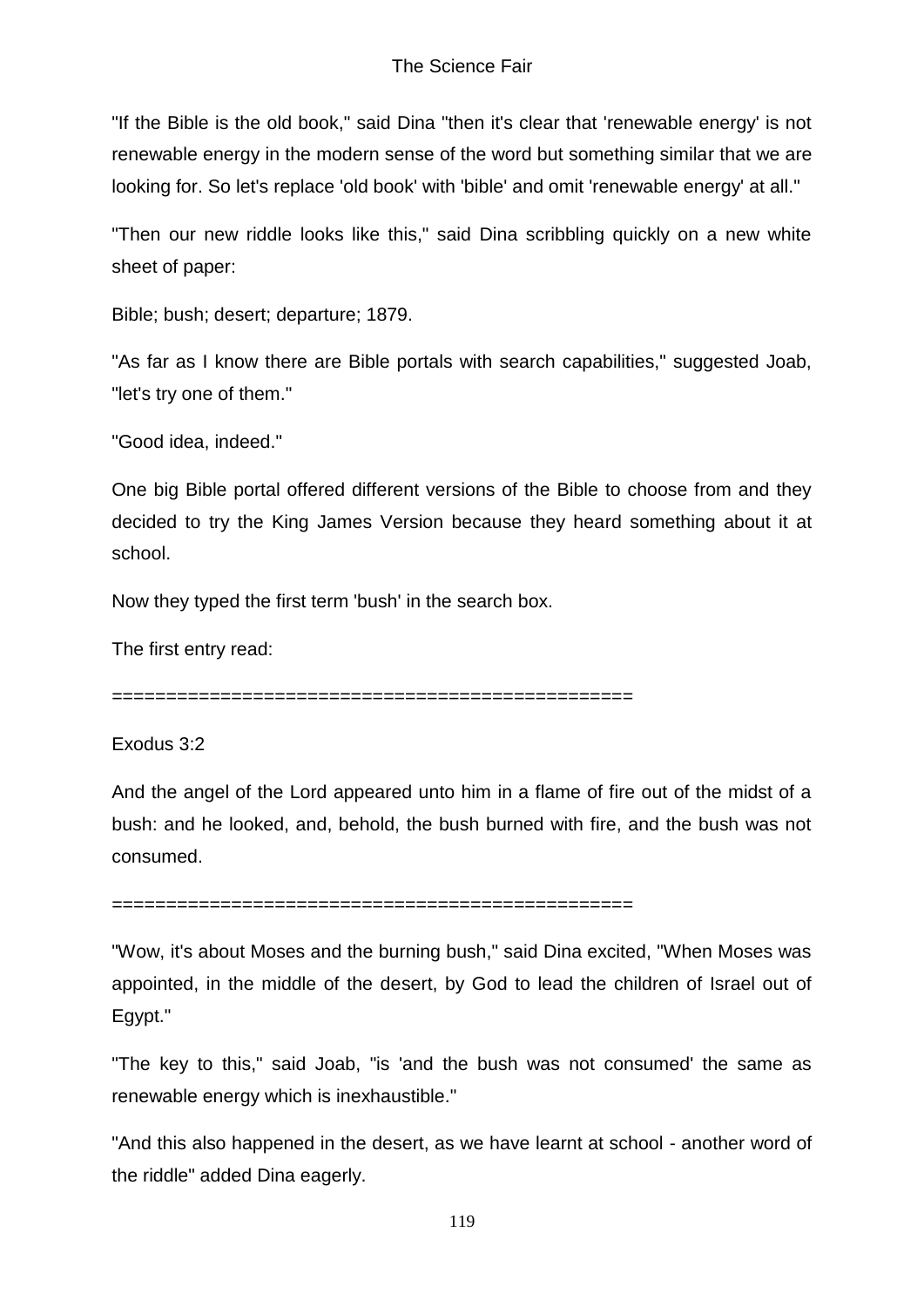#### The Science Fair

"And what a queer word is Exodus," Said Joab googling it.

====================================

Exodus (from Greek "departure"), is the second book of the Hebrew Bible.

===============================================

"So "departure" also fits in," said Dina, "but what about '1879' the last one?"

They googled '1879' together with the other words of the riddle and when they did it with 'exodus' no more than a few seconds passed to find out the connection in Wikipedia.

=======================================

Exodus of 1879

It was the first general migration of African Americans following the Civil War.

Exodusters was a name given to African Americans who migrated from states along the Mississippi River to Kansas, where a homestead act offered free land to settlers, in the late nineteenth century, as part of the Exoduster Movement or Exodus of 1879.

========================================

"Also '1879' fits in," said Dina satisfied.

"Then we solved the second riddle as well," said Joab exhilarated by success.

Joab replied immediately their solution: 'the burning bush' and after a few minutes, they found the third riddle in their inbox.

\*\*\*\*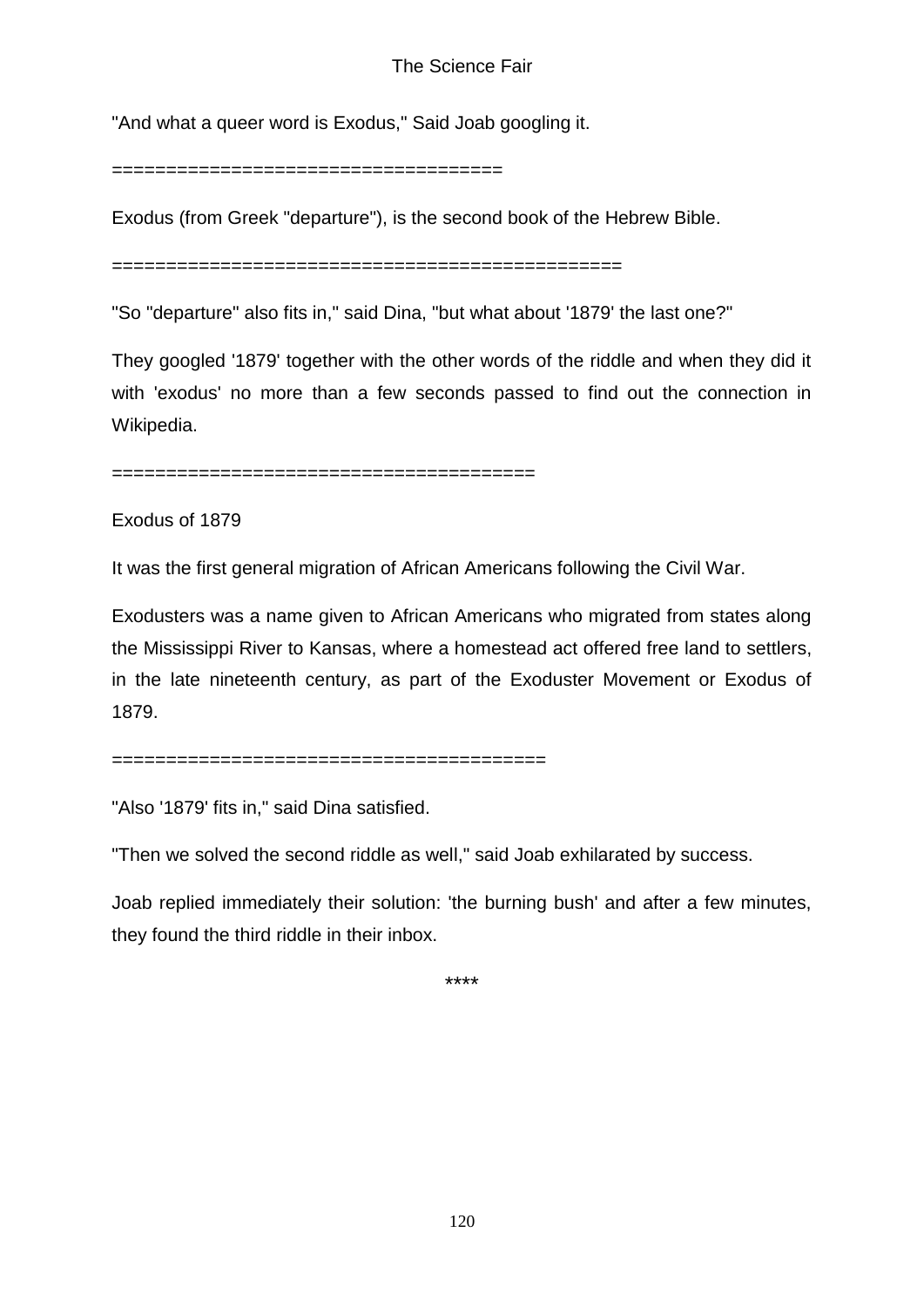#### 16

## Second Week Observations

The three switchgrass plants were moving gently in the wind while Blacky was eyeing suspiciously this new strangers that unauthorized invaded his garden.

The three switchgrass plants survived the transfer from their former locations because switchgrass is a tough adaptable plant and the three of them were irrigated lavishly everyday during their first week in Joab's and Dina's garden. At the end of this period, they established the baseline (PDI=100) of the experiment as Dina called it or investigation as Joab preferred.

During the second week, they watered the plants only twice, two liters per plant, to see to what degree they were adapted to thrive on little water and desert life.

At the end of the second week, Joab and Dina repeated the same observations, for each plant, as after the first week - took photos, measured the height and stem diameter, counted the leaves and flowers and calculated the average leaf area and leaf color for each plant by using the botany image analysis application - but this time without any difficulties thanks to Lulu.

They used the readings to calculate for each plant its Plant Development Index (PDI) - that is, the averaging of all the plant observation readings into one number that is instrumental in demonstrating clearly the development rate of a plant over time.

A week ago, after the first observations, out of convenience, they set the initial experiment baselines, or PDIs, of the three switchgrass plants at 100.

Now, a week later, Joab and Dina calculated again, using an excel spreadsheet, the PDIs of the three plants relatively to the last week readings and tabulated the results.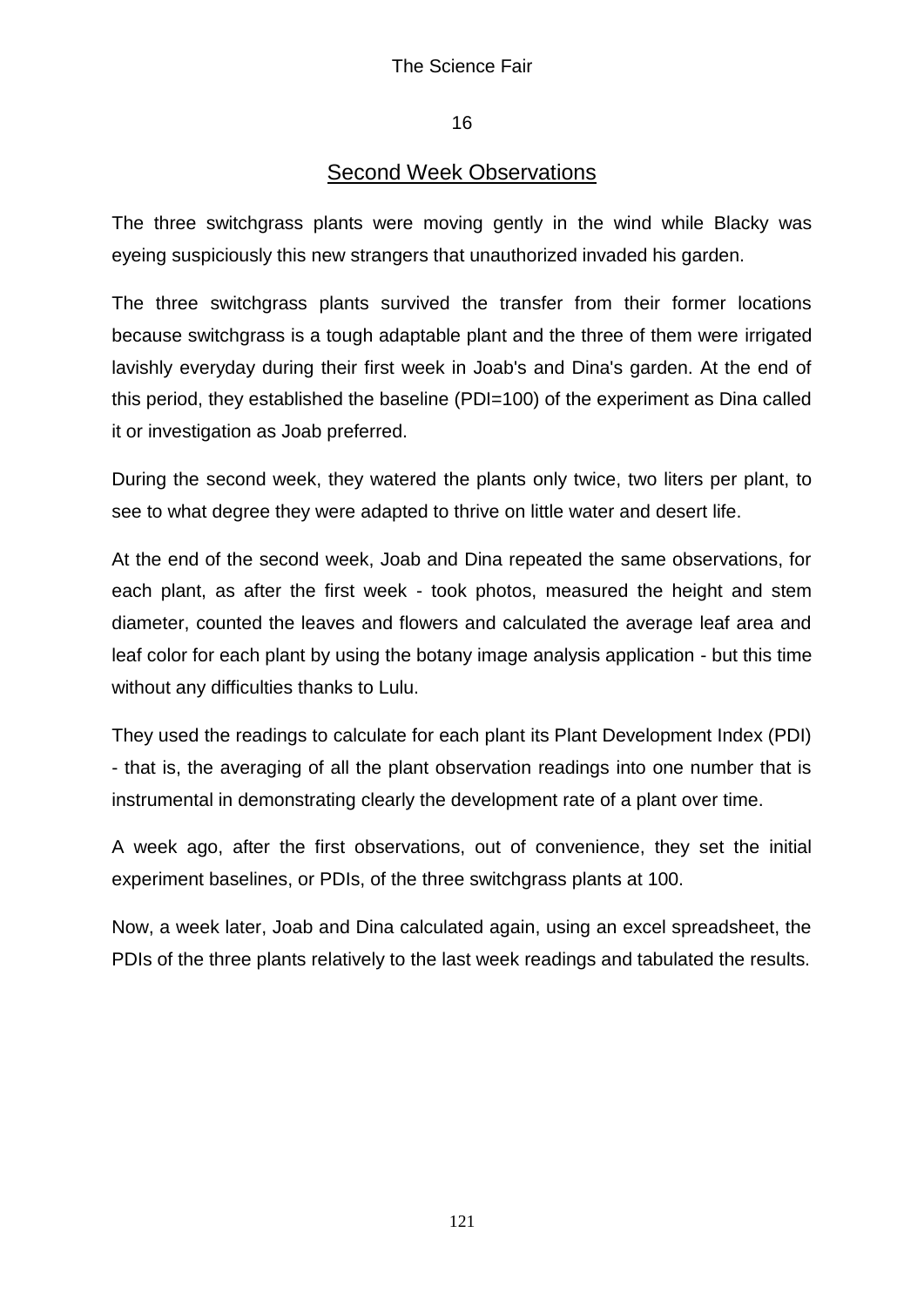#### The Science Fair

#### Second Week Observations

#### PDI = Plant Development Index

| Switchgrass | Origins               | Baseline (PDI) | <b>Second Week</b><br><b>PDI</b> |
|-------------|-----------------------|----------------|----------------------------------|
|             |                       |                |                                  |
| ordinary    | <b>Solar Deserts</b>  | 100            | 103                              |
| engineered  | <b>Solar Deserts</b>  | 100            | 102                              |
| unknown     | <b>Energy Castles</b> | 100            | 123                              |

Irrigation: twice a week, 2 L per plant

They compared the data recorded now to the data recorded a week ago.

They were surprised to find out that the PDI of the supposed ordinary plant was a little bit higher than that of the supposed engineered plant - 103 vs. 102.

The meaning was that, as it looked like for now, the engineered plant did not have any advantage on the ordinary - contradicted to what they have expected and hypothesized.

But most surprisingly was the fact that the unknown switchgrass plant from the Energy Castles facility thrived the best and by far.

"Maybe," Dina said, "the results are like this because of the transfer that disturbed their normal course of growth."

"This makes sense," agreed Joab, "after the next week observations we are going to be smarter."

"Or fooled again."

Suddenly Sniffy went alive.

=============================

(Translated from Chinese)

From China Business:

The hunt for the Biblical renewable energy.

On a treasure hunt game composed of a few riddles, the second riddle solution was about the Biblical burning bush when the angel of the Lord appeared unto Moses in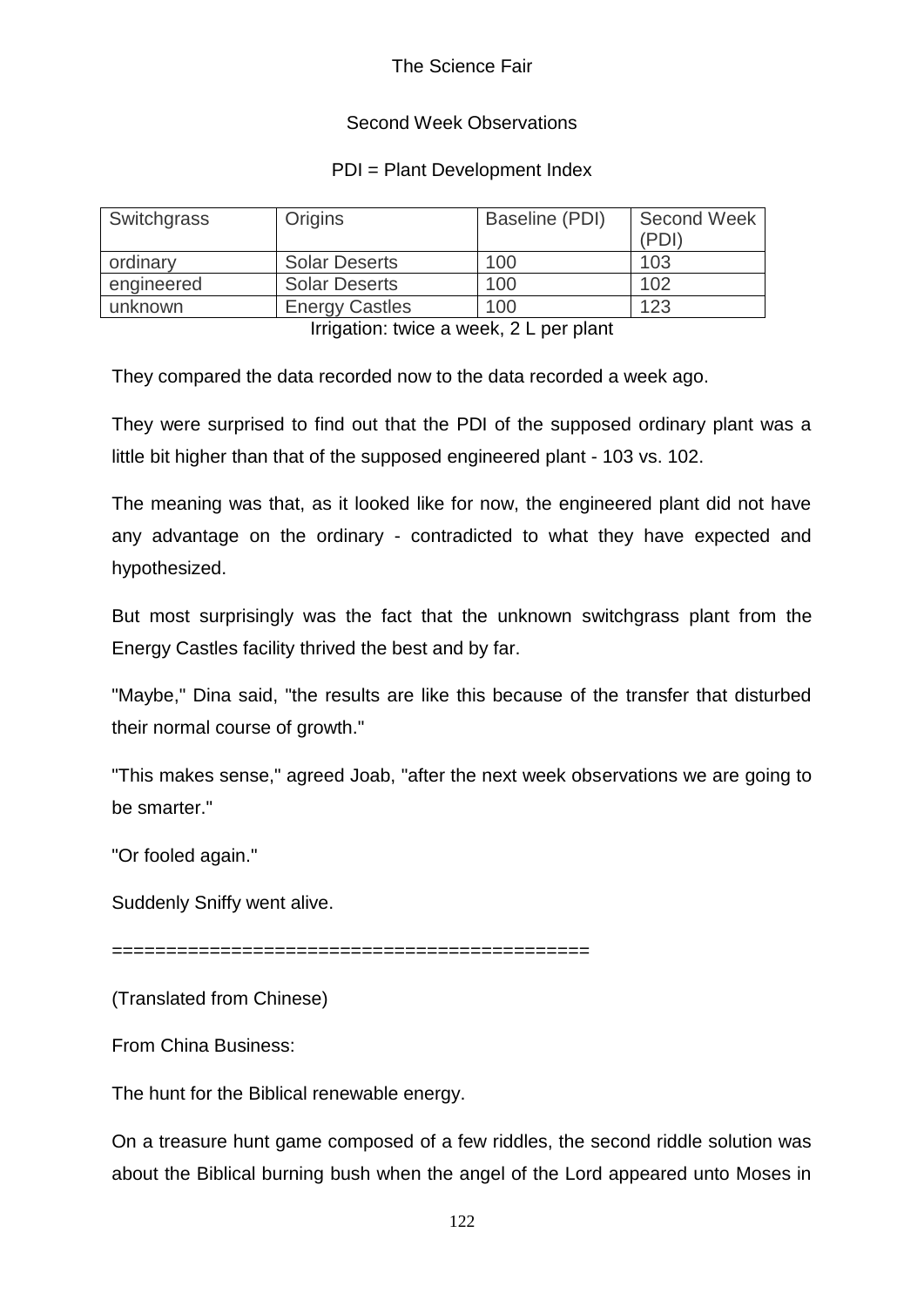a flame of fire out of the midst of a bush and the bush was not consumed (Exodus 3:2).

Today, many Bible enthusiasts hunt for Noah's Ark or the Ark of the Covenant but we suggest all hunters try to find the burning bush instead since as it looks like a few burning bushes can solve the world energy crisis.

The treasure hunt game is sponsored by Solar Deserts, Inc., a leading renewable energy start-up located in Dimona, Israel.

There are hints that the company is on the verge of a major breakthrough concerning a substantial increase of photosynthesis efficiency of some grasses that will revolutionize ethanol fuel production for traffic propulsion and energy needed for power station operation in the form of high-energy biomass pellets.

The Solar Deserts shares continue their way up on Wall Street.

===================================================

"Again this Chinese paper," said Dina.

"And again it looks more like a commercial for Solar Desert than anything else." Said Joab.

"And it has the same format," said Dina, "short header, the body and the same footer which glorifies Solar Deserts of course."

"But why this Chinese business again and again, Din?"

"Maybe it's Sniffy to blame for and nothing really important, Jobby."

"But let us assume, for the moment, that Sniffy is okay, then what?"

"Then we can't explain the Chinese business, at least not for now."

Suddenly the awaited email arrived:

=========================================

To: Science Gumshoes Detective Agency.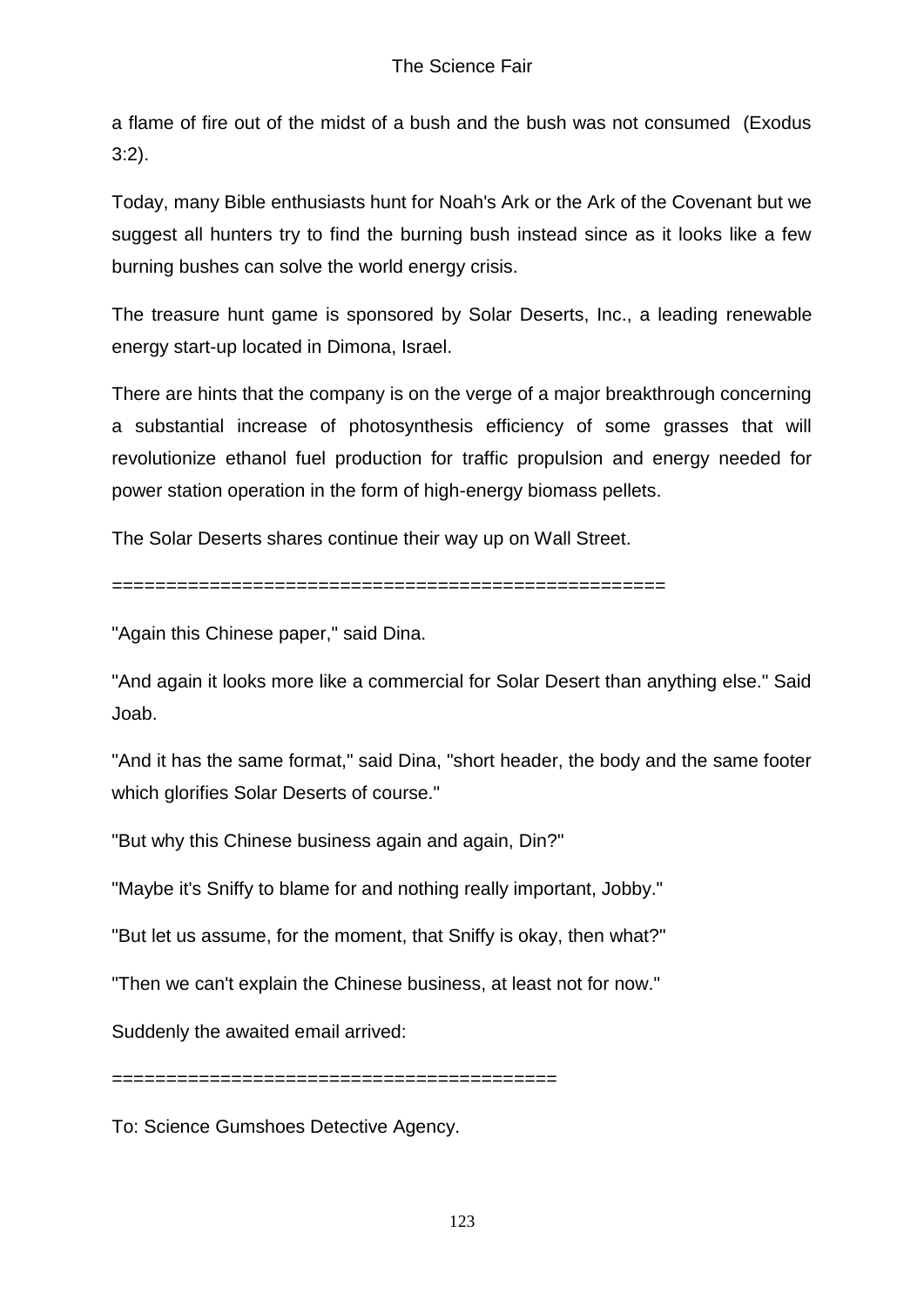Congrats. You have solved successfully the second riddle about the Biblical burning bush. Your rank is now 46 better than your last 74.

Your third riddle:

Three religions and one clue at the Luna Park.

Explain your solution.

Reply your solution and if correct, you will be sent the fourth riddle. Remember, only three attempts and two days are allowed for each riddle.

Do not forget: The one that solves first the seventh riddle will be awarded 10,000 shekels.

Success,

The Treasure Hunt Game is sponsored by Solar Deserts - a leading renewable energy start-up located in Dimona, Israel.

The Treasure Hunt Game Team

=================================================

"We are ranked now 46," said Joab cheerfully, "It will be very interesting to know Auntie Bertha's and Nir's rank now."

"I bet that better than ours, at least Auntie's since she left us the Bible clue."

"Time is short and we've got a lot to do," said Joab, "Let's solve the third riddle".

Dina read the riddle aloud, "Three religions and one clue at the Luna Park."

"We don't know what three religions and one clue mean, but we certainly know what is a Luna Park, don't we?"

"Then let's have some fun at the Luna Park," said Joab joyfully.

\*\*\*\*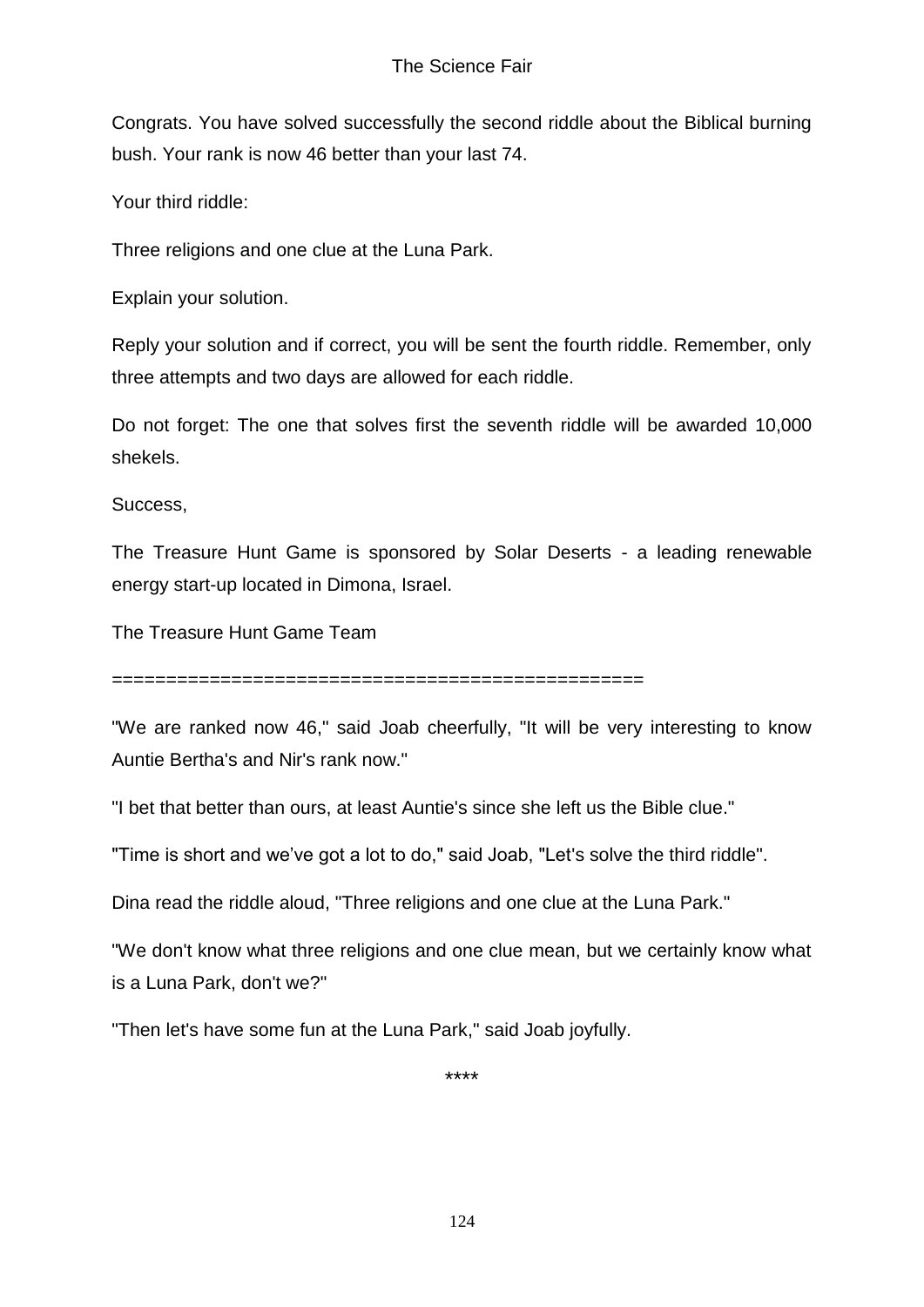17

### Joab and Dina Have Fun at the Luna Park

The Luna Park comes to Dimona every summer vacation for two weeks and is not even necessary to mention that it is impatiently awaited by children and adults alike.

For small kids there is always welcomed a carousel with prancing model horses, carriages and swans to ride and also slow trains and cars do the trick.

For big kids and grownups there is the octopus ride when eight arms attached to a central axis spin and move up and down in random, while cars at the end of the arms spin on rotary bolts.

There is also a roller coaster that consists of a track that goes up and down in different patterns sometimes with one or more loops that turn the screaming rider briefly upside down.

One of the main attractions in any Luna Park is the Ferris wheel consisting of a rotating upright wheel with passenger cars attached to the rim of the wheel in such a way that as the wheel turns, the cars are always kept upright by gravity. In some cases, a Ferris wheel can be even 165 meters tall and you can sit back and enjoy the best view of Dimona from above.

Stands of ice cream, food, snacks and candy are always of great demand.

It was seven o'clock in the evening when Joab and Dina arrived to the crowded Luna Park, but this time they were not on their own since their mother requested they take with them their little brother and sister the twins Ami and Tammy, which were waiting a long time forward for the Luna Park.

To Dina's disappointment, Blacky was not present since dogs were not allowed inside the Luna Park.

Dina had her camera hanged on her neck and Joab had besides his camera his binoculars what usually is not convenient at all if you intend to enjoy the rides, but they came here on a mission and a camera and a pair of binoculars could prove essential.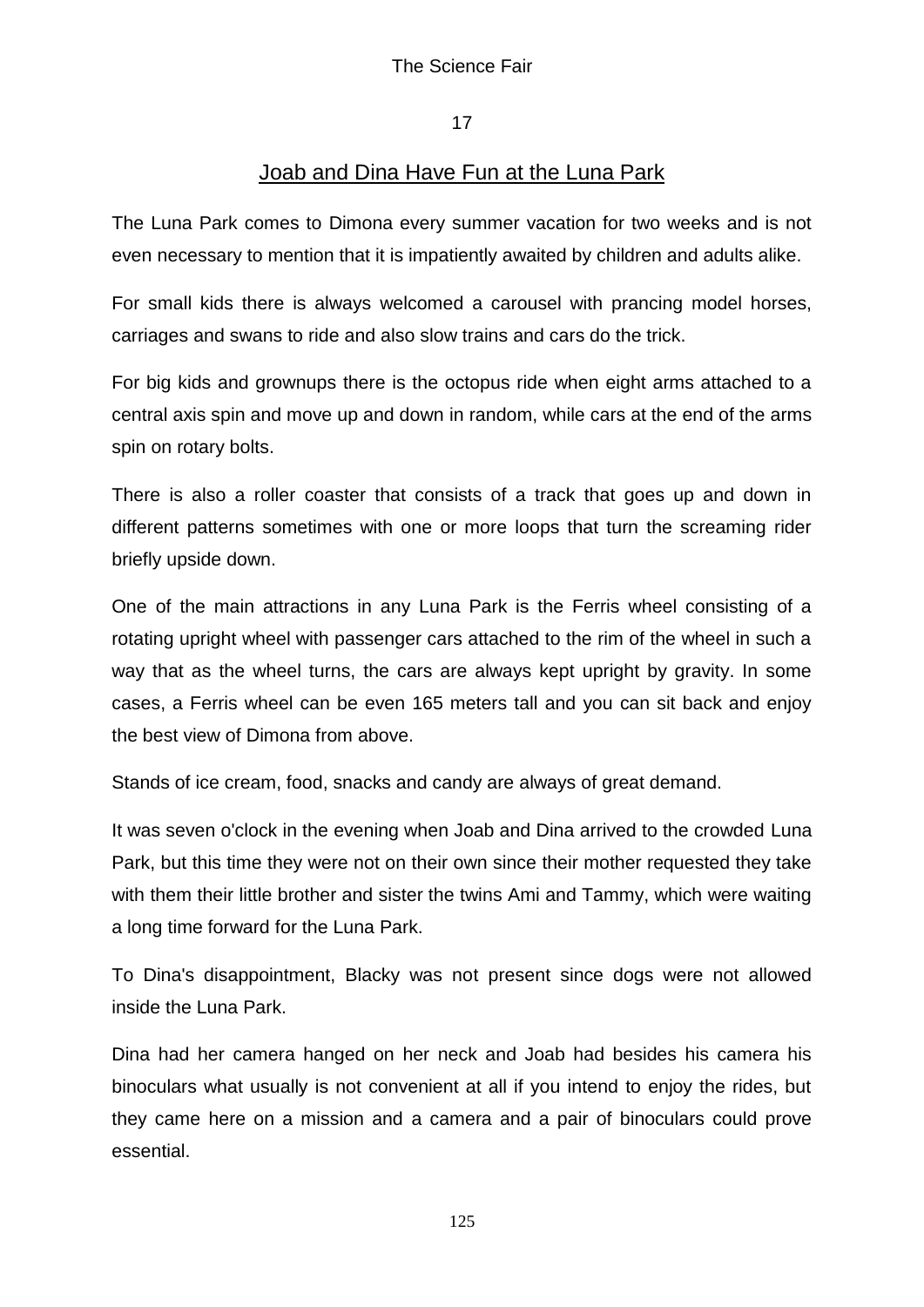The park was humming, buzzing and flashing with lights of different size and color. The park was crowded to the brim with children and adults enjoying themselves alike.

Sniffy went alive telling about imminent threats and when Joab and Dina looked around, they recognized many people from their school and neighborhood but no somebody really suspicious. It was like to look for a needle in a haystack. However, it was not something to worry about since they were in a crowded place.

They mounted Ami and Tammy on the carousel horses and hoped for some time free to enjoy themselves.

Their dad was also around with Hagar, their little sister, sat in her buzzing electric wheelchair with Ruthy the doll on her lap, as always.

"Hi kids," their dad smiled at them, "I see that you know how to enjoy yourselves."

"You can bet, Daddy," said Dina caressing Hagar's head.

"Hi Hagary," said Joab helping their Dad to mount her on a nearby horse.

The carousel began to turn slowly around before gaining some extra speed.

All three of them waved to the little ones and they waved back enthusiastically.

A white-faced clown with a black big nose, who was also riding a horse waved at them smiling from ear to ear through his enormous red lips and Dina waved him joyfully back.

"Do you know this guy, Din?" Said Joab with interest.

"No, why should I?"

"Then why do you wave to him, for God's sake?"

"Why not, meathead?"

"Don't forget that Sniffy warned us and we should beware. Better to stay in the shadows."

"Yes, Sherlock Holmes."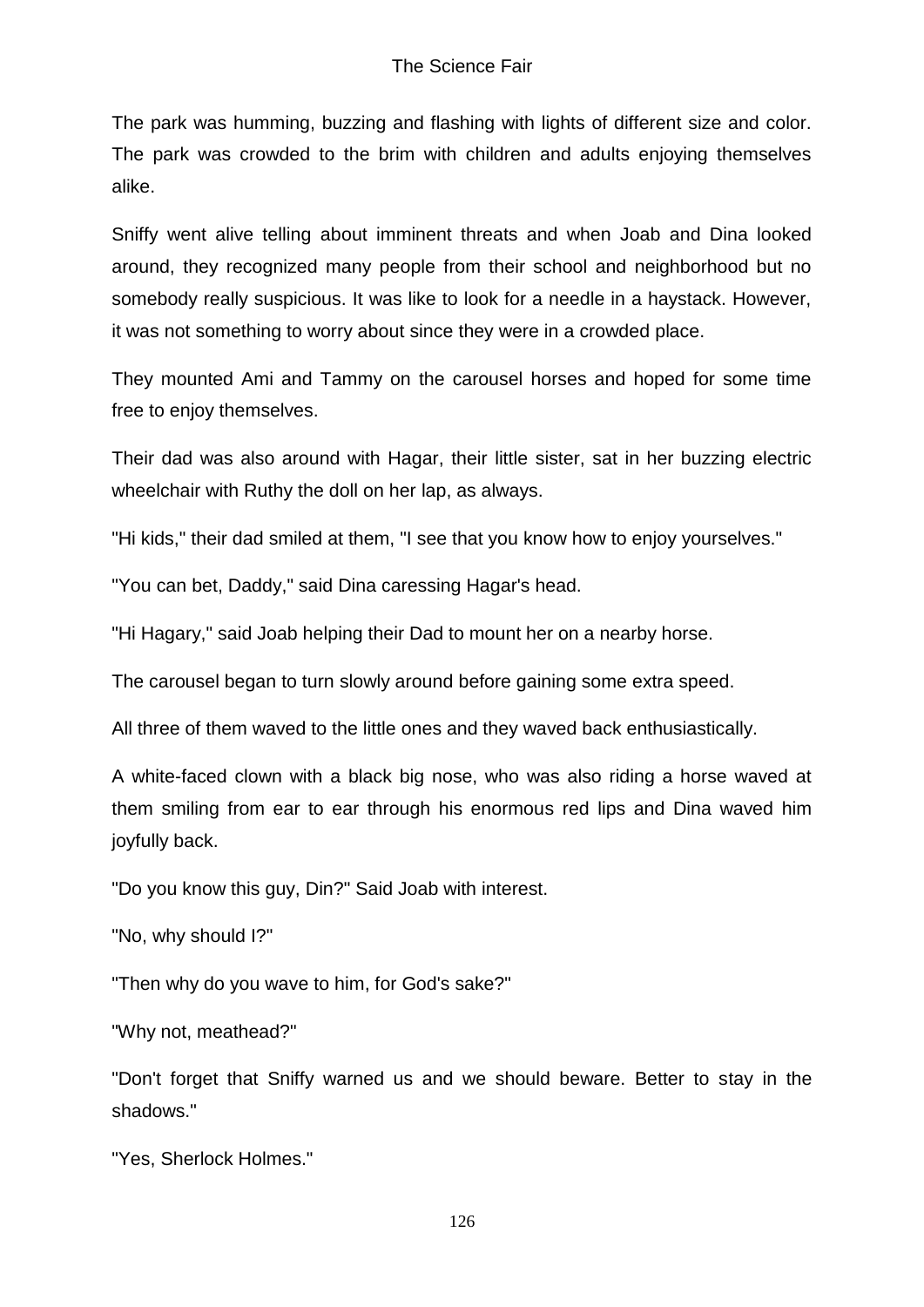"Before we take a ride let's move a little bit around," suggested Joab.

"Okay, boss."

"I hope you didn't forget our riddle," said Joab pointing sternly at his cell phone.

"Three religions and one clue at the Luna Park." Dina read it aloud.

"Shhhh…"

They bought the little ones a few snacks and since Hagary was with their dad, they were free for a while.

They walked through the crowded attractions and looked with interest around but they did not find any clue to help them to solve the riddle. Then they went to buy some ice cream and they saw Nir at the top of the long line but they ignored him.

They went on looking around passionately licking their ice cream for a while realizing that they came up with nothing and they decided, at least, to take an enjoyable ride.

The line to the octopus ride was smaller than to other attractions so they decided to begin there.

After almost half an hour they mounted a carriage, belted themselves and they were in the air. At the beginning the machine spun slowly and the ups and downs were tolerable. But suddenly the octopus arms began to move madly to the shouts and laughs of the passengers.

"This clown again," whispered Dina holding strongly to the safety handles.

"Where…what…"

"Two cars behind us," nodded Dina with her head in that direction.

The clown was waving at them enthusiastically.

Joab ignored his waving and took a stealth photo of him.

"This sinister clown frightens me," said Dina, "he looks like a smiling devil with this white face of his."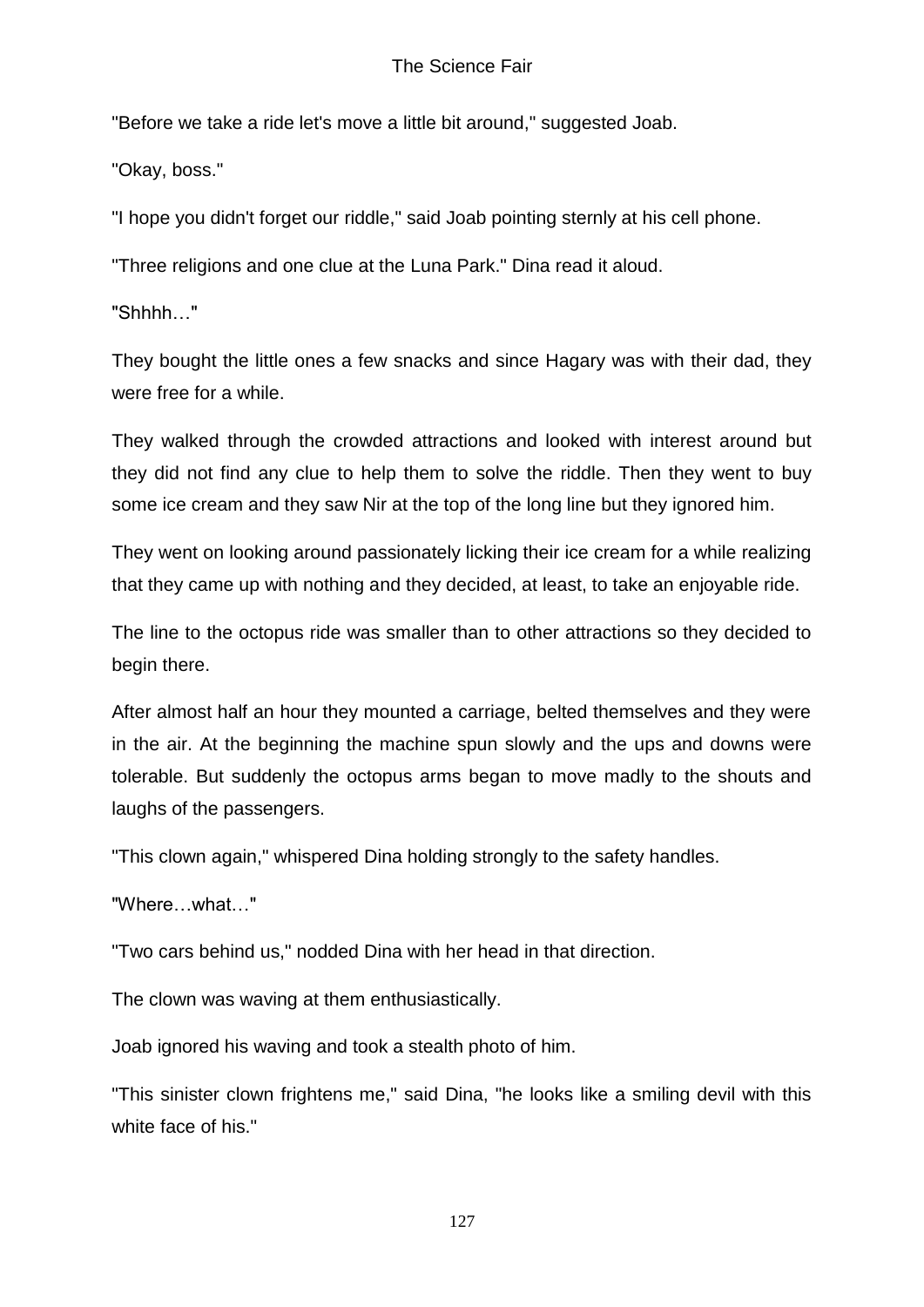"You don't have to worry about, I'm sure he is somebody we know and he's playing tricks on us."

"Oh my God, this shaking octopus and this clown…oh my…"

To Dina's relief, the ride came to rest, they went down, stretched their backs and Dina heaved a sigh of relief.

"What about more ice cream, Din."

"We are in charge of Ami and Tammy, remember?"

"This enjoyable fact, slipped my mind," said Joab smiling, "let's find them."

They toured the rides, children games, and the food stands for a while and on their way, they met unwillingly a few kids and neighbors that forced them to exchange some small talk. To their relief they located the twins with their Dad and Hagar. They were again free on their own.

"Let's try the roller coaster," suggested Joab.

"For me the octopus was enough," smiled Dina.

"Then the Ferris wheel, Din."

"Too high."

"But it moves so slowly."

"Okay, little brother."

The line to the Ferris wheel was very long and they waited impatiently to take the ride. And since a lot of time was in front of them they carefully looked around and took some pictures. They had even seen Nir in the distance dealing with his smartphone and this reminded Joab to look at his - Sniffy was like mad this evening emitting a few danger alerts.

"Dear Blacky, how much we miss you," said the sad Dina.

"I hope," said Joab concerned, "that he won't destroy the switchies, our sole findings. We have forgotten to lock him in the shed."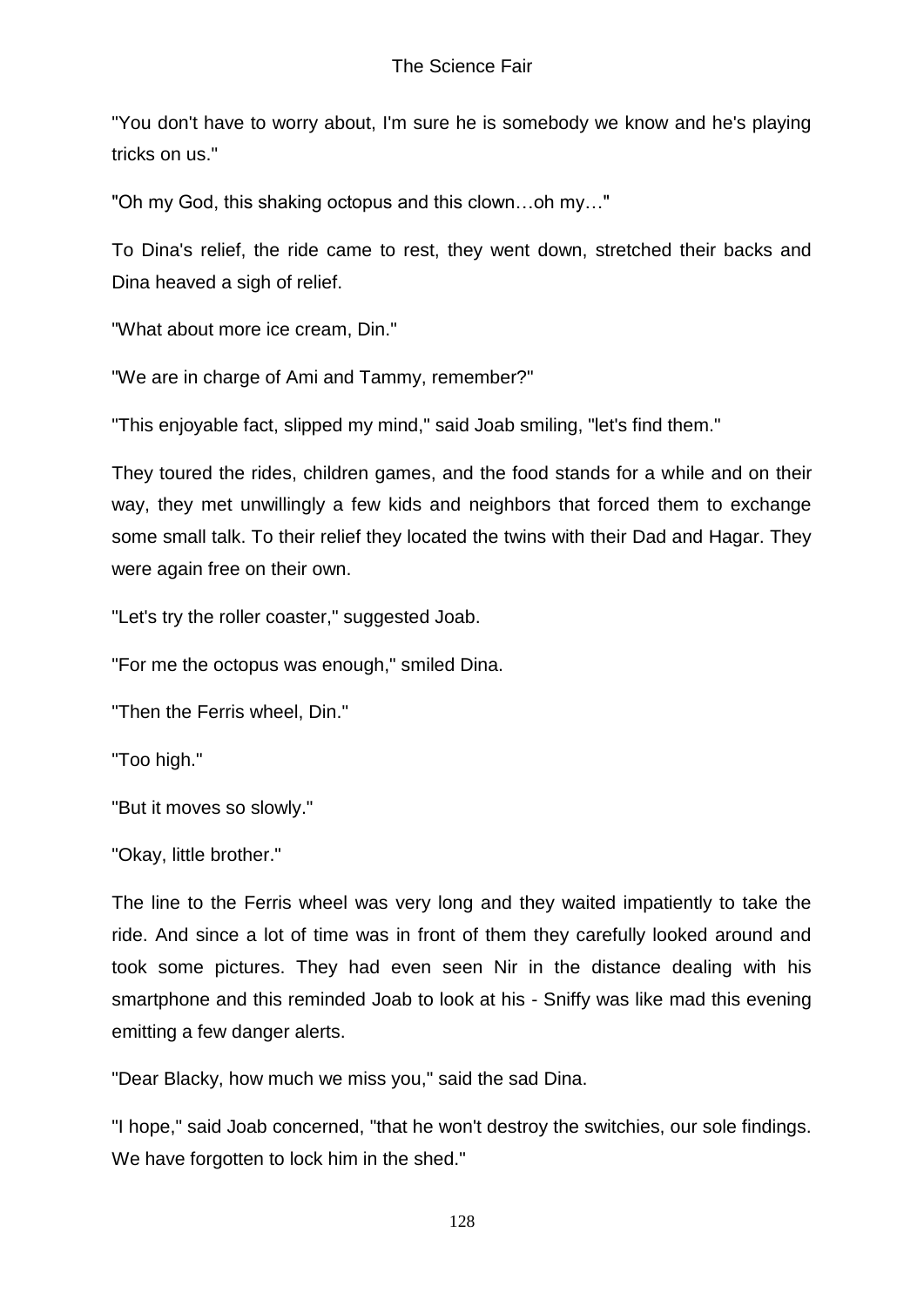"Don't worry," said Dina, "Blacky is very obedient and he's not going to destroy anything, I'm more concerned about the little ones in this regard."

At last, their turn arrived and they mounted their car, locked their seat belts under the inspection of a steward and after all the cars were full with passengers the giant wheel began to turn slowly around. Sometimes they were up and sometimes they were down. When they were up they were able to see the Dimona lights from above but nevertheless Dina preferred the down position.

The big wheel kept turning round after round and Joab and Dina took a few pictures more when suddenly, when they reached the highest point on the wheel, it stopped moving.

"What's this?" Said Dina concerned.

"Nothing serious at all," assured Joab, "they are going to fix it in a few moments, you'll see."

"At least," said Dina, "if we are stuck at the bottom we can escape, but now…"

The moments went on and they still remained hanging between heaven and earth.

"At least," said Joab, "if to be stuck then at the highest. Let's enjoy the view and take a few shots of Dimona. Maybe we are going to win a photography contest."

Run out of any other viable option, Dina agreed, and they took some shots of the Luna Park and Dimona from above and photographed other concerned wheel passengers as well.

"The clown again," pointed Dina worried.

The clown was sitting alone in a car, not far from them, and was waving at them joyfully.

Joab took a few shots of him and the clown photographed them back with his camera.

"I'm really afraid of him, Jobby," said Dina concerned, "maybe he's the danger alert Sniffy is talking about."

129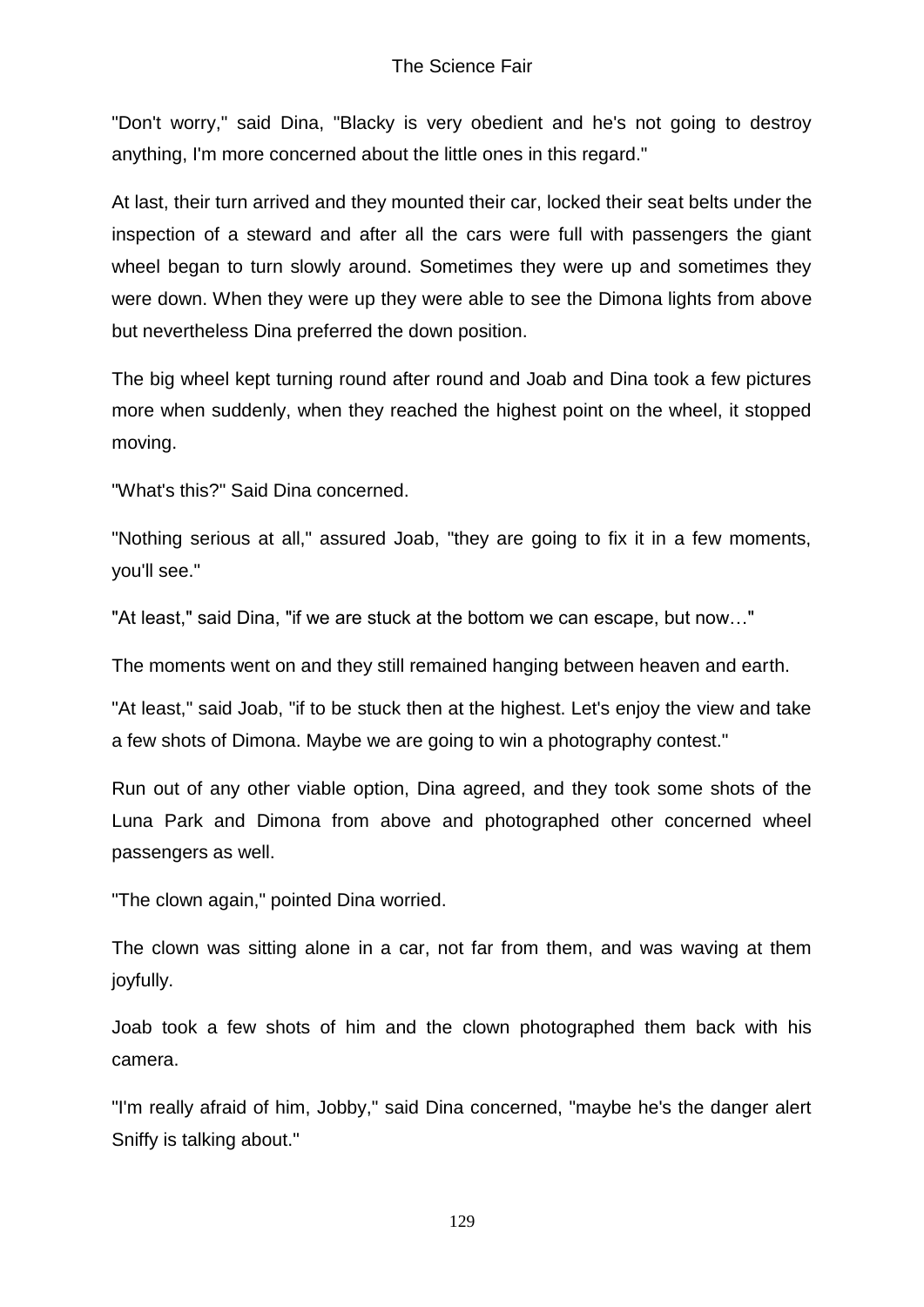"Come on, don't be so blue. We are in the crowd and besides Dad is also here."

At last, to Dina's relief, the wheel moved again and after a few minutes that looked like eternity, they were on safe ground again.

Dina looked carefully around but the clown vanished in thin air.

"It's enough for today," said Joab despondently since they had fun but nothing helpful about the third riddle.

Suddenly Dina's mobile rang, it was their mother.

"Where on earth have you two been?"

"At the Luna Park of course, Mom."

"And you are okay kids?"

"Of course we are okay, what kind of a question is this?"

"All the news are buzzing around with this stuck wheel and the cellular networks collapsed altogether because everybody is calling…but if you are okay… "

"As a matter of fact we were stuck on the very top of the wheel."

"Oh my God! And now you are safe, right?"

"Of course, Mom."

"Then I understand that it's moving again."

"Yes, it's moving."

"Thanks God."

"Ami and Tammy are at home?" said Dina concerned.

"Of course they are, but you were supposed to bring them back and not your dad, weren't you?"

"We are sorry Mom."

"You are irresponsible kids."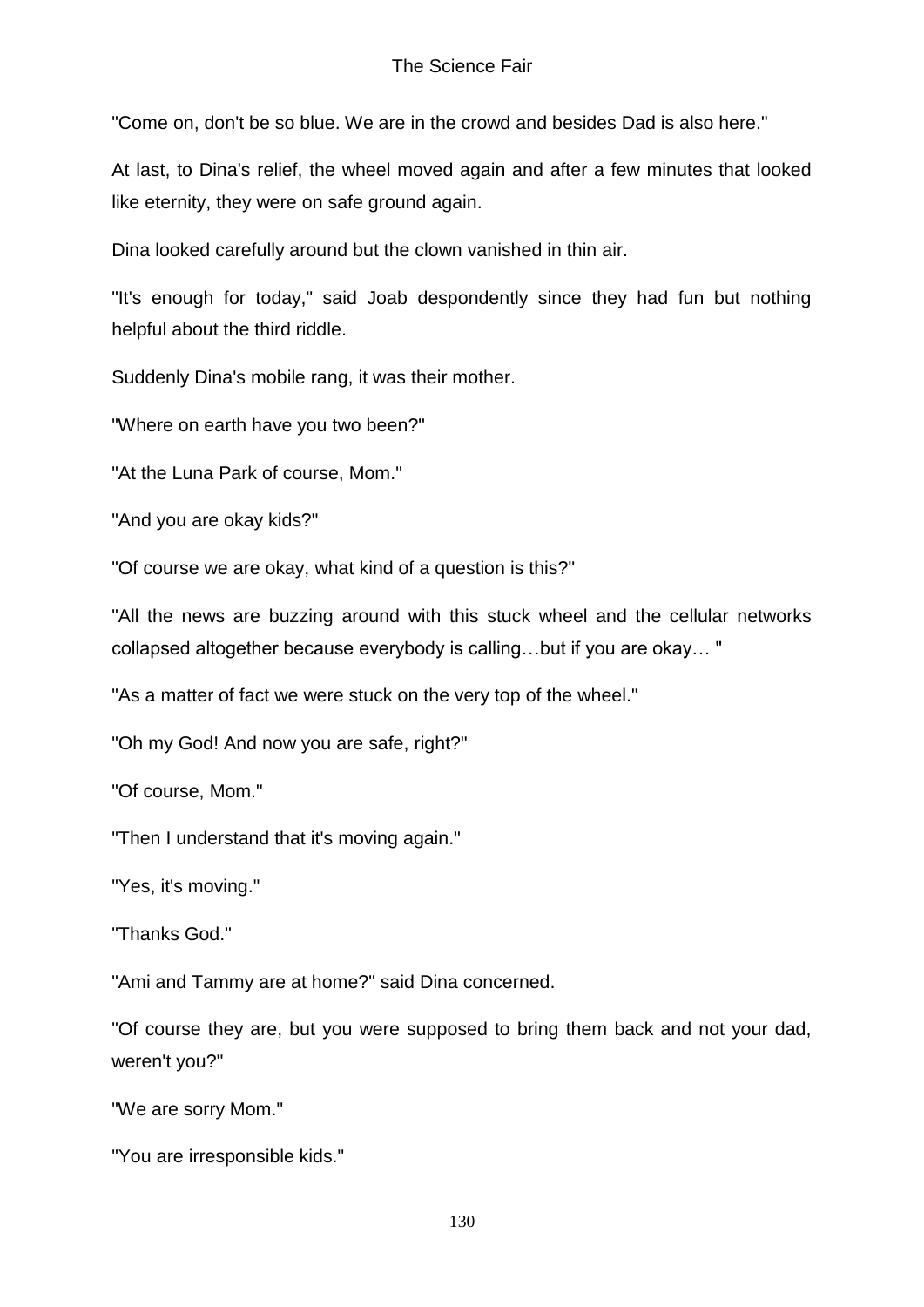"But we were stuck on the wheel, you know…"

"You shouldn't have left them alone in the first place."

"Sorry for that, Mom."

"So, when are you coming home?"

"We are under way, bye Mom."

\*\*\*\*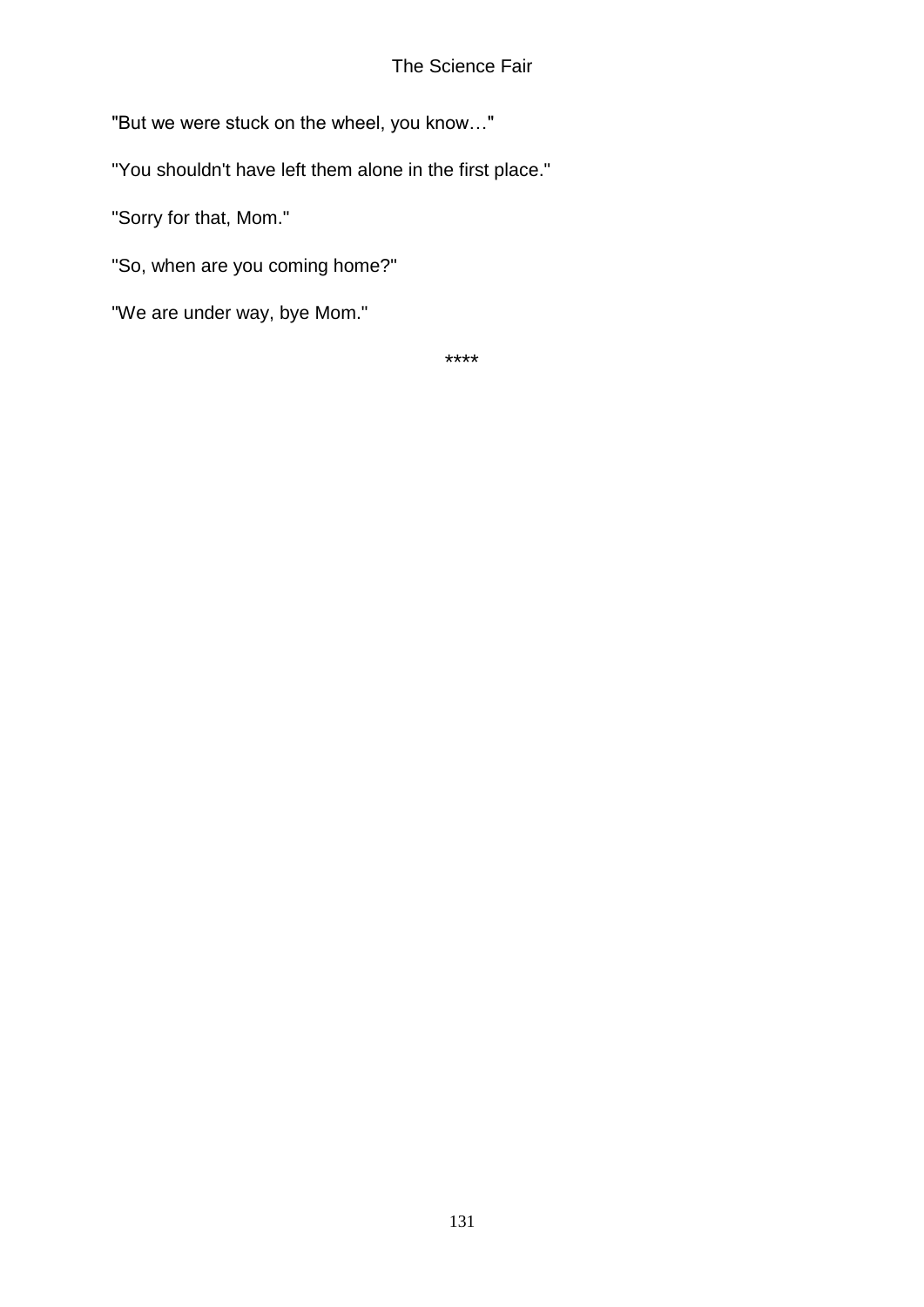### 18

## Three Religions

The first thing Joab and Dina did after returning home, from the Luna Park, was to check if the three switchgrass plants were still in place and in the same time they also noticed that Blacky was toying with a tennis ball in a corner.

They were relieved to find out that their mother was occupied and dinner was not expected this evening since all of them had earlier a snack or two at the Luna Park. The good news about this was that that they would not need to report about the incident with the twins and avoid further scolding and as a matter of fact they could retire undisturbed to the shed.

"This riddle is a tough one," said Joab despondently.

"We don't know even where to begin," added Dina.

"The only constructive thing we can do for now is to read the riddle carefully again."

"Let's do it."

### **Three religions and one clue at the Luna Park**

After reading it aloud a few times more Dina said, "Everybody knows that that are three monotheistic religions – Judaism, Christianity and Islam but were on earth at the Luna Park? Maybe better to begin with the 'one clue'."

"You are right," agreed Joab, "a clue is something that is meant to help us to discover the solution of the riddle, but we don't have any idea where to find one especially if we take in account that so many things and events could happen at a Luna Park."

"But the riddle says 'one clue' and I think that the 'one' implies to something unique, doesn't it?"

"Something unique…unique…" muttered Joab to himself.

"The only unique event that crosses my mind is that we were stuck on the wheel," said Dina.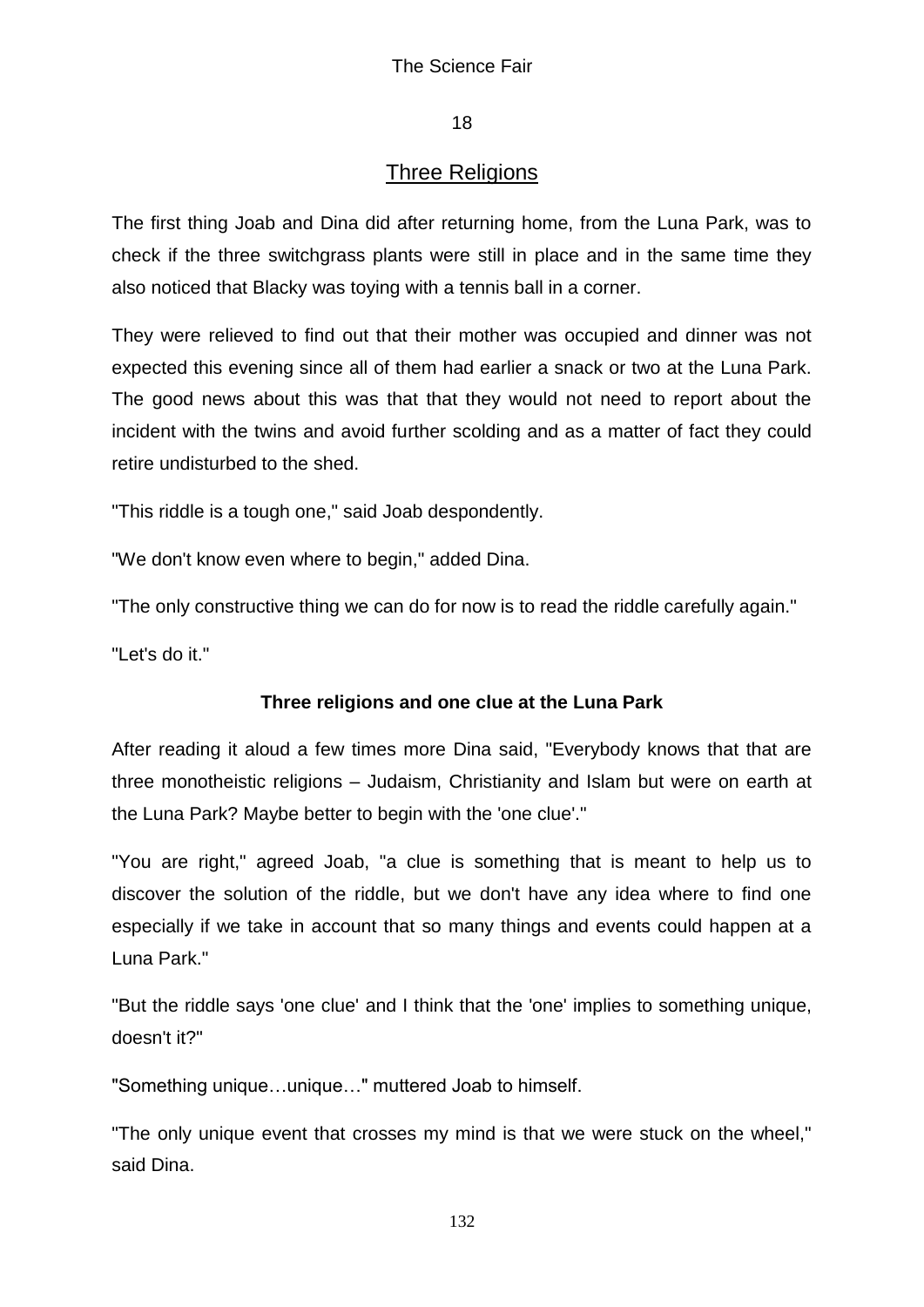"Good idea, indeed."

"Well…"

"It's clear that a good clue must be something really outstanding to attract attention but in the same time must look as something normal, not too easy."

"What about the clown, Jobby?"

"What about him?"

"As you put it, something unique that can attract attention and still looks normal…"

"Come on, Din," said Joab, "I don't understand what's so outstanding about a clown?"

"A simple clown maybe not, but a sinister one that all the time is waving at us on the stuck wheel, maybe yes."

"Bingo, Din."

"I don't understand a word."

"Both of them, the stuck wheel and the clown together are the clue we are looking for." Said Joab excited.

"Wait a minute," doubted Dina, "say you are right and the wheel and the clown are the clue to the riddle, how on earth this leads us to "three religions"."

"How…how…"

"Wait Jobby, the stuck wheel was seen by all the people in the Luna Park and even was on the news, but the clown waved only to us…"

"Who told you that the clown waved only to us, thickhead? He probably waved to many people all the evening as well. You think that the riddle is only for us?"

"But he waved only to us on the wheel, I'm sure."

"So, you want to tell that somebody wants to help us to solve the riddle?"

"It looks like."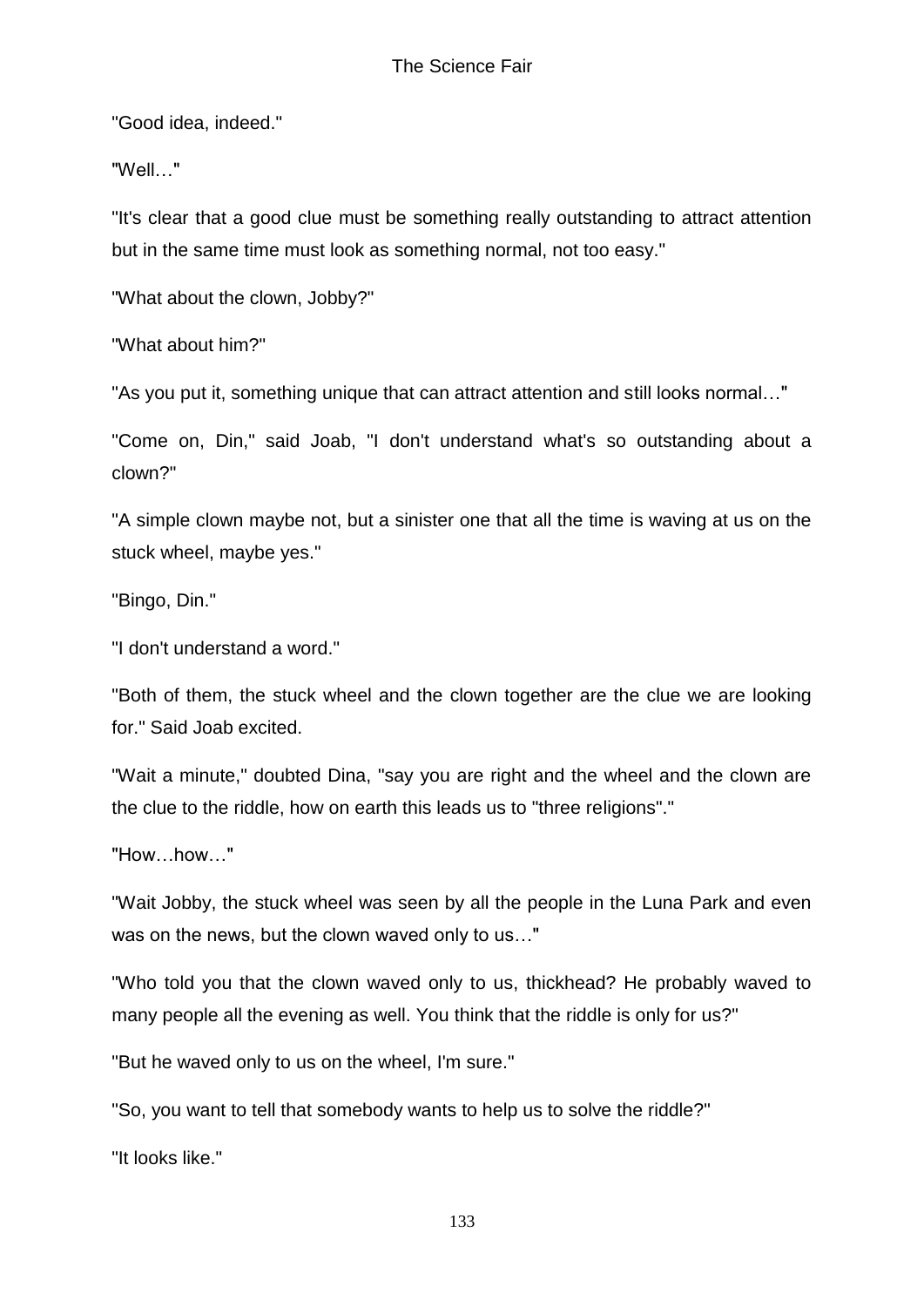"Come on, clever Albert."

"But he even photographed us, Jobby, and many times and…"

"Bingo!"

"What on earth…"

"The stuck Ferris wheel on one hand and the clown with the camera taking shots on the other hand implies that there is something that could be seen only from above and the lucky ones that have photographed the Luna Park from above could see the 'three religions' if they are smart enough, of course."

"Smart like us," smiled Dina, "But seriously, I think that you are totally out of your mind, Jobby?"

"Have a better idea, Din?"

"Then let's try it. What lucky we were to take our cameras with us."

They carefully analyzed their photos taken from the wheel, one by one, for a while and after that they used a photo editing software in order to enhance contrast and apply effects and even converted the photos into heat maps, maybe that way will be easier to see something meaningful, but to no avail.

"Look," said Joab suddenly pointing to a picture shot by Dina depicting one of the wheel riders.

"This one with the big black cap," pointed Joab with his index finger.

"Oh my, the man with the mustache again, but instead of his white cap he wears a black one."

"Strange enough," said Joab, "he's always after us, but maybe it's only a mere coincidence. Dimona is a small place, you know. Let's go on with the photos."

"All the pictures are cluttered with glittering and flickering lights, how on earth are we supposed to see something?"

"Exactly, Din, flickering lights."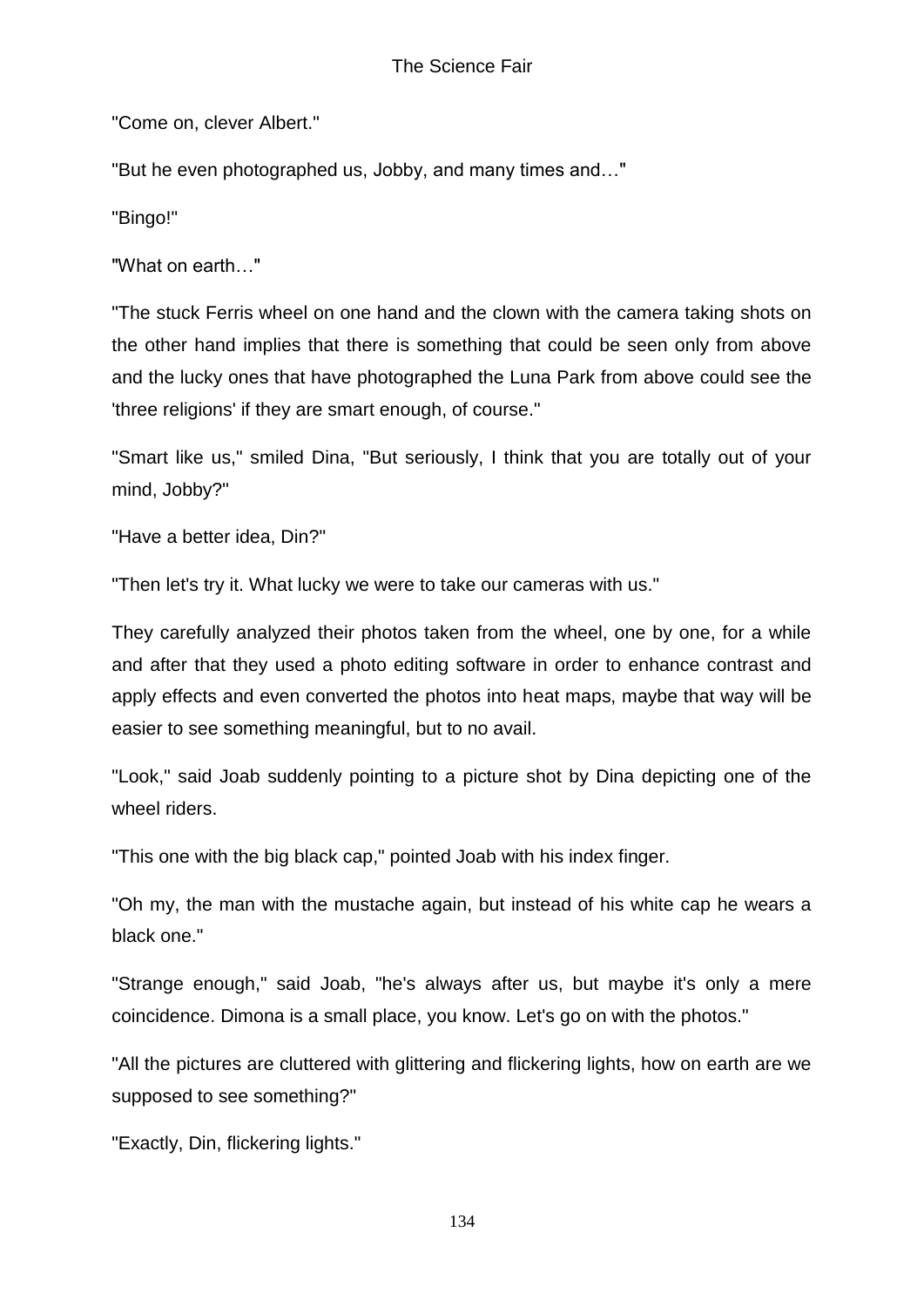"What?"

"If the clue is some flickering lights in a specified pattern then it's clear that you must be lucky enough to see something in a still photo. If the lights are flickering in the same time maybe, but if they flicker, say, one after another then only a video can help us."

"It makes sense."

"Do you have one, by chance, Din?" said Joab hopefully, "I have only still pictures."

"I don't know," said Dina skeptical, "I was so frightened by the clown that everything is possible."

Dina quickly checked her camera for videos and to their relief she found a few of them.

Now they analyzed the videos for a while and were able to identify some flickering patterns.

"Let's see if there is a 'religious' pattern."

They stopped the videos at different points and pored intently over them.

"This pattern looks familiar," said Dina suddenly.

"What exactly, Din?" said Joab hopefully.

"Those light dots form some triangles." Said Dina pointing to her laptop screen.

"Here?"

"Exactly Jobby, these small triangles, six at all, and this big one, and this one upside down, see?"

"Six triangles…six triangles…upside down…so familiar…" Joab was thinking aloud.

"Crystal clear, Jobby!"

"What on earth…"

"How have I missed it…how…"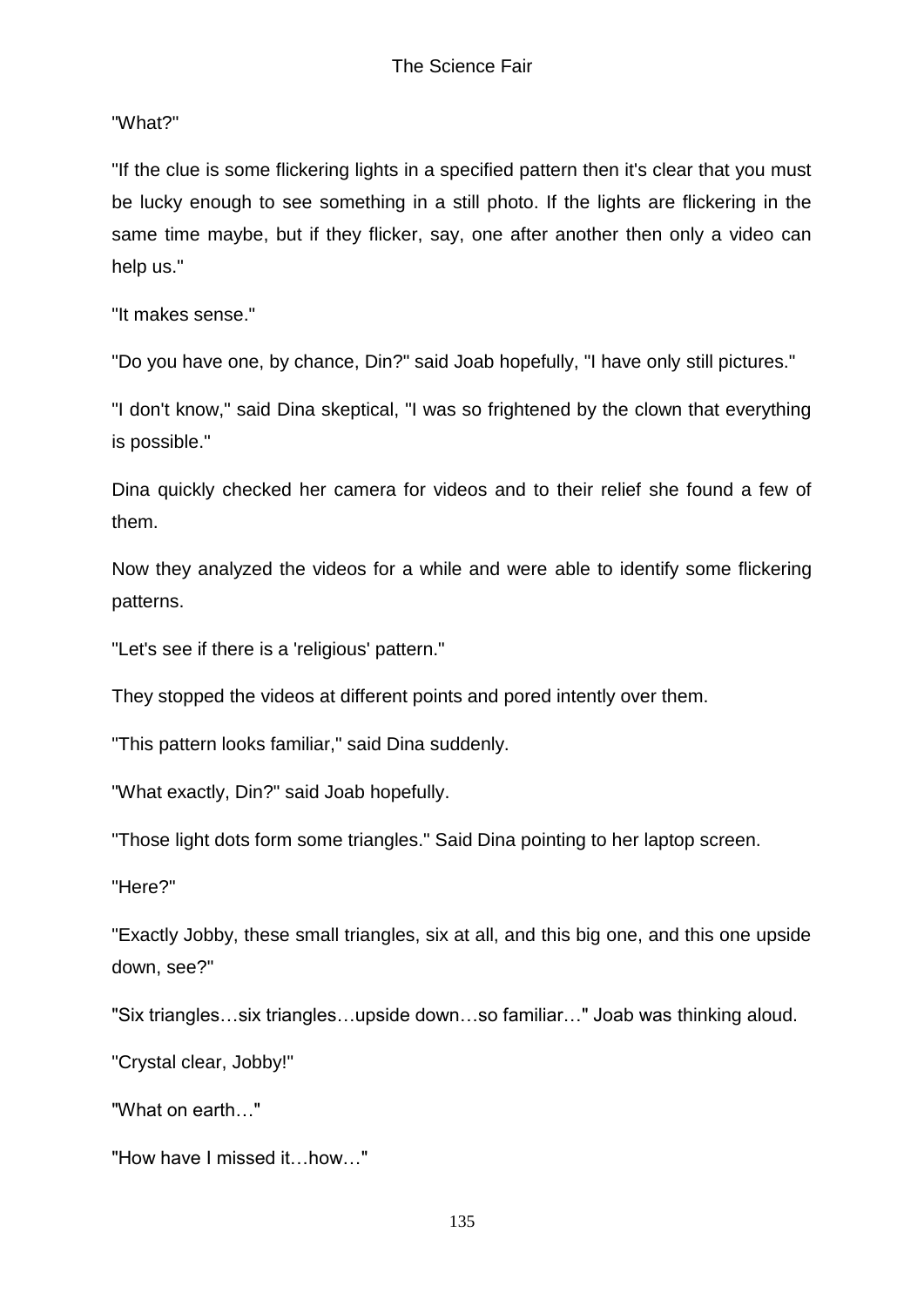"Then tell us clever Einstein." Urged Joab hopefully.

"The Star of David, meathead."



"Wow, Din, you are a real genius."

"Let's see what Wikipedia has to say about it."

#### ========================================

The Star of David, known in Hebrew as Magen David is a generally recognized symbol of Jewish identity and Judaism. Its shape is compounded of two equilateral triangles one of them upside down. The Star of David has been in use as a symbol of Judaism since the 17th century when it was used on Jewish flags. Its use probably derives from medieval (11th to 13th century) Jewish protective amulets.

A Star of David, often yellow-colored (yellow badge), was used by the Nazis during the Holocaust as a method of identifying Jews.

The flag of Israel, is depicting a blue Star of David on a white background, between two horizontal blue stripes.

=============================================

"We have got the first religion," rejoiced Joab, "It's Judaism."

"What about the second one?"

"It's obvious that for Christianity we have to look for a cross. Where on earth can we find one?"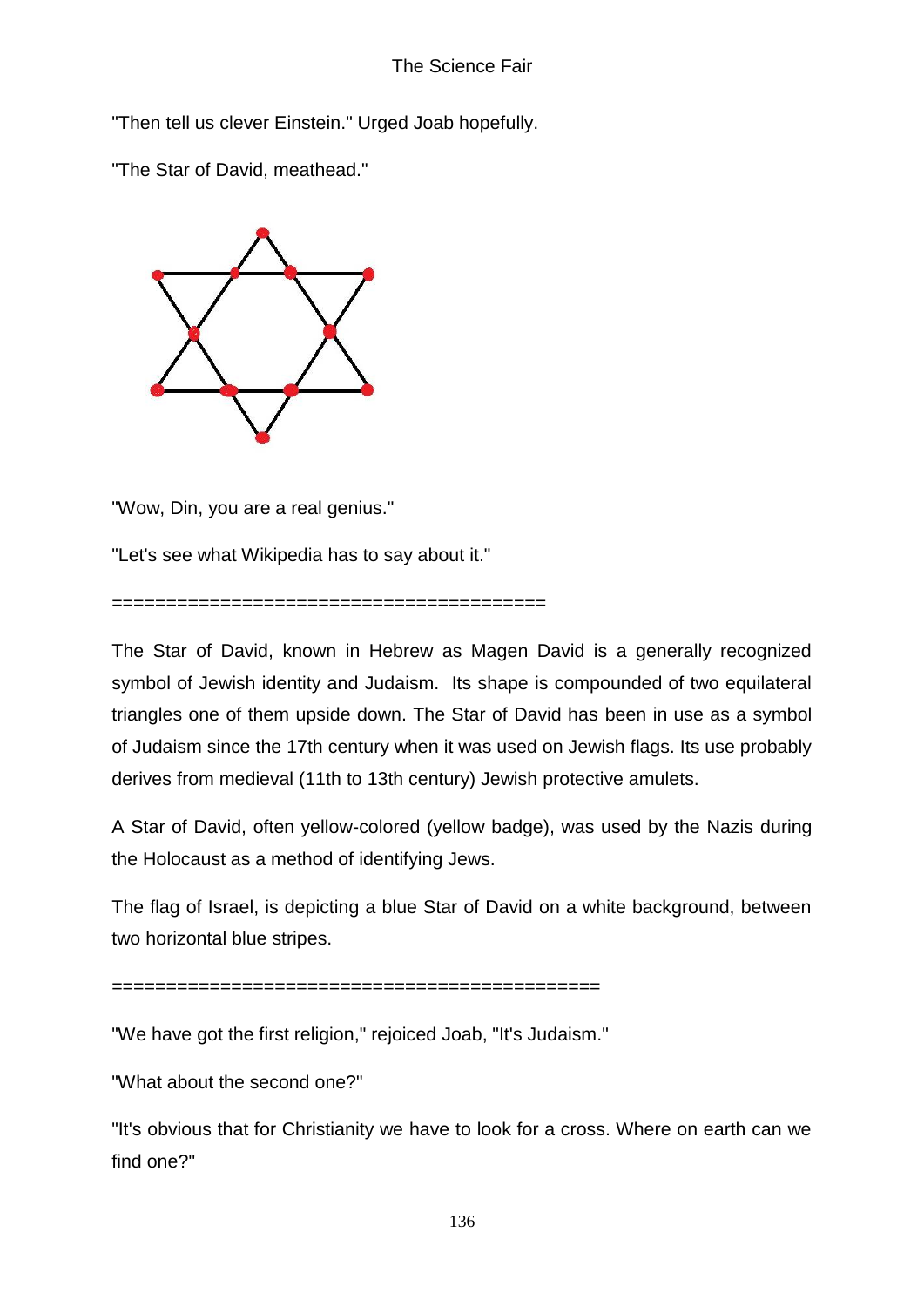"Easy as ABC, Jobby."

"Then tell us clever Albert."

"Inside the shield of David by using the same light points you can form a few crosses at your will."

"I don't understand a word, Din."

"Look thickhead."



"Wow, Din, you are a real genius."

"I know…I know…"

"Let's see what Wikipedia has to say about it."

==========================================

The Christian cross, seen as a representation of the instrument of the crucifixion of Jesus Christ, is the best-known religious symbol of Christianity.

The crucifixion of Jesus is an event that occurred during the 1st century AD. Jesus, who Christians believe is the Son of God as well as the Messiah, was arrested, tried, and sentenced by Pontius Pilate to be scourged, and finally executed on a cross because of allegedly royal aspirations. =================================================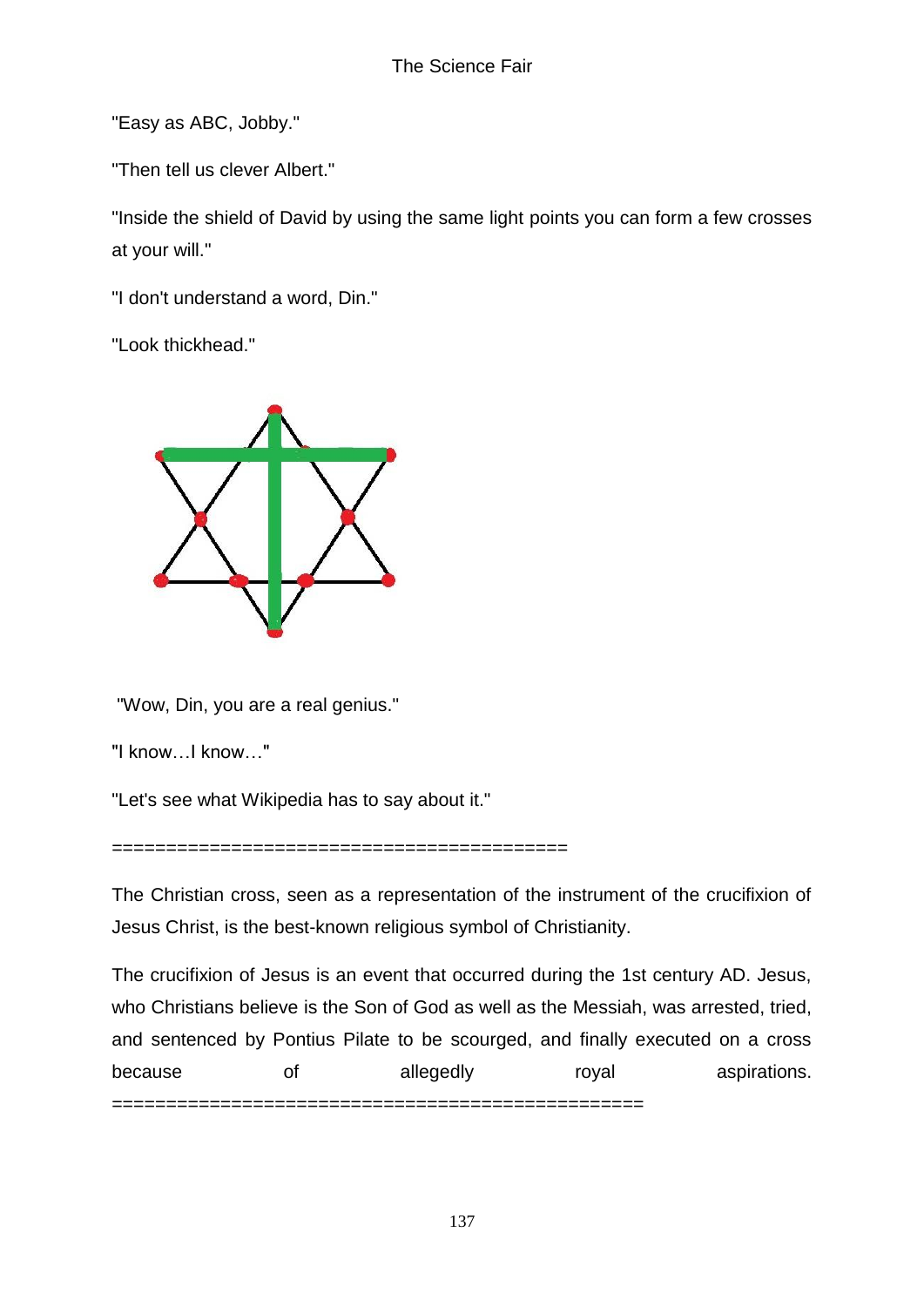"Okay," Joab summed it up, "The first religion is Judaism, the second one is Christianity and if we are going on with the same line of thought the third must be Islam."

"Do you know, for a change, what the symbol of Islam is?"

"I don't have any idea Din."

"Then let's google 'symbol Islam.'"

===============================

Today the star and crescent is a recognized symbol of the faith of Islam since it represented, during the 19th century, the Ottoman Empire, and today is depicted on the flag of the modern Republic of Turkey and on other Islam states flags as well.



====================================

"What on earth is a crescent?"

"I don't have the slightest idea."

"Let's google."

=============================================

The word 'crescent' refers to the curved sickle shape of the lunar phases where the moon is less than half illuminated.

====================================================

"Okay, we know what's a crescent," said Joab thoughtfully, "but what on earth it has to do with the Luna Park."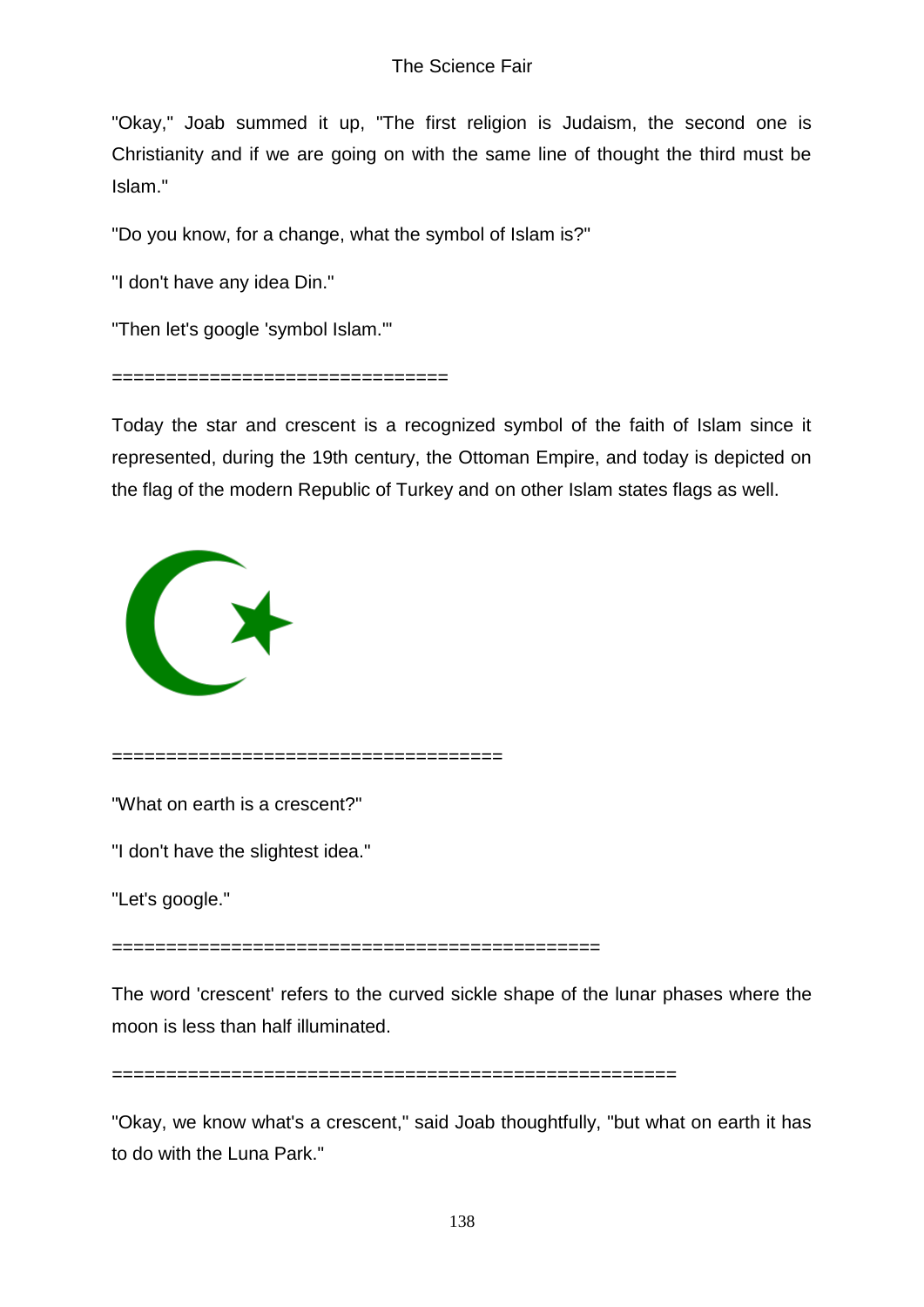"Crystal clear," said Dina excited.

"Then tell us clever Albert."

"Well," said Dina full of her own importance, "in the definition is mentioned 'the lunar phases' and far as I know 'lunar' means something related to the moon hence the crescent…moon…lunar…luna…Luna Park."

"Wow, Din, you are a real genius."

"The third religion, namely Islam, Jobby, couldn't be found physically in the Luna Park but in its name."

"Let's see what Wikipedia says about this."

========================================

The first to use the name "Luna Park" was the amusement park at Coney Island, Brooklyn, New York City that existed from 1903 to 1944. Among others, it included a wildly successful ride called 'A Trip to the Moon'. The name of the winged spacecraft (which was not a rocket, but flapped its wings) was Luna, the Latin word for the moon. 'Luna' gave its name to this park (Luna Park) and to dozens that followed over the next century.

=========================================

"But where on earth is the star," said Joab, "The symbol of Islam is a star and crescent and not a crescent alone, isn't it?"

"We have already the Star of David, haven't we?"

"So everything is settled down," Said Joab satisfied, "The 'one clue' is the stuck wheel and the clown and the three religions are Judaism, Christianity and Islam".

"Wait a minute Jobby," said Dina, "'one' is 'one' and the stuck wheel and the clown are 'two' so it looks more that the clown is only some coincidence of inspiration and he or she should be omitted from our answer."

Joab nodded his agreement.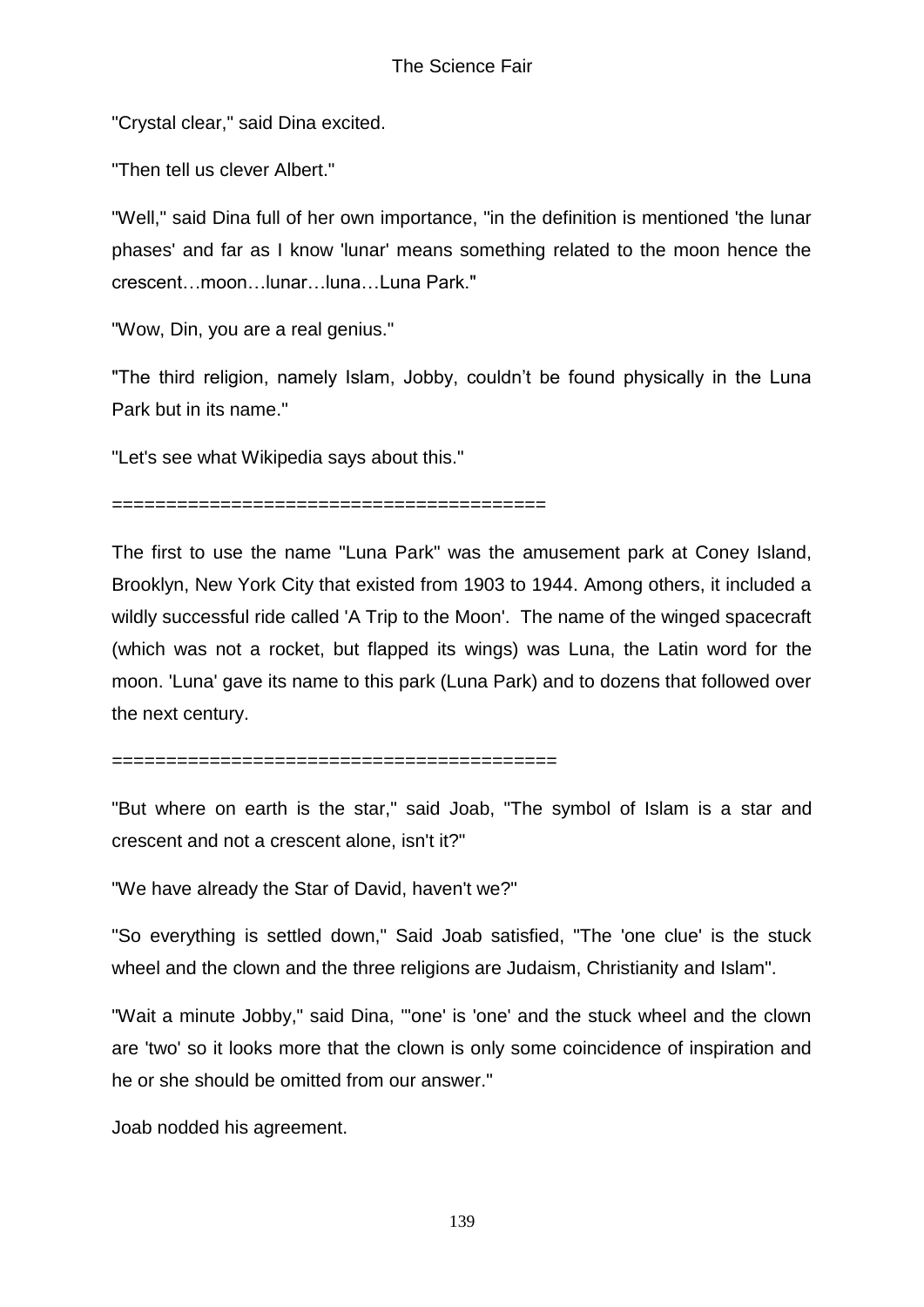"But I don't understand something," said Dina, "How Solar Desert stopped the wheel in order to supply the clue."

"Probably they paid the park's operators to stop it, don't they?"

"Maybe, but I wonder, who the clown might be?"

\*\*\*\*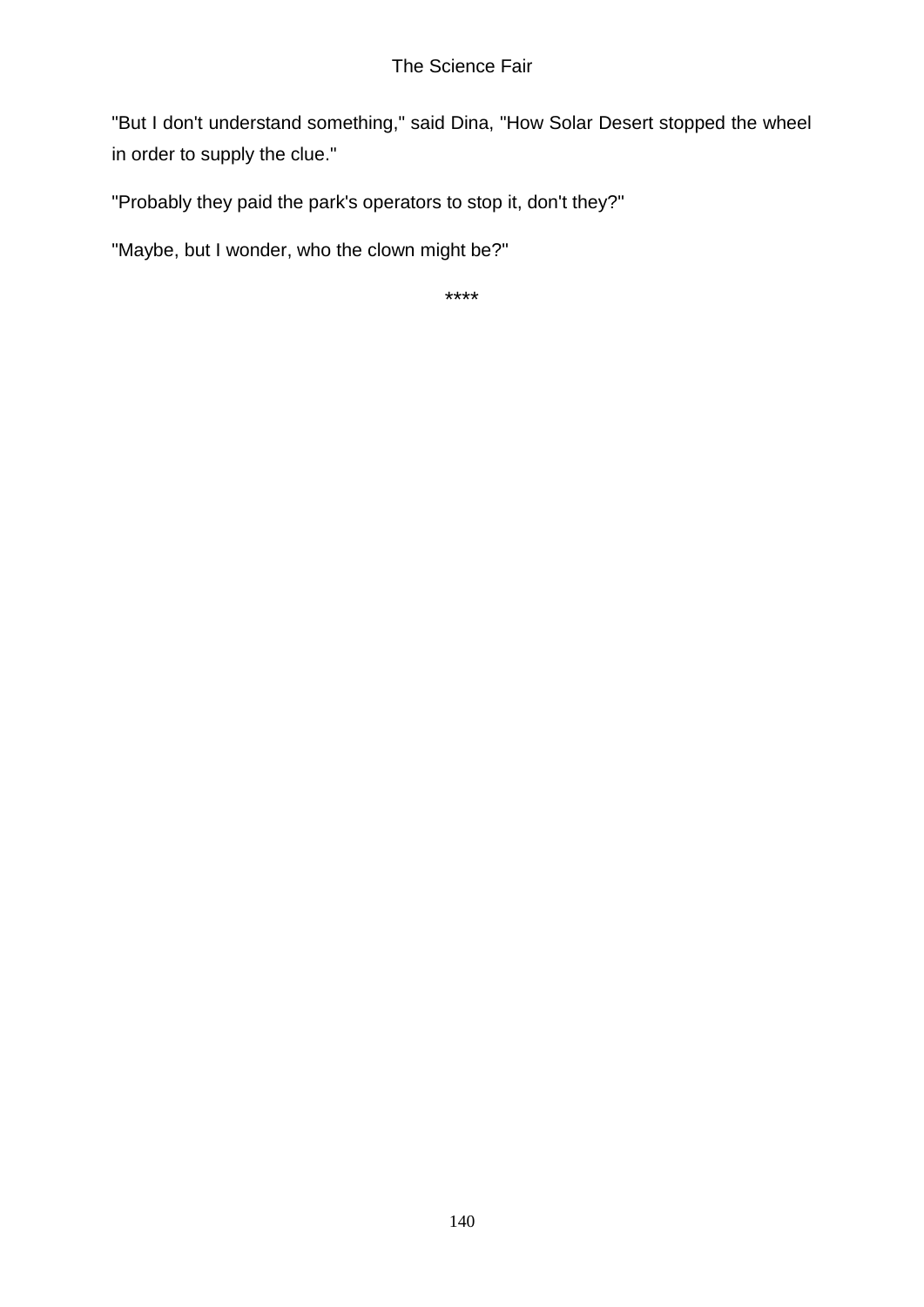19

## The Fourth Riddle

The three switchgrass plants were gently swaying in the summer wind in front of a beautiful blue sky.

Since the fourth riddle looked, at first glance, very though to solve, Joab and Dina decided to take first the readings for the third week observations of their experiment and to try to solve the riddle later.

The trend that emerged after the second week observations intensified. The supposed engineered switchgrass plant slowed down its growth rate whereas the supposed ordinary switchgrass did a little better. But the plant of the unknown nature, that was transformed from the Energy Castles facility, developed very much.

"Very queer," said Dina, "the genetic engineered switchgrass, which is supposed to develop the most, develops less, almost the same as the ordinary one. But the unknown one is doing wonders."

"Maybe we confused the labels," suggested Joab, "And the unknown plant is as a matter of fact the engineered one".

"Impossible Jobby, I'm sure," said Dina, "but maybe this happened because we transferred the plants and our experiment is totally wrong."

"Or maybe," suggested Joab, "the switchies belong to different cultivars. The lowland and upland switchgrass cultivars have different growth capabilities, remember?"

"An interesting idea," said Dina, "but for this we'll have to consult Professor Spike."

"You are right again."

"Maybe next week we'll know better."

"Then let's solve the fourth riddle in the meantime."

===========================================

What do the following items have in common?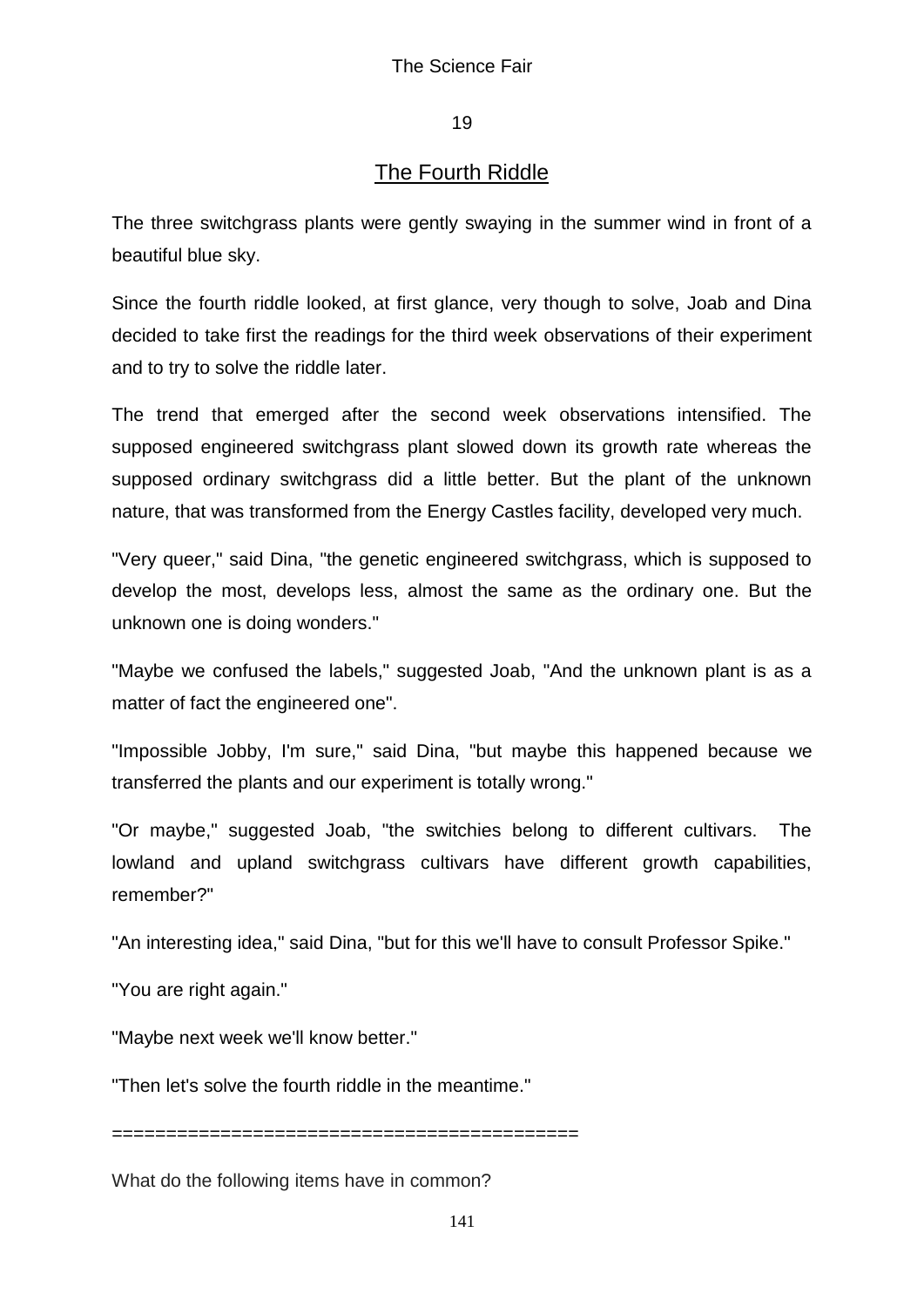- 1. 1981-2012
- 2. Solar Energy
- 3. Energy Conservation
- 4. Geothermal Energy; Global Warming; Solar Energy
- 5. Energy Resources in Israel
- 6. exemption from payment

#### ===========================================

After a few minutes, Joab summed it up, "Items 2-5 are something about renewable energy, as expected; item 1 looks like a range of dates like in the biography of somebody very important, maybe one that invented many renewable energy inventions and item 6 looks totally not belonging to the first five."

"It looks to me," said Dina, "that since clues 2-5 are capitalized, it hints that maybe those items are titles of something, and that's different from clue 6 that is not capitalized and it looks more like a definition of something and not a title."

"Since the fifth clue is about Israel," said Joab, "the meaning is that if we are talking about a person maybe he's Israeli, and besides, if this is really a person then he died very young, at 31, and it's not making sense that a such young person has so many achievements."

"Don't forget professor Spike for a moment," said Dina, "as mother says, so young and so talented."

Dina mimicked her mother, her hands on her hips, "It'd be better for you, Joab and Dina, to follow his example rather than that…whatever…"

"Brilliant," said Joab satisfied.

"Don't tell Mom."

"But it's also possible that our guy is really old and '1981-2012' is not related to his age but rather to his scientific career."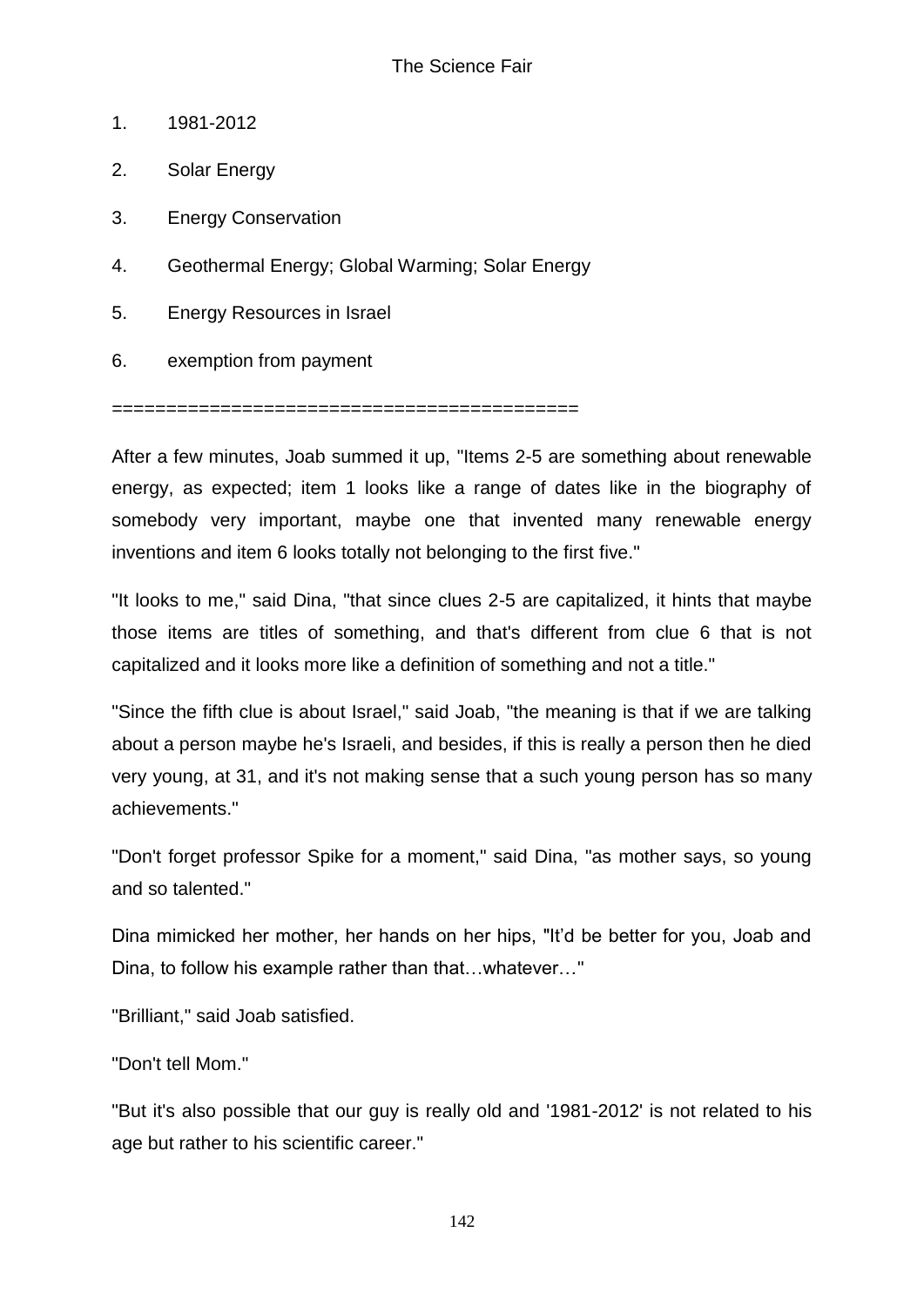"Possible."

"And look at the fourth clue," said Joab, "it's comprised of three different items and this may suggest that maybe those items are somehow related."

"The best to start," suggested Dina, "is to google "1981-2012" with "renewable energy" or "energy" and maybe we are going to discover an energy genius."

"Let's do it."

But to no avail.

"What could be the meaning of 'exemption from payment', Din?"

"I don't have any idea, Jobby, maybe only that we pay for energy and renewable energy saves money and exempts us from more payments."

"At least you have a developed imagination," said Joab smiling.

"Then let's google it."

"Nothing."

"Then let's google all six clues in any possible combination and see what happens." Said Dina.

To their disappointment, no meaningful search results were displayed on the screen.

"No breakthrough."

"The fourth riddle is very tough," complained Joab.

"Today Mom and Dad celebrate Auntie Bertha's birthday, and maybe she's going to give us a hint as it was with the Bible."

"Miracles happen only ones, Din," smiled Joab, "she's not as smart as she thinks."

"Do we have any other choice, Jobby?"

\*\*\*\*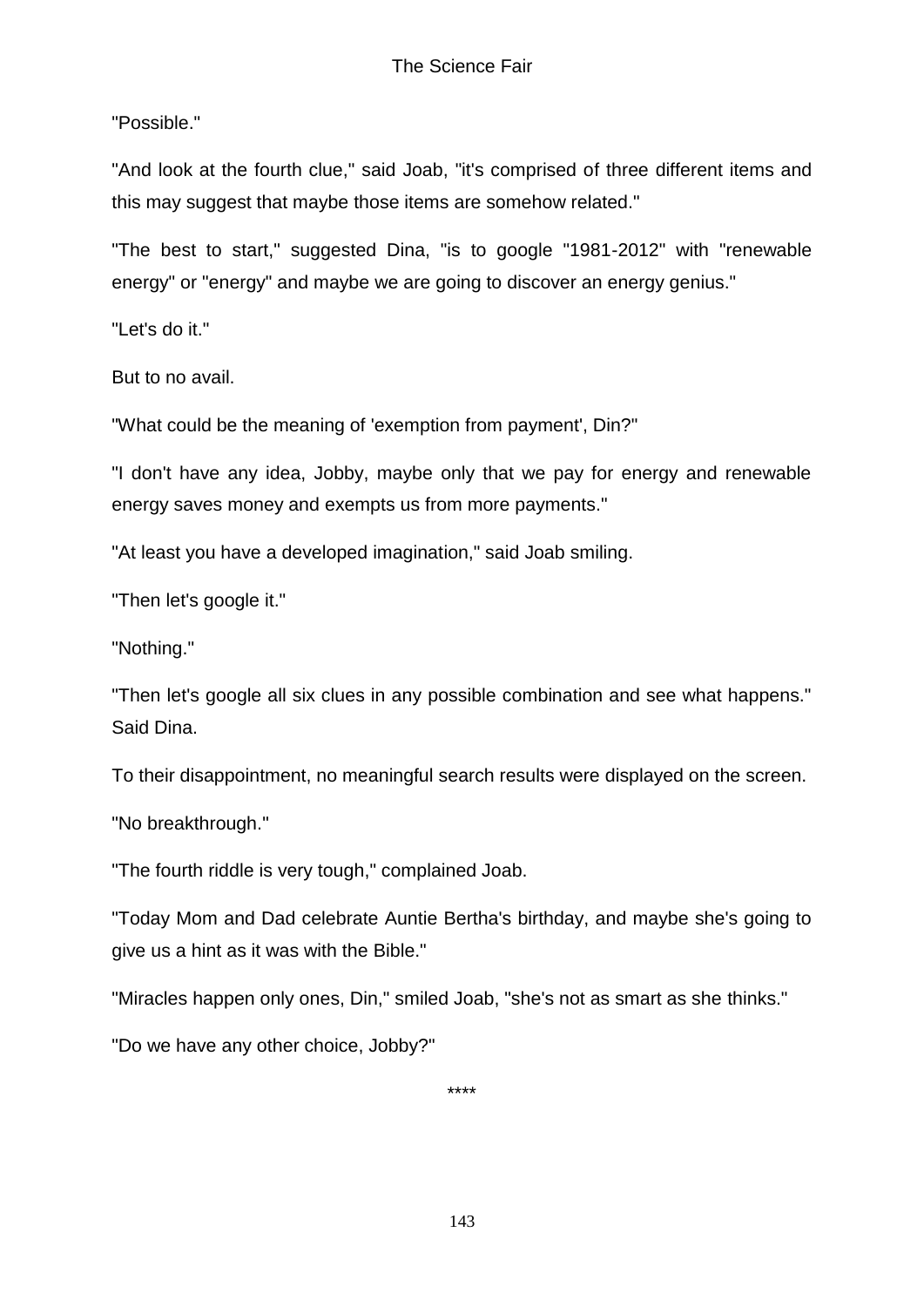### 20

# Auntie Bertha's Birthday Party

Joab and Dina's mother opened the front door to greet their visitors with a big grin on her face.

"Hi, kids!"

Their grandpa lifted two colorfully wrapped boxes in the air. Ami and Tammy ran to him, standing on tiptoe to reach their grandfather's extended hands. They snatched the presents and joyfully disappeared into their room.

"Candy again?" their mother protested.

"You think they need me for books?" Their grandfather laughed.

"Books are educational!" their mother pointed out.

Hagar appeared sitting in her wheelchair, on her lap a big battered doll as always.

"How are you, darling?" their grandmother asked, hugging her and taking a little doll from her pocket that she put next to the one Hagar was holding. The little girl clasped it to her chest and went, like the twins, to her room.

Suddenly, the kitchen door was thrown open and Joab, Dina and Blacky rushed in.

"Hi, Grandma! Hi Grandpa!"

Blacky scampered around for a while but when Grandfather threw him a big plastic bone, he settled down contentedly.

Grandmother pulled a flat gift-wrapped package from her bag and held it out to Joab and Dina. "That's for you, my darlings."

"Thanks." They ripped it open.

"I'm sure you'll love it."

"More useless books, what for?" Their grandfather laughed.

It was a book about renewable energy.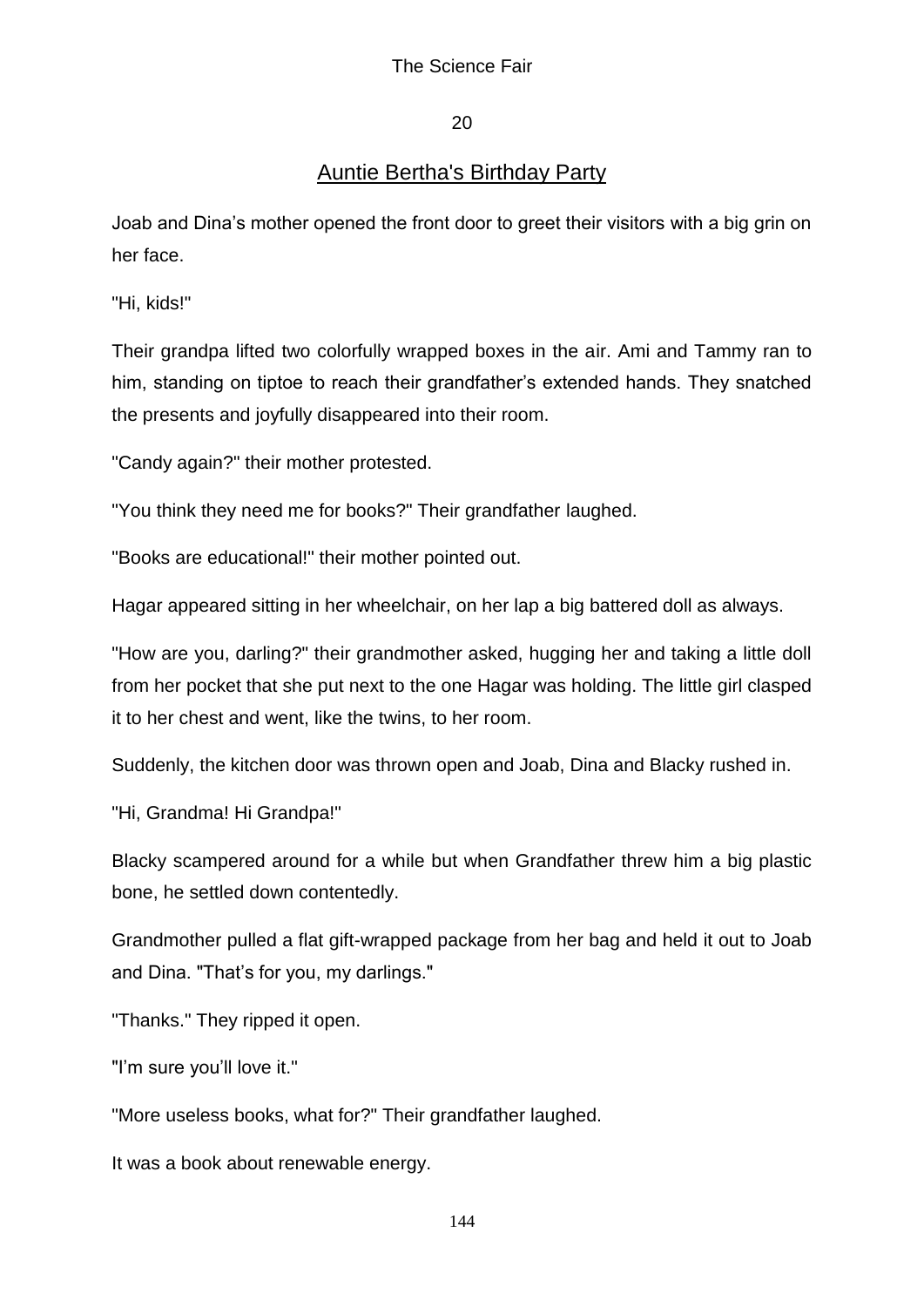"I heard you are interested in renewable energy," Grandmother said.

"This is great!" Joab winked at Dina.

"Jobby wants to be smart," smiled Dina.

"Why not?" their mother said. "If Jobby would only concentrate on his schoolwork…instead of all of this cops and robbers stupid games."

Now Grandfather pulled another flat gift-wrapped package from behind his back and held it out to Joab and Dina. "That's also for you, smart kids."

"Thanks." They ripped it open.

It was a book about stamp collecting.

"Do you collect stamps, kids?" asked their grandpa with interest.

"Noooo…but we are going to begin," Dina said willing to satisfy him.

"It' a wonderful hobby, kids," he said.

"But you said books are useless" their grandmother said in amazement.

"This book is different," said their grandfather mysteriously, "and very useful of course...you'll see kids."

"What do you mean by that?" asked Joab with interest.

"Wait and see darlings."

Their father appeared in the living room. "What about my present, Grandma?"

"I remember we bought your father a wooden horse when he was three years old, and how cute he looked when he fell off it and…"

"That's enough," Grandfather said with a smile. "Even Blacky has heard the story at least a hundred times."

"But I haven't," Father said, putting his arm around his mother's shoulder. "Tell me."

Suddenly Aunt Bertha shot into the room. Not only was her hair dyed red, but her clothes, shoes and handbag were also red.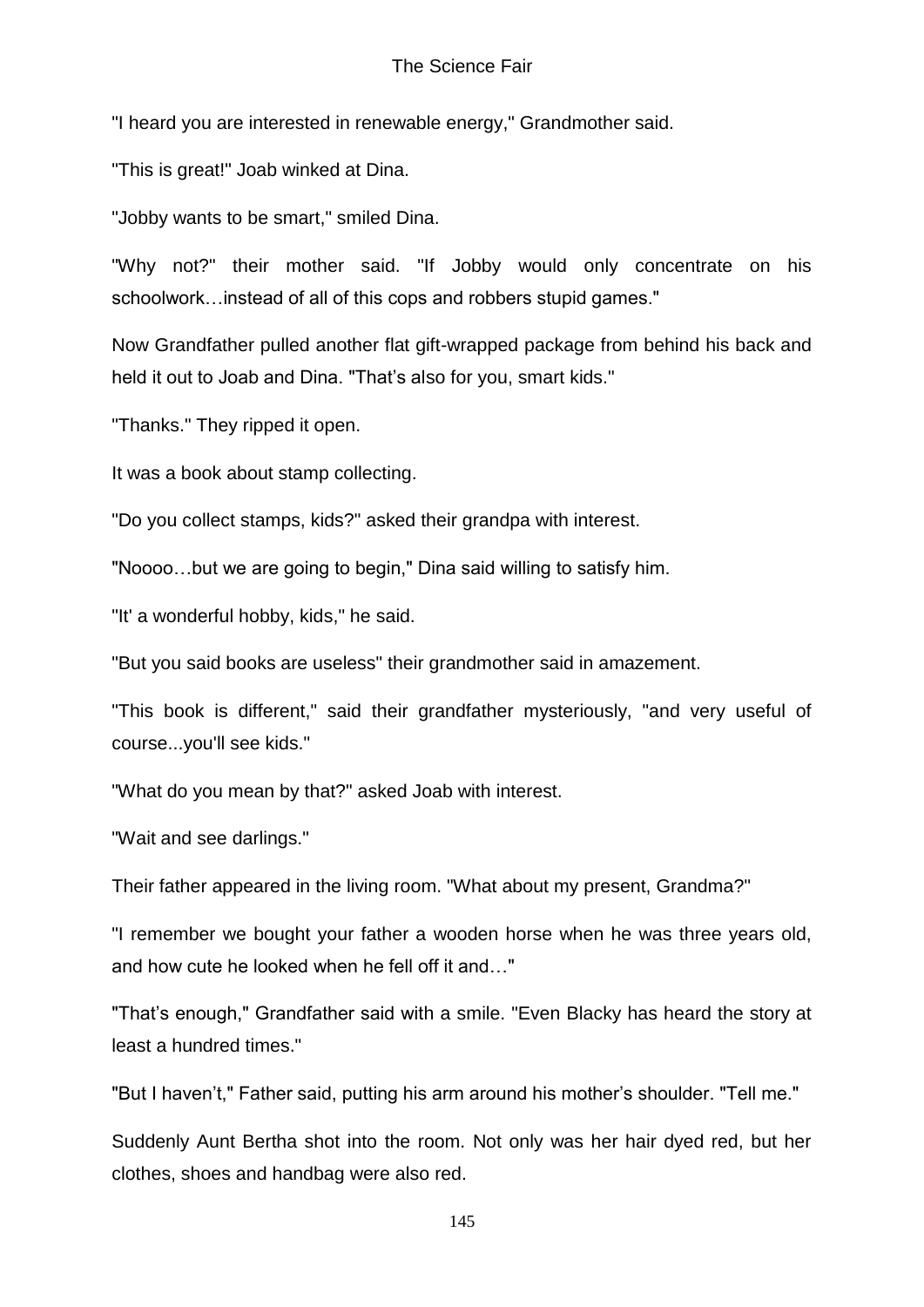"Hi!"

Blacky leaped on her.

"Down, boy!"

"You ought to be ashamed of yourself!" Dina reprimanded him, and Blacky went into a corner to gnaw on his bone.

"Rumor has it, Bertha," Grandfather laughed, "that you are soon switching back to blue."

"You old horse…"

Grandmother went into the kitchen to help Mother get dinner on the table, and Aunt Bertha sat down on one of the couches. She took out a big red pipe, lit a match, held it up to the pipe and inhaled deeply.

"Please Bertha, you're welcomed to smoke outside on the terrace, you are chocking all of us," said Grandfather wincing and waving the smoke away with his open palm.

"Okay…okay…I'll stop for now."

"So, Bertha, what do you think about the energy crisis?" Grandfather asked.

"Well," Bertha said puffing on her pipe again, "the world is going to solve it this way or another."

"Like how dear Einstein?" said their Grandfather knowing that it was useless to argue again with Bertha about her smoking.

Joab and Dina pricked up their ears.

"I haven't been idle like you, old horse. I have already studied the subject."

"Go on, know it all."

"At the end," Bertha said, full of her own importance, puffing again, "they are going to make cheap ethanol fuel from switchgrass."

Joab and Dina were listening with interest.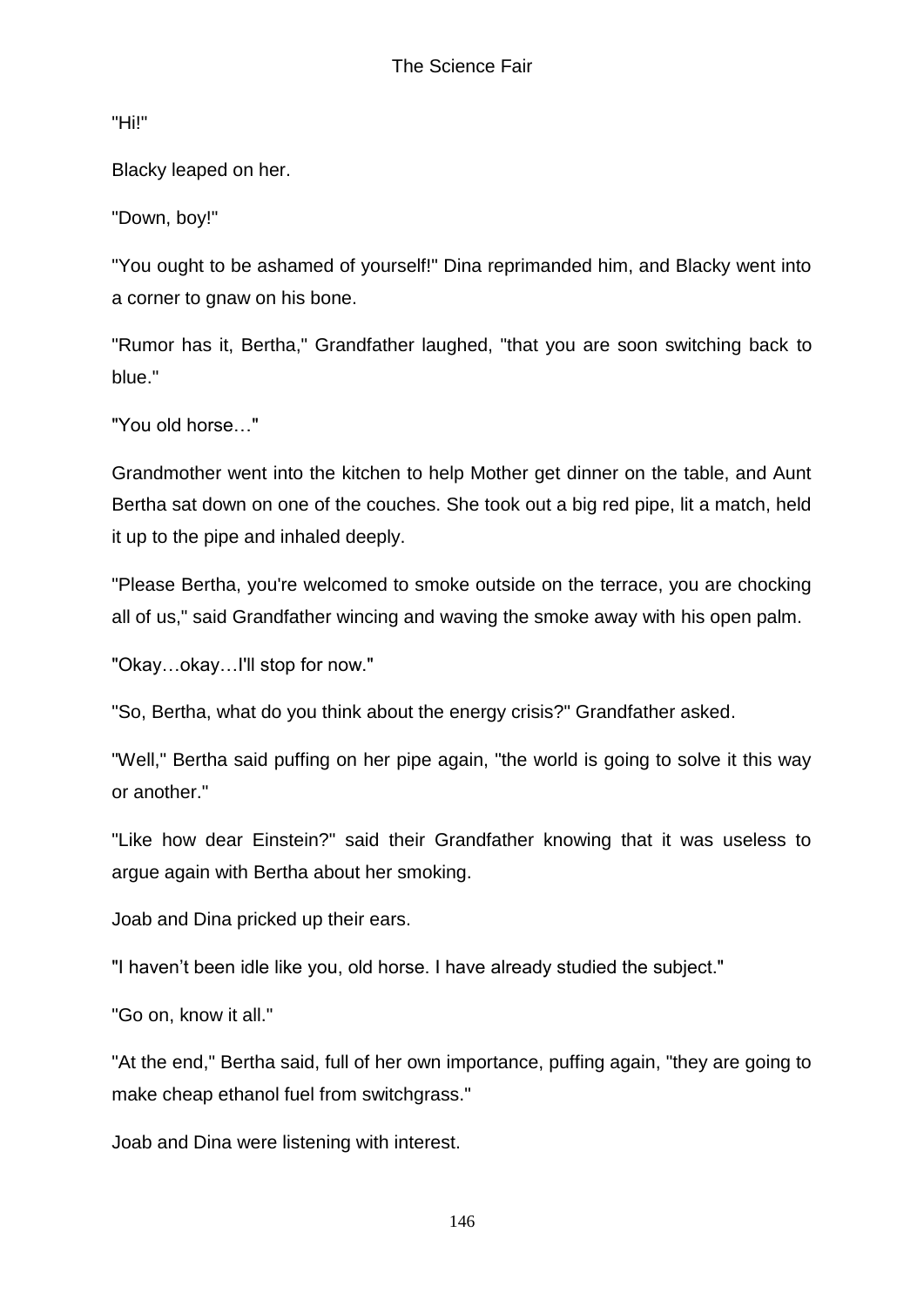"But how, clever Einstein?" their grandfather asked amused.

"By improving photosynthesis efficiency, of course, old horse."

Joab and Dina exchanged meaningful winks.

"But how?"

"Tomorrow is the science fair event, you'll see old horse."

"At your age…ha-ha-ha…a science fair contest…ha-ha-ha…" their grandfather laughed heartedly all his body shaking.

"You'll see old horse…you'll see."

"And what about your fair project kids?"

"For now not something," said Dina disappointed.

"I really don't know what exactly photosynthesis efficiency is," their grandfather said, "but I bet that you haven't solved the fourth riddle."

"One might think that you did old horse…ha-ha-ha…"

"He who laughs last, laughs best," said their grandfather mysteriously.

"Well…well…well," said Bertha deriding.

"What do you mean by that Grandpa?" said Joab and Dina hopefully in unison.

"Exactly what you hear, darlings," he said looking satisfied at the unbelieving Bertha.

"Then tell us old horse," said Bertha puffing her pipe nervously.

"Please Granddaddy," pleaded Joab, "only a few hours remained to the dead line, please."

"Well," said Grandpa pleased, "the key to the riddle is the last clue, namely 'exemption from payment', think a little bit, my darlings, about something or a service that you can pay for it before hand and you don't need to pay for it when you use it and it can be even a long time after."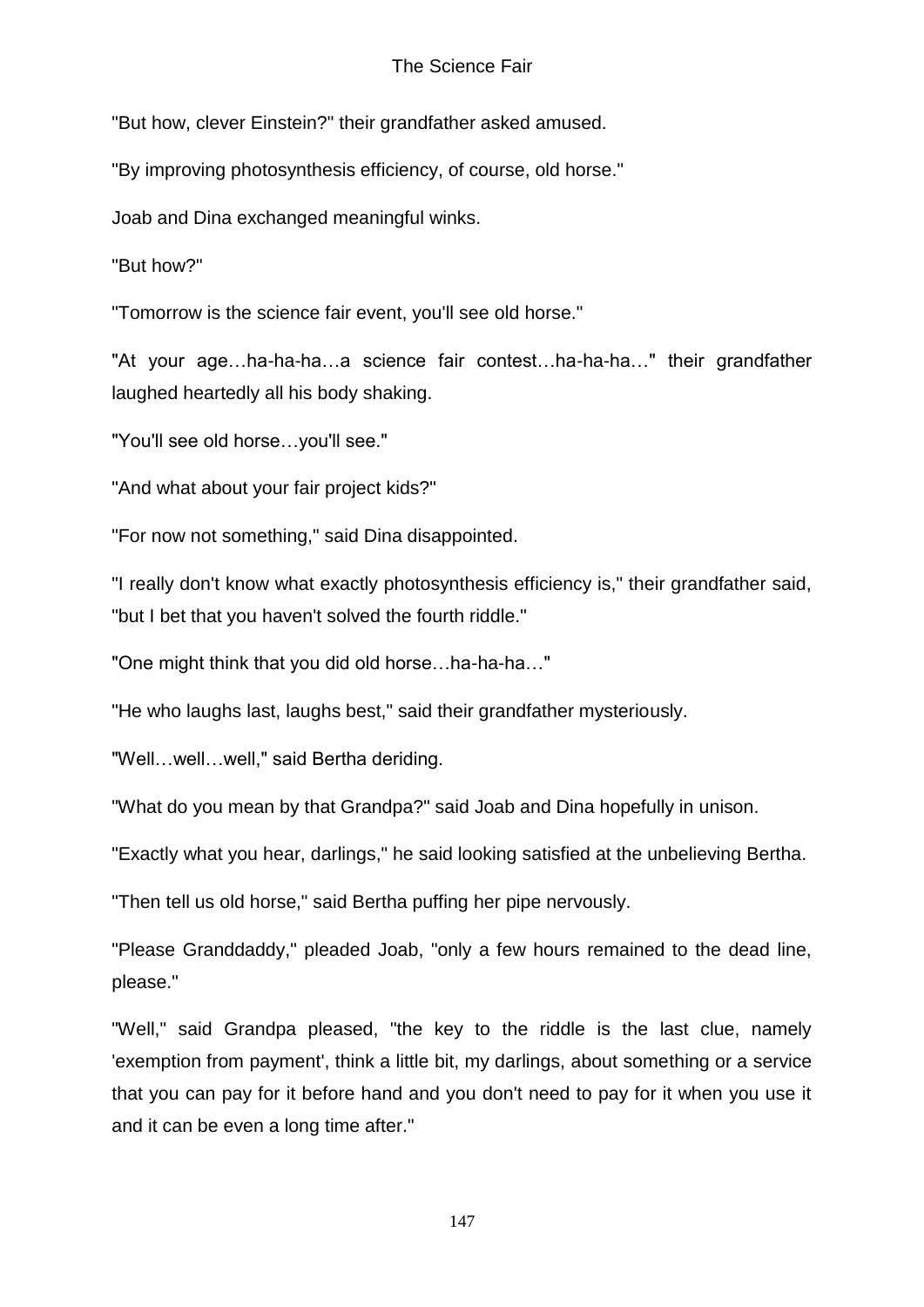"Oh you old horse, stop this gibberish of yours, go to the point if you have one," said Bertha impatiently.

"You can try to use your brain for a change, Bertha," smiled Grandpa.

"What we can pay before and use after…use after…" Joab was thinking aloud.

"Stamps," said Dina suddenly, "It's crystal clear that you can buy a stamp or a stamped envelope and use it whenever you wish; you don't need to pay to the post office again for the delivery. It's very convenient that way."

"Bravo girl," said Grandpa satisfied, "the fourth riddle is about stamps. Before the introduction of postage stamps, mail was delivered and paid for by the receiver. This led to a variety of problems such as when the receiver was unable or unwilling to pay for the delivery service. It also allowed misuses of the system such as senders delivering pieces of mail just to annoy the receiver and making them pay for it at the same time."

"Like spam," said Joab.

"Exactly!"

"But then, why wasn't the sender required to pay for the mail delivery instead of the receiver in order to solve the problem?" said Joab.

"You must understand kids that at those far times, before the invention of the postal stamp, mail charge was high and service was poor and many letters never reached their destination. The public felt that the post service would only make an earnest effort to deliver a letter if the post office had not yet been paid for it - hence the need to charge the receiver.

Then the receiver of a piece of mail could decide whether to accept a letter when he received it and to pay for it or not. This left room for sending hidden messages, encrypted in the addressee or the sender names and addresses, free of charge. This fraudulent practice was tempting since postages fees were very high at those times."

"Now I understand why you gave us a book about stamps," said Joab.

"You are a very smart boy, aren't you?"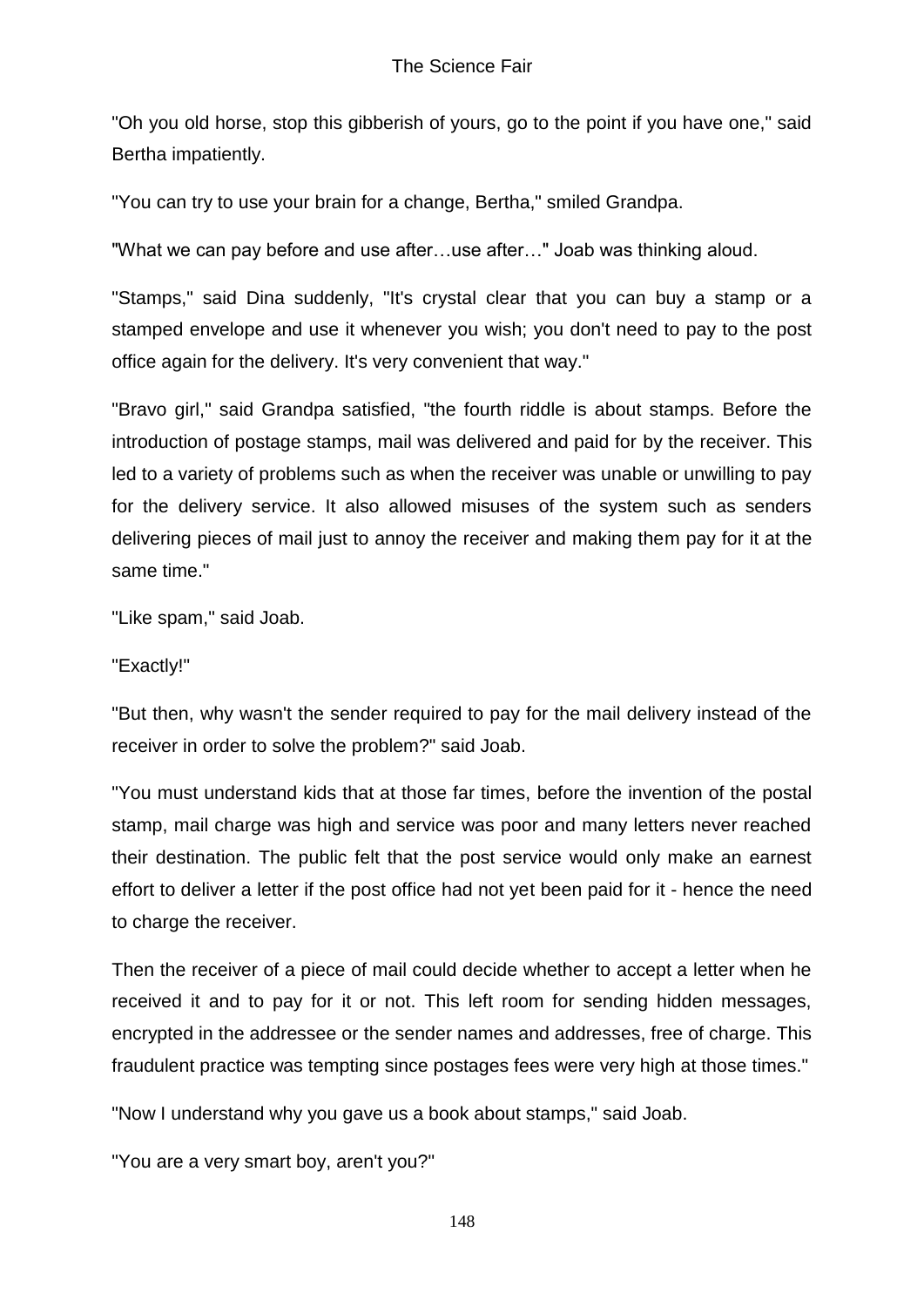"Of course he is, but only when he sleeps." Said Dina, sneering.

"Ouch!"

"Have you heard about the word 'philately' kids?"

"No."

"Of course I heard," snapped Bertha unsatisfied with the course the discussion was taking, "philately is stamp collecting, old horse."

Grandpa, that was an avid stamp collector for many years now, said, "Philately is the study and collection of postage stamps. Philately involves more than just stamp collecting, but also the study of stamps and postal history."

"But there could be other things, as well," said aunt Bertha smugly, "that we can pay for them before and use after, like…like…buying a monthly pass and travel as much as often we like with the bus …"

"Well," said Grandpa, "the word 'philately' is composed from two Greek words: 'phil' meaning an attraction for something, and 'ateleia', meaning exempt from duties and taxes to form 'philately', so the connection is clear, isn't it?"

"I have to admit," said Bertha unwillingly that you have a point here.

"I heard that there are worthy stamps, aren't they?" said Joab with interest.

"Of course darlings," said Grandpa, "The first adhesive postage stamp, the Penny Black, was issued in the United Kingdom in 1840, featuring Queen Victoria and "ONE PENNY" at the bottom, indicating the amount that had been pre-paid for the transmission of the letter to which it was affixed and as the name suggests, the stamp was printed in black ink. In mint conditions it may cost up to 3000 dollar today."

"Wow! 3000 dollars!" said Dina excited.

"But the Penny Black is not the most expensive one," went on their grandpa with interest, "there are some stamps that cost more than 1,000,000 dollars each."

"And you have one, Granddaddy?"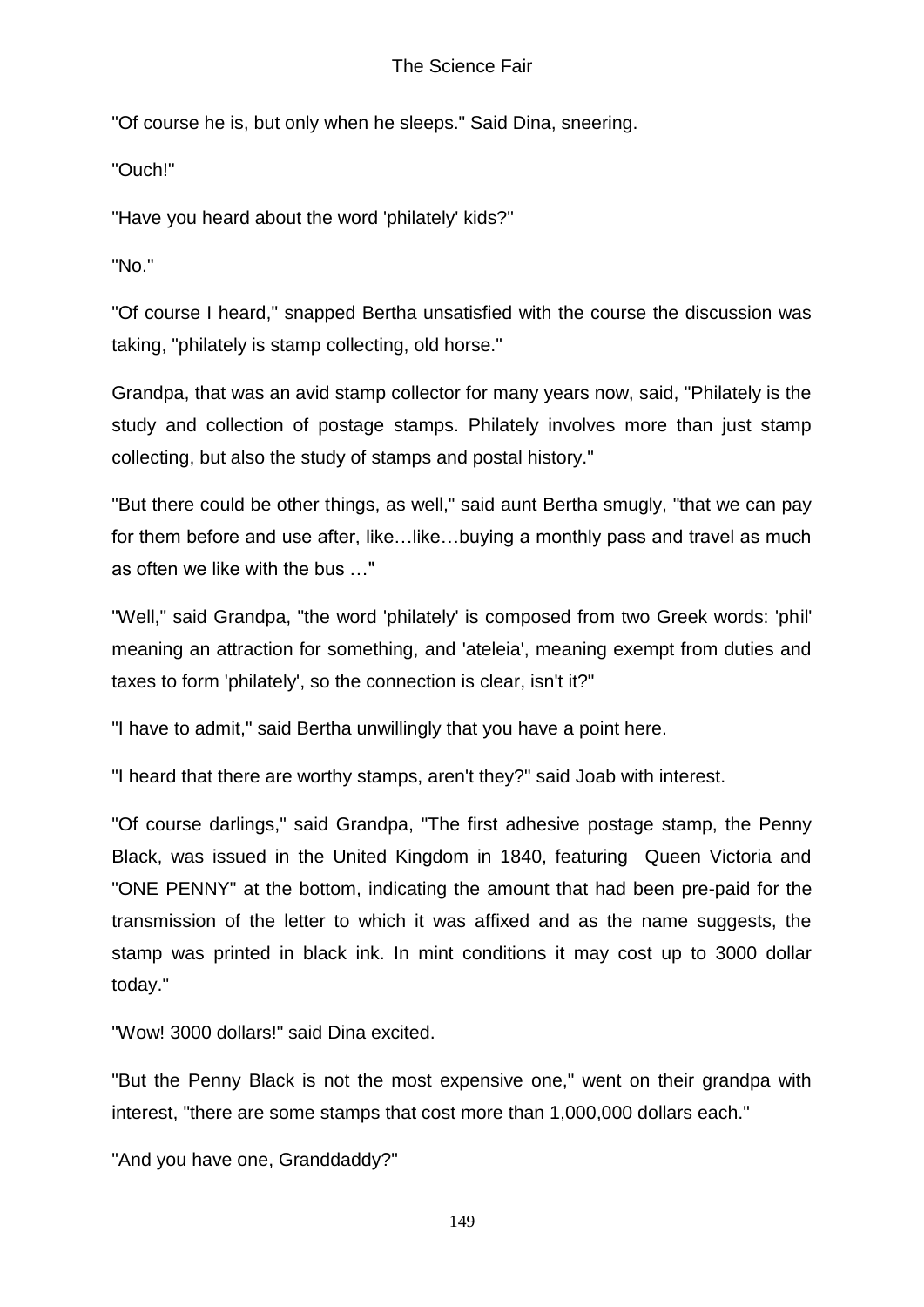"I would like to," he smiled, "but regretfully I don't."

"Okay, old horse," said auntie Bertha sneering, "It's obvious that you are a great philatelist, but what about the riddle?"

"Please kids," Grandfather said, "bring along your laptops and show the lady in red the riddle."

"You old horse."

=================================================

What do the following items have in common?

- 1. 1981-2012
- 2. Solar Energy
- 3. Energy Conservation
- 4. Geothermal Energy; Global Warming; Solar Energy
- 5. Energy Resources in Israel
- 6. exemption from payment

==================================================

"Okay," he began, "the sixth clue is settled down, agreed?"

"Agreed."

"The capitalized 2-6 clues are titles of Israeli stamps dealing with renewable energy, of course."

"I told you that these are titles," said Dina staring at Joab full of her own importance.

"And what about '1981-2012?'"

"All those stamps appeared between the years 1981 to 2012, Okay?"

"Then tell us old horse," said Bertha satisfied, "then why clue 4 consists of three stamps whereas the others only one."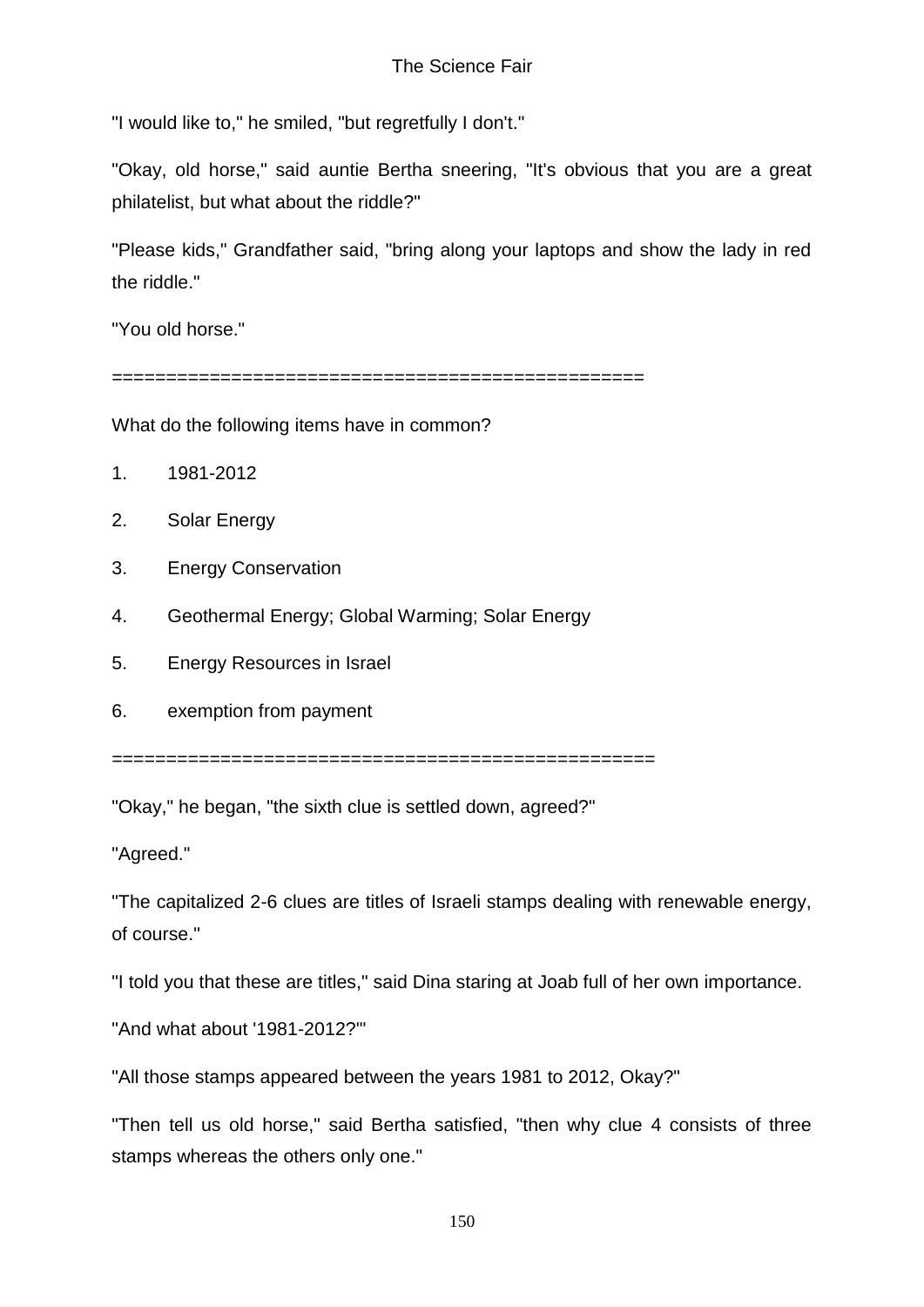"Well," said Grandpa, "Stamps are not printed one by one but on sheets containing many stamps. Usually every sheet contains the same stamp but sometimes on the same sheet are printed different stamps. In our case, since the tree stamps comprise a series, the Israeli Postal Service preferred to print the three of them on the same sheet, for commercial and beauty considerations."

Bertha was about to say something when Mother came in carrying a tray full of cookies and two cups of steaming black coffee. Her eyes lit up with delight. She thrust a few cookies in her mouth and munched slowly, enjoying every bite.

"Oh…they're good, really good!"

"Well, Bertha?" said Grandfather taunting her.

Bertha inhaled again, munched another cookie and finally said, smiling, "bravo old horse!"

Dinner was served and after it was over their mother emerged from the kitchen with a big round birthday cake with red strawberries, of course, and six lit red candles on top.

The birthday party began singing "Happy birthday to you…happy birthday to you…Happy birthday dear Bertha…Happy birthday to you!"

Aunt Bertha blushed satisfied puffing on her pipe vigorously and her face was soon shrouded in thick smoke.

"Stop it, Bertha," pleaded their mother, "you are going to choke all of us."

But to no avail since Bertha was really excited when the presents were brought into the room. Grandfather gave her, wide smiling, a red horse; mother gave her a red scurf; Joab and Dina put before her on the table a Red Riding Hood figurine; Hagary gave her a big red doll and Blacky brought to her foot a red rose.

"Thanks you all…thanks you all," Bertha kissed them all with pleasure, even Blacky.

The adults had wine and a few chasers when suddenly the joyful red-faced Bertha produced a white mask with a big black nose from her handbag and put it on her face.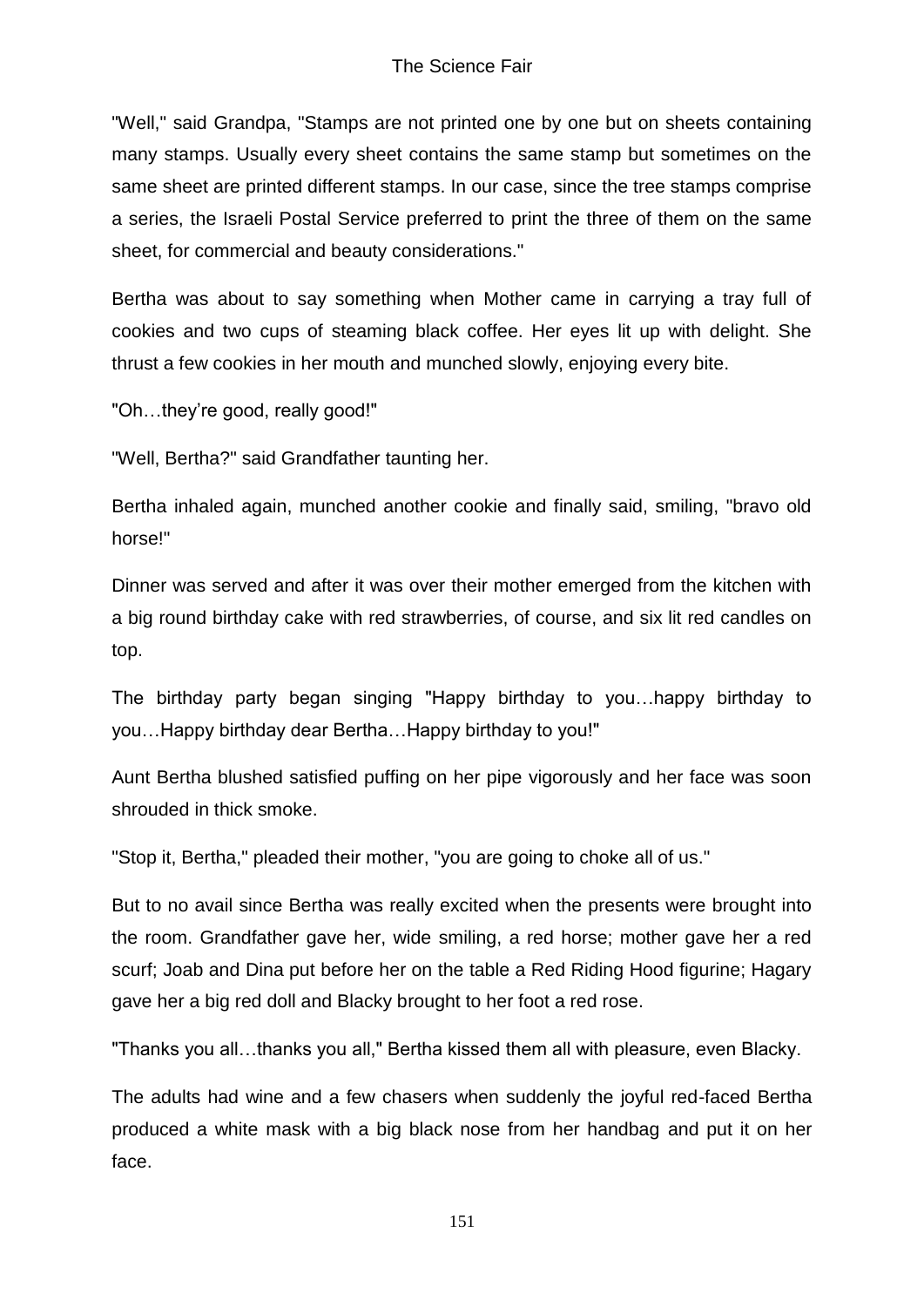"What on earth…wait…you are the clown auntie?" said Dina astonished.

"Yep," Bertha said joyfully waving at them as she did on the wheel.

"Thanks helping us solving the third riddle about the three religions," said Joab gratefully.

"Helping us? What are you talking about kids?"

"Well," said Joab confused, "It looked like you attracted our attention with your camera in order to hint us to take some pictures of the Luna Park from above, didn't you?"

"Not at all, kids." Bertha said, "Since I was not able to find any useful clue on the ground I decided to take the ride and look for clues from above."

"And you solved the riddle, young lady?" said Grandpa skeptical.

"Yep, of course," she said sticking her tongue out at him.

"Good for you Sherlock Holmes," smiled their grandpa.

The TV announced its short News in Focus program.

"Shhhh!" Their father turned up the volume.

===============================================

China's Energy Crisis:

China is now the world's largest energy producer, generating 90 percent of energy it consumes.

When a country, like China, with the largest population in the world, steers into an era of industrialization and urbanization, this gap between energy demand and supply can arouse serious energy concerns.

China is now the world's second larger consumer of petroleum products after the United States. Most of China's energy generation is based on coal that is the main cause of the rapid increase in its greenhouse gas emissions, now the world's second largest after the United States.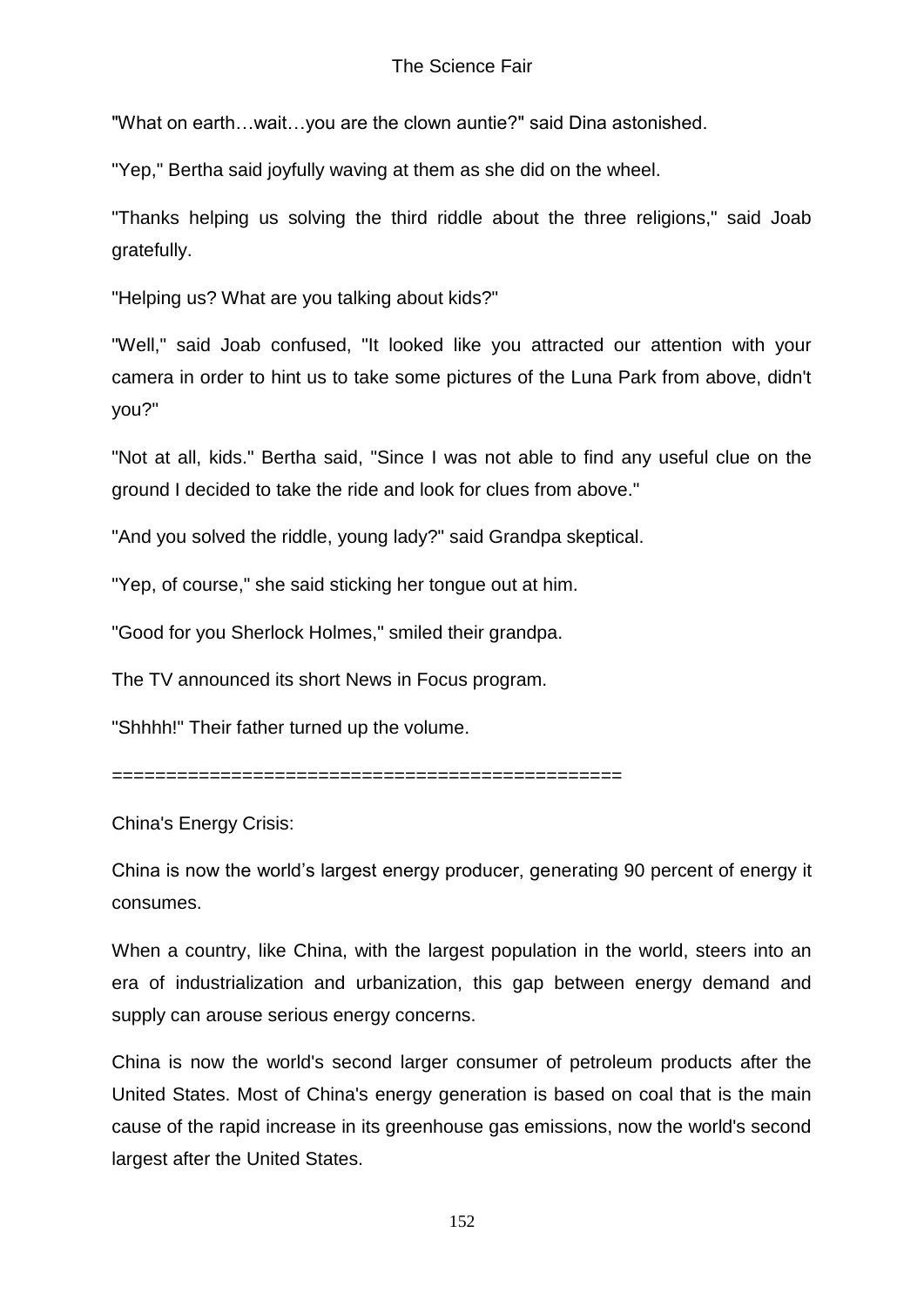In order to secure China's huge energy demands in the future and also to address environmental concerns, especially to cut its greenhouse emissions, in order to fight climate change, China is working cooperatively with many countries to develop more advanced renewable energy technologies for various sources of energy, including wind power, solar energy and ethanol fuel.

Furthermore, the Chinese government decided to invest in promising high-tech renewable energy companies around the globe.

It was hinted by some high ranking Chinese Energy Department officials that two of this companies might be Solar Deserts and Energy Castles from Dimona.

A Chinese scientific delegation is due to arrive next week to Dimona to visit the facilities of the two companies involved in order to evaluate the progress made in developing energy switchgrass crops for ethanol fuel production and solar energy generation using solar power towers.

To other issues:

The fourth riddle of the treasure hunt game sponsored by Solar Deserts was solved by 22 hunters. The solution is the Star of David, the symbol of Judaism; the cross, the symbol of Christianity; and the star and crescent, the symbol of Islam. The three of them are dwelling peacefully in the Luna Park in Dimona.

==========================================

"Isn't that something!"

"These companies really deserve it," their mother said with admiration. "If only Dina and Joab followed their example…"

"Good for them!"

"Let's email the fourth riddle solution, Jobby."

"We have to prepare our science fair project ASAP, for tomorrow!" Joab whispered anxiously in Dina's ear ignoring her suggestion.

"Did you say something, Jobby?" their mother said.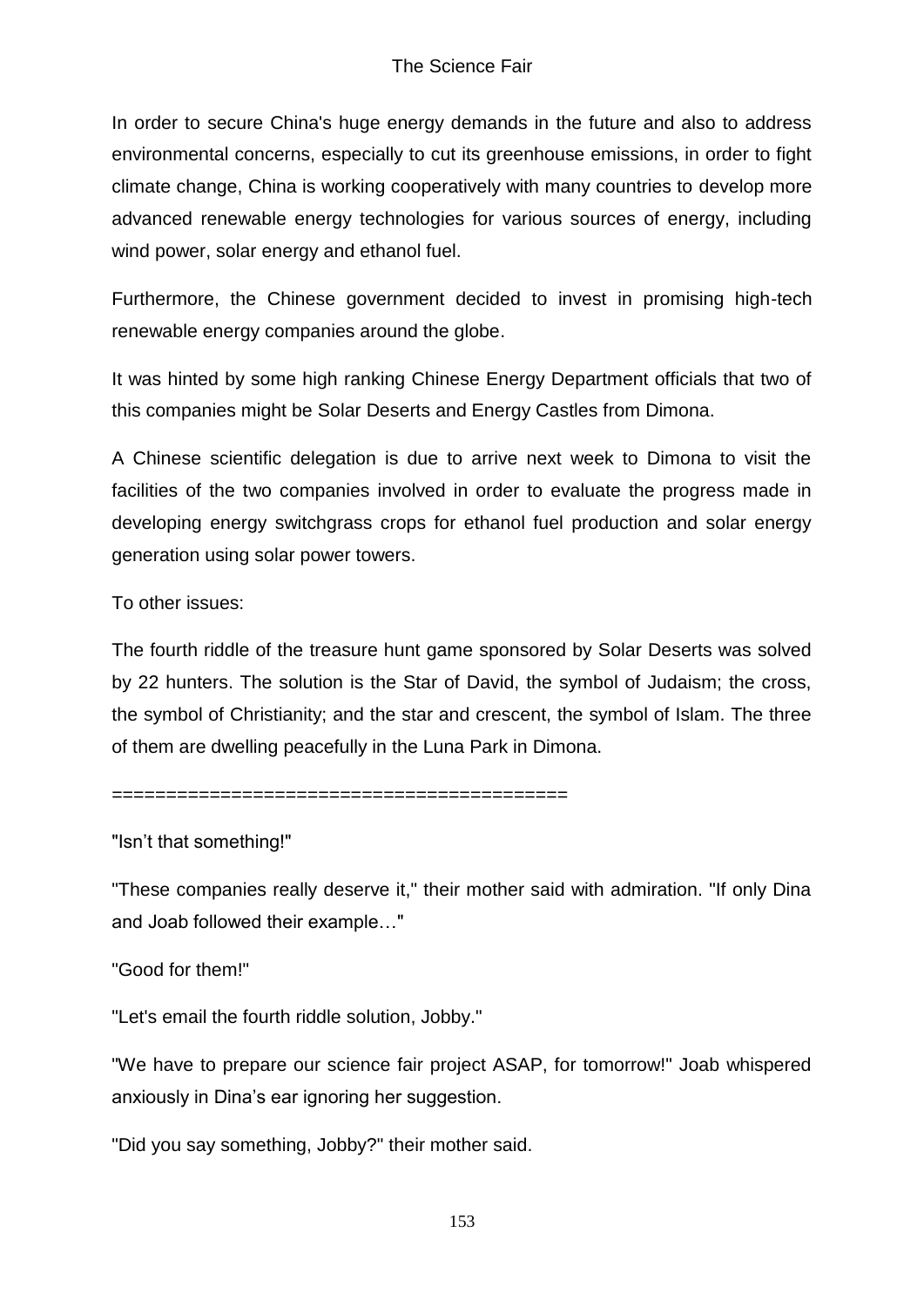"No…nothing at all, Mom."

\*\*\*\*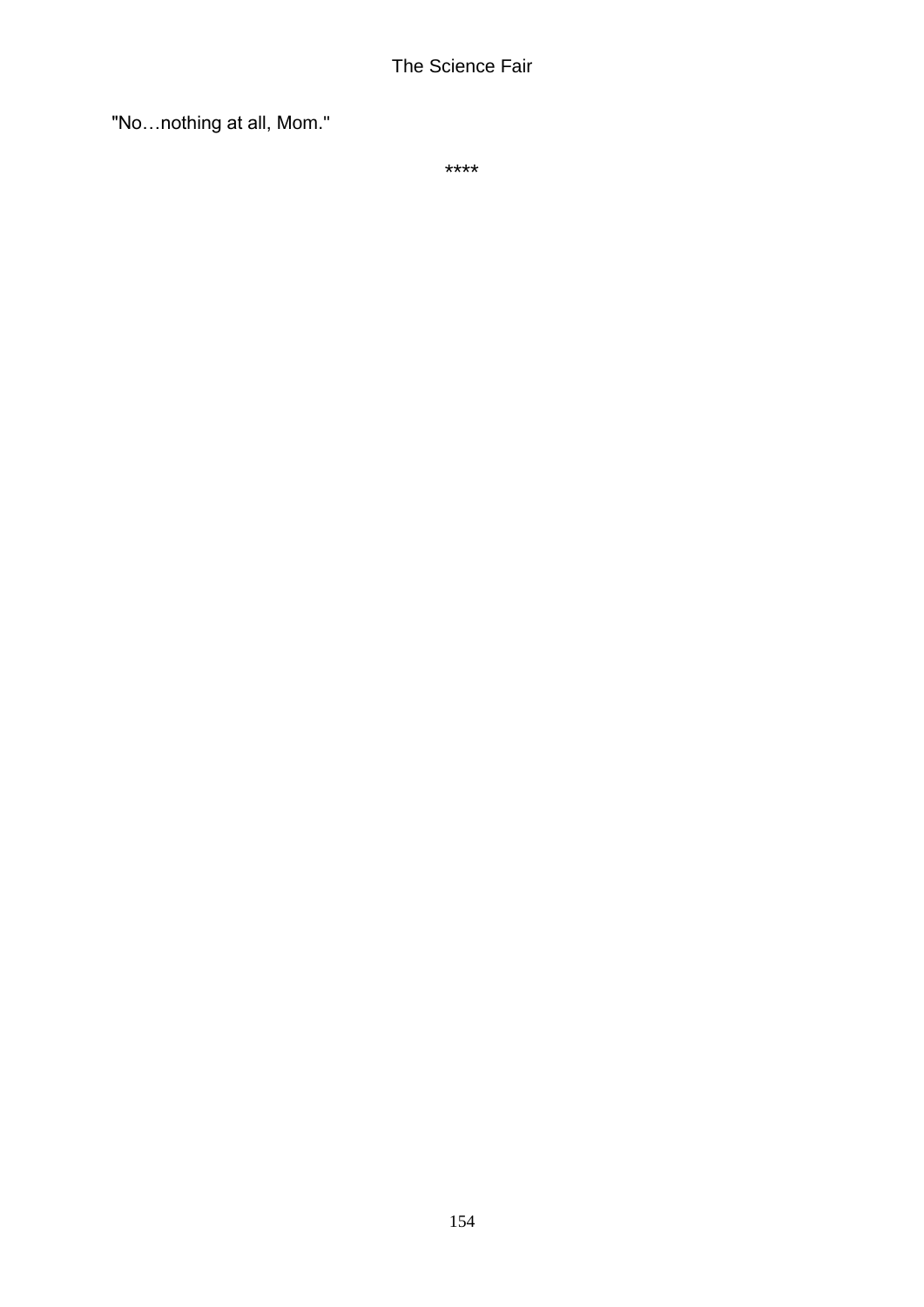## 21

## The Science Fair Event

For students, teachers and parents the science fair event is a high day reflecting the daunting scientific work done for long months in anticipation for the winning award. Some students always win due to their talent, parent help or financial investment, whereas others never win, and for those the event is a lasting frustration.

The science fair event took place at the Dimona Cultural Center in the same hall as the chess simultaneous exhibition did.

The large hall was cluttered with colorful display boards of all sizes and shapes, experiments, devices, scientific models and other exhibits mounted on desks creating makeshift booths.

The hall was illuminated with strong lights and a background pleasant music filled the hall.

In the front of the exhibition was located a high podium for distinctive guests and a mike on a stand for the presenter of the evening. On a long desk, besides small signs denoting the guest names and titles, were provided refreshments and treats in an aesthetic manner.

Above the podium was a big sign:

## **The Great Renewable Energy Science Fair Sponsored by Solar Deserts A Leading Solar Energy Company**

It was very easy to identify the judges since they were moving from project to project taking notes, holding their tablets in front of them, and asking the young scientists questions with a serious look on their face.

The place was crowded with proud parents, teachers, school principals, guests, the head of the municipal education department and even the mayor was present. But what was surprising was the fact that also many journalists were present with mighty video and still cameras hanged on their neck.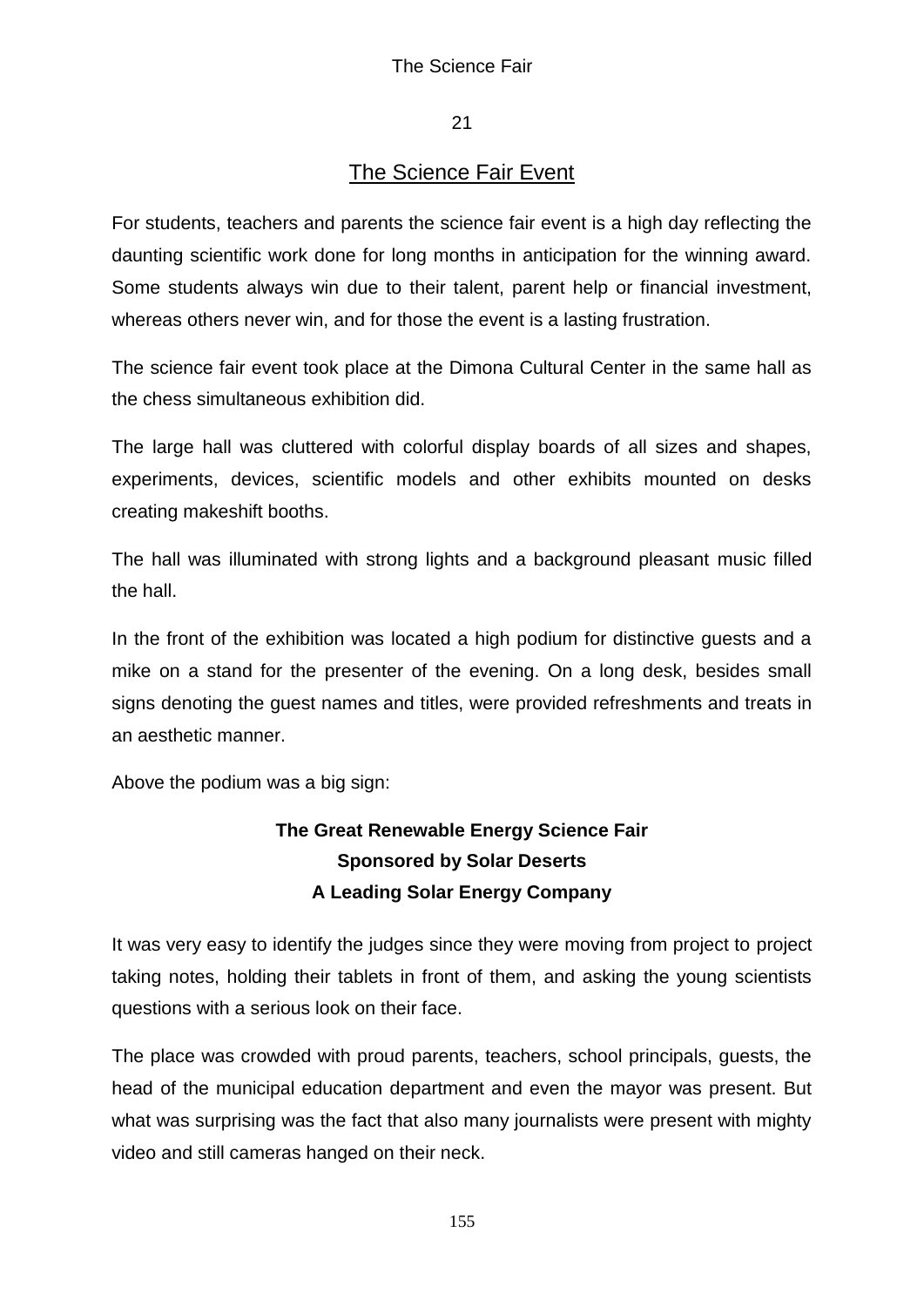It was not surprising that even inspector Amos was present since his son Nir participated in the fair contest but the fact that he appeared in his police uniform was a little bit unusual for the civil circumstances.

Auntie Bertha was also present in red from toe to head trying to impress the judges passing by her booth. Normally, science fair contests are meant for K-12 school students but this time because of some public protest the contest was opened for adults also including college students. Besides Aunt Bertha, two more adults enrolled the challenge.

The competitors were busy with their projects trying to make the most of them by making them to look as attractive as possible, answer to questions asked by the audience and do their best to impress the judges.

Joab and Dina were also busy with their project so they did not engage in small talk with others and even Nir did not try to approach them with a sneering remark of his since he was occupied with his own project.

Sniffy was alerting like mad and since so many people were present, it was useless to watch out for suspects, so Joab preferred to switch it off.

At six o'clock sharp, the background soft music stopped and the event began.

The presenter, a young energetic man, welcomed the competitors, families, teachers, school principals and guests and invited the dignitaries to take their sits by the head table.

The event speeches began.

The first was Mr. Levi, the CEO of Solar Desert and the sponsor of the evening. He mentioned the importance of renewable energy to the future of the world but mostly spoke about his company's achievements and proudly announced that in the hall was present Mr. Ling Tao a representative of the Chinese Government Energy Department who had come to visit his company and he solemnly invited him to join the head table.

The Chinese guest bowed and smiled humbly towards turned heads and took his place next to the other dignitaries.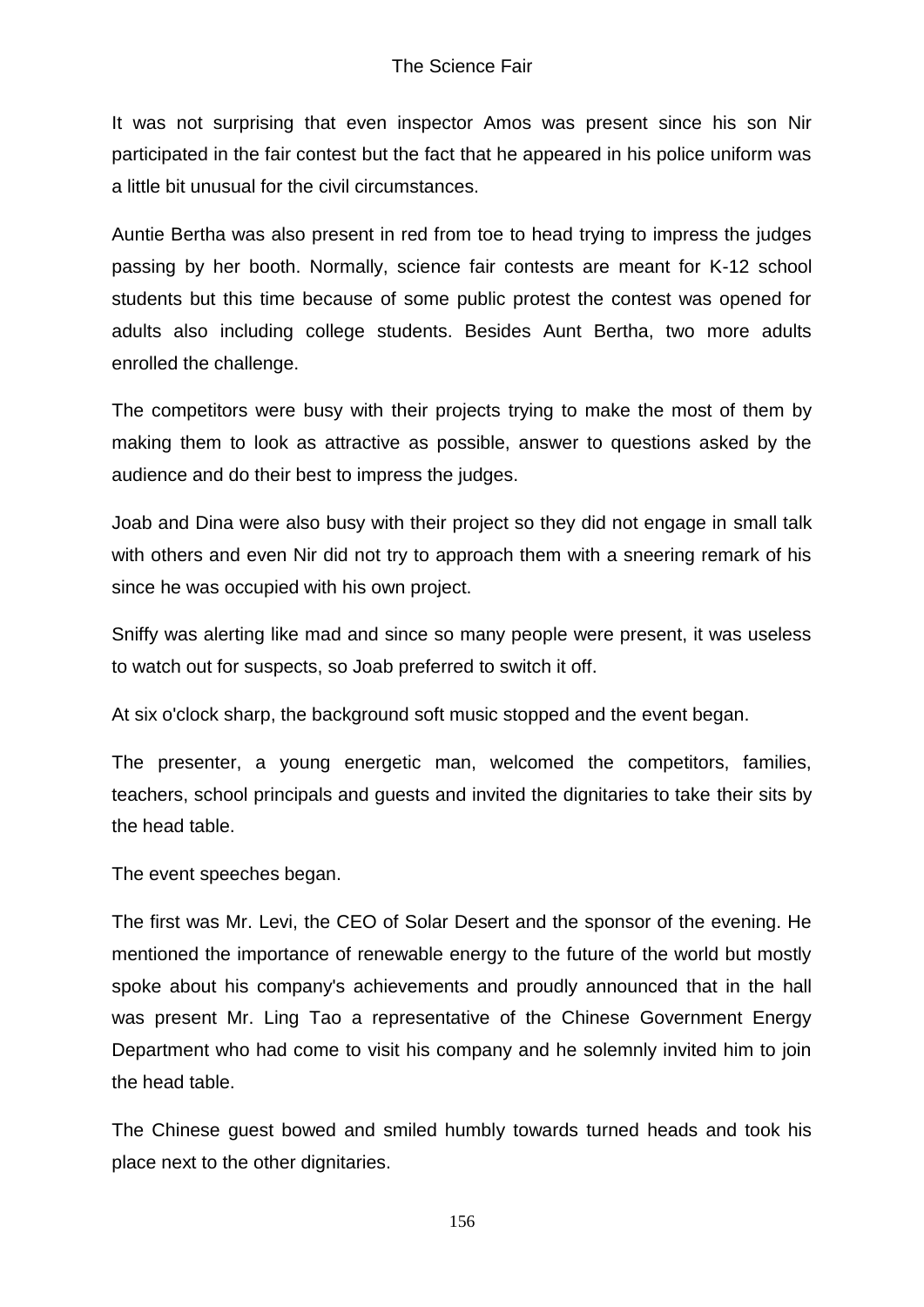The second was the head of the municipal education department which elaborated about his department's and the local school system's big achievements in the fields of science education but especially in the field of renewable energy.

The last was the mayor who told proudly about his town nomination to governmental important green awards and mentioned the recycling bin revolution his town undertook and the fact that many roofs of municipal buildings were covered with efficient solar panels.

After the mayor finished, the presenter encouraged the guests to visit the fair booths and announced that the prizes will be announced in one hour sharp.

The background soft music came back again and the guests swarmed between the projects.

At eight o'clock, the presenter gathered the audience for the award ceremony.

The science fair contest was divided into the three usual categories: elementary school, middle school and high school and an open category was added mainly for adults and college students. In each category were awarded six prizes.

In the elementary school category, a fat boy won the first place award for a project titled: How do size, angle, and temperature affect the output voltage of a solar panel? The boy ascended proudly to the podium applauded by the audience and especially by his proud family, teachers and friends. The boy was handed an award certificate and a check of 1000 shekels. He shook proudly hands and left the podium.

So went the ceremony on when in the middle school category a girl won the first prize for a project titled: Does temperature affect the performance of a fuel cell?

In the high school category, two girls won the first prize for: A novel and efficient method to derive ethanol directly from grass.

Joab and Dina rushed interested to the exhibits of this project to check it out but they were not the only ones to do so.

In this category, Danny won the fourth place and his mother who applauded her son noisily was prouder than ever.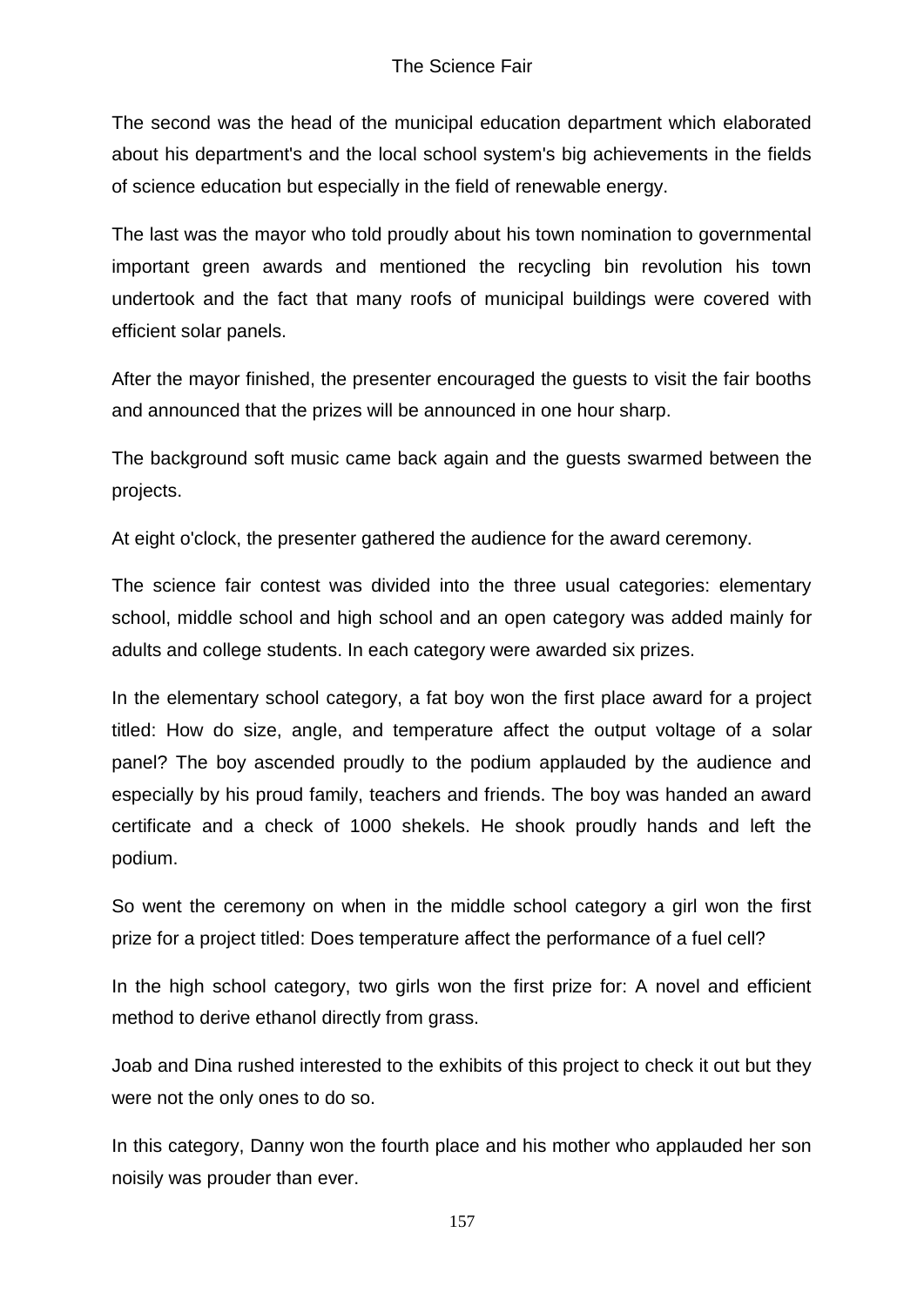Since in the adult and college category competed only three candidates, all of them got an award, and among them the satisfied aunt Bertha which landed at the second place.

Now was announced the best project of the evening.

A spectacled shy boy about thirteen went to the podium and elaborated about microbial fuel cells, accompanied by a nice slideshow, explaining the audience about a novel method he developed in order to generate energy from waste.

He answered some spontaneous questions from the audience and some more invited from his mentor. He got his award certificate, a gold medal, handshakes and 1500 shekels.

Standing ovations.

When people began their way to the exit since the event looked finished, the presenter announced suddenly, "dear ladies and gentlemen, we are not finished yet, and as a matter of fact we even haven't started the event. Please, stay with us!"

\*\*\*\*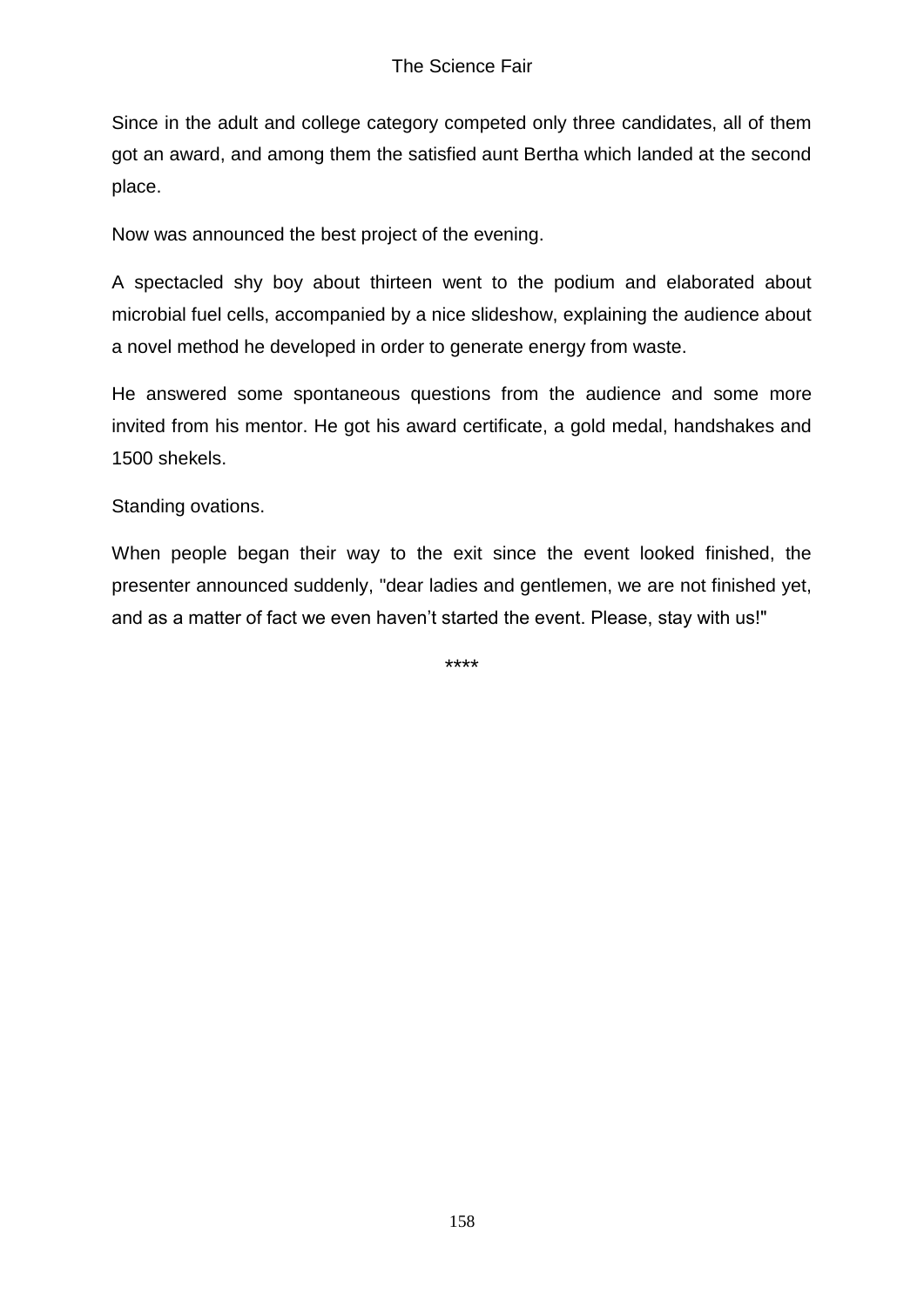## 22

## Joab's and Dina's Project

"The next project is not the best one but certainly the most important." The presenter said.

Eyebrows were raised in curiosity.

"I'm pleased to invite to the podium the owners of the Science Gumshoes Detective Agency, Joab and Dina."

Cheers and hand clapping stormed up and Joab and Dina ascended to the podium.

"But there is a third partner to this detective agency."

Dina inserted two fingers in her mouth, a shrill whistle was heard and in a few seconds Blacky emerged from a rear room and sat panting by Dina's left leg staring inquiringly at the crowd.

"Don't tell me," said somebody joyfully from the crowd, "that the dog designed the experiment."

"Woof! Woof! Barked Blacky at him.

Some giggles were heard from the crowd but most of the people present in the hall looked surprised feeling that something unusual is taking place because at least twenty journalists appeared from nowhere thrusting mikes in the faces of Joab and Dina, asking endless questions. Still cameras clicked, flashes flashed and buzzing TV camera were taking videos of the podium.

"Please, leave the podium!" demanded the presenter resolutely.

After arguments, the journalists moved away from the podium and waited in anticipation.

"Please, Joab and Dina" said the presenter seriously.

They told the audience that they established their detective agency a month ago. Their first job was to find a little lost dog by the name of Jojo who was owned by Mr.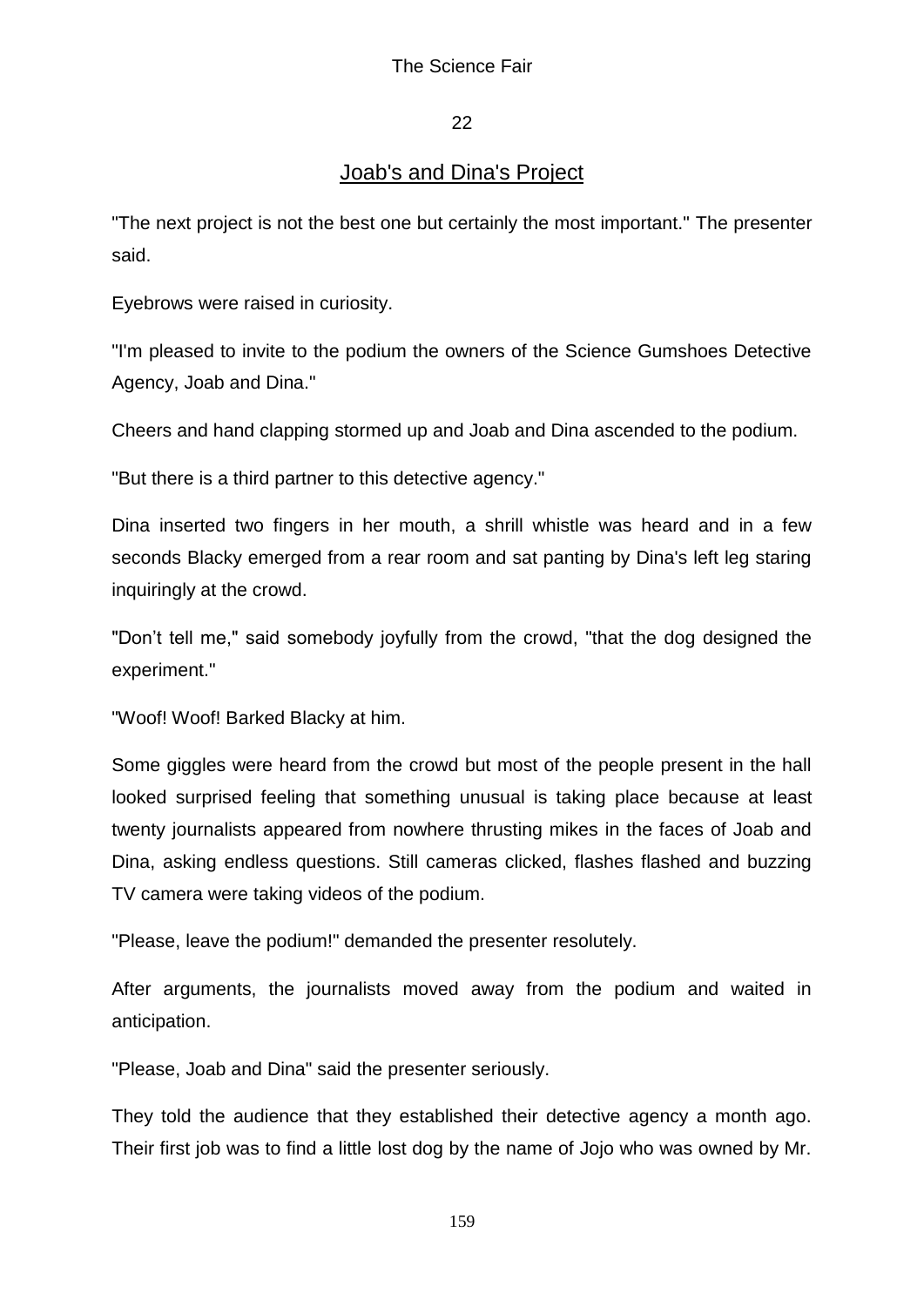Daniel Cohen. They found it quickly and were paid one thousand Shekels, a great sum for a small one-day job.

"Good for you," somebody said from the crowd.

They went on and said that they suspected that they were 'helped' to find the dog and the large payment was intended to encourage them to go on with their detective agency.

"What for?" asked an impatient journalist.

"Please don't interrupt, the answer will follow," said the presenter firmly.

Now came the second job that was offered by Mr. Isaac Levi the CEO of Solar Deserts from Dimona - a renewable energy company specializing in developing energy crops for cheap ethanol fuel production. Their mission was to find out who was behind the unfavorable articles published about Solar Deserts in the media and around the web recently. The only suspect that Mr. Levi had on his mind was his main competition, Energy Castles – another renewable energy company located in Dimona. They were offered four hundred shekels per day plus expenses and were paid weekly even though they have not accomplished much. Here was the place to mention that according to Mr. Levi himself, he and Mr. Cohen were friends but actually they were partners.

The hall was getting silent since there was a feeling of a mystery hovering in the air.

Joab and Dina went on and told the audience, blinded by the flashing cameras, that there were actually some unfavorable articles in the media about Solar Desert but the more important ones were clearly favoring it.

"How did you know which articles were the most important?" asked an old journalist.

"Because of dear Sniffy," said Dina.

"Ow…ow…"

Giggles all around.

"Sniffy who?"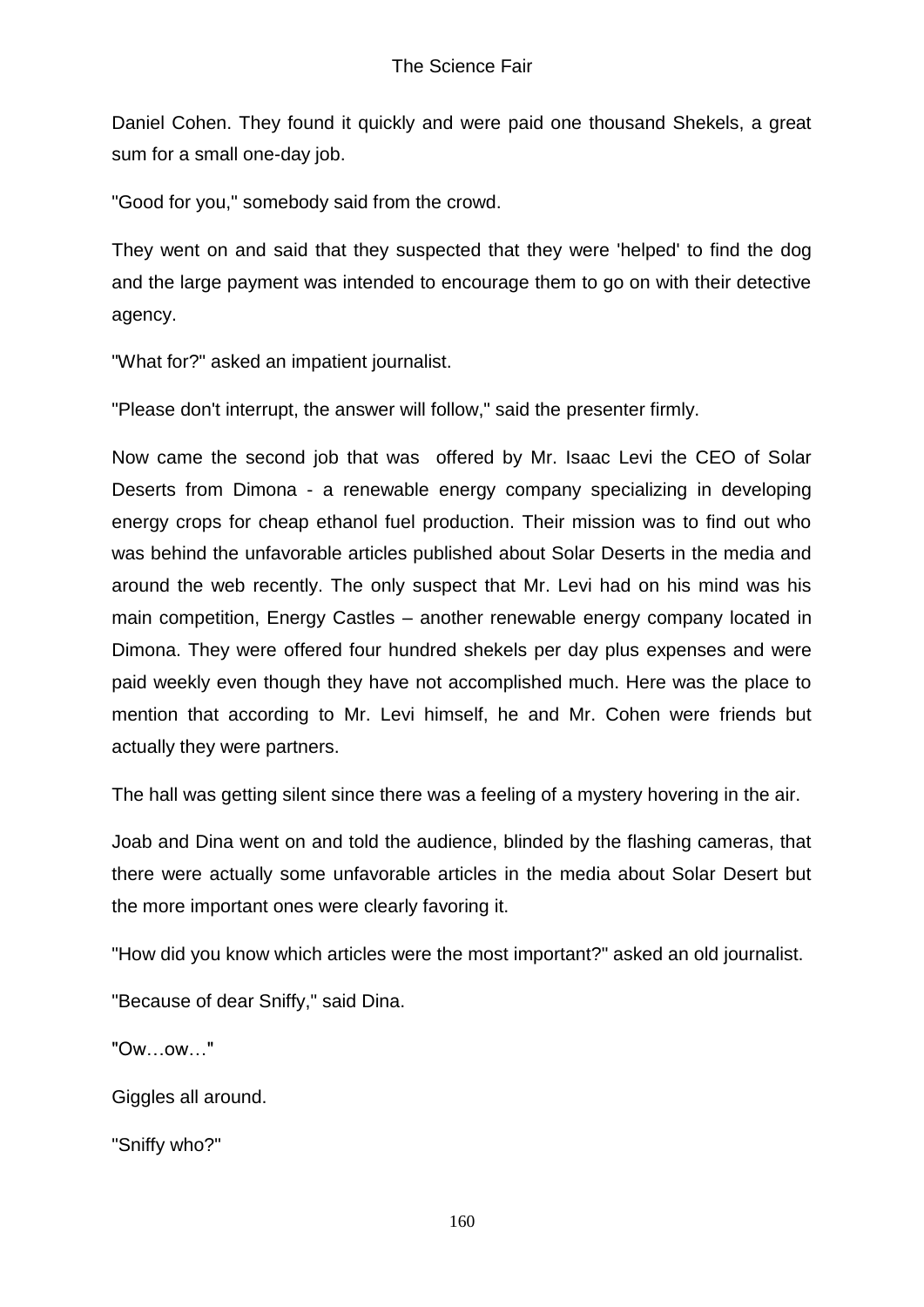"Please, don't interrupt unnecessarily." Requested the presenter firmly, "I promise that there will be in the end enough room for questions, be patient."

"Please go on, Joab and Dina"

They went on and said that they had a feeling that this job also was not a real one and that they were not able to point to those that were behind the malicious articles because such a mission is behind the abilities of two children.

Then Joab and Dina explained that to their humble opinion Mr. Levi hired them knowingly that by hunting after the 'bad people' on the web two talkative children will rather spread the false idea that some bad guys are trying to harm Solar Deserts' reputation, and most importantly, as hinted by Mr. Levi himself, that Energy Castles is behind the slander.

## "But what for?"

"Because," said Joab, "there were really on the web many unfavorable legitimate articles criticizing the scientific work done at Solar Deserts, especially the enormous impossible improvements in photosynthesis efficiency rates and Mr. Levi needed badly a counter campaign in order to satisfy the Chinese government that all those bad articles are spam and as matter of fact his company's inventions are sound. But more important, that Energy Castles, his competition, is not trustworthy because of their slanderous practices."

"But why had Mr. Levi a desire to satisfy the Chinese government?"

"Because," Dina said, "as all you heard, there is a looming energy crisis around the world and especially in China. And the Chinese government is willing to invest heavily in new promising renewable energy technologies in order to secure the future of the Chinese energy needs. And Mr. Levi wants to enjoy some of this investments, but if those malicious articles continue there are big chances he's going to be deprived of those funds because the Chinese government will come to the inevitable feeling that those articles are maybe right and there is a scam. A highly ranked Chinese delegation is due to arrive to Dimona soon, besides Mr. Ling Tao, and Solar Deserts and Energy Castles are fighting for the funds, and if Mr. Levi can remove Solar Castles from his way, better."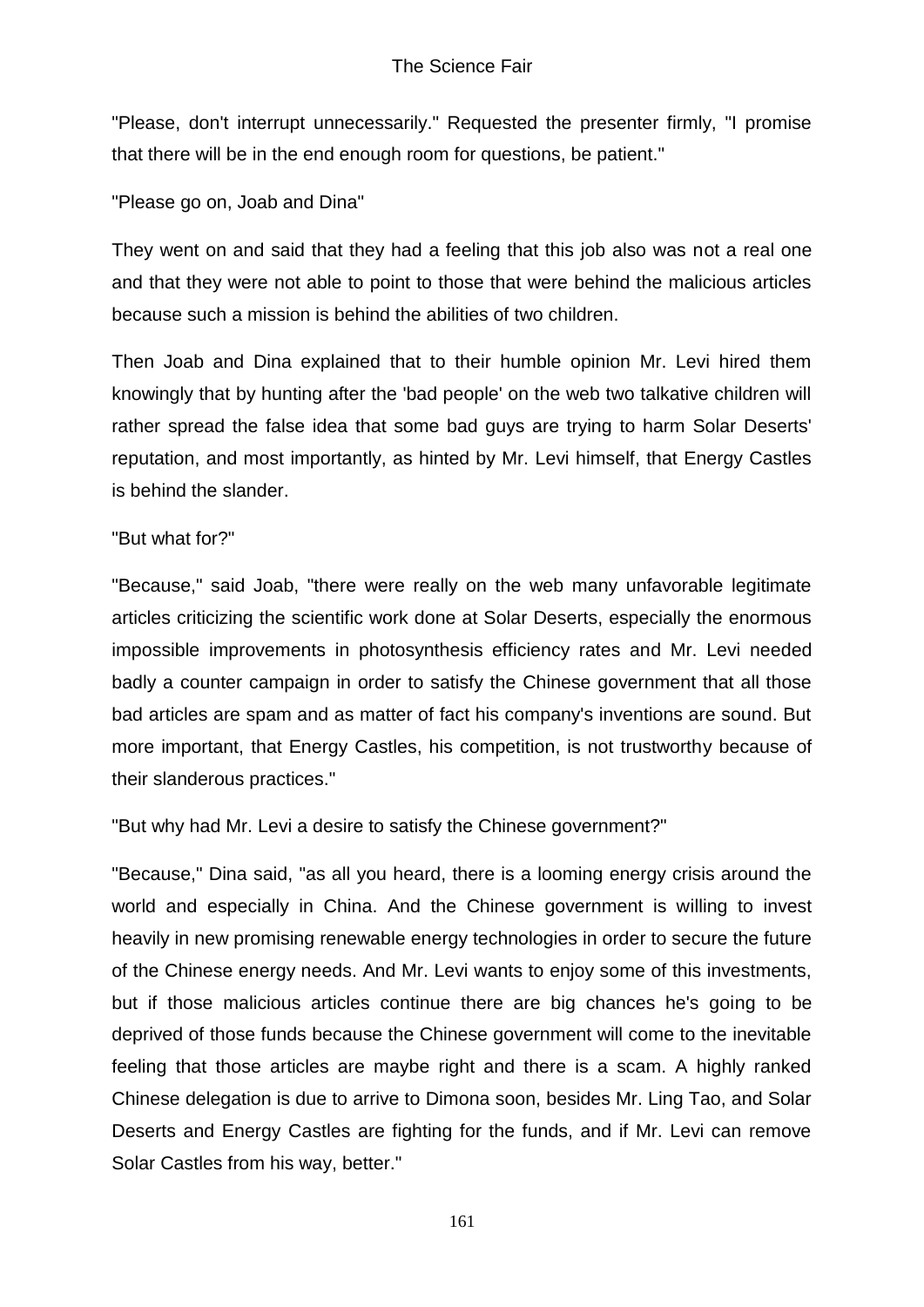"And more to it," added Joab excited, "Mr. Levi's tactics have some success now and the Solar Deserts stocks are on the rise on Wall Street, another source of cash and good reputation."

"But is there a scam, or not?" asked the presenter loudly.

A deathly silence prevailed when everybody was waiting Dina's answer.

"Yes there is!" said Dina.

A surprised uproar filled the hall.

"I'll sue you kids and your parents too," shouted the pale Mr. Levi.

"Grrrrr," Blacky growled suddenly at him.

The tension was broken for a moment and giggle were heard from every corner.

"Can you prove it?" asked the presenter resolutely.

"Of course we can," said Joab, "But before that we'd like to point to all the public relations tactics employed by Mr. Levi in order enhance his company's position as a leading high tech renewable energy company worthy of trust and respect."

"Go on, Joab."

"Mr. Levi employed two different campaigns is his efforts. The first as we said, was about discrediting the negative attitude about his company by spreading the word that some really bad guys, including Energy Castles, are after him, and for this he hired us and we are sure that he hired also others."

"He hired me also," chirped Nir raising his hand from among the crowd, "to do the same job as you did."

"And I'm sure," said the presenter, "that you didn't keep the secret of your mission to yourself and told the world and his wife that you are after the 'bad guys' that harm Solar Deserts."

"Well," admitted Nir perplexed, "not to the world and his wife but to some friends, I did. And here is the place to admit that I also was hired to find a dog."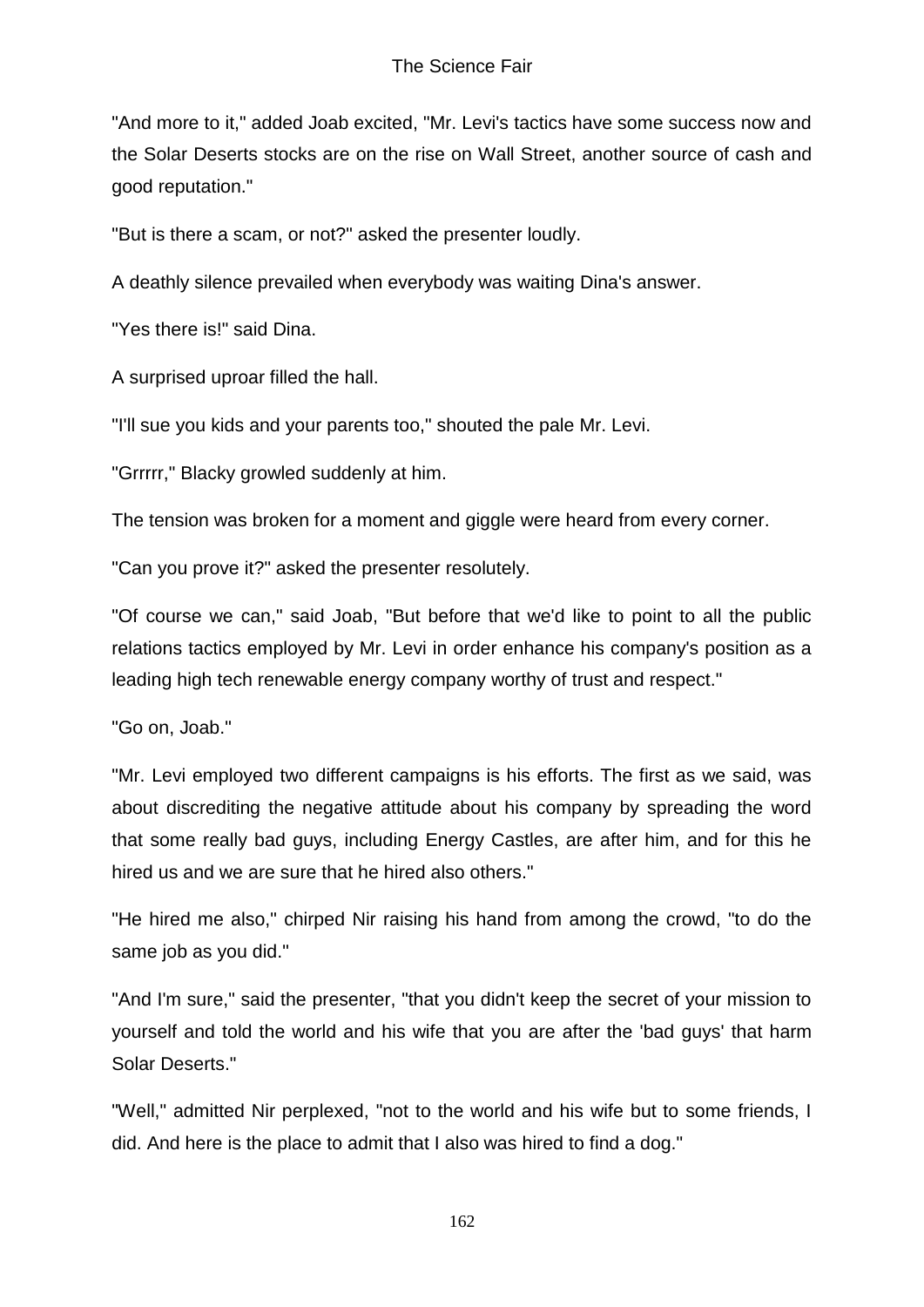"And I bet it was a small beige Miniature Pinscher called Jojo," said Joab.

Nir nodded in agreement.

"Don't bother too much," Dina comforted him smiling, "a few words slipped also unwillingly from my mouth too, Facebook, Twitter...you know…"

Dina got a scolding look from Joab; more giggles.

"And the second tactics employed by Mr. Levi," went Joab on, "were good public relations especially in the business Chinese press."

"Dina, can you elaborate please," encouraged the presenter.

"The first thing," said Dina looking at a sheet of paper she was holding in her hand, "was the chess simultaneous exhibition where Danny and our aunt Bertha drew with Grandmaster Shmilovich. As it looks now this is impossible. We suspected that the honorable GM was asked politely to satisfy the crowd on the pretext that this can encourage others to play chess."

"How dare you to say," said Danny's mother moving angrily forward, "that my Danny didn't deserve his achievement. You envy him."

At this, aunt Bertha came forward puffing on her pipe nervously more than ever, even that this was not allowed in public, saying, "I think that Dina is right. I also suspected myself that something is wrong since the GM did at the end a few stupid moves, well…"

"Now, what more Dina."

"Then he sponsored the treasure hunt game. All the riddles are of an educational nature - about the Fibonacci numbers; the Biblical burning bush and renewable energy; the symbols of the three monotheistic religions in the Luna Park: the Jewish Star of David the Christian cross and the Islamic star and crescent; the fourth riddle about Israeli renewable energy stamps, and the fifth riddle is on its way. With the same tactics: published all over the media but especially in the influential China Business."

"But what for," guided the presenter the course of the discussion.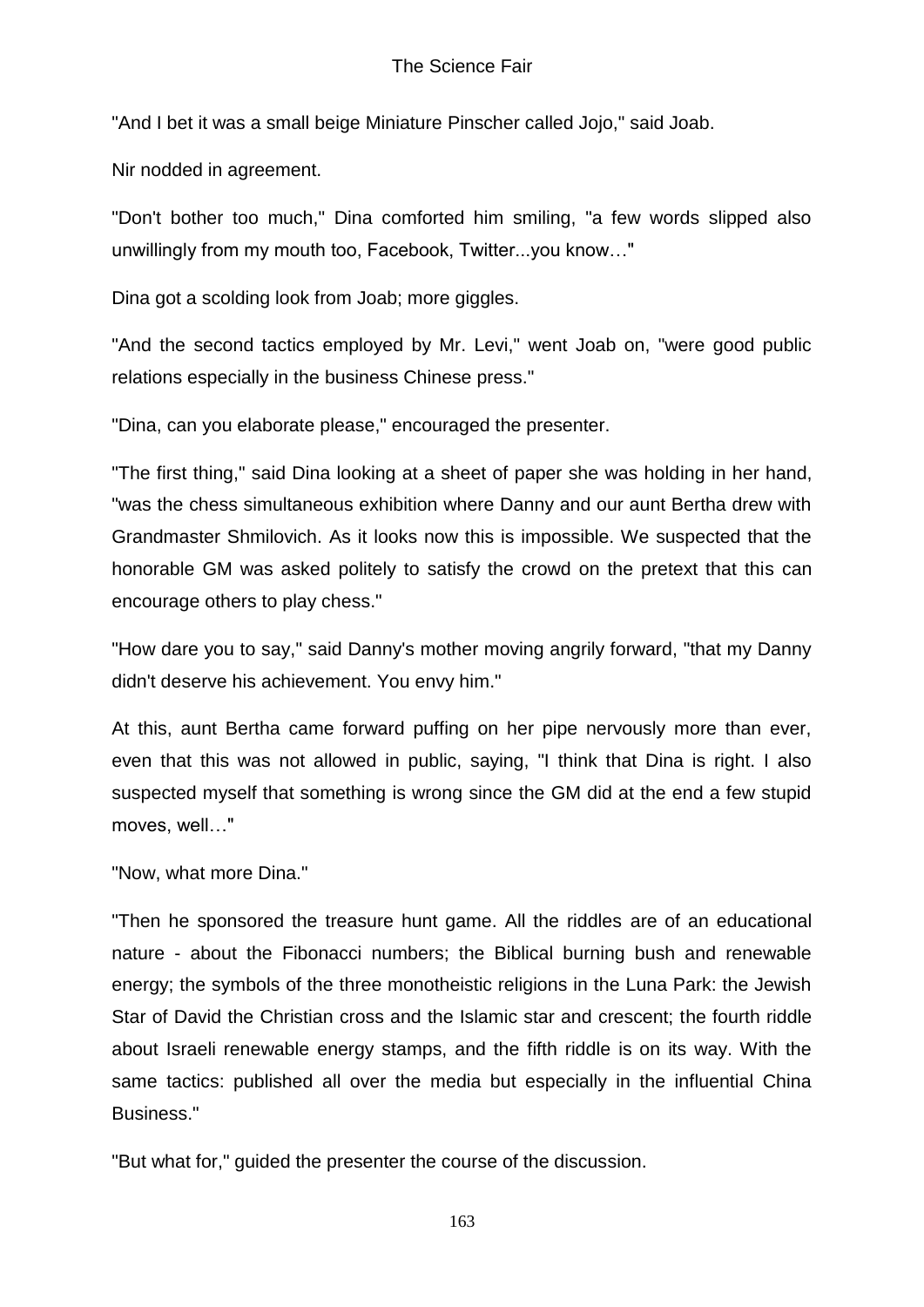"For good public relations, of course. Solar Deserts is sponsoring an educational chess event and the sensation there attracts more positive attention which is further enhanced by the treasure hunt game. Mr. Levi publishes all this in the China Business, the leading business paper in China, reaching all decision makers there, not wasting the opportunity to elaborate on his company's scientific achievements."

"But it looks quite queer that a business paper will publish about chess or a treasure hunt game, taking place in a little town in Israel, on a premium page."

"Maybe Mr. Levi has some partners there." Offered Joab.

"Very interesting idea indeed."

"We understand," said the presenter, "that Mr. Levi employed some media campaigns to disparage his critics on one hand and on the other to improve his image, especially in China in order to get some Chinese investments. But maybe he really has improved photosynthesis efficiency in switchgrass and his tactics are legitimate PR efforts done by many. Where is the scam, guys?"

Hearing this Mr. Levi's face gained its natural color again.

A big screen was erected on one of the walls and six vivid images of switchgrass plants appeared on the screen.

"Please Dina, what is this all about?"

"Our mission as requested by Mr. Levi," Dina began, "was to find the "bad guys" on the web. But since it looked from the beginning as a dead lock, then when we heard from our mother that at the farm, where she is a teacher, that there are two plots belonging to Solar Deserts, we went there, out of curiosity, at night and transferred two switchgrass plants to our garden, one from the control group that is supposed to be an ordinary plant, and one from the experimental group which is supposed to be a genetic engineered plant with improved photosynthesis efficiency."

"How dare you steal my precious plants? You brats!" protested Mr. Levi and Blacky, which till then was licking his paws peacefully, growled at him again applauded by the audience.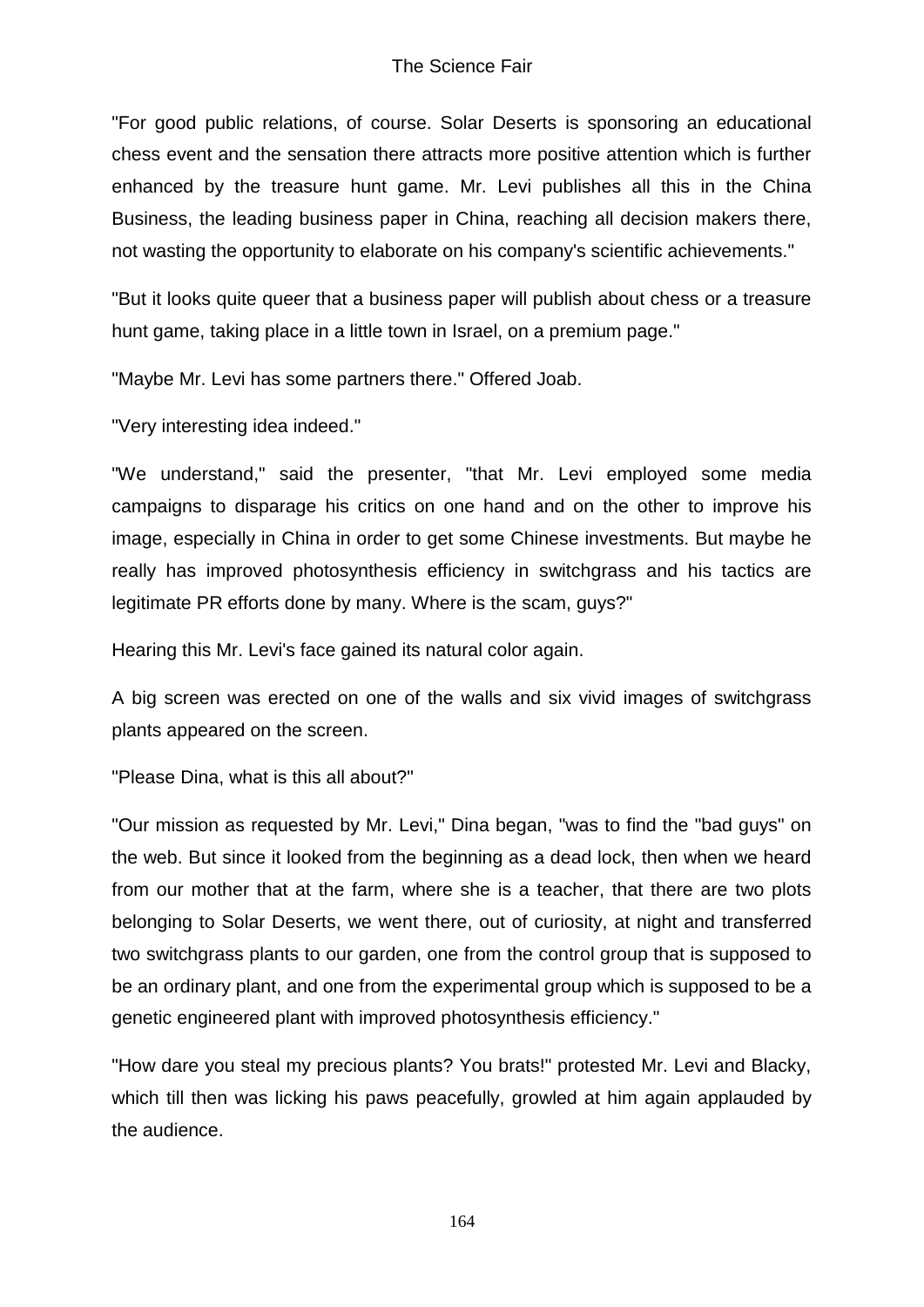"But," went Dina on squinting at her sheet of paper, "we transferred another switchgrass plant to our garden originating from a plot belonging to Energy Castles the company with the high tower and mirrors - Solar Desert's chief competition and the main suspects of Mr. Levi as the ones behind the negative articles about his company. We went there on a guided tour and Blacky went astray, and we went after him and saw the switchgrass plot and well…transferred another switchgrass to our garden. Since the plot wasn't marked, this plant was to us of an unknown nature."

"Dear Blacky," said Dina patting his back with affection.

"Those kids are thieves and should be locked in jail and the key should be thrown away," protested again Mr. Levi.

"I don't think so," said a tall young man, "as a matter of fact I'm very curious to hear about the experiment results achieved by those young adults."

"Please, introduce yourself," said the presenter.

"I'm Ron Brown, the CEO of Energy Castles, whom the last switchgrass plant, of the unknown nature, belongs and as a matter of fact I grant Joab and Dina my permission to use my plants for any purpose they like."

"Thanks Mr. Brown," said the presenter, "Dina, go on please."

"The purpose of our experiment," Dina began, "is to find out if Solar Deserts really improved the photosynthesis efficiency of their engineered switchgrass plants, in this case of that one that was transferred to our garden. Improved photosynthesis efficiency means a much more developed plant than an ordinary one - higher and thicker stem, more leaves and flowers, greater leaf area and greener leaves, etc. – with the same water and fertilizer input, of course.

"In order to clearly find out which plant thrived better over time we calculated the Plant Development Index (PDI) - meaning, averaging all observation readings, for each plant, into one single number.

"As you see," Dina went on pointing with the mouse cursor on the screen, "the upper row consists of three pictures of the three plants a week after we transferred them to our garden. During this first period, we irrigated the three switchies lavishly everyday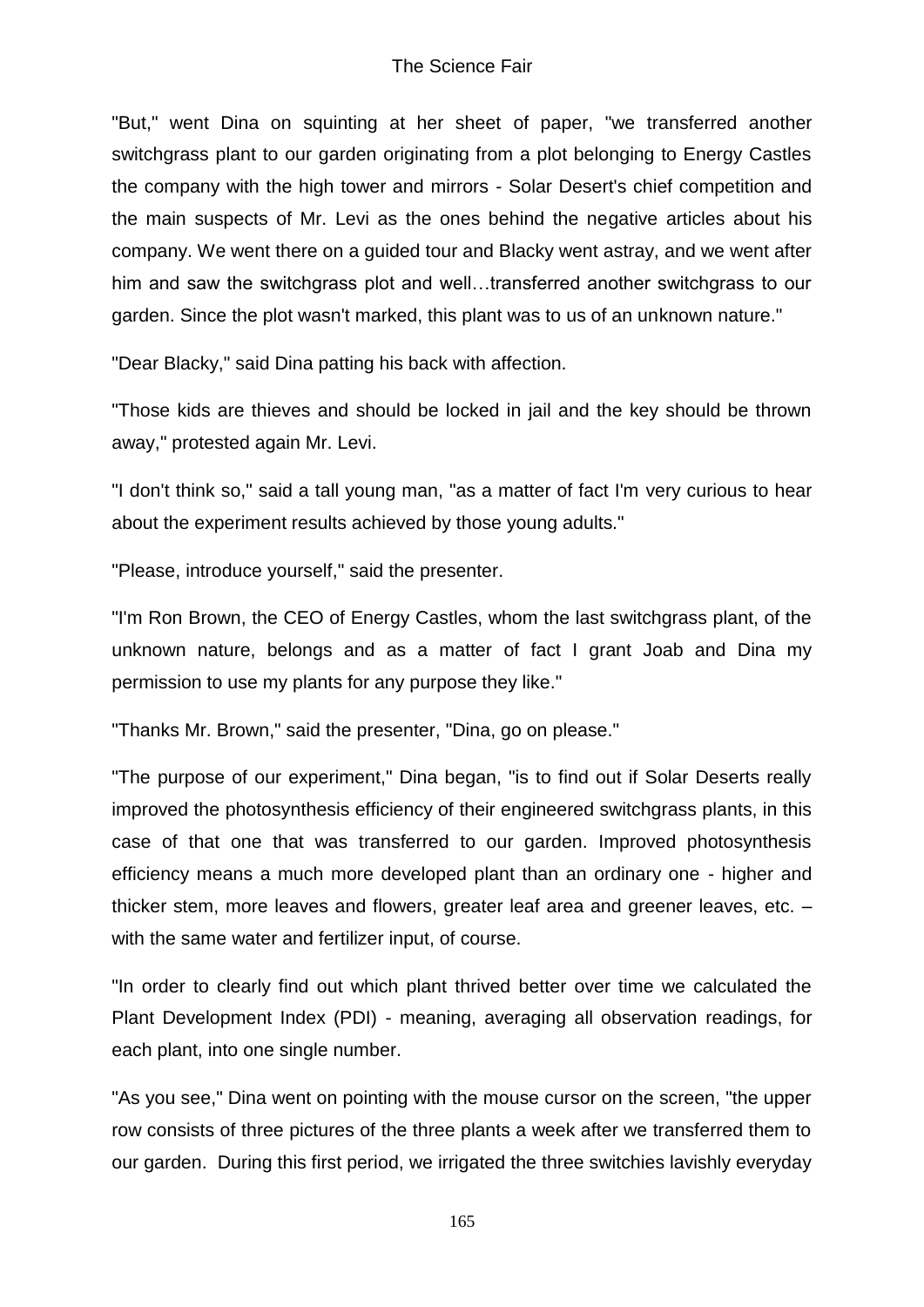and at the end of it, when it was clear that they had overcome the transfer trauma, we set the experiment baseline or PDI for the three plants at this point. For convenience, we set the three initial PDIs at 100, but we could also set them at any other convenient number of our choice, as well.

To begin from PDI=100 was very logical to do even though at the beginning the switchgrass plants were different in size but we did not have any idea when exactly the plants had been planted or seeded. So from then on, our observations were meant to reflect not the plants' absolute development stage but rather the extra development or growth rate gained relative to the baseline of 100 in percents.

After the first week, we irrigated the three plants, for a full month, only two liters twice a week to find out which is the toughest one for desert life. We took observations weekly.

"Below the upper row are the same three plants photographed a month later. As you see, at the beginning the engineered supposed one was much more developed that the ordinary one as expected and the plant of the unknown nature was somewhere in the middle.

"But a month later," said Dina excited, the mouse cursor wandering on the screen again, "you all can clearly see that the supposed ordinary plant and the supposed engineered plant developed further approximately at the same rate but the unknown switchie, from Energy Castles, developed at a much higher rate by far than the two switchies from Solar Deserts.

| Switchgrass | <b>Origins</b>        | Baseline (PDI) | After<br>(PDI) | a | Month |
|-------------|-----------------------|----------------|----------------|---|-------|
| ordinary    | <b>Solar Deserts</b>  | 100            | 112            |   |       |
| engineered  | <b>Solar Deserts</b>  | 100            | 110            |   |       |
| unknown     | <b>Energy Castles</b> | 100            | 217            |   |       |

To sum it up look at the following table:

"Please, Joab," said the presenter smiling, "Let your sister to refresh herself a little bit and tell us what the meaning of this table is?"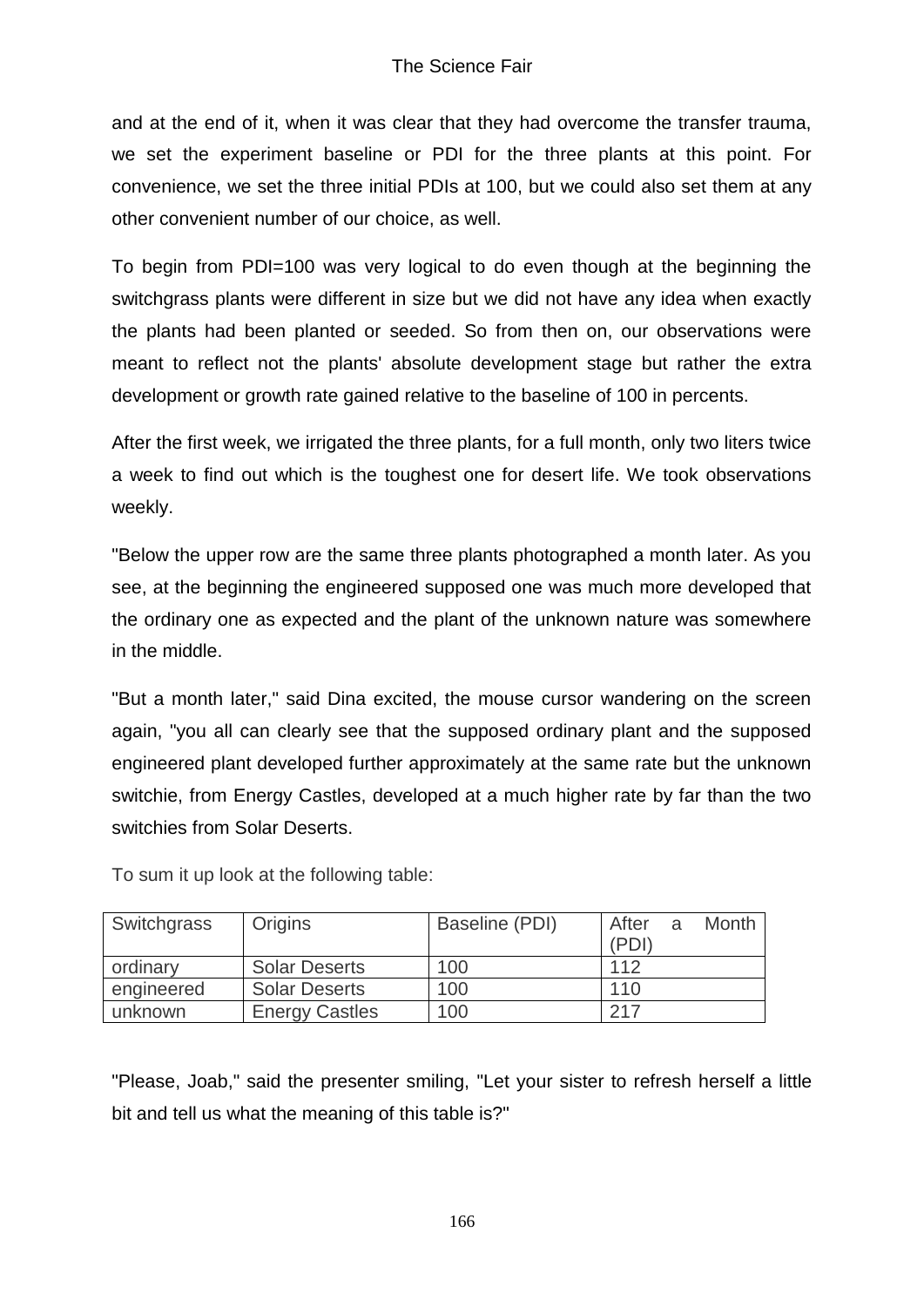"The meaning of the table is," Said Joab solemnly, "That the only engineered switchgrass plant with improved photosynthesis efficiency is that of the unknown nature which belongs to Energy Castles and Mr. Ron Brown which is with us."

"It's crystal clear," added the presenter, "PDI of 217 versus 110 and 112."

Mr. Ron Brown smiled satisfied at a few people that stared at him with admiration and envy.

"And you imply that Mr. Levi's and Solar Deserts' plants are as a matter of fact ordinary ones without any enhanced photosynthesis."

"And that's the scam!" shouted a journalist.

Uproar of surprise filled the crowded hall and more cameras were clicking and flashing.

"But now Joab," said the presenter directing his look at him, "can you please explain to the audience how did Mr. Levi create the fictional development gap between the "engineered" plants and the ordinary ones in order to mislead us to believe that this gape is due to photosynthesis efficiency improvement."

"Very simple," said Joab, "on one hand he artificially enhanced the growth rate of the supposed engineered plants by using a hidden under terrain irrigation and fertilization system which we discovered by mistake when we dug around the switchgrass plant in order to move it to our garden. Moreover, they lit the plot at night with short pulses of light for a few minutes. We consulted Professor Spike and he told us that this is a known method to improve photosynthesis efficiency in plants.

"And on the other hand, Mr. Levi and his men artificially reduced the growth rate of the ordinary plants by little watering them and Professor Spike told us that he also slowed down the photosynthesis efficiency of the ordinary plants by placing them near tall pine trees, to the north of them, in order to shadow the plot and by that the sun light intensity needed for photosynthesis is reduced. Professor Spike also told us that pine trees are poisoning the earth for other plants and this also reduced the growth of the ordinary plants, whereas the supposed engineered plants were located some distance from the pines."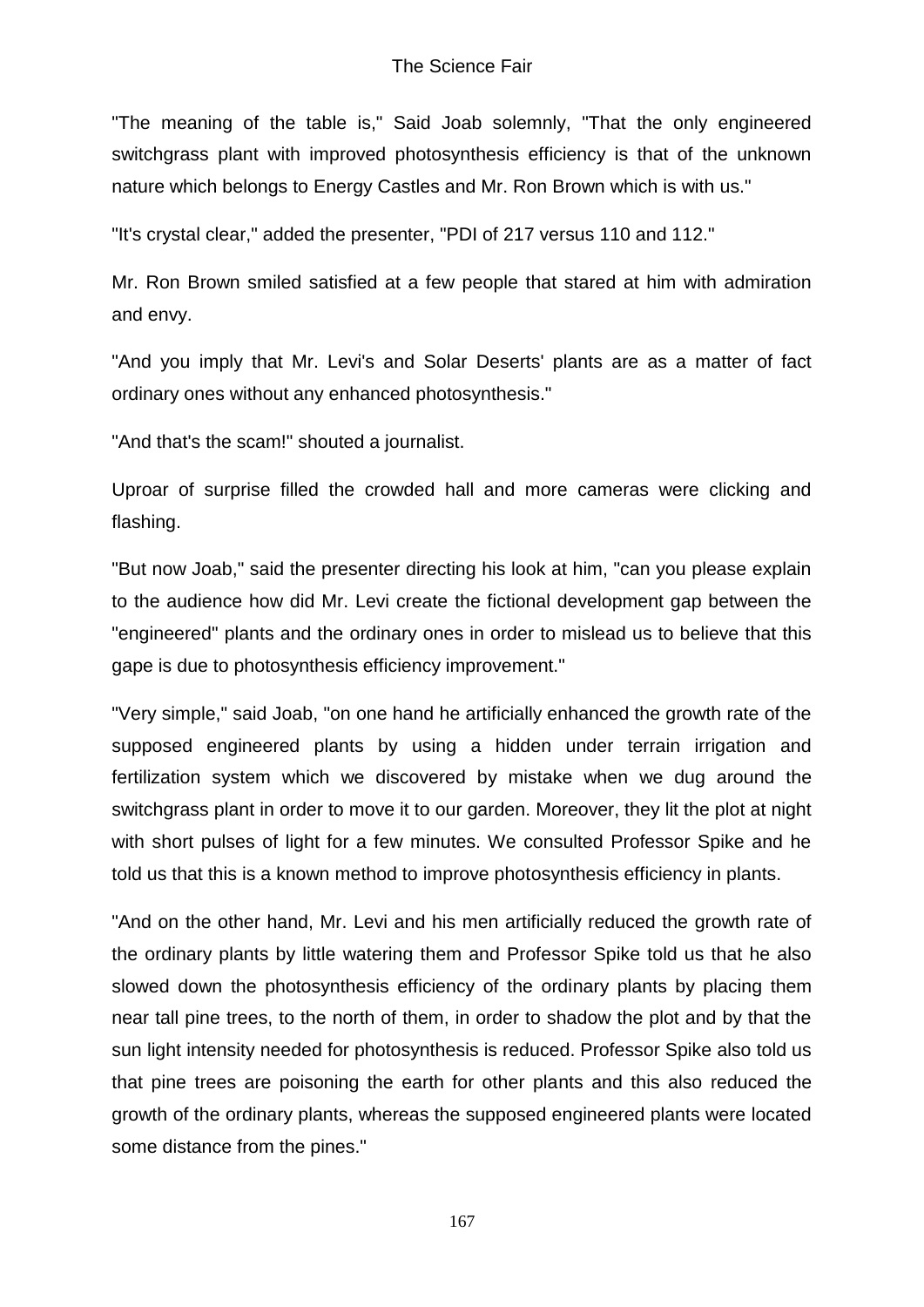Professor Spike nodded his head in agreement from the crowd.

"The experiment is totally invalid," shouted enthusiastically an old acquaintance, the mustached man with the white cap, to Mr. Levi's satisfaction, "You transferred the plants and this disturbed their normal course of development but more to it, the sample is too small, who heard about a valid experiment with only one plant and you also didn't do any repetitions…ah…"

"Well, Joab," said the presenter, "What do you have to say about this?"

"The man is totally right," admitted Joab looking furtively at a written piece of paper.

Three pictures of some small plants with yellow small flowers were projected on the screen.

"Those annual leafy herbs are called Garland chrysanthemum or crown daisy. They are smaller than switchgrass and since they are native plants here, they grow free in the wild and in the switchgrass plots, of course. One may expect that if Mr. Levi conducted his experiment correctly, meaning that the two plots, the experimental group and the control group, were irrigated and treated the same as required, the garlands should reach the same development and size now.

"But when we look at the pictures is easy to see that the garlands growing around the fictional engineered plants are much more developed that those that grow in the ordinary plot, what hints to different treatments – on one hand, the hidden under terrain irrigation system and the improvement of photosynthesis efficiency by pulses of light and on the other hand, the shading and poisoning effects of the pine trees.

"It's clear that Mr. Levi and Solar Deserts intentionally enhanced the growth rate of the supposed engineered plants and slowed down the growth of the ordinary ones. But if we suppose that the plants of the unknown nature, belonging to Mr. Brown, weren't unfairly manipulated in any direction, than their growth and development stage must reside somewhere in the middle between Mr. Levi's unfairly manipulated engineered and ordinary plants".

"If you look at the three garland pictures is very easy to see that the garlands from the third unknown plot are smaller than the "engineered" but bigger than the "ordinary" plants whereas the switchies of this plot are the biggest. And as matter of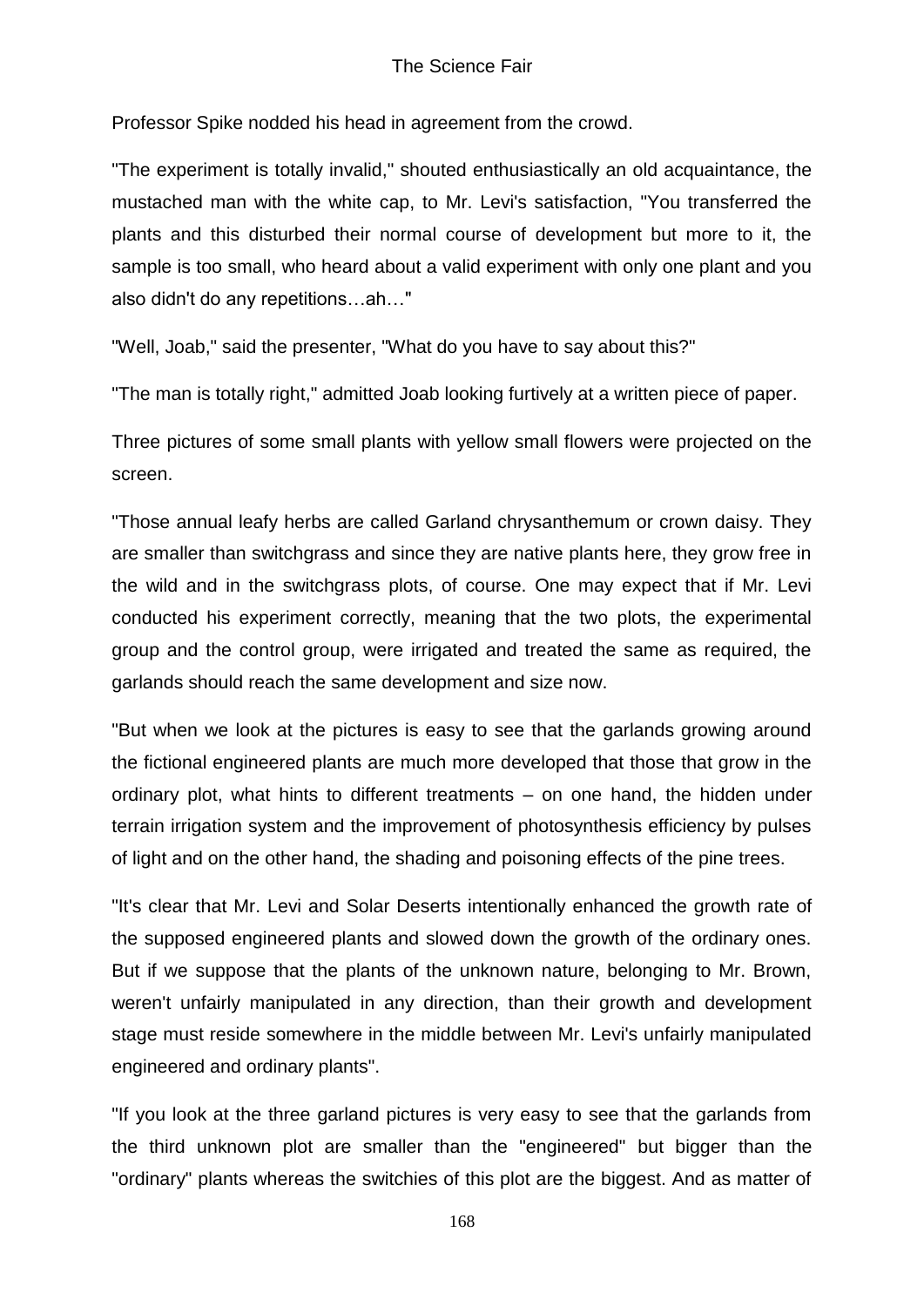fact, the garlands from the third plot reached the same development stage as other garlands in the wild in Dimona. And this is another indicator that Mr. Levi employed some fraudulent practices to manipulate his plants.

"And as a matter of fact the garlands serve as a control group of the nature"

The presenter invited Professor Spike to the podium to further elaborate on some scientific aspects of Joab's and Dina's experiment.

"You must understand," said Professor Spike, "that Joab's and Dina's experiment is limited and many important issues are outside its time frame and resources. Bigger samples should be tested, and the transfer issue should be avoided."

"It's totally clear that Ron Brown and his Energy Castles improved significantly the photosynthesis efficiency of their plants. More biomass is a good thing but not always enough for much more efficient ethanol fuel production. For this, in further experiments, we'll need to find out if these plants enjoy a different structure of their cell walls that will require less energy to break them down into cellulose in order to convert it to sugars and the sugars to cheap ethanol."

Another issue is the possible use of the engineered switchgrass plants' biomass for direct combustion in the form of energy pellets for home, industry and for fueling power stations for electricity generation.

"For this, in further experiments, we'll have to evaluate the dry material - which is the remaining material after water and moisture are extracted from the biomass - for its percentage from the total biomass, its caloric content and green burning quality.

The presenter thanked Professor Spike and faced Joab and Dina, "you two did a wonderful Job, with the help of professor Spike of course. But the question remains, if you discovered the trick, logic says that the Chinese government which has at its disposal vast scientific resources will also, and the meaning is that the trick devised by Mr. Levi and Solar Deserts won't work, will it?"

"Unless," Joab replied, "Mr. Levi has an accomplice, a partner inside the Chinese government that can convince them to invest in Solar Deserts and not in Energy Castles, for example."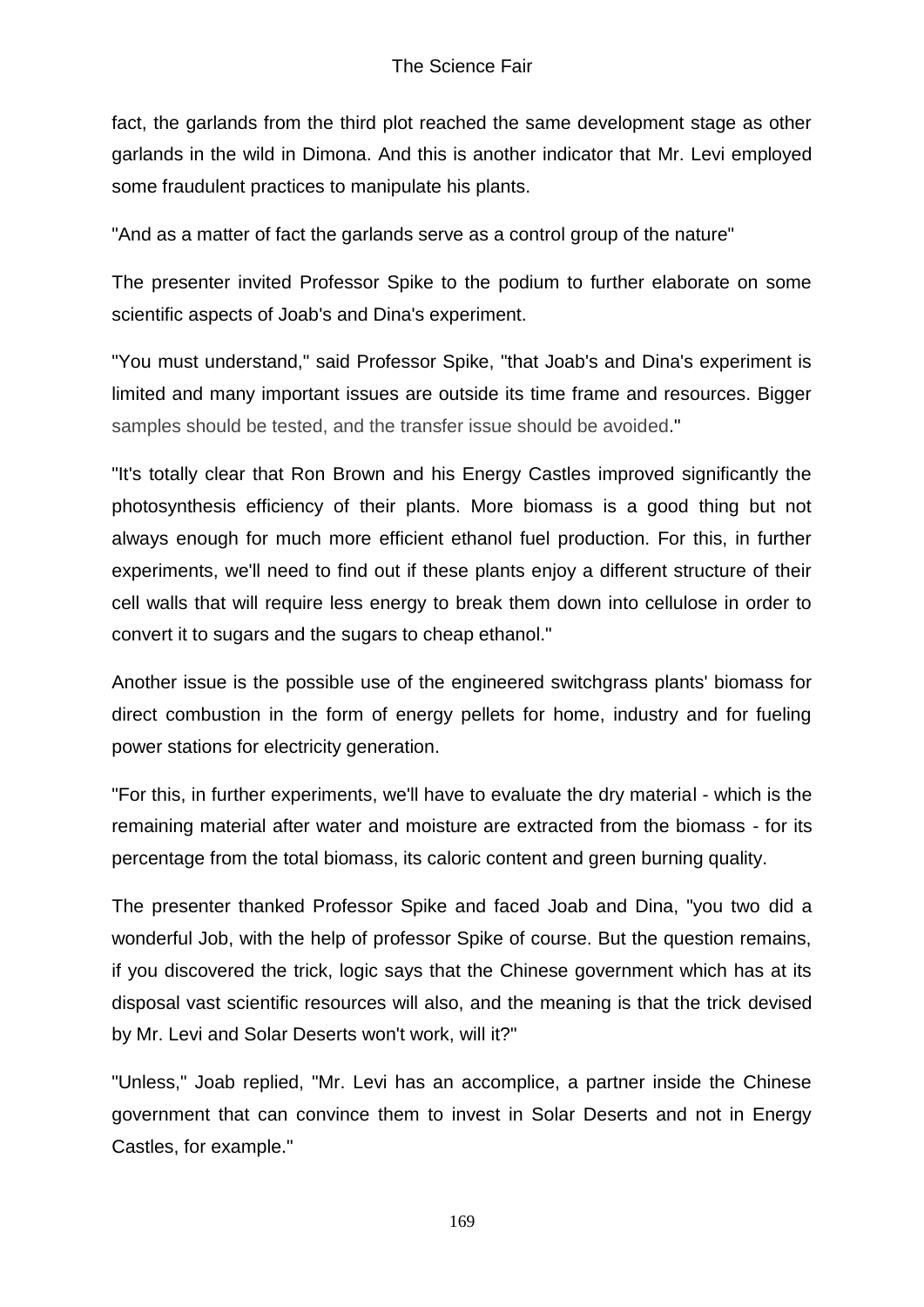"And who this one can be?"

"Mr. Ling Tao that is with us!" said Joab pointing at his direction.

The simultaneous translator did not finish to translate Joab's last sentence to Mr. Ling Tao because four plain clothed Chinese police officers from the Beijing Economic Crimes department leapt quickly on the podium and after short explanations the astonished Ling Tao was handcuffed and vanished from the hall on his way back to China.

At the same time, Inspector Amos approached the pale Mr. Levi and with the help of the presenter, which leapt from the podium into the crowd, and the mustached man with the white cap, which both of them proved to be plain clothed Israeli police officers, arrested and handcuffed him, and transported him in a police van to the Dimona police station.

The crowd was petrified in the face of the dramatic events. Journalists swarmed in the direction of Joab and Dina for interviews with clicking cameras in their hands and mikes thrust in their faces.

A few uniformed police officers, instructed by Inspector Amos, ushered Joab, Dina and Blacky into another police Van and drove them to a hotel outside the town to spend the night.

In the lobby waited for them their mom and dad, grandpa and grandma, the twins Ami and Tammy and the little Hagar in her buzzing wheelchair and aunt Bertha.

"We all are so proud of you!" said their mother agitated kissing them on their chicks; the others followed and Hagary even gave them her doll while the twins and Blacky were chasing merrily after a ball all over the lobby with ear-splitting shrieks.

"If you have a vacancy at your detective agency," said Auntie Bertha hopefully, "and you need a really talented partner, I'm ready kids."

"Sure, Sherlock Holmes," laughed their grandfather.

"You old horse…"

The End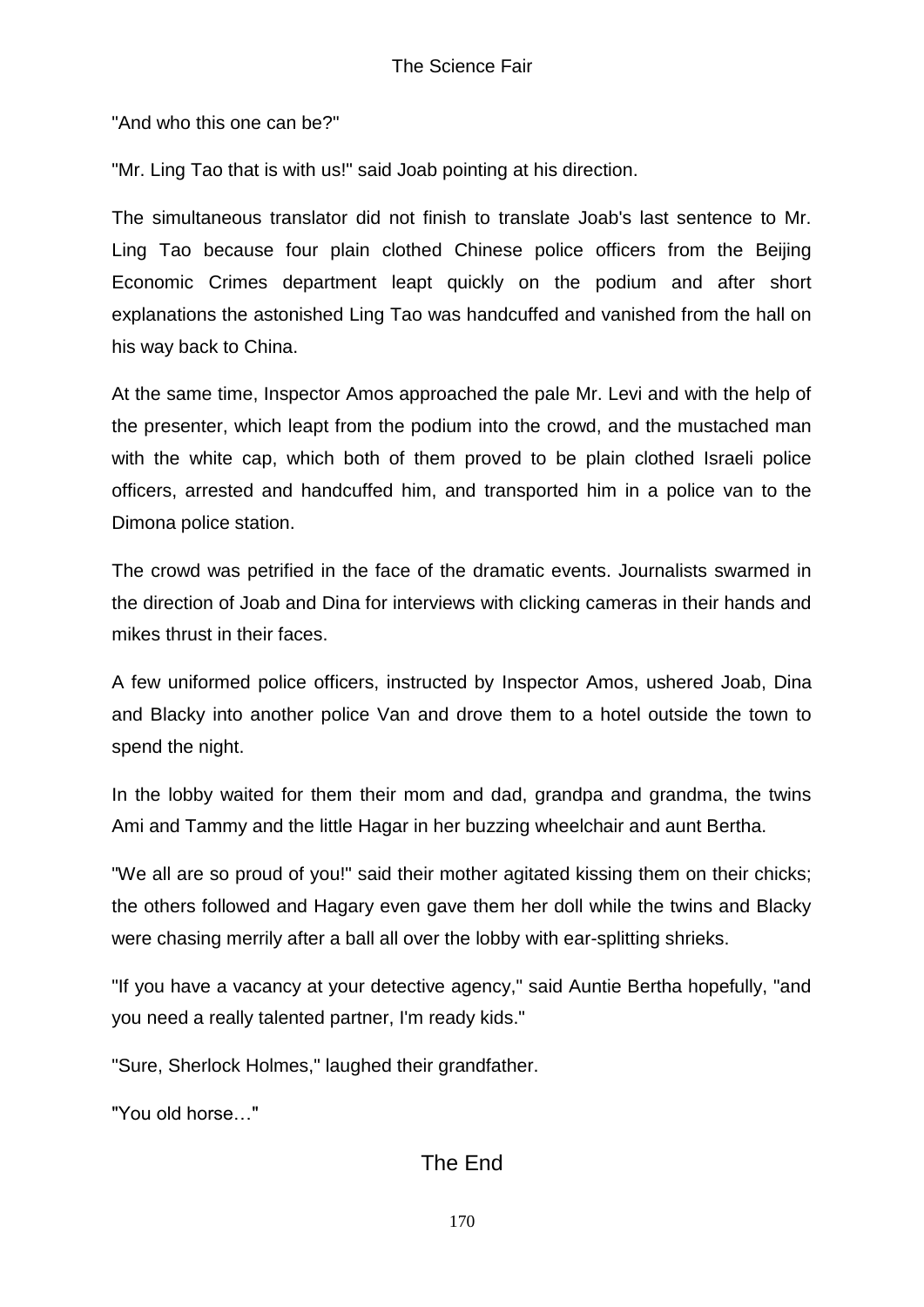# The Science Fair

# A Juvenile Science Adventure Novel

# By Julian T. Rubin

[julianrubin2000@yahoo.com](http://us.mg5.mail.yahoo.com/neo/launch)